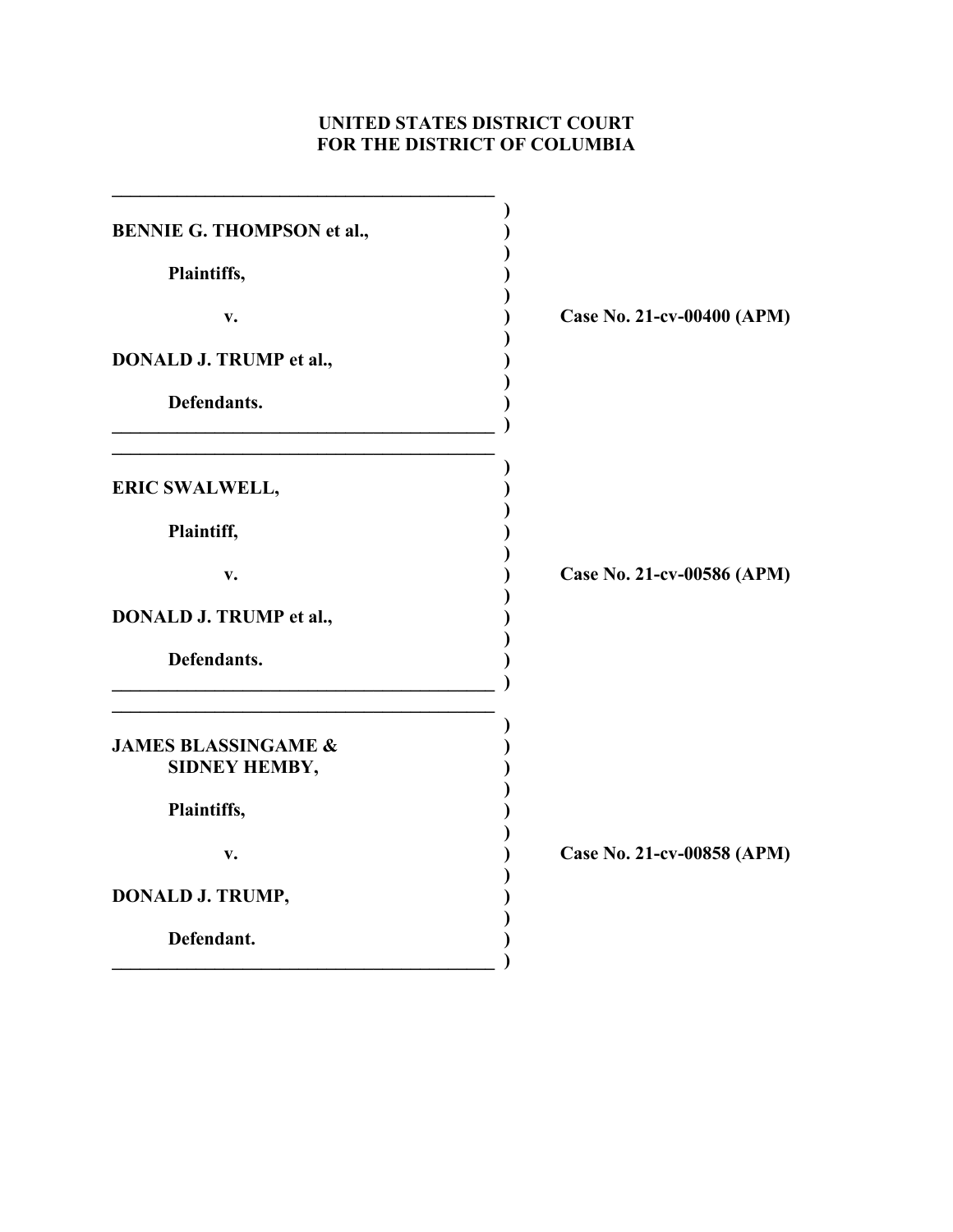#### **MEMORANDUM OPINION AND ORDER**

#### **I. INTRODUCTION**

January 6, 2021 was supposed to mark the peaceful transition of power. It had been that way for over two centuries, one presidential administration handing off peacefully to the next. President Ronald Reagan in his first inaugural address described "the orderly transfer of authority" as "nothing less than a miracle."<sup>1</sup> Violence and disruption happened in other countries, but not here. This is the United States of America, and it could never happen to our democracy.

But it did that very afternoon. At around 1:30 p.m., thousands of supporters of President Donald J. Trump descended on the U.S. Capitol building, where Congress had convened a Joint Session for the Certification of the Electoral College vote. The crowd had just been at the Ellipse attending a "Save America" rally, where President Trump spoke. At the end of his remarks, he told rally-goers, "we fight, we fight like hell, and if you don't fight like hell, you're not going to have a country anymore." The President then directed the thousands gathered to march to the Capitol—an idea he had come up with himself. About 45 minutes after they arrived, hundreds of the President's supporters forced their way into the Capitol building. Many overcame resistance by violently assaulting United States Capitol Police ("Capitol Police") with their fists and with weapons. Others simply walked in as if invited guests. As Capitol Police valiantly fought back and diverted rioters, members of Congress adjourned the Joint Session and scrambled to safety.

<sup>&</sup>lt;sup>1</sup> President Reagan said on that day:

To a few of us here today, this is a solemn and most momentous occasion; and yet, in the history of our Nation, it is a commonplace occurrence. The orderly transfer of authority as called for in the Constitution routinely takes place as it has for almost two centuries and few of us stop to think how unique we really are. In the eyes of many in the world, this every-4-year ceremony we accept as normal is nothing less than a miracle.

President Ronald W. Reagan, First Inaugural Address (Jan. 20, 1981), https://www.reaganfoundation .org/media/128614/inaguration.pdf (last visited Feb. 17, 2022).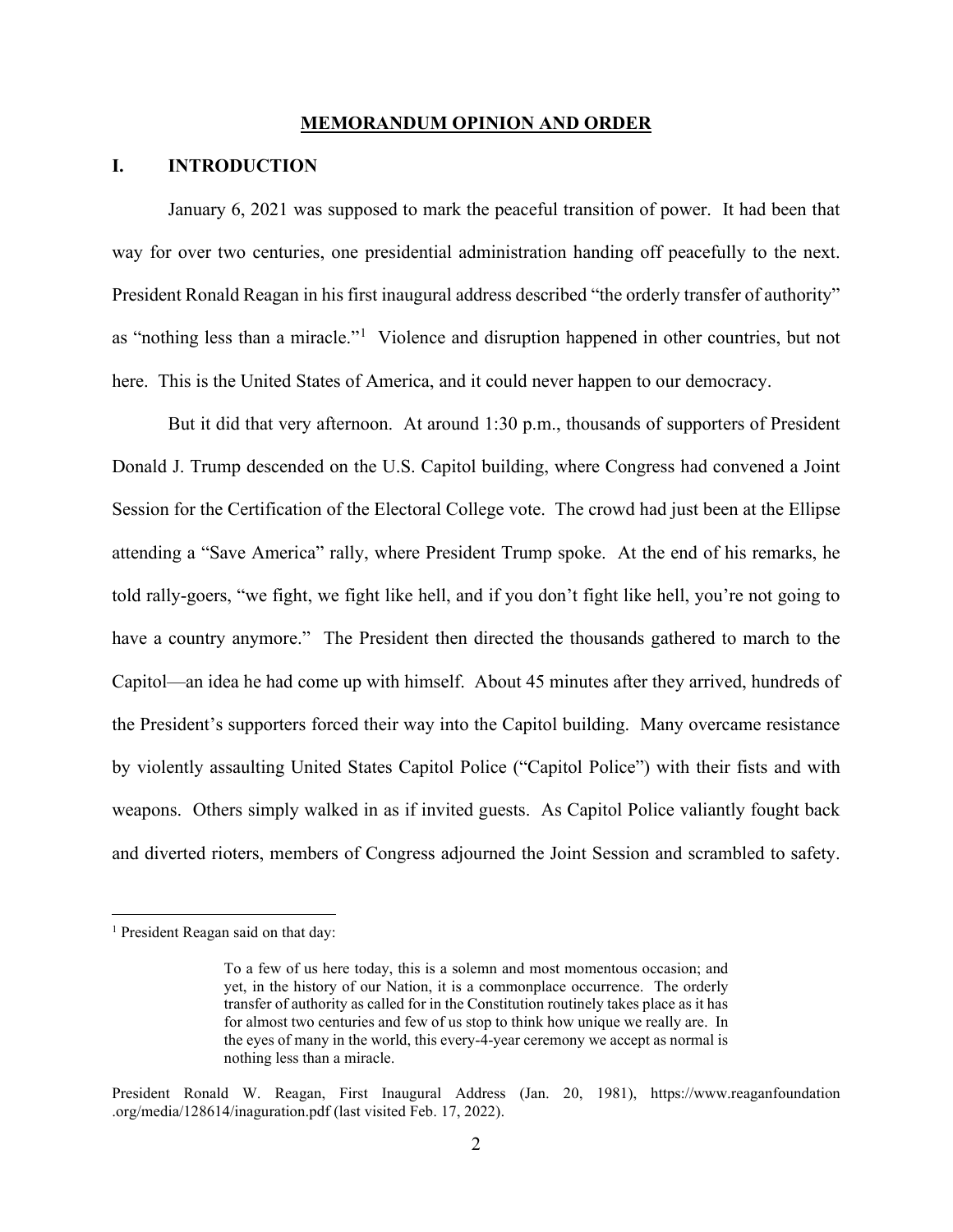So, too, did the Vice President of the United States, who was there that day in his capacity as President of the Senate to preside over the Certification. Five people would die, dozens of police officers suffered physical and emotional injuries and abuse, and considerable damage was done to the Capitol building. But, in the end, after law enforcement succeeded in clearing rioters from the building, Congress convened again that evening and certified the next President and Vice President of the United States. The first ever presidential transfer of power marred by violence was over.

These cases concern who, if anyone, should be held civilly liable for the events of January 6th. The plaintiffs in these cases are eleven members of the House of Representatives in their personal capacities and two Capitol Police officers, James Blassingame and Sidney Hemby ("*Blassingame* Plaintiffs"). Taken together, they have named as defendants: President Trump; the President's son, Donald J. Trump Jr.; the President's counsel, Rudolph W. Giuliani; Representative Mo Brooks; and various organized militia groups—the Proud Boys, Oath Keepers, and Warboys as well as the leader of the Proud Boys, Enrique Tarrio.

Plaintiffs' common and primary claim is that Defendants violated 42 U.S.C. § 1985(1), a provision of a Reconstruction-Era statute known as the Ku Klux Klan Act of 1871. The Act was aimed at eliminating extralegal violence committed by white supremacist and vigilante groups like the Ku Klux Klan and protecting the civil rights of freedmen and freedwomen secured by the Fourteenth Amendment. Section 1985(1) is not, however, strictly speaking a civil rights provision; rather, it safeguards federal officials and employees against conspiratorial acts directed at preventing them from performing their duties. It provides:

> If two or more persons in any State or Territory conspire to prevent, by force, intimidation, or threat, any person from accepting or holding any office, trust, or place of confidence under the United States, or from discharging any duties thereof; or to induce by like means any officer of the United States to leave any State, district, or place, where his duties as an officer are required to be performed, or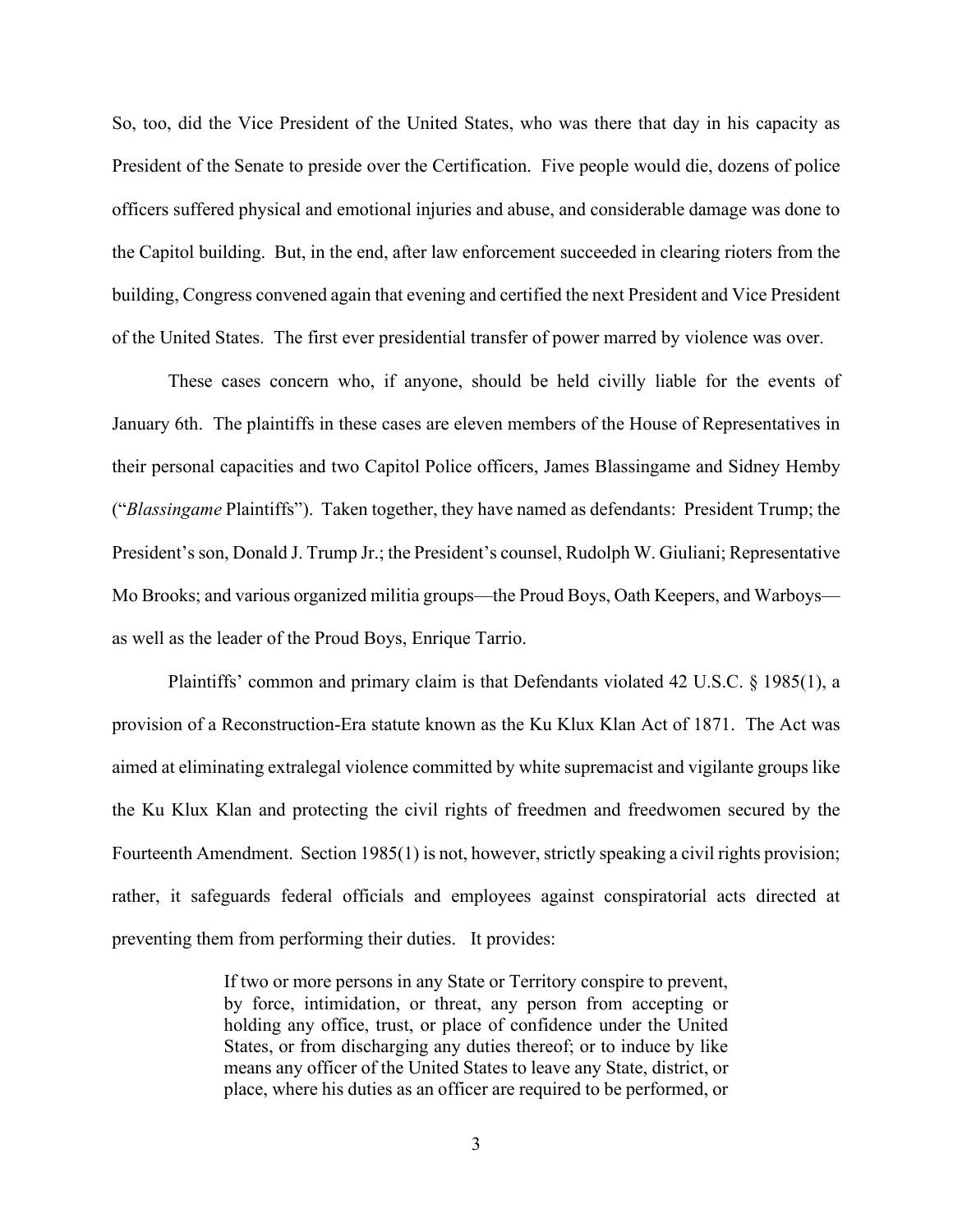to injure him in his person or property on account of his lawful discharge of the duties of his office, or while engaged in the lawful discharge thereof, or to injure his property so as to molest, interrupt, hinder, or impede him in the discharge of his official duties.

42 U.S.C. § 1985(1). The statute, in short, proscribes conspiracies that, by means of force, intimidation, or threats, prevent federal officers from discharging their duties or accepting or holding office. A party injured by such a conspiracy can sue any coconspirator to recover damages. *Id.* § 1985(3).

Plaintiffs all contend that they are victims of a conspiracy prohibited by § 1985(1). They claim that, before and on January 6th, Defendants conspired to prevent members of Congress, by force, intimidation, and threats, from discharging their duties in connection with the Certification of the Electoral College and to prevent President-elect Joseph R. Biden and Vice President–elect Kamala D. Harris from accepting or holding their offices. More specifically, they allege that, before January 6th, President Trump and his allies purposely sowed seeds of doubt about the validity of the presidential election and promoted or condoned acts of violence by the President's followers, all as part of a scheme to overturn the November 2020 presidential election. Those efforts culminated on January 6th, when the President's supporters, including organized militia groups and others, attacked the Capitol building while Congress was in a Joint Session to certify the Electoral College votes. Notably, Plaintiffs allege that President Trump's January 6 Rally Speech incited his supporters to commit imminent acts of violence and lawlessness at the Capitol. Plaintiffs all claim that they were physically or emotionally injured, or both, by the acts of the conspirators.

Plaintiffs advance other claims, as well. Swalwell alleges a violation of § 1986, a companion provision to § 1985. 42 U.S.C. § 1986. That statute makes a person in a position of power who knows about a conspiracy prohibited by  $\S$  1985, and who neglects or refuses to take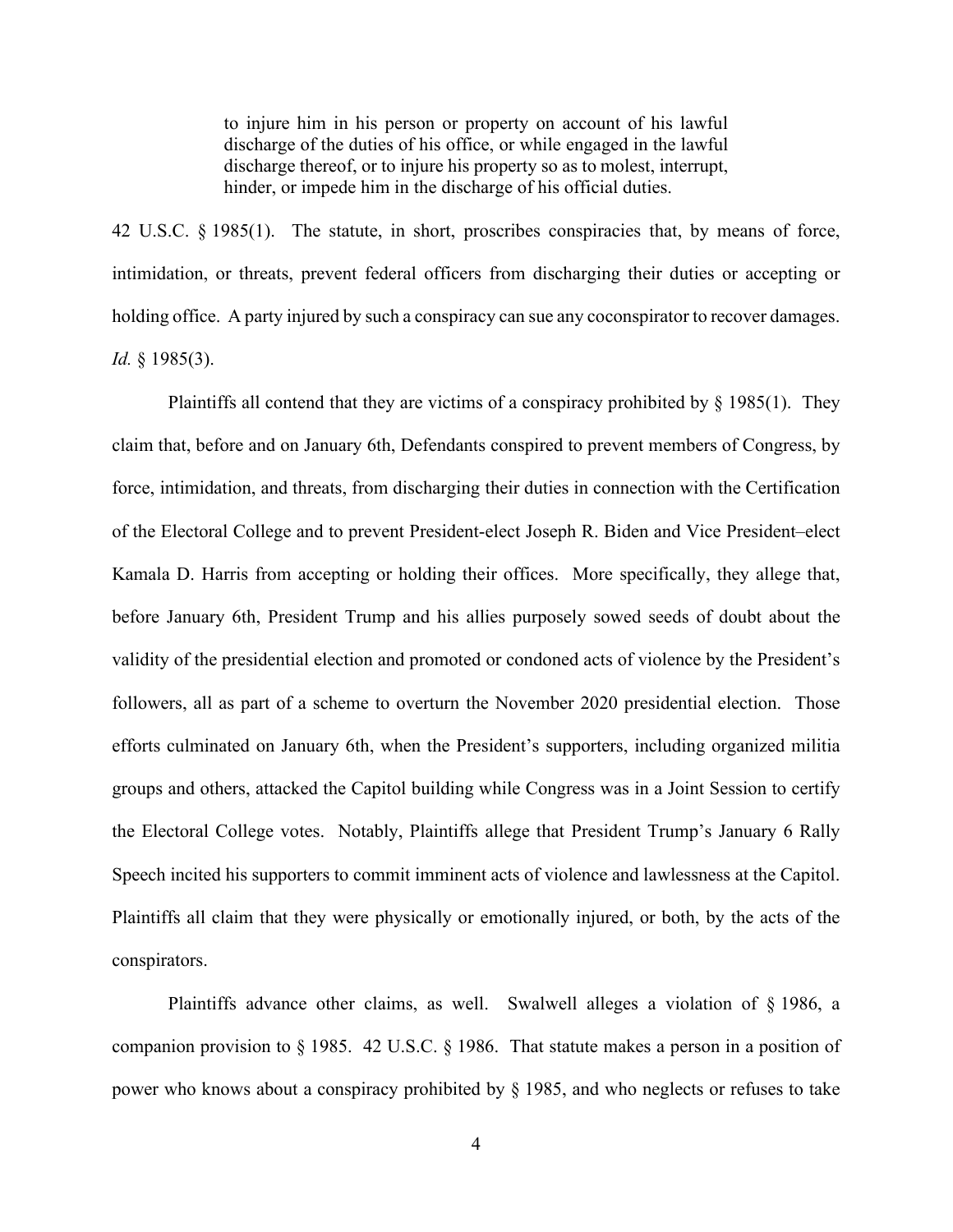steps to prevent such conspiracy, liable to a person injured by the conspiracy. Swalwell claims that President Trump, Trump Jr., Giuliani, and Brooks violated § 1986 by refusing to act to prevent the violence at the Capitol. Swalwell and the *Blassingame* Plaintiffs also advance numerous common law torts and statutory violations under District of Columbia law.

All Defendants have appeared except the Proud Boys and Warboys. Defendants have moved to dismiss all claims against them. They advance a host of arguments that, in the main, seek dismissal for lack of subject matter jurisdiction or for failure to state a claim. The parties have submitted extensive briefing on a range of constitutional, statutory, and common law issues. The court held a five-hour-long oral argument to consider them.

After a full deliberation over the parties' positions and the record, the court rules as follows: (1) President Trump's motion to dismiss is denied as to Plaintiffs' § 1985(1) claim and certain District of Columbia–law claims and granted as to Swalwell's § 1986 claim and certain District of Columbia–law claims; (2) Trump Jr.'s motion to dismiss is granted; (3) Giuliani's motion to dismiss is granted; (4) the Oath Keepers' motion to dismiss is denied; and (5) Tarrio's motion to dismiss is denied. Separately, Brooks has moved to substitute the United States as the proper party under the Westfall Act. The court declines to rule on that motion and instead invites Brooks to file a motion to dismiss, which the court will grant for the same reasons it has granted Trump Jr.'s and Giuliani's motions.

### **II. BACKGROUND**

#### **A. Facts Alleged**

This summary of the alleged facts is drawn from the complaints in all three cases. There is substantial overlap, but there are some differences. The court has not referenced every fact alleged across the three complaints; this factual recitation is meant to summarize the main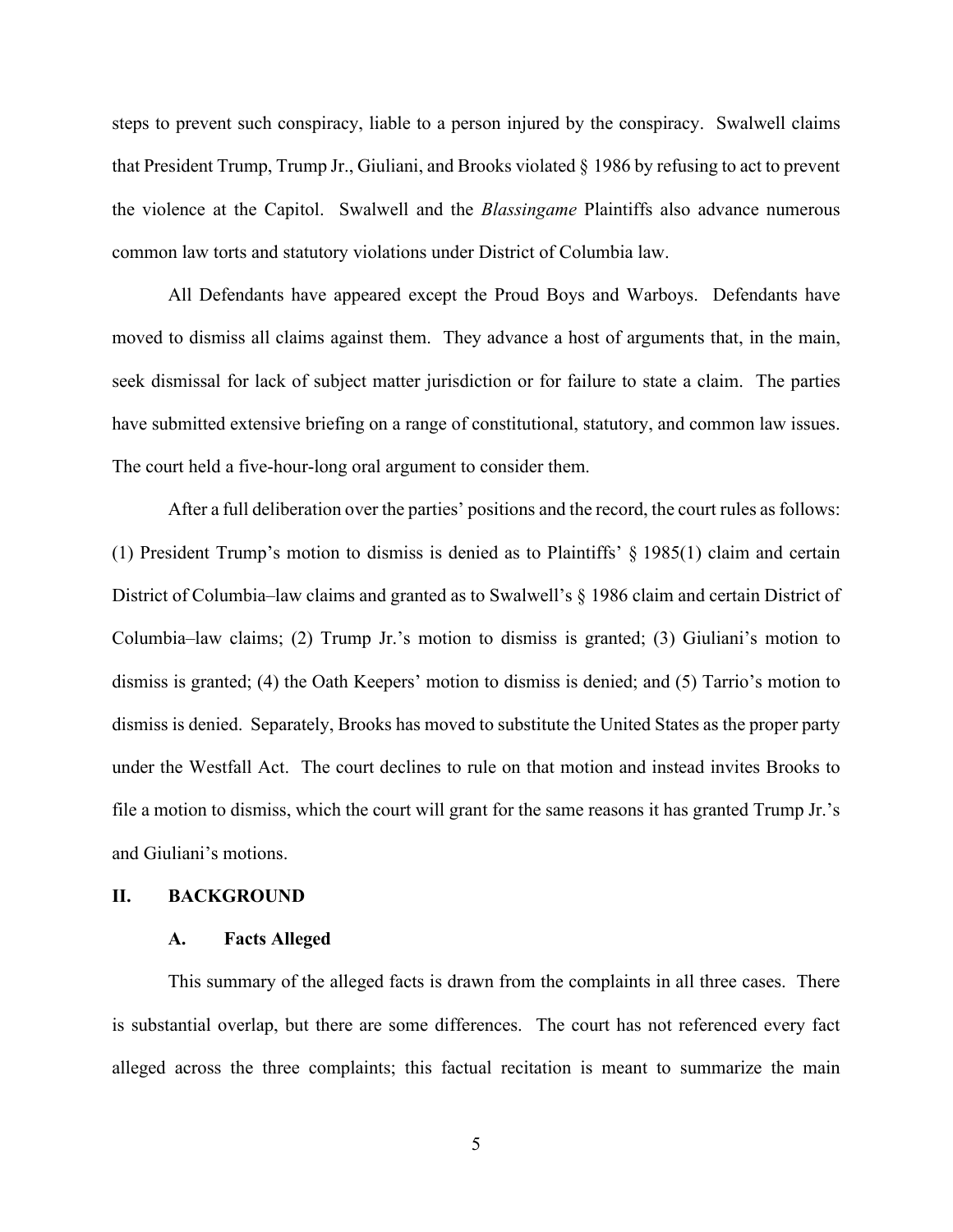allegations. Additionally, a citation to one complaint should not be understood to mean that the allegation is not present in the other complaints. The court has limited the citations in the interest of efficiency. Additional facts will be referenced as appropriate in the Discussion section.

As is required on a motion to dismiss, the court assumes these facts to be "true (even if doubtful in fact)." *Bell Atlantic Corp. v. Twombly*, 550 U.S. 544, 556 (2007). These are *not* the court's factual findings.

### 1. *The Weeks Following the Election*

### a. False claims of election fraud and theft

President Trump began to sow seeds of doubt about the validity of the November 2020 presidential election in the weeks leading up to Election Day. Am. Compl., *Blassingame v. Trump*, No. 21-cv-00858 (APM) (D.D.C.), ECF No. 3 [hereinafter *Blassingame* Compl.], ¶ 13. He claimed, among other things, that there would be "fraud," the election was "rigged," and his adversaries were "trying to steal" victory from him. *Id.* ¶¶ 13, 16; Compl., *Swalwell v. Trump*, No. 21-cv-00586 (APM) (D.D.C.), ECF No. 1 [hereinafter *Swalwell* Compl.]; Mot. for Leave to File Am. Compl., ECF No. 11, Am. Compl., ECF No. 11-1, [hereinafter, *Thompson* Compl.],  $\P$  33.<sup>2</sup>

On election night, the President claimed victory before all the votes were counted. He tweeted that "they are trying to STEAL the Election. We will never let them do it." *Blassingame*  Compl. ¶ 17. He also would say in a primetime television address the next day, "If you count the legal votes, I easily win. If you count the illegal votes, they can try to steal the election from us." *Swalwell* Compl. ¶ 33.

<sup>&</sup>lt;sup>2</sup> Subsequent citations to filings from these three dockets omit the case name and number. Context and/or the title of the filing should make clear to which docket a particular filing belongs.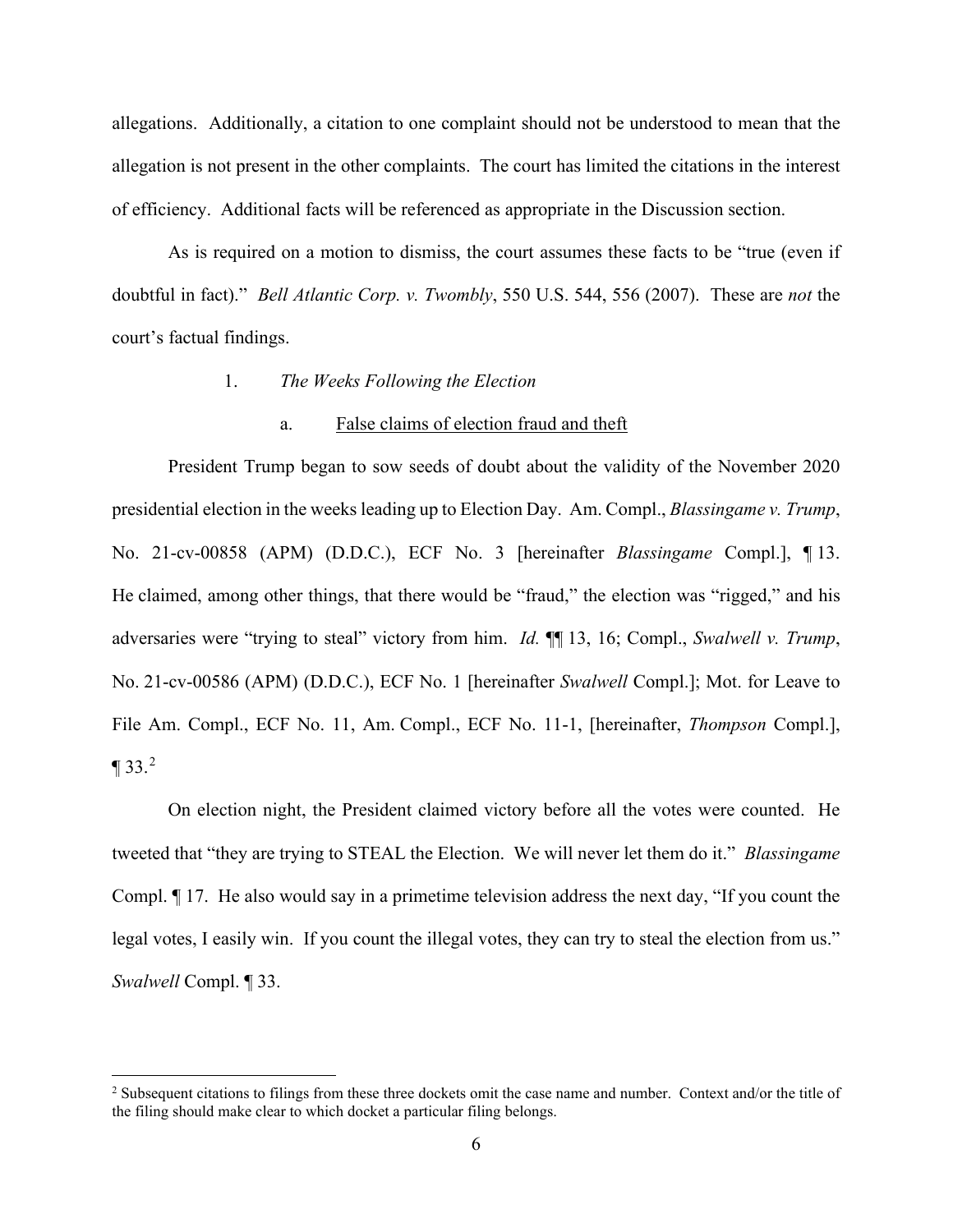The President's allies joined him in making similar claims. For example, on November 5, 2020, Brooks tweeted that he "lack[ed] faith that this was an honest election." *Id.* ¶ 78. On November 6, 2021, Trump Jr. tweeted that his father's campaign was uncovering evidence of voter fraud and that the media was creating a false narrative that voter fraud was not real. *Id.* ¶ 69. On November 7, 2020, one of President Trump's lawyers, Rudolph Giuliani, held a press conference in suburban Philadelphia, during which he asserted that there was rampant voter fraud in Philadelphia and Pittsburgh, which accounted for the President's loss in Pennsylvania. *Thompson* Compl. ¶ 38.

#### b. Efforts to influence state and local election officials

The President also took his case directly to state and local election officials. These meetings occurred by phone and in person, and centered mostly on Georgia, Michigan, and Pennsylvania. *Swalwell* Compl. ¶¶ 39, 45, 49, 52. In some instances, these efforts were followed by threatening words and conduct by some supporters.

In Georgia, for example, the President called Georgia's Secretary of State an "enemy of the people" and tweeted about him over a dozen times. *Swalwell* Compl*.* ¶ 49. The Secretary and his family were then targeted by some of the President's supporters with threats of violence and death. *Id.* ¶ 50. Another Georgia state official pleaded with the President to condemn death threats made to election workers in Georgia, but he refused to do so. *Blassingame* Compl. ¶ 29*.*

In another instance, in Michigan, on December 5, 2020, the President falsely declared that he had won almost every county in the state. *Swalwell* Compl*.* ¶ 40. The next day armed protesters went to the home of Michigan's Secretary of State, demanding she overturn the election results. *Thompson* Compl. *[50. During these weeks, the President also tweeted criticism of Republican*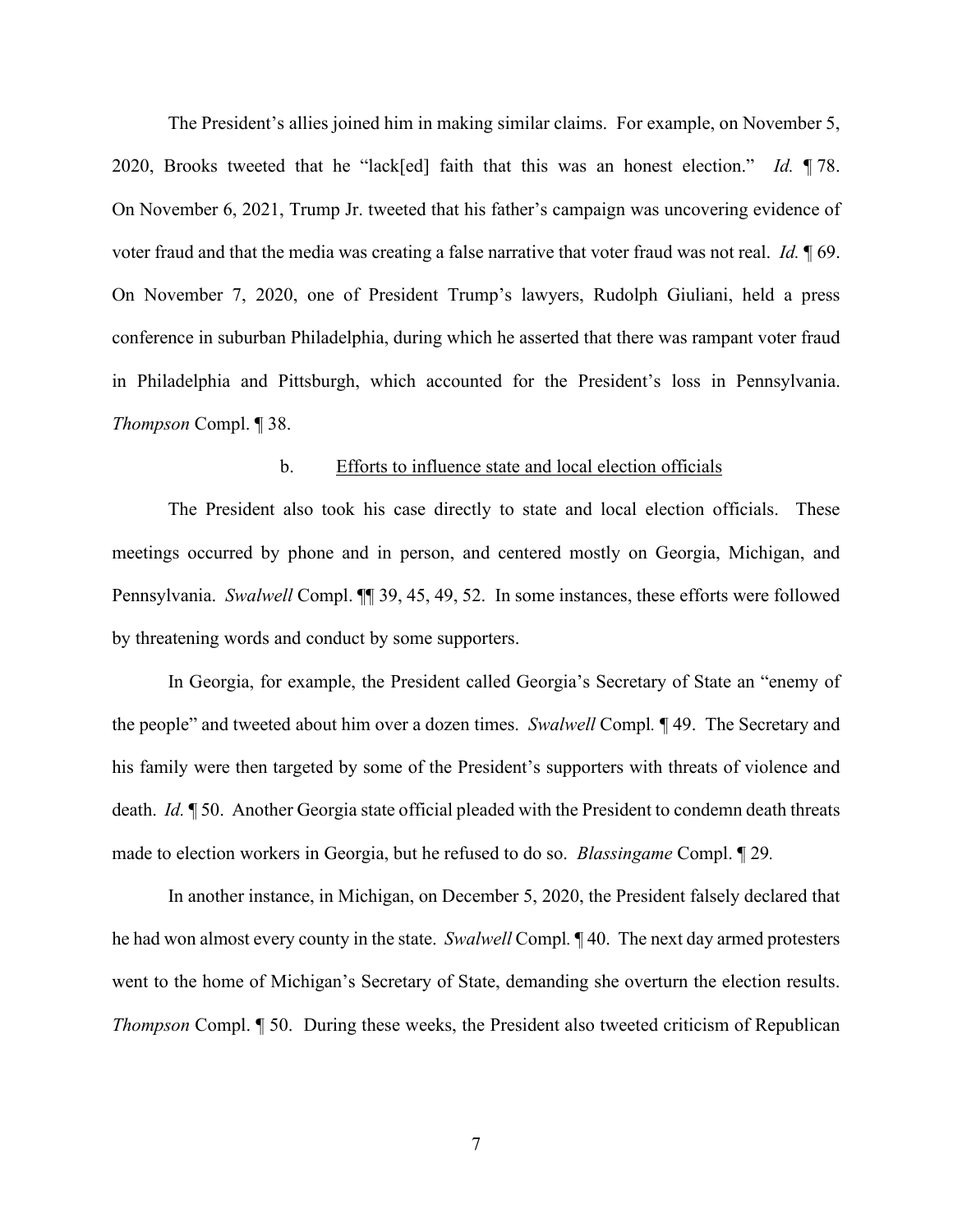governors in Arizona and Georgia, claiming that "[i]f they were with us, we would have already won both." *Swalwell* Compl. ¶ 36.

During these efforts, and aware of the threats directed against state election officials, the President tweeted, "People are upset, and they have a right to be." *Thompson* Compl. ¶ 52.

The President's allies, including Brooks and Giuliani, continued to support the President's campaign to undo the election results. Brooks, for example, tweeted false claims that Presidentelect Joe Biden had not won Georgia, and he also announced that he would object to certifying the Electoral College ballots from Georgia. *Swalwell* Compl*.* ¶ 82. Giuliani also continued his efforts, falsely suggesting in mid-November that irregularities in Detroit were the reason for the President's loss. *Thompson* Compl. ¶ 42. He asked then–Deputy Secretary of Homeland Security Ken Cuccinelli to seize voting machines. *Swalwell* Compl. ¶ 62. A Trump campaign attorney even suggested that an election official should be shot. *Thompson* Compl. ¶ 48.

# c. "Stop the Steal" rallies

Dozens of protests sprung up around the country. *Blassingame* Compl. ¶ 22. Two in Washington, D.C., turned violent. On the evening of November 14, 2020, multiple police officers were injured and nearly two dozen arrests were made. *Id.* ¶ 26. Then, on December 12, 2020, supporters of the President clashed with District of Columbia police, injuring eight of them, which led to over 30 arrests, many for acts of assault. *Id.* ¶ 28. The President was aware of these rallies, as he tweeted about them, and he would have known about the violence that accompanied them. *Id.* ¶¶ 25, 27.

 Organized militia groups attended these events in Washington, D.C. One of them was the Proud Boys. During a pre-election debate, the moderator asked whether President Trump would denounce white supremacist groups. When the President asked, "[W]ho would you like me to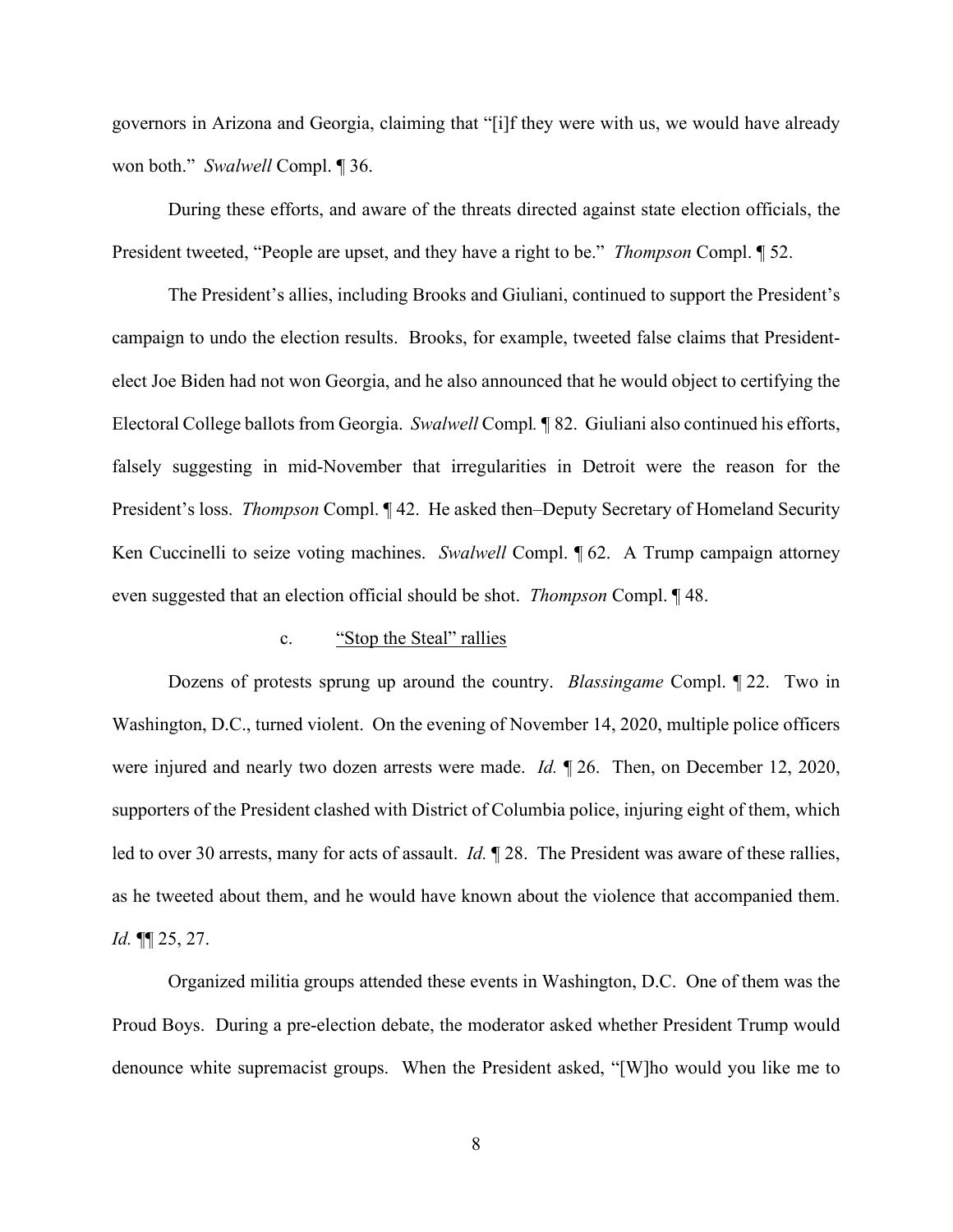condemn?," Vice President Biden suggested the "Proud Boys," to which the President responded, "Proud Boys, stand back, and stand by." *Thompson* Compl. ¶ 30. Tarrio, the head of the Proud Boys, tweeted in response, "Standing by sir." *Id.* 

Another militia group that came to Washington, D.C., for these rallies was the Oath Keepers. At the December rally, an Oath Keepers leader told the assembled crowd, the President "needs to know from you that you are with him, [and] that if he does not do it while he is commander in chief, we're going to have to do it ourselves later, in a much more desperate, much more bloody war." *Id.* ¶ 54.

## *2. Preparations for the January 6 Rally*

On December 19, 2020, President Trump announced that there would be a rally in Washington, D.C., on January 6th, the day of the Certification of the Electoral College: "Big protest in D.C. on January 6th. Be there, will be wild!" *Swalwell* Compl. ¶ 86. The President and his campaign were involved in planning and funding the rally. He participated in selecting the speaker lineup and music, and his campaign made direct payments of \$3.5 million to rally organizers. *Thompson* Compl. ¶¶ 68–69. Significantly, the rally was not permitted for a march from the Ellipse. *Id.* ¶ 90. The President and his campaign came up with the idea for a march to the Capitol. *Id.* ¶ 69.

Pro-Trump message boards and social media lit up after the President's tweet announcing the January 6 Rally. Some followers viewed the President's tweet as "marching orders." One user posted, referring to the President's debate statement to the Proud Boys, "standing by no longer." *Swalwell* Compl. ¶ 88; *Thompson* Compl. ¶ 57. Other supporters explicitly contemplated "[s]torm[ing] the [Capitol]," and some posted about "Operation Occupy the Capitol" or tweeted using the hashtag #OccupyCapitols. *Swalwell* Compl. ¶ 89; *Thompson* Compl. ¶ 62.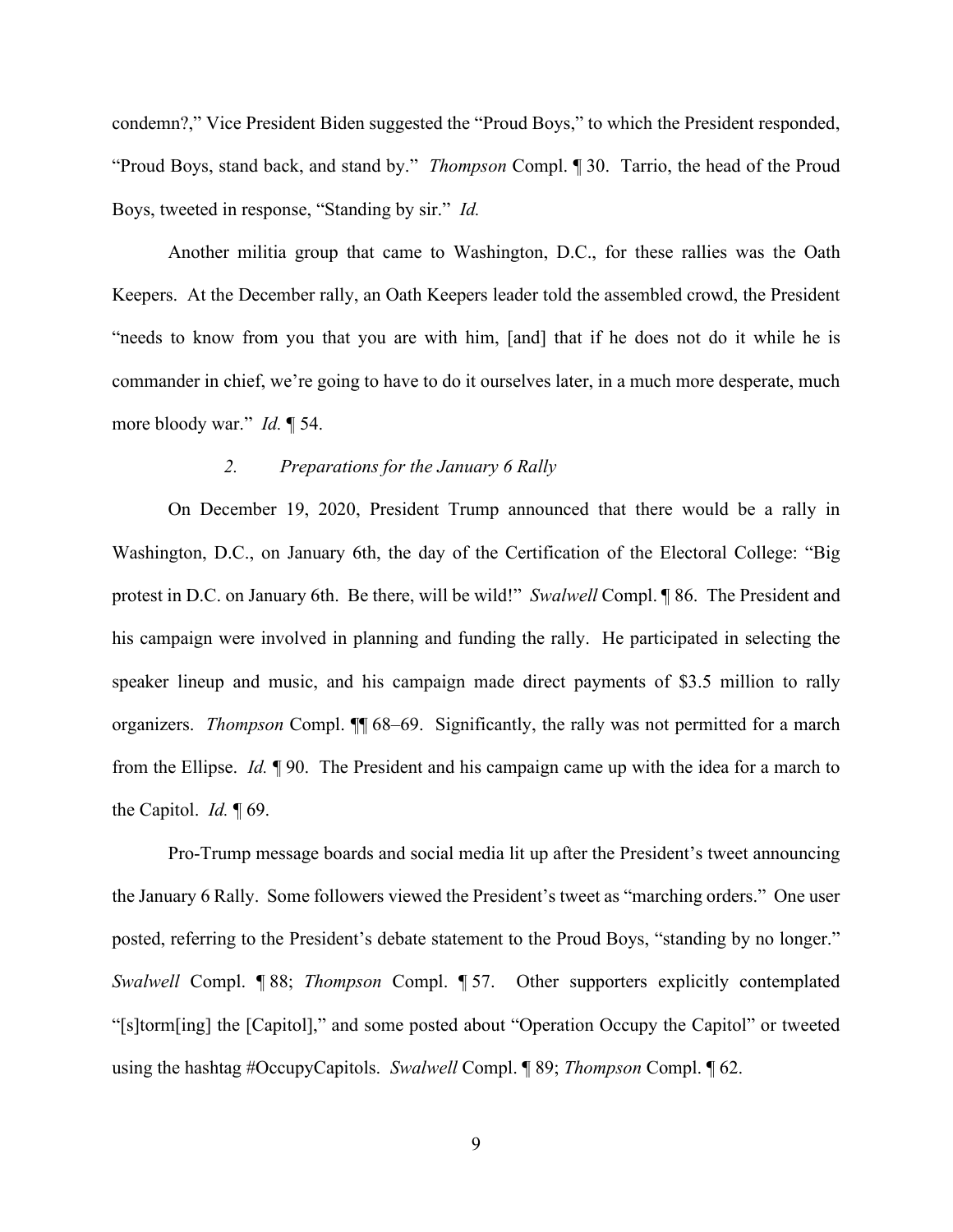The President knew that his supporters had posted such messages. He and "his advisors actively monitored the websites where his followers made these posts." *Thompson* Compl. ¶ 66. News outlets, including Fox News, discussed them, as well. *Id.* On December 28, 2020, in widely publicized remarks, a former White House aide predicted, "there will be violence on January 6th because the president himself encourages it." *Id.*

Trump's allies also worked to promote the January 6 Rally. Trump Jr. posted a video on Instagram asking his followers to "Be Brave. Do Something." *Swalwell* Compl. ¶ 74. Giuliani tweeted a video purporting to explain how Vice President Mike Pence could block the certification of the election results. *Id.* ¶ 65. Brooks posted on social media on the eve of the rally that the President "asked [him] personally to speak & tell the American people about the election system weaknesses that the Socialist Democrats exploited to steal this election." *Id.* ¶ 84.

At the same time, members of the Proud Boys and the Oath Keepers began their preparations for the rally in earnest. On December 19 and 25, 2020, leaders of the Oath Keepers announced that they had "organized an alliance" and "orchestrated a plan" with the Proud Boys. *Thompson* Compl. ¶ 63. Tarrio said that the Proud Boys would turn out in "record numbers." *Id.*  ¶ 64. The groups also secured tactical and communications equipment. *Id.* ¶ 65. The Oath Keepers recruited additional members and prepared them with military-style training. *Id.* ¶ 127.

## *3. January 6th—The Riot at the Capitol Building*

The "Save America" rally on the Ellipse began at about 7:00 a.m. *Blassingame* Compl. ¶ 58. Brooks took the stage around 8:50 a.m. *Swalwell* Compl. ¶ 84. The Congressman said, among other things, that "[w]e are great because our ancestors sacrificed their blood, their sweat, their tears, their fortunes, and sometimes their lives," and that "[t]oday is the day American patriots start taking down names and kicking ass!" *Id.* ¶¶ 106, 108. After Brooks finished, Giuliani spoke.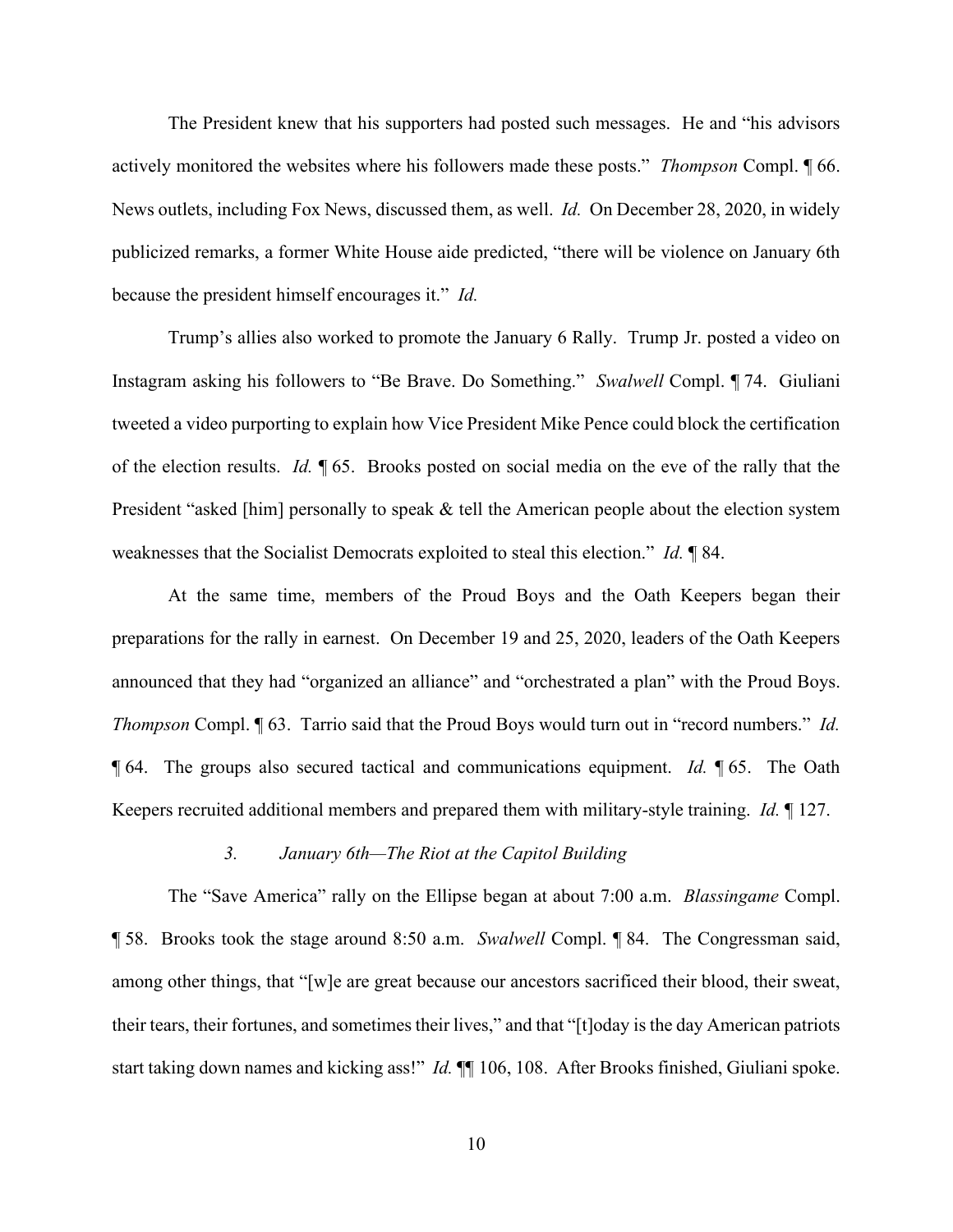He repeated that the "election was stolen" and said that it "has to be vindicated to save our country." *Id.* ¶ 113. Then, in the context of discussing how disputes over election fraud might be resolved, he proclaimed, "Let's have trial by combat!" *Id.* ¶ 114. Trump Jr. gave the last speech before the President took to the podium. He spent much of his remarks claiming that the Republican Party belongs to Donald Trump. He also warned Republican members of Congress, "If you're gonna be the zero, and not the hero, we're coming for you, and we're gonna have a good time doing it." *Id.* ¶¶ 117–119.

At about noon, President Trump took the stage. *Id.* ¶ 121. The court will discuss the President's speech in much greater detail later in this opinion, so recites only portions here. The President spoke for 75 minutes, and during that time, he pressed the false narrative of a stolen election. He suggested that Vice President Pence could return Electoral College ballots to the states, allowing them to recertify Electors, which would bring about an election victory. He urged rally-goers to "fight like hell," and he told them that "you're allowed to go by very different rules" when fraud occurs. *Swalwell* Compl.  $\P$  126, 128. Early in the speech he referenced a march to the Capitol and said he knew the crowd would be going there to "peacefully and patriotically" make their voices heard. An hour later, he punctuated his speech by saying that the election loss "can't have happened and we fight, we fight like hell, and if you don't fight like hell, you're not going to have a country anymore." *Thompson* Compl. ¶ 88. He then directed his supporters to the Capitol. The crowd at various points responded, "Fight Like Hell. Fight for Trump," and at other points, "Storm the Capitol," "Invade the Capitol Building," and "Take the Capitol right now." Blassingame Compl.  $\P$  61; *Thompson* Compl.  $\P$  88.<sup>3</sup> Responding to the President's call, thousands marched to the Capitol building after he finished his remarks.

<sup>&</sup>lt;sup>3</sup> As discussed later, these Complaints make different allegations about the timing of these shouts and chants.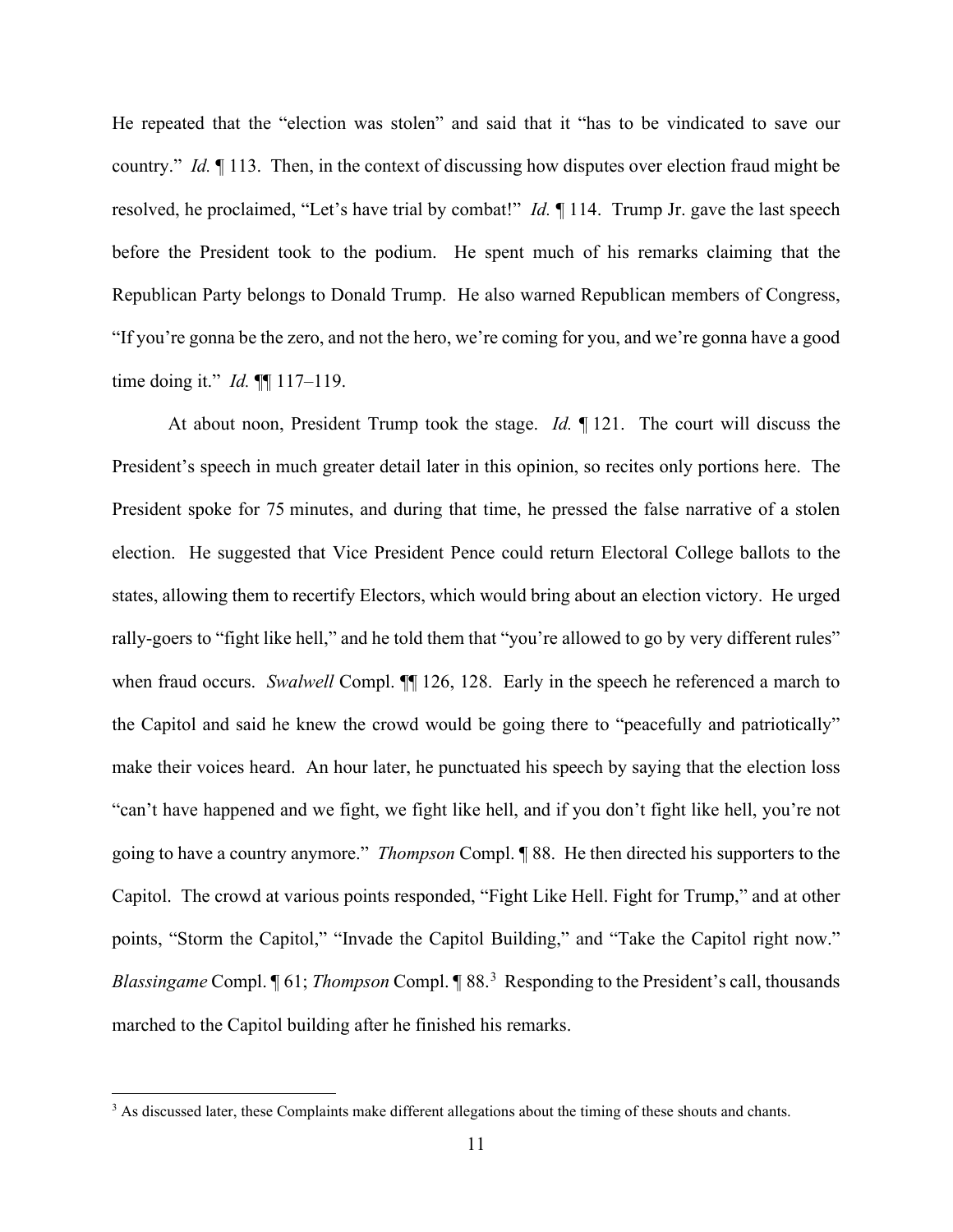Meanwhile, Congress had convened a Joint Session at 1:00 p.m. to certify the Electoral College vote. *Thompson* Compl. ¶ 93. Outside the building, some supporters already had begun confrontations with Capitol Police. Even before the President's speech had concluded, the Proud Boys, operating in small groups, had begun to breach the outer perimeter of the Capitol. *Blassingame* Compl. ¶ 66; *Thompson* Compl. ¶¶ 98–100. The Ellipse crowd began to arrive by 1:30 p.m. *Blassingame* Compl. ¶ 69. As their numbers grew, the crowd overwhelmed police and exterior barriers and entered the Capitol by 2:12 p.m. *Swalwell* Compl. ¶ 134. The Oath Keepers were among the crowd. *Thompson* Compl. ¶ 126. The Joint Session was suspended, and the Vice President and members of Congress were evacuated. *Id.* ¶ 111; *Swalwell* Compl. ¶¶ 135–136. Police officers, including the *Blassingame* Plaintiffs, were injured as violent confrontations continued with the President's supporters.

#### *4. The President's Response*

After his speech, the President returned to the White House and watched the events at the Capitol unfold on television. *Thompson* Compl. ¶ 106. Despite pleas from advisors and Congressmen, the President did not immediately call on his supporters to leave the Capitol building. *Blassingame* Compl. ¶¶ 114, 116; *Thompson* Compl. ¶ 123. At about 2:24 p.m., after rioters had entered the Capitol, he sent a tweet critical of the Vice President for lacking "the courage to do what should have been done to protect our Country and our Constitution." *Blassingame* Compl. ¶ 116. Eventually, two hours later, the President would tell his supporters to stand down. He tweeted a video calling on them to "[g]o home. We love you. You're very special." *Id.* ¶ 125.

The President sent one more tweet that day. After police had cleared the Capitol, around 6:00 p.m., the President said: "These are the things and events that happen when a sacred landslide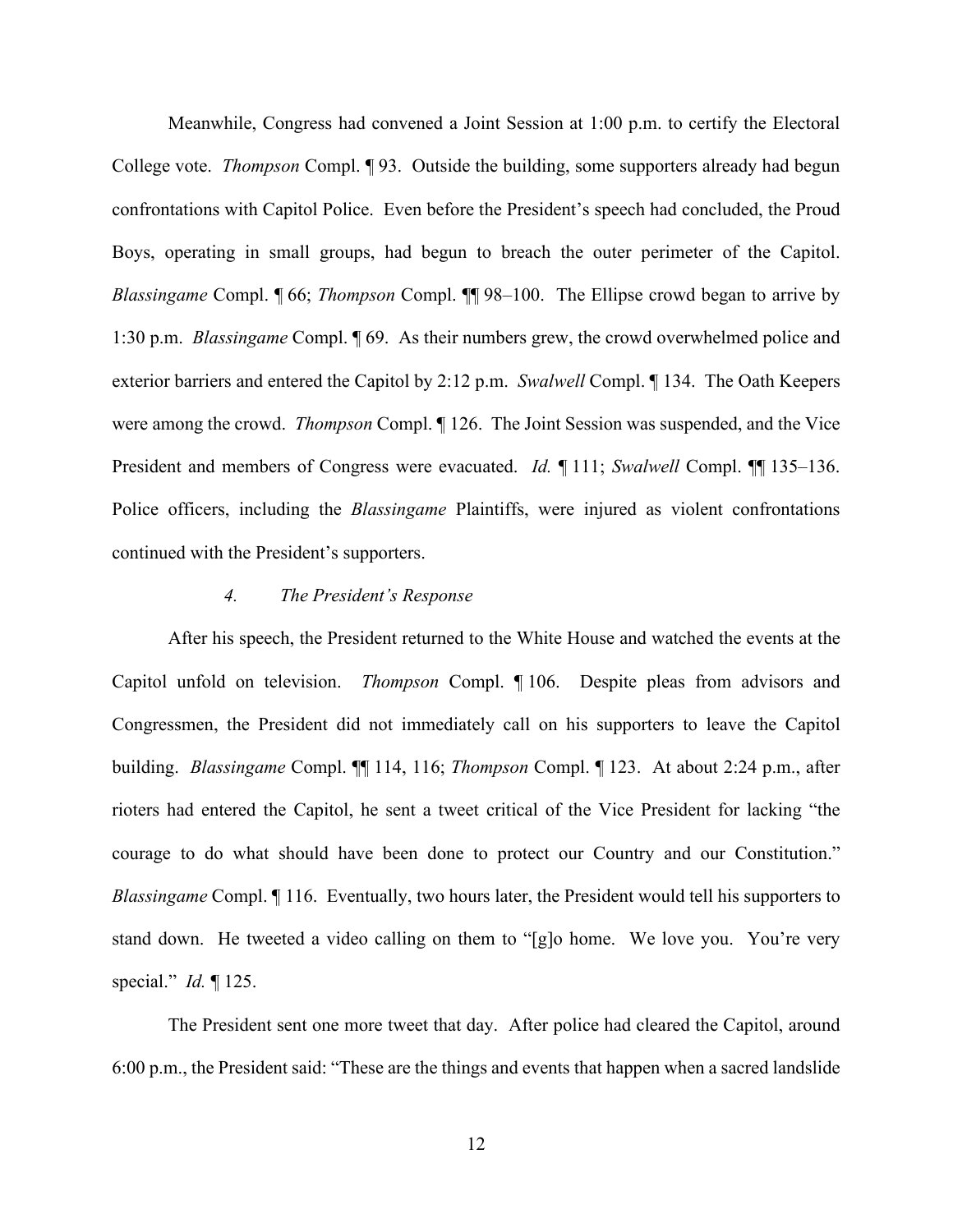election victory is so unceremoniously & viciously stripped away from great patriots who have been badly & unfairly treated for so long. . . . Remember this day forever!" *Id.* ¶ 127.

The House of Representatives would later pass a single Article of Impeachment accusing President Trump of "Inciting an Insurrection," but the Senate would acquit him after he left office.

### **B. Procedural History**

*1.* Thompson v. Trump

The *Thompson* case was the first to come before the court on February 16, 2021. *See* Compl., ECF No. 1. The plaintiffs in that case are ten members of the House of Representatives.<sup>4</sup> Although the case is captioned *Thompson v. Trump*, the court will refer to these plaintiffs as the "Bass Plaintiffs"—after the second named plaintiff, Representative Karen R. Bass—because the lead plaintiff, Representative Bennie G. Thompson, voluntarily dismissed his claims after his appointment to serve as the chair of the Select Committee to Investigate the January 6th Attack on the United States Capitol. *See* Notice of Voluntary Dismissal, ECF No. 39. Although all are elected officials, the Bass Plaintiffs have filed suit in their personal capacities. *See Thompson*  Compl.

The Bass Plaintiffs have named six defendants: President Trump, Giuliani, the Oath Keepers, Proud Boys International, Warboys LLC, and Tarrio. *Id.* They assert a single claim against all Defendants: a violation of 42 U.S.C. § 1985(1). *Id.* at 60. All Defendants except the Proud Boys and Warboys have appeared and moved to dismiss the claim against them. *See* Def. Oath Keepers' Mot. to Dismiss, ECF No. 20 [hereinafter *Thompson* Oath Keepers' Mot.]; Def. Giuliani's Mot. to Dismiss, ECF No. 21, Mem. of P. & A. in Supp. of Def.'s Mot. to Dismiss, ECF No. 21-1 [hereinafter *Thompson* Giuliani Mot.]; Def. Trump's Mot. to Dismiss, ECF No. 22, Mem.

<sup>4</sup> The plaintiffs are Representatives Karen R. Bass, Stephen I. Cohen, Veronica Escobar, Pramila Jayapal, Henry C. Johnson, Jr., Marcia C. Kaptur, Barbara J. Lee, Jerrold Nadler, Maxine Waters, and Bonnie M. Watson Coleman.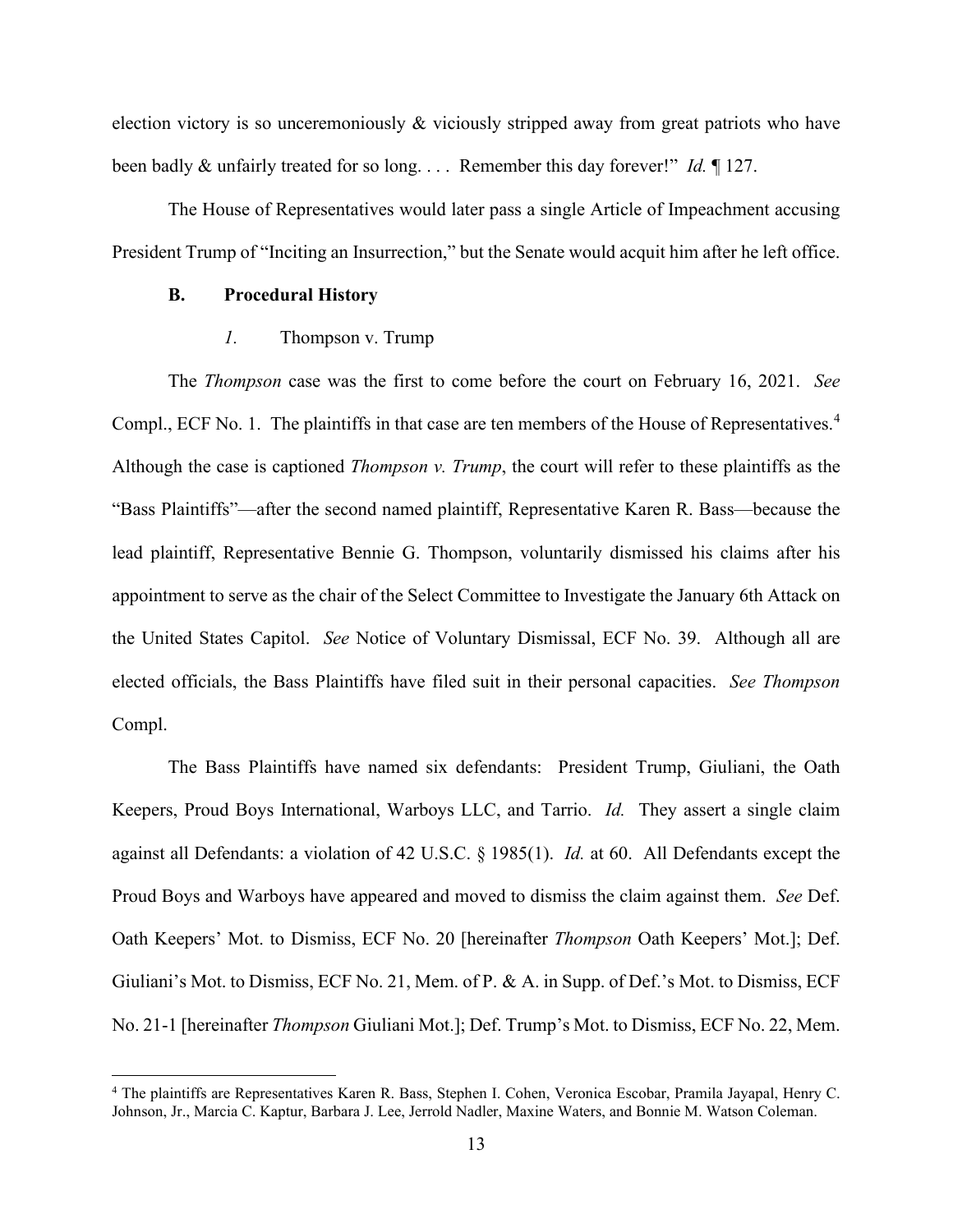in Supp. of Def. Trump's Mot. to Dismiss, ECF No. 22-1 [hereinafter *Thompson* Trump Mot.]; Def. Tarrio's Notice of Intention to Join Mots. to Dismiss, ECF No. 64.

*2.* Swalwell v. Trump

Representative Eric Swalwell filed his action on March 5, 2021, also in his personal capacity. *Swalwell* Compl. He named as defendants President Trump, Trump Jr., Brooks, and Giuliani. His Complaint advances a host of federal and District of Columbia–law claims against all Defendants: (1) violation of  $\S$  1985(1) (Count 1); (2) violation of 42 U.S.C.  $\S$  1986 (Count 2); (3) two counts of negligence per se predicated on violations of District of Columbia anti-rioting and disorderly conduct criminal statutes (Counts 3 and 4); (4) violation of the District of Columbia anti-bias statute, D.C. Code § 22-3701 *et seq.* (Count 5); (5) intentional infliction of emotional distress (Count 6); (6) negligent infliction of emotional distress (Count 7); (7) aiding and abetting common law assault (Count 8); and (8) negligence (Count 9). *Id.* at 45–62.

Each Defendant except Brooks has moved to dismiss all claims against him. *See* Def. Giuliani's Mot. to Dismiss, ECF No. 13, Mem. of P. & A. in Supp. of Def.'s Mot. to Dismiss, ECF No. 13-1 [hereinafter *Swalwell* Giuliani Mot.]; Defs. Trump & Trump Jr.'s Mot. to Dismiss, ECF No. 14, Mem. in Supp. of Trump & Trump Jr.'s Mot. to Dismiss, ECF No. 14-1 [hereinafter *Swalwell* Trump Mot.].

Brooks has moved for a scope-of-office certification under the Westfall Act, 28 U.S.C. § 2679. *See* Pet. to Certify Def. Mo Brooks Was Acting Within Scope of His Office or Employment, ECF No. 20. Under the Westfall Act, if the Attorney General certifies that a tort claim against an employee of government—including a member of Congress—arises from conduct performed while "acting within the scope of his office or employment," the United States is to be substituted as the defendant. 28 U.S.C. § 2679(d)(1). Brooks asked the Attorney General for a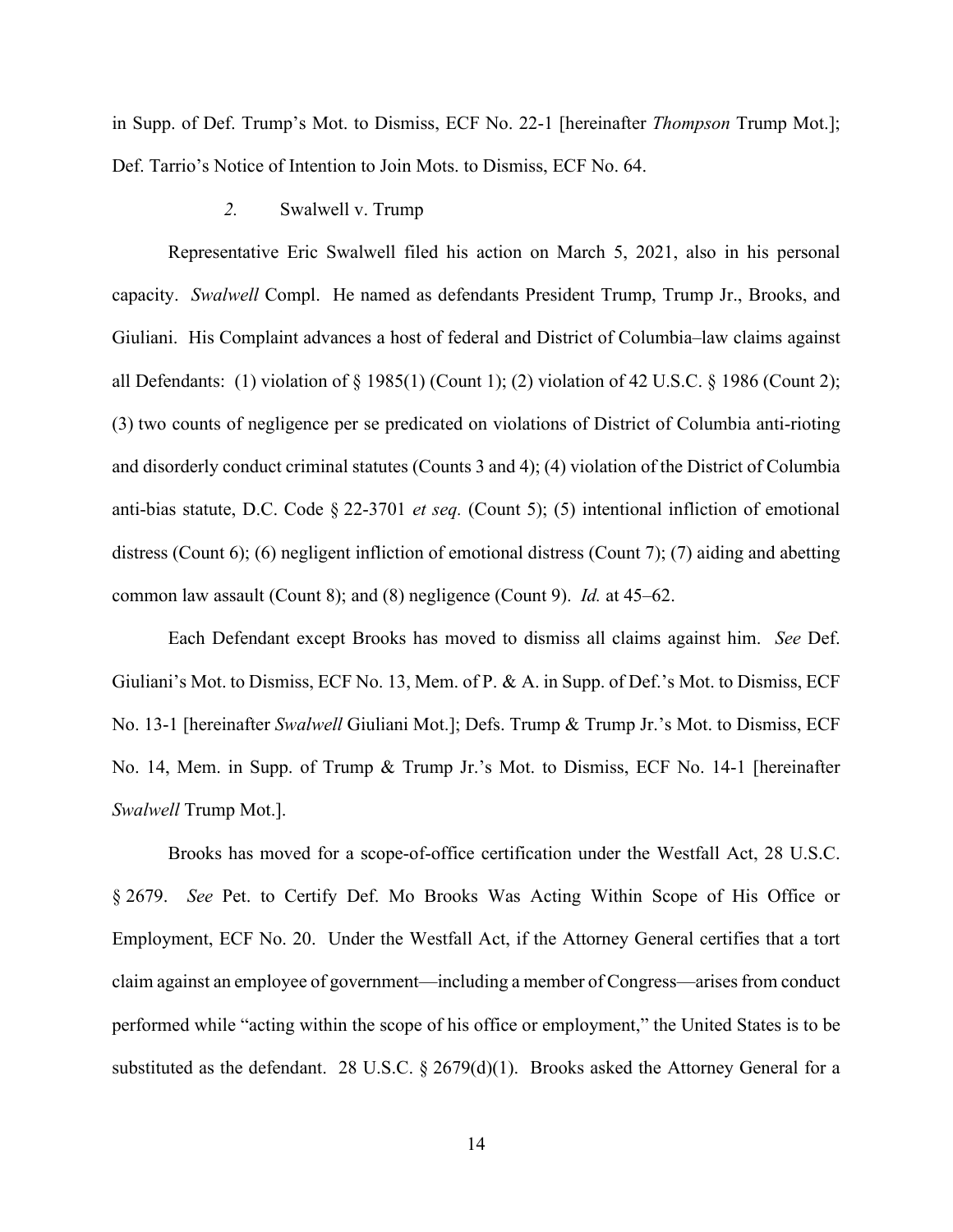Westfall Act certification, but he declined the request. *See* U.S. Resp. to Def. Mo Brooks's Petition to Certify He Was Acting Within Scope of His Office or Employment, ECF No. 33 [hereinafter U.S. Resp. to Brooks]. Notwithstanding the Attorney General's denial, the Westfall Act authorizes a court to make the requisite certification. *See* 28 U.S.C. § 2679(d)(3) ("In the event that the Attorney General has refused to certify scope of office or employment under this section, the employee may at any time before trial petition the court to find and certify that the employee was acting within the scope of his office or employment."). Brooks seeks such relief from the court.

# *3.* Blassingame v. Trump

The third action is brought by James Blassingame and Sidney Hemby, two Capitol Police officers who were on duty and injured on January 6th. They name only President Trump as a defendant. *Blassingame* Compl. They advance numerous federal and District of Columbia–law claims: (1) directing assault and battery (Count 1); (2) aiding and abetting assault and battery (Count 2); (3) directing intentional infliction of emotional distress (Count 3); (4) two counts of negligence per se predicated on violations of District of Columbia anti-rioting and disorderly conduct criminal statutes (Counts 4 and 5); (5) punitive damages (Count 6); (6) violation of § 1985(1) (Count 7); and (7) civil conspiracy in violation of common law (Count 8). *See id.* at 36–48.

Defendant Trump has moved to dismiss all counts against him. Def. Trump's Mot. to Dismiss, ECF No. 10, Def.'s Mem. in Supp. of His Mot. to Dismiss, ECF No. 10-1 [hereinafter *Blassingame* Trump Mot.].

#### *4. The Motions to Dismiss*

Defendants' arguments for dismissal are the same across all three cases. Generally, all Defendants contend the following: (1) Plaintiffs lack standing to sue under Article III of the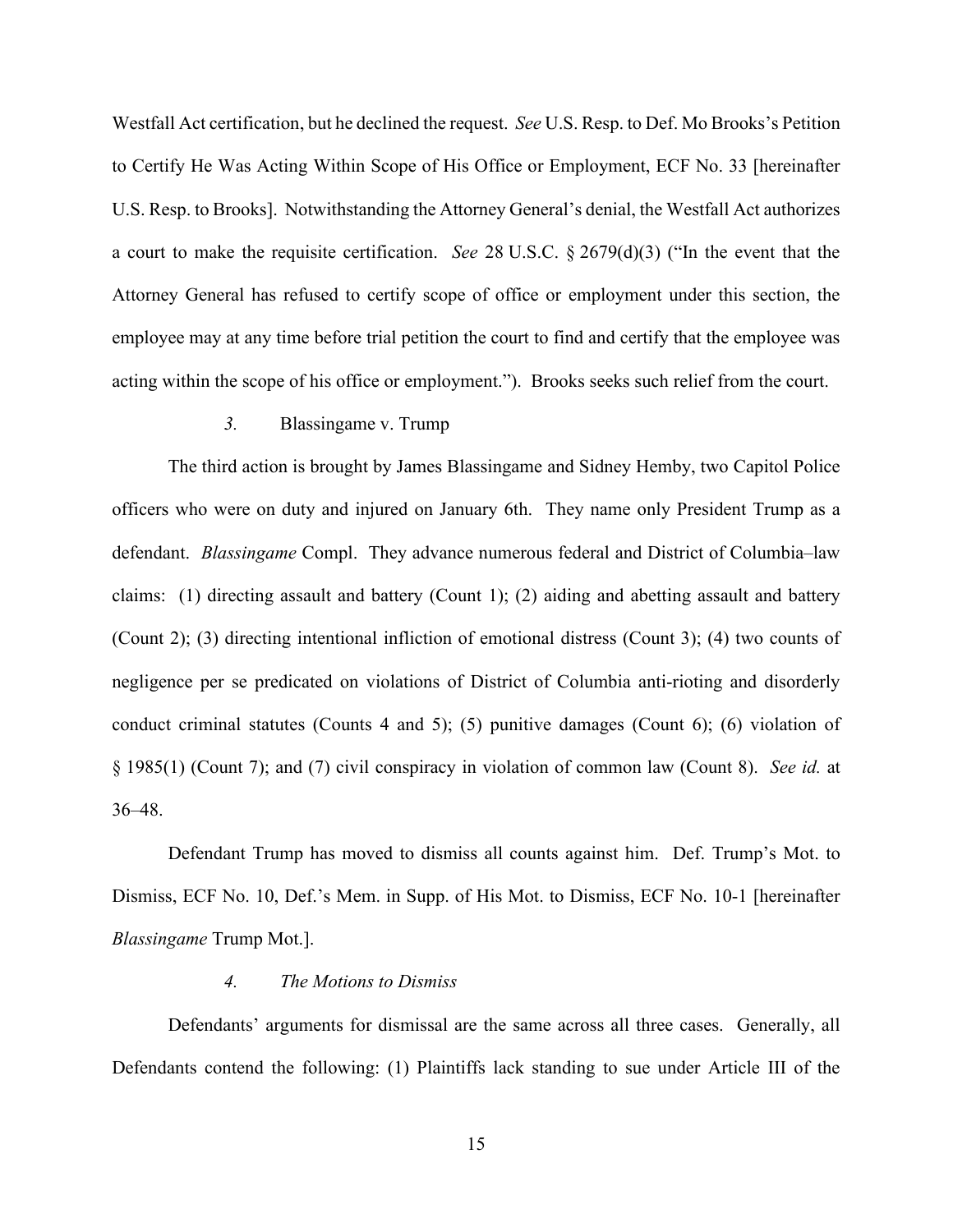Constitution; (2) the First Amendment bars Plaintiffs' claims; and (3) Plaintiffs have failed to state claims under § 1985(1) and District of Columbia law. President Trump advances a number of contentions that are specific to him: (1) he is absolutely immune from suit; (2) the political question doctrine renders these cases nonjusticiable; (3) the Impeachment Judgment Clause bars civil suits against a government official, like him, acquitted following impeachment; and (4) the doctrines of res judicata and collateral estoppel premised on his acquittal by the Senate preclude all of Plaintiffs' claims.

The court held oral argument on January 10, 2022, on Defendants' motions. *See* Hr'g Tr., ECF No. 63.

# **III. DISCUSSION**

This section consists of two subparts: a discussion of (1) whether the court has subject matter jurisdiction to hear these actions, and if it does, (2) whether Plaintiffs have stated cognizable claims. The court begins, where it must, with determining whether it has jurisdiction to hear these matters.

# **A. Subject Matter Jurisdiction**

Defendants' challenge to the court's subject matter jurisdiction requires the court to make four inquiries: (1) whether Plaintiffs have Article III standing to sue, (2) whether President Trump enjoys absolute immunity from suit, (3) whether the cases present a political question that is nonjusticiable as to President Trump, and (4) whether the claims against President Trump are barred by the Impeachment Judgment Clause.<sup>5</sup> The court also addresses in this portion of the

<sup>5</sup> President Trump raises another contention under the rubric of Article III standing but misclassifies it. He insists that Swalwell and the Bass Plaintiffs cannot bring suit under § 1985(1) because such a claim "is only available to specific federal officials," which does not include members of Congress. *Thompson* Trump Mot. at 16. Therefore, he says, "Plaintiffs are not of a class of individuals who have *standing* to bring a claim under § 1985(1)." *Id.* at 18 (emphasis added).This type of argument is commonly referred to as "statutory standing." *See Lexmark Int'l, Inc. v. Static*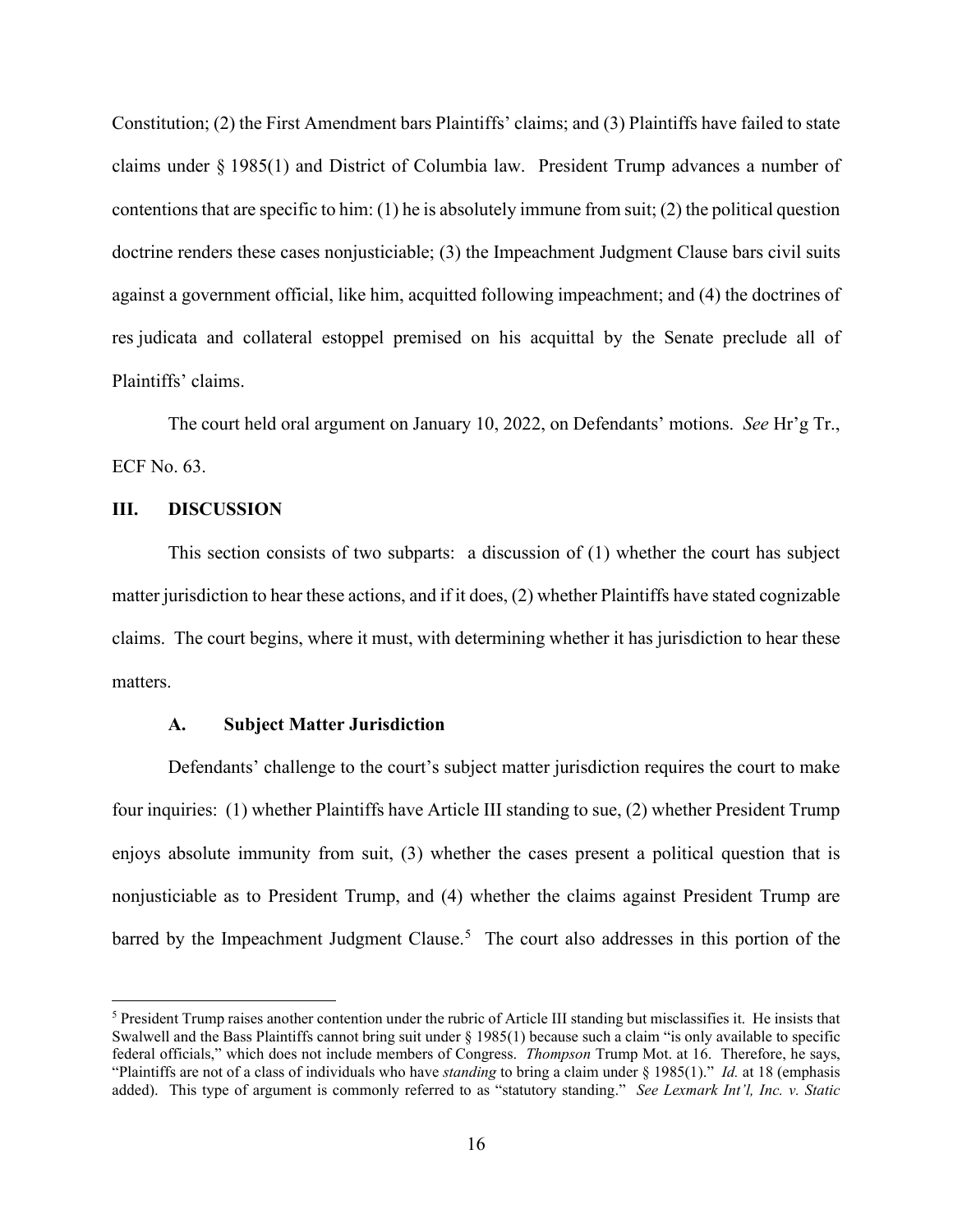opinion President Trump's res judicata and collateral estoppel defenses, which, although not jurisdictional in nature, logically fit here because they are premised on his acquittal following impeachment.

The court holds that (1) all Plaintiffs have plausibly established Article III standing, (2) President Trump is not absolutely immune from suit, except as to Swalwell's § 1986 failureto-act claim (Count 2), (3) the political question doctrine does not bar the court's review, (4) the Impeachment Judgment Clause does not foreclose the claims against President Trump, and (5) the doctrines of res judicata and collateral estoppel do not preclude litigation of the case or any claim or fact against President Trump. The court takes up these issues in the order listed.

### *1. Article III Standing*

The Article III standing arguments made by Defendants are of two varieties. First, President Trump maintains that Swalwell and the Bass Plaintiffs "have not alleged a particularized injury causally connected to Mr. Trump." *Thompson* Trump Mot. at 15; *Swalwell* Trump Mot. at 16–17 (arguing that Swalwell "failed to allege any concrete injury caused by Defendants"). Second, the Oath Keepers contend that the Bass Plaintiffs lack standing to sue in their personal capacities to redress the alleged interference with their official duty to attend and participate in the Certification of the Electoral College vote. *Thompson* Oath Keepers' Mot. at 17. Neither contention has merit.

*Control Components, Inc.*, 572 U.S. 118, 128 n.4 (2014). The Supreme Court has made clear, however, that a question of statutory standing does not implicate the court's subject matter jurisdiction, that is, the court's power to hear a case. *See id.* Rather, a dispute as to statutory standing simply requires a court to determine whether a plaintiff "has a cause of action under the statute." *Id.* at 128. It is therefore an argument properly addressed pursuant to Federal Rule of Civil Procedure  $12(b)(6)$ , not Rule  $12(b)(1)$ . The court thus takes up President Trump's statutory standing argument below in the section addressing whether Swalwell and the Bass Plaintiffs have stated a claim under § 1985(1).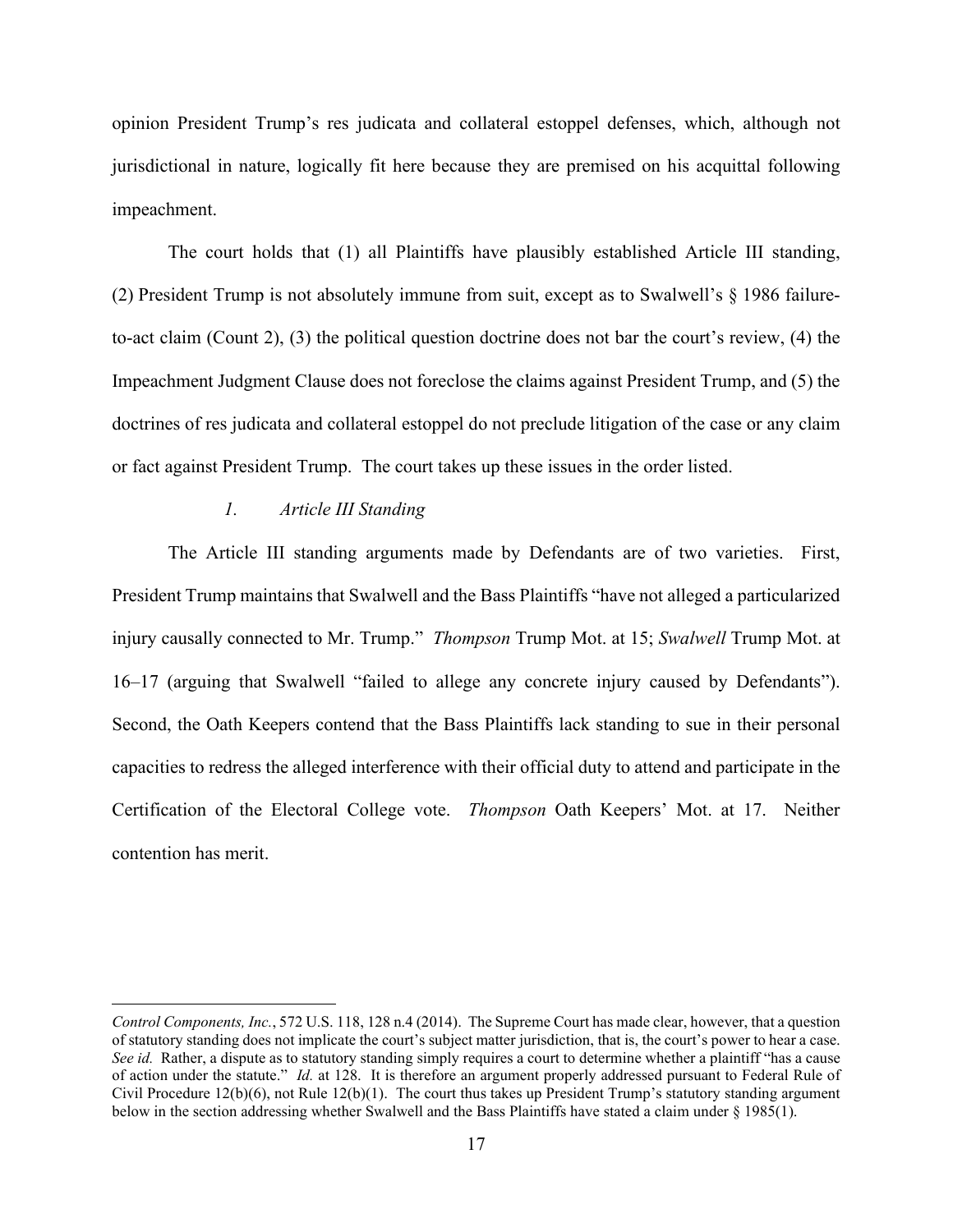## a. The elements of standing

A plaintiff in federal court bears the burden of showing that she meets the "irreducible constitutional minimum" of Article III standing: (1) injury in fact, (2) causation, and (3) redressability. *Lujan v. Defs. of Wildlife*, 504 U.S. 555, 560–61 (1992). To establish standing at the motion to dismiss stage, the plaintiff "must state a plausible claim that [she has] suffered an injury in fact fairly traceable to the actions of the defendant that is likely to be redressed by a favorable decision on the merits." *Food & Water Watch, Inc. v. Vilsack*, 808 F.3d 905, 913 (D.C. Cir. 2015) (internal quotation marks omitted). The court must accept the well-pleaded allegations of the complaint as true and draw all inferences in favor of the plaintiff. *Arpaio v. Obama*, 797 F.3d 11, 19 (D.C. Cir. 2015).

The primary question the court faces concerns "injury in fact, the first and foremost of standing's three elements." *Spokeo, Inc. v. Robins*, 578 U.S. 330, 338 (2016) (internal quotation marks and alteration omitted). In one sense that inquiry here is easy; in another, it is a bit more complicated. The easy establishment of a concrete injury is in *Blassingame* and as to one Plaintiff in *Thompson*. "If a defendant has caused physical . . injury to the plaintiff, the plaintiff has suffered a concrete injury in fact under Article III." *TransUnion LLC v. Ramirez*, 141 S. Ct. 2190, 2204 (2021). The *Blassingame* Plaintiffs claim to have suffered physical injury. *Blassingame* Compl. ¶ 83 ("Officer Hemby was crushed against the doors on the east side trying to hold the insurrectionists back."); *id.* ¶ 88 (alleging Officer Hemby suffered "cuts and abrasions" over his face and hands); *id.* ¶ 109 ("The insurrectionists struck Officer Blassingame in his face, head, chest, arms, and what felt like every part of his body.").<sup>6</sup> So, too, does Bass Plaintiff Jayapal. *See* 

<sup>6</sup> Although President Trump does not contest the *Blassingame* Plaintiffs' standing except for a cursory mention in the one-page motion to which he attaches his memorandum, Def. Trump's Mot. to Dismiss, ECF No. 10; *see generally Blassingame* Trump Mot., the court nevertheless addresses it. *See Arbaugh v. Y & H Corp.*, 546 U.S. 500, 514 (2006)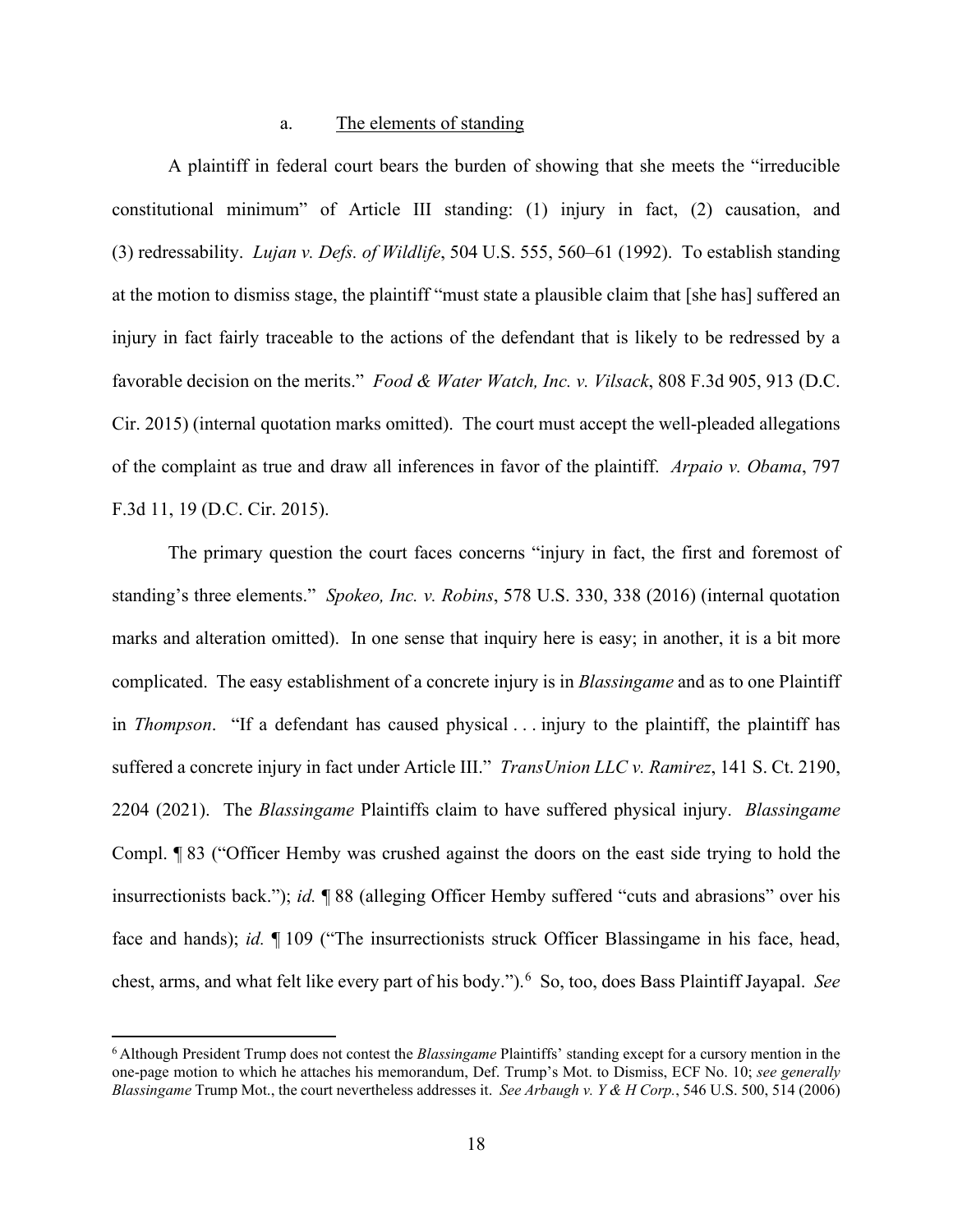*Thompson* Compl. ¶¶ 197, 203, 208 (alleging that she had a recent knee-replacement surgery and the evacuation from the House Gallery caused her to suffer "throbbing pain in her greatly swollen knee," and that she "endured significant pain and experienced setbacks in her knee replacement surgery recovery"). Because only one plaintiff must establish standing in *Thompson*, the court need not inquire as to the other Bass Plaintiffs. *See In re Navy Chaplaincy*, 697 F.3d 1171, 1178 (D.C. Cir. 2012).

The more challenging question surrounding injury in fact relates to Swalwell in his individual case. He does not allege any physical injury, only emotional harm. *Swalwell* Compl. ¶¶ 149, 223 (claiming "severe emotional distress"). For his common law claims, such harm is sufficient to establish an injury in fact. *See, e.g.*, *TransUnion LLC*, 141 S. Ct. at 2211 n.7 (acknowledging that emotional or psychological injury suffices for the tort of intentional infliction of emotional distress). But not automatically so for his claims under  $\S 1985(1)$  and  $\S 1986$  of the Ku Klux Klan Act. *See Davis v. Fed. Election Comm'n*, 554 U.S. 724, 734 (2008) (stating that "a plaintiff must demonstrate standing for each claim he seeks to press" (internal quotation marks omitted)). As to those claims, a question remains whether emotional harm is sufficiently "concrete" to establish Article III standing. *Spokeo*, 578 U.S. at 340. To determine "whether [such an] intangible harm" is sufficiently concrete, courts must consider "both history and the judgment of Congress." *Id.* As to history, "it is instructive to consider whether an alleged intangible harm has a close relationship to a harm that has traditionally been regarded as providing a basis for a lawsuit in English or American courts." *Id.* at 341. And, as to Congress's judgment, courts must ask "whether Congress has permissibly sought to 'elevate to the status of legally cognizable

<sup>(</sup>stating that federal courts have an "independent obligation to determine whether subject-matter jurisdiction exists, even in the absence of a challenge from any party").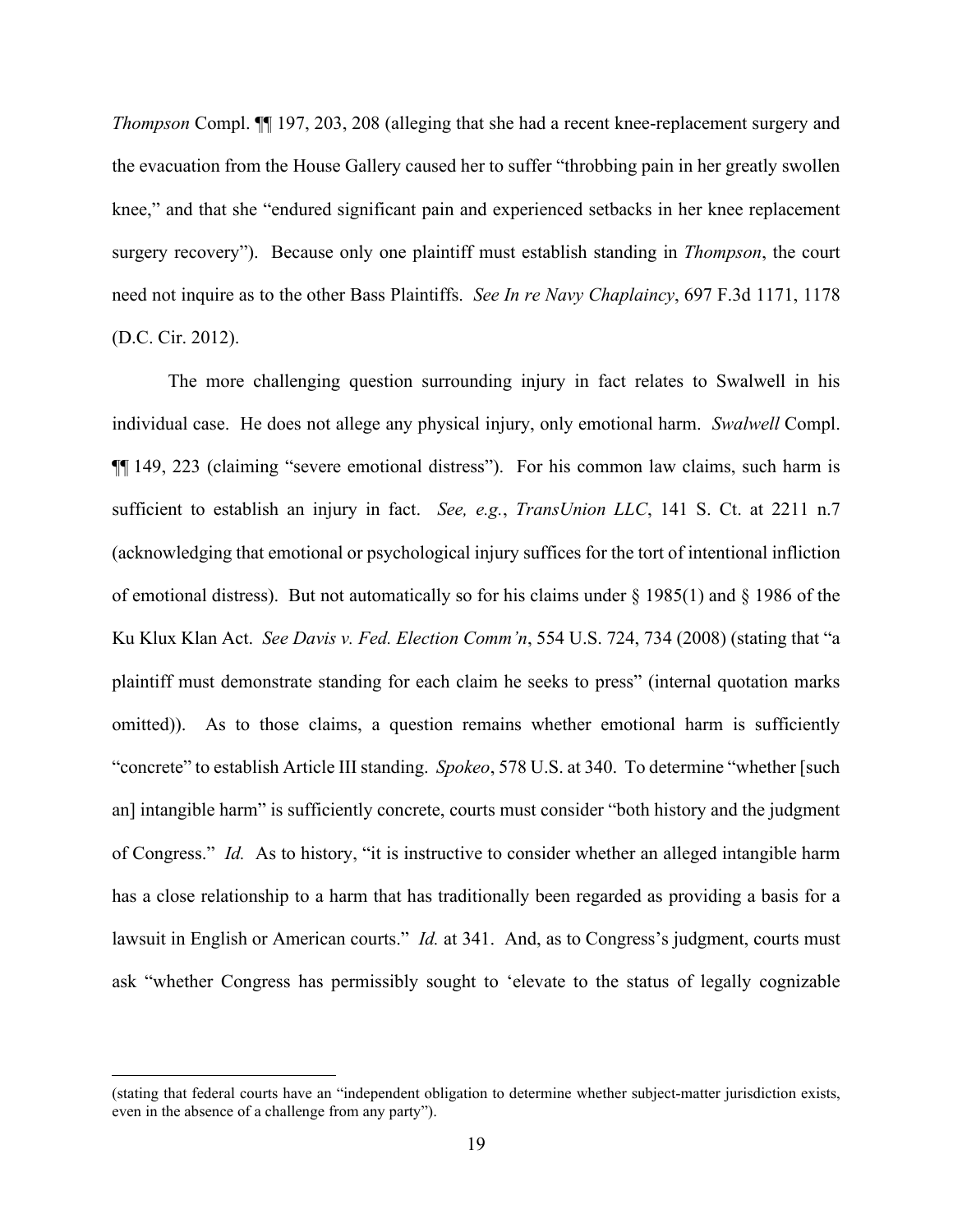injuries concrete *de facto* injuries that were previously inadequate in law[.]'" *Magruder v. Capital One, Nat'l Ass'n*, 540 F. Supp. 3d 1, 7 (D.D.C. 2021) (quoting *Spokeo*, 578 U.S. at 341).

The parties have devoted scant attention to these questions. The court has considered them, however, and concludes that emotional harm is sufficiently concrete to establish Article III standing for claims asserted under § 1985(1) and § 1986. Starting with history, the alleged intangible harm here—emotional distress—has long been accepted as a basis for certain types of suits in American courts. "Emotional harm has long-standing recognition as a compensable injury as a parasitic harm to personal injury or property damage claims, usually referred to as a claim for pain and suffering." Betsy J. Grey, *The Future of Emotional Harm*, 83 FORDHAM L. REV. 2605, 2610 (2015). Additionally, "[c]ommon law . . . traditionally recognized emotional harm claims as a component of trespassory torts like assault, false imprisonment, and defamation, allowing a presumption of damages without a showing of related physical injury." *Id.* This common law tradition dovetails with the plain text of § 1985(1) and Congress's reasons for enacting it. The statute creates a cause of action for a person "injured in his person or property" due to a proscribed conspiracy. 42 U.S.C. § 1985(3). The statute makes no distinction between physical and emotional injury, and in that sense it aligns with the common law tradition of permitting recovery for emotional distress for certain torts without a showing of physical injury. And, though the statute "was enacted by a Congress acutely aware of the massive and frequently violent resistance in the southern states to federal Reconstruction after the Civil War," *Stern v. U.S. Gypsum, Inc.*, 547 F.2d 1329, 1334 (7th Cir. 1977), courts have broadly interpreted § 1985(1) consistent with its "terms and legislative intent . . . , which [are] directed against efforts to impede governmental operations by interfering with officials in the discharge of their duties." *Lawrence v. Acree*, 665 F.2d 1319, 1329 (D.C. Cir. 1981) (Wald, J., concurring) (citing *Stern*, 547 F.2d 1329). Permitting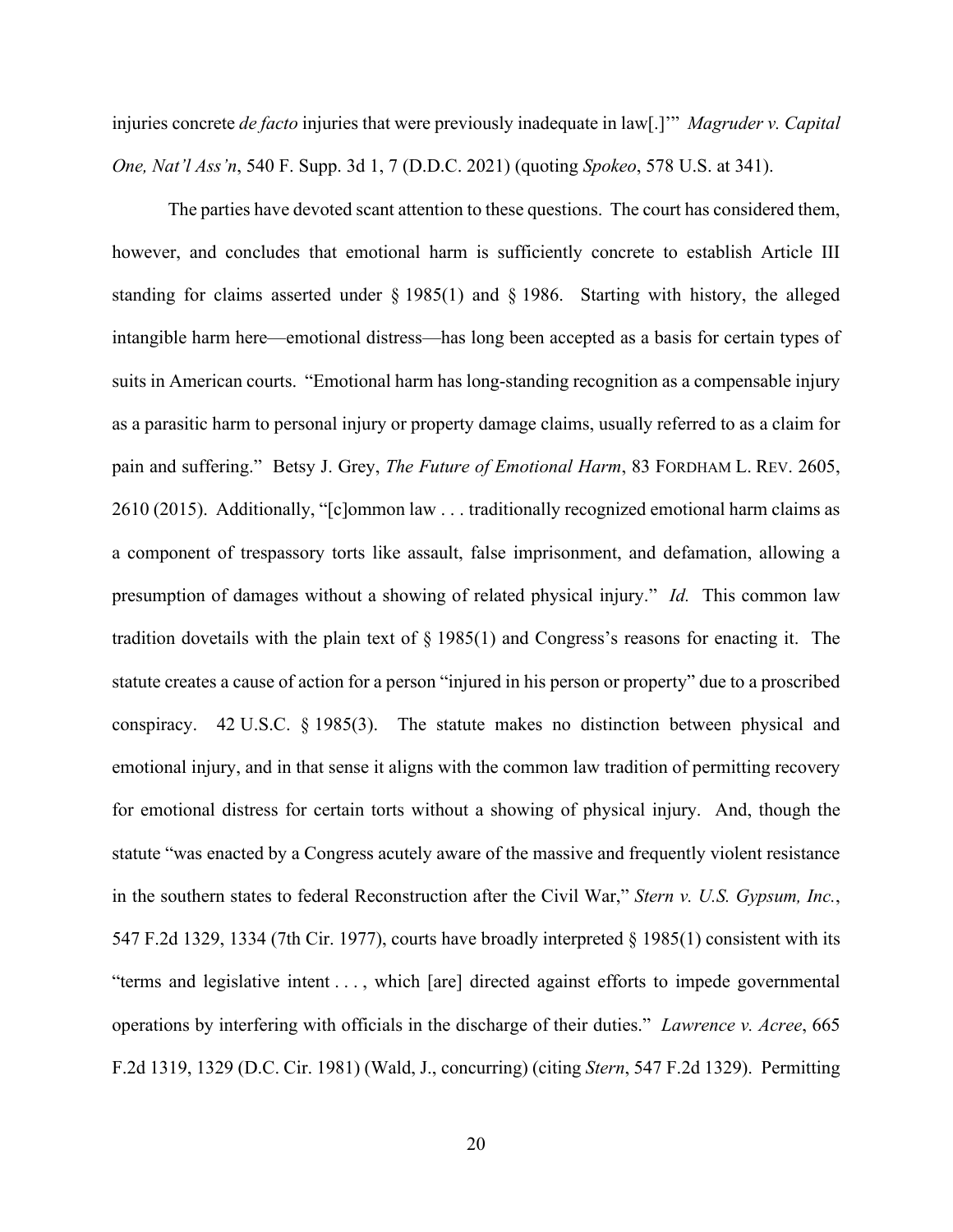recovery for emotional harm arising from such interference is consistent with that intent. The court thus concludes that "history and the judgment of Congress" support recognizing emotional harm as a concrete injury to establish standing to bring claims under § 1985(1) and § 1986.

This conclusion is buttressed, at least implicitly, by two D.C. Circuit decisions. In both *Barr v. Clinton*, 370 F.3d 1196 (D.C. Cir. 2004), and *Hall v. Clinton*, 285 F.3d 74 (D.C. Cir. 2002), the court faced claims brought under § 1985(1). In *Barr*, the court dismissed the claim based on the statute of limitations and the First Amendment, 370 F.3d at 1202–03, and in *Hall*, it dismissed based on the statute of limitations alone, 285 F.3d at 82. In both cases, the plaintiff alleged emotional distress as their injury, *Barr*, 370 F.3d at 1200; *Hall*, 285 F.3d at 77, yet in neither did the court address whether emotional harm was a concrete injury for purposes of Article III. Perhaps that is because the sufficiency of such injury was so obvious it did not need to be addressed. *Barr* and *Hall* therefore support the court's conclusion.

President Trump also contests whether Swalwell and the Bass Plaintiffs have plausibly demonstrated the second element of standing—causation. He contends that their claimed injuries were caused not by his challenged actions, but by "the independent and intervening acts of thirdparty rioters." *Swalwell* Trump Mot. at 16. He also contends that causation is lacking because "Plaintiffs did not properly allege a conspiracy." *Thompson* Trump Mot. at 15. But these arguments misconstrue the standing inquiry. In "reviewing the standing question, the court must be careful not to decide the questions on the merits for or against the plaintiff, and must therefore assume that on the merits the plaintiffs would be successful in their claims." *City of Waukesha v. EPA*, 320 F.3d 228, 235 (D.C. Cir. 2003); *see also Weissman v. Nat'l R.R. Passenger Corp.*, 21 F.4th 854, 857 (D.C. Cir. 2021) (citing *City of Waukesha*, 320 F.3d 228). Thus, in assessing Plaintiffs' standing here, the court must assume that Plaintiffs have successfully pleaded an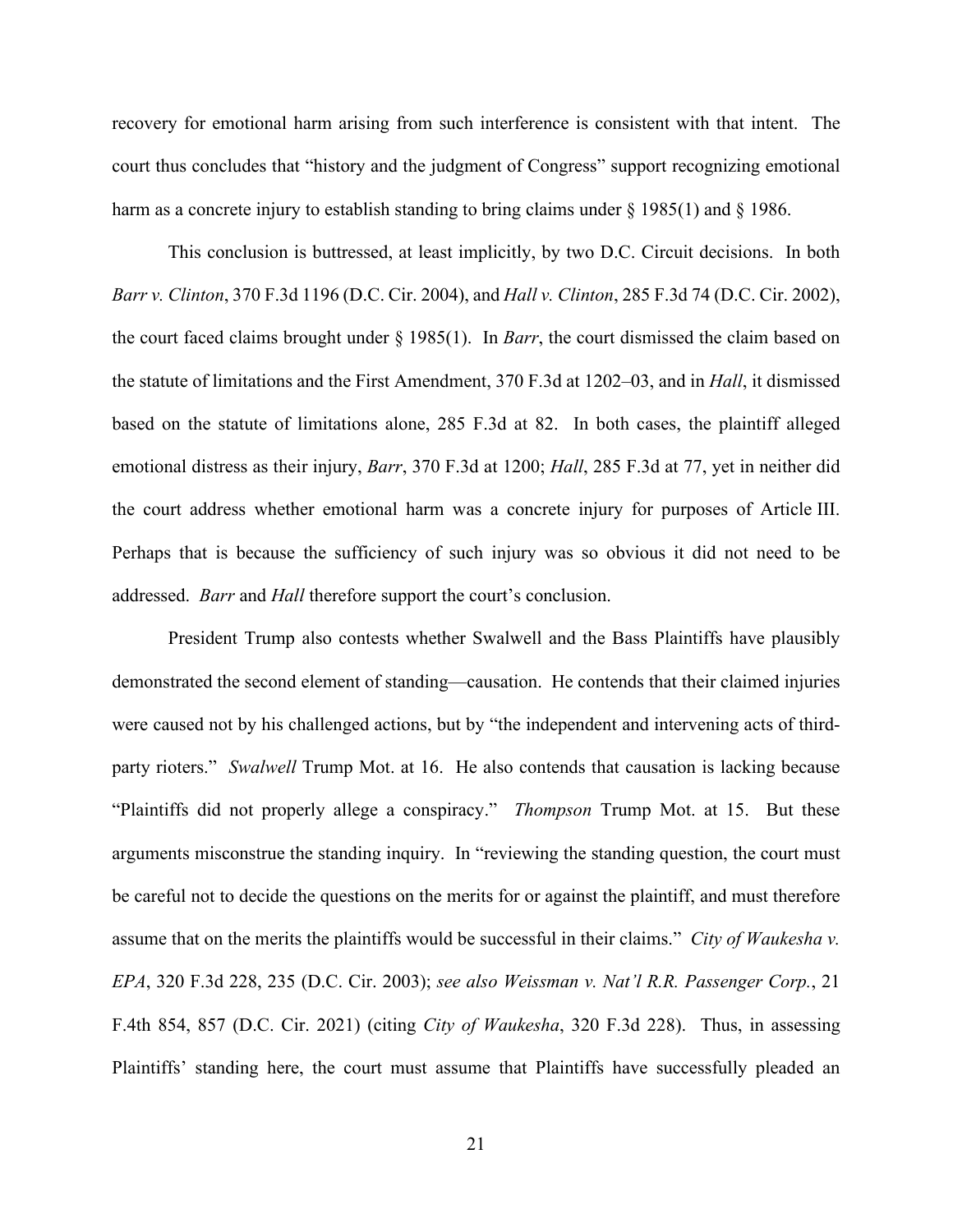actionable conspiracy under  $\S 1985(1)$ : that is, President Trump did conspire "to prevent, by force, intimidation, or threat," (1) President Biden and Vice President Harris "from accepting or holding any office, trust, or place of confidence under the United States" and (2) members of Congress from lawfully discharging their constitutional and statutory duties with respect to certifying the Electoral College vote. Viewed in this way, it is apparent that Plaintiffs' injuries are "fairly traceable" to President Trump's alleged actions as a coconspirator, and "not the result of the *independent* action of some third party not before the court." *Lujan*, 504 U.S. at 560 (cleaned up) (emphasis added).

Finally, Plaintiffs' injuries are redressable with money damages. The court therefore is satisfied that Plaintiffs have sufficiently alleged the requisite elements of standing.<sup>7</sup>

# b. Legislator standing

The Oath Keepers take a different tack on standing. They assert that the Bass Plaintiffs' injuries are *institutional* in nature—that is, they derive exclusively from their positions as members of the House. The Oath Keepers contend that if their injuries are so understood, the Bass Plaintiffs, as individual members, lack standing to vindicate an institutional injury. Oath Keepers Mot. at 17–26. The court might agree with this line of argument if the Bass Plaintiffs were claiming no more than that the riot interfered with their abilities to carry out their legislative duties. But that is not what they allege. They do not advance an institutional injury, such as the "dilut[ion] [of] their Article I voting power." *Raines v. Byrd*, 521 U.S. 811, 817 (1997) (internal quotation marks omitted). Their injuries are instead personal: emotional distress in the main, as well as physical

<sup>7</sup> Certain Plaintiffs seek injunctive relief in addition to damages. *See Swalwell* Compl. at 64; *Thompson* Compl. at 62. The standing inquiry for injunctive relief is different, as it requires a plaintiff to establish a likelihood of *future* harm. *In re Navy Chaplaincy,* 697 F.3d at 1178 ("It is sufficient that plaintiffs have demonstrated a 'likelihood of injury that rises above the level of unadorned speculation—that is, a realistic danger that [they] will suffer future harm." (internal quotation marks omitted)). Plaintiffs have not plausibly pleaded at this stage any likelihood of future injury.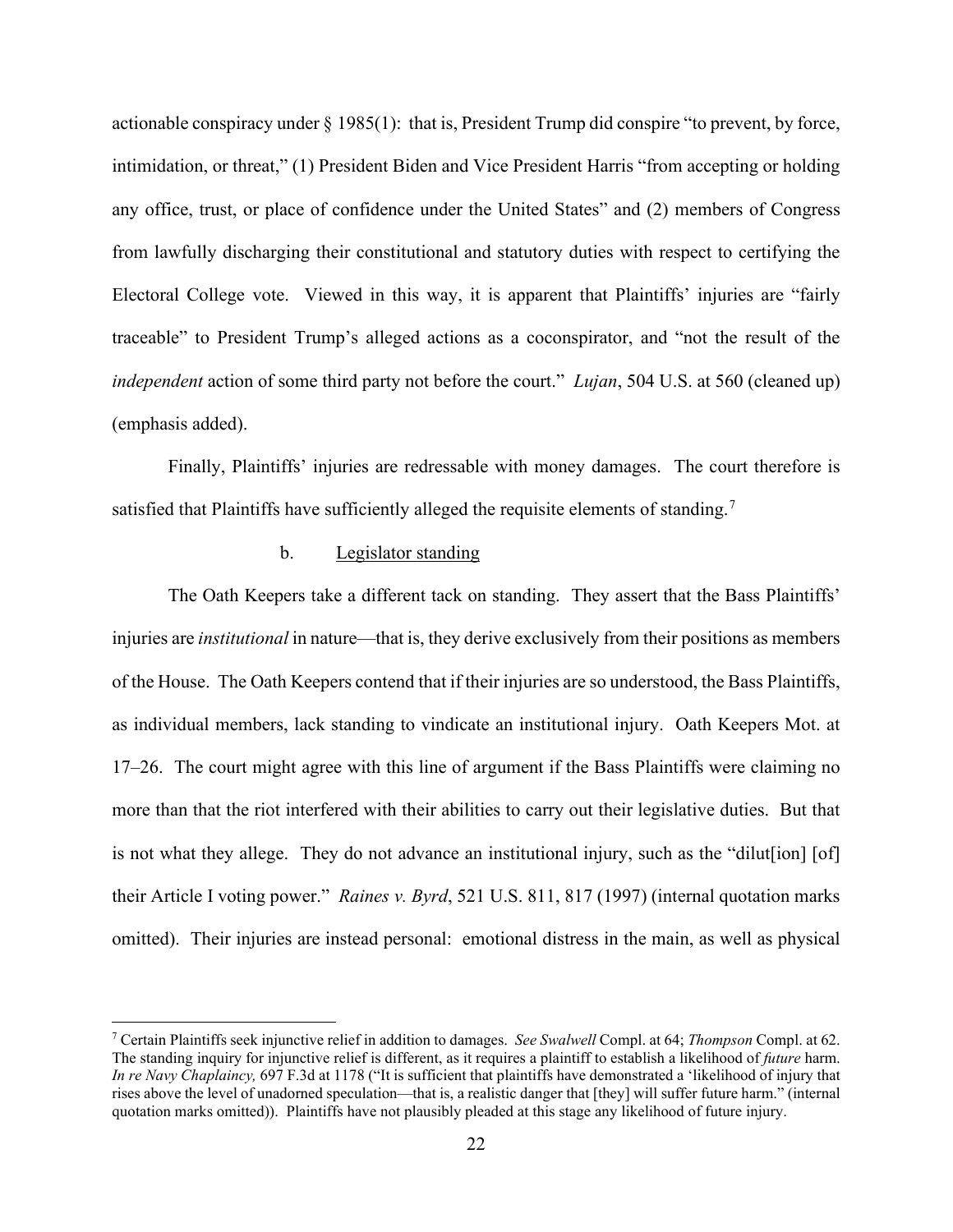injury to Jayapal. *Thompson* Compl. ¶ 265 ("During the time when the Capitol was under attack, each of the Plaintiffs named above suffered emotional harm."). Personal harm is the basis for their standing and, as discussed, it is sufficient for purposes of Article III. $^8$ 

### *2. Presidential Immunity*

The court turns next to the question of presidential immunity. President Trump contends that under the Supreme Court's decision in *Nixon v. Fitzgerald*, 457 U.S. 731 (1982), he is absolutely immune from damages liability in all three cases because his alleged conduct fell within the "outer perimeter" of his official presidential responsibilities. *See Swalwell* Trump Mot. at 8–11; *Thompson* Trump Mot. at 8–11; *Blassingame* Trump Mot. at 7–13. This is not an easy issue. It is one that implicates fundamental norms of separation of powers and calls on the court to assess the limits of a President's functions. And, historical examples to serve as guideposts are few. After careful consideration, the court concludes that, on the facts alleged, absolute immunity does not shield President Trump from suit, except as to Swalwell's § 1986 failure-to-act claim.

# a. The scope of a President's absolute immunity against damages liability

The court's discussion naturally begins with the Supreme Court's decision in *Nixon v. Fitzgerald*. In that case, a former federal employee sued President Richard Nixon and various Executive Branch officials for damages arising from his termination from employment. *Fitzgerald*, 457 U.S. at 733–39. The plaintiff claimed that President Nixon was directly involved in his firing and that the action was undertaken in retaliation for his having publicly revealed during

<sup>8</sup> It is understandable why the Oath Keepers interpreted the Bass Plaintiffs' claimed injury to include an impairment of their official duties. Their Complaint states that "each of the Plaintiffs named above was hindered and impeded in the discharge of his or her official duties and suffered the deprivation of the right to be free from intimidation and threats in the discharge of his or her official duties, as explicitly protected under the Ku Klux Klan Act." *Thompson*  Compl. ¶ 265. That certainly sounds like an institutional injury. In any event, the Bass Plaintiffs have expressly disavowed such a theory of standing. Bass Pls.' Omnibus Mem. of Law in Opp'n to Defs.' Mots. to Dismiss, ECF No. 29, at 20 ("Plaintiffs, however, are *not* seeking damages for an impaired ability to certify the results of the election.").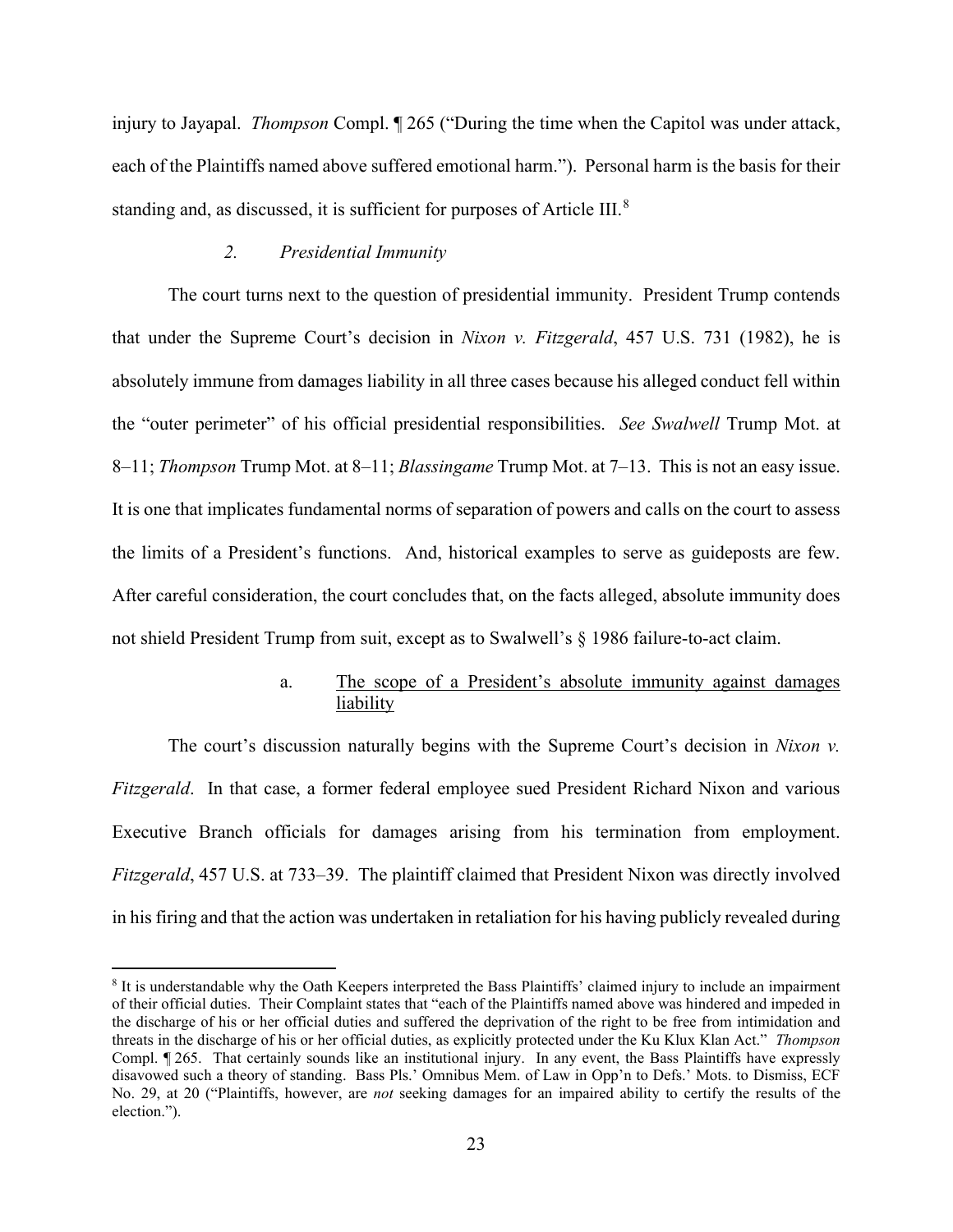congressional hearings cost overruns in the Department of the Air Force. *See id.* The plaintiff asserted two statutory claims and one claim under the First Amendment against President Nixon, who by that point no longer occupied the Office of the President. *See id.* After the D.C. Circuit declined to dismiss the case on the ground of absolute presidential immunity, the Supreme Court took up the question of the "scope of immunity available to a President of the United States." *Id.*  at 741.

The Court held that President Nixon enjoyed absolute immunity from the plaintiff's suit: "[W]e hold that petitioner, as former President of the United States, is entitled to absolute immunity from damages liability predicated on his official acts." *Id.* at 749. The Court continued: "We consider this immunity a functionally mandated incident of the President's unique office, rooted in the constitutional tradition of the separation of powers." *Id.* Central to the Court's determination was the "unique position in the constitutional scheme" that the President occupies. *Id.* The Court observed that, "as the chief constitutional officer of the Executive Branch," the President is "entrusted with supervisory and policy responsibilities of the utmost discretion and sensitivity." *Id.* at 750. Those responsibilities include taking care that the laws be faithfully executed; conducting foreign affairs; and managing the Executive Branch. *Id.*; *see also Trump v. Vance*, 140 S. Ct. 2412, 2425 (2020) (describing the President's "duties, which range from faithfully executing the laws to commanding the Armed Forces," as "of unrivaled gravity and breadth"). Though the Court had previously held that qualified immunity struck the proper separation-of-powers balance for cabinet officers, the Court said that "[t]he President's unique status under the Constitution distinguishes him from other executive officials." *Fitzgerald*, 457 U.S. at 750. For a President, "diversion of his energies by concern with private lawsuits would raise unique risks to the effective functioning of government." *Id.* at 751. Indeed, because the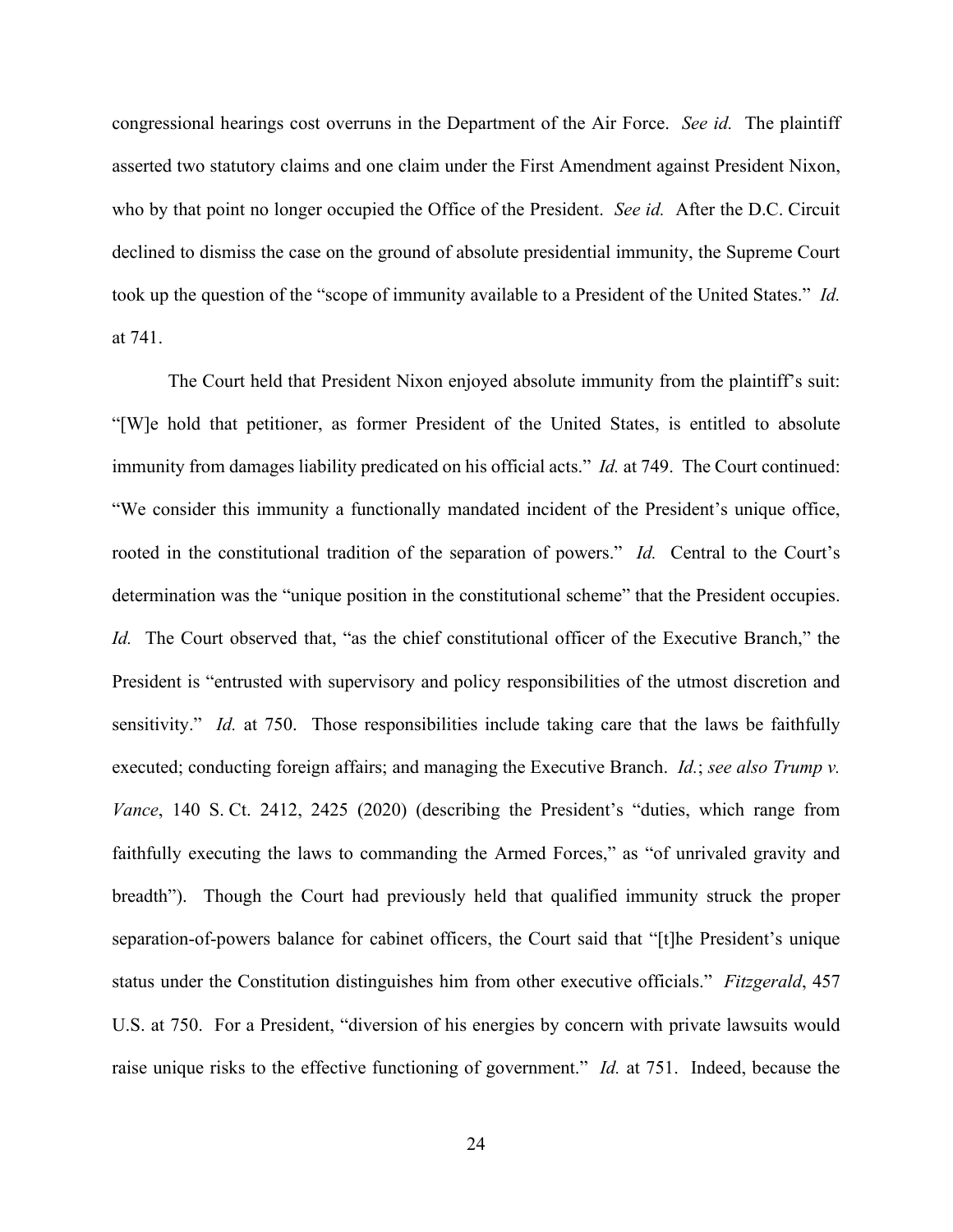President must concern himself with "matters likely to 'arouse the most intense feelings,'" "there exists the greatest public interest in providing an official the maximum ability to deal fearlessly and impartially with the duties of his office." *Id.* at 752 (internal quotation marks omitted). The Court also weighed the "sheer prominence" of the President's office, which makes him "an easily identifiable target for suits for civil damages." *Id.* at 752–53. "Cognizance of this personal vulnerability frequently could distract a President from his public duties, to the detriment of not only the President and his office but also the Nation that the Presidency was designed to serve." *Id.*

The Court then defined the scope of a President's absolute immunity. It observed that "the sphere of protected action must be related closely to the immunity's justifying purposes." *Id.* at 755. That principle militated in favor of expansive immunity: "In view of the special nature of the President's constitutional office and functions, we think it appropriate to recognize absolute Presidential immunity from damages liability for acts within the 'outer perimeter' of his official responsibility." *Id.* at 756. The Court recognized that given the "broad variety of areas, many of them highly sensitive," of presidential discretionary responsibility, in "many cases it would be difficult to determine which of the President's innumerable 'functions' encompassed a particular action." *Id.* Such function could not, however, be defined by probing the President's motive for the contested action or by simply claiming a violation of law. The plaintiff in *Fitzgerald*, for example, could not avoid the immunity bar by alleging that the President's motive for terminating him was retaliatory, and thus unlawful, and therefore fell outside the outer perimeter of his duties. *See id.* at 756. Such a "construction would subject the President to trial on virtually every allegation that an action was unlawful, or was taken for a forbidden purpose." *Id.* President Nixon thus enjoyed absolute immunity from suit because it was clearly within his constitutional and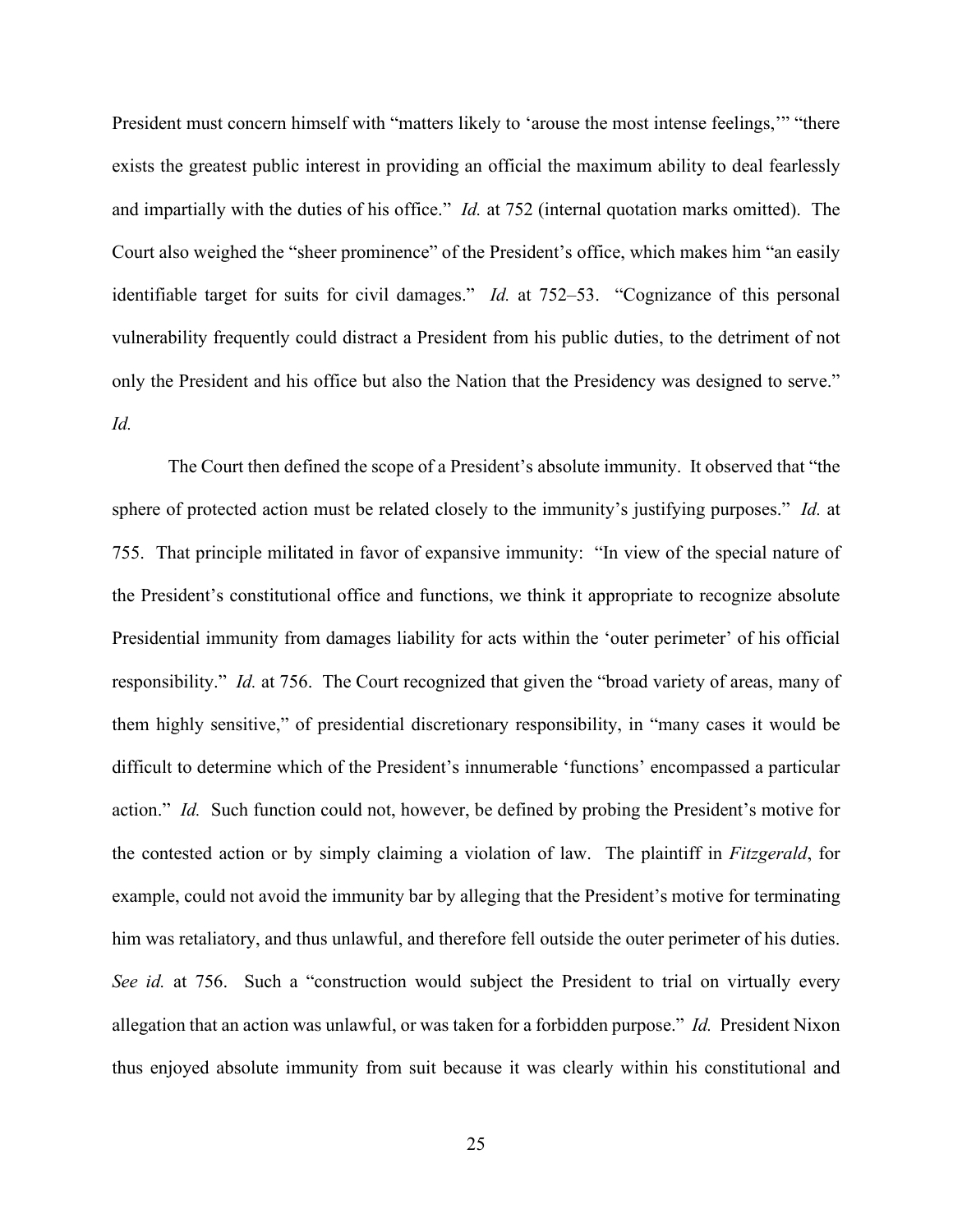statutory authority to prescribe reorganizations and reductions in force within a military branch the stated reason for Plaintiff's termination. *Id.* at 757. Such action "lay well within the outer perimeter of [a President's] authority." *Id.* 

*Fitzgerald* thus established a scope of presidential immunity for civil money damages that is unquestionably capacious, though not categorical. The Supreme Court contemplated that, at least, there might be *some* actions by a President that would fall outside the outer perimeter of his official responsibilities and expose him to a civil suit. What lay beyond the outer perimeter would come into some focus fifteen years later in *Clinton v. Jones*.

There, President Bill Clinton, while in office, faced a suit by Paula Jones that, in the main, alleged that he had engaged in sexually inappropriate conduct while he was the Governor of Arkansas and had retaliated against her for rebuffing his advances. *Clinton v. Jones*, 520 U.S. 681,  $686$  (1997).<sup>9</sup> Such acts, the Court said, were "unrelated to any of his official duties as President of the United States and, indeed, occurred before he was elected to that office." *Id.* at 686. President Clinton nevertheless urged the Court to hold that "the Constitution affords the President temporary immunity from civil damages litigation arising out of events that occurred before he took office." *Id.* at 692. The Court rejected the President's call for "temporary immunity." *Id.* It reasoned that the principal rationale for affording certain public servants absolute immunity was to enable "such officials to perform their designated functions effectively without fear that a particular decision may give rise to personal liability," and that such rationale did not apply to "unofficial conduct." *Id.* at 693–94. The Court emphasized that in defining the scope of immunity

<sup>9</sup> *Clinton v. Jones* also involved a claim of defamation that arose while President Clinton was in office. The claim was that "persons authorized to speak for the President publicly branded [the plaintiff] a liar by denying that the incident had occurred." 520 U.S. at 685. The question of immunity as to the defamation claim was not before the Court, though it did observe in passing that the defamation claim "may involve conduct within the outer perimeter of the President's official responsibilities." *Id.* at 686 & n.3.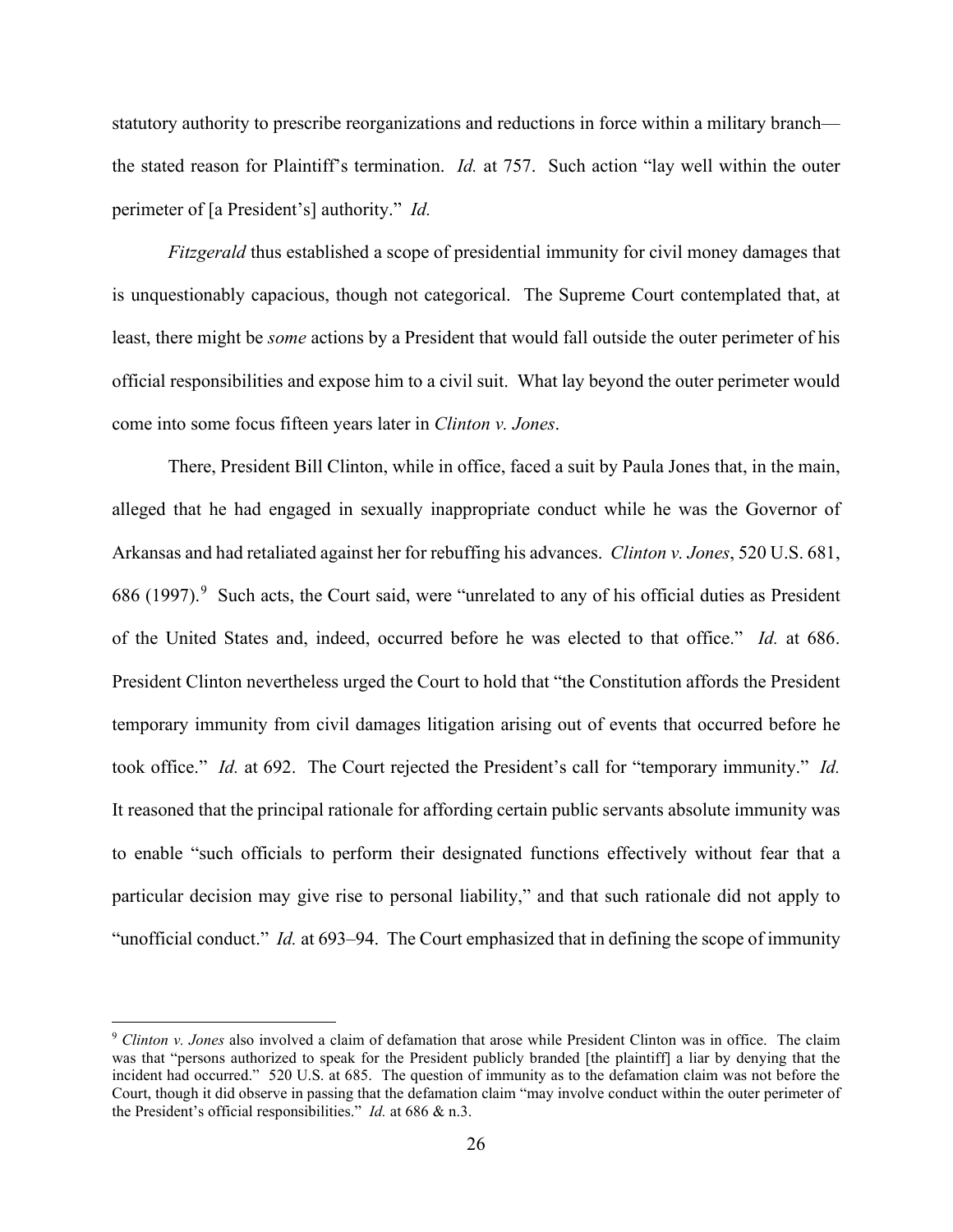it had taken a "functional approach," and that "immunities are grounded in the nature of the function performed, not the identity of the actor who performed it." *Id.* at 694–95 (internal quotation marks omitted). It concluded: "With respect to acts taken in his 'public character'—that is, official acts—the President may be disciplined principally by impeachment, not by private lawsuits for damages. But he is otherwise subject to the laws for his purely private acts." *Id.* at 696.10

### b. The parties' positions on official-acts immunity

Guided by the foregoing principles, the court turns to the parties' arguments. President Trump bears the burden of establishing that he is immune from suit. *See Banneker Ventures, LLC v. Graham*, 798 F.3d 1119, 1140 (D.C. Cir. 2015).

The complained-of actions of the President in these matters can be generally framed as falling into three categories: his pre–January 6th tweets, the January 6 Rally Speech, and his failure to promptly act once the Capitol was breached by rioters. President Trump argues that these acts fall into two presidential "functions": (1) the constitutional duty to "take Care that the Laws be faithfully executed," U.S. Const., art. II, § 3, and (2) speaking on matters of public concern. *Swalwell* Trump Mot. at 8–11; *Blassingame* Trump Mot. 12; Reply in Supp. of Def. President Trump's Mot. to Dismiss, ECF No. 43 [hereinafter *Thompson* Trump Reply], at 3–6. Across his various briefs, President Trump describes these functions in different ways. With respect to faithful execution of the laws, President Trump says that he "had an ever-present duty to ensure that the election laws were followed, including the certification process." *Thompson* Trump Reply

<sup>10</sup> The Court also made clear in *Clinton*, and later in *Vance v. Trump*, that the "dominant concern" for crafting broad immunity in *Fitzgerald* "was not mere distraction but the distortion of the Executive's 'decisionmaking process' with respect to official acts that would stem from 'worry as to the possibility of damages.'" *Vance*, 140 S. Ct. at 2426 (quoting *Clinton*, 520 U.S. at 694 n.19). President Trump alludes to a "distraction" rationale in his papers, *see Thompson* Trump Mot. at 9, but he does not seriously advocate for it, recognizing instead that the "distortion" rationale is the predominant reason for affording a President absolute immunity from civil suit for official acts.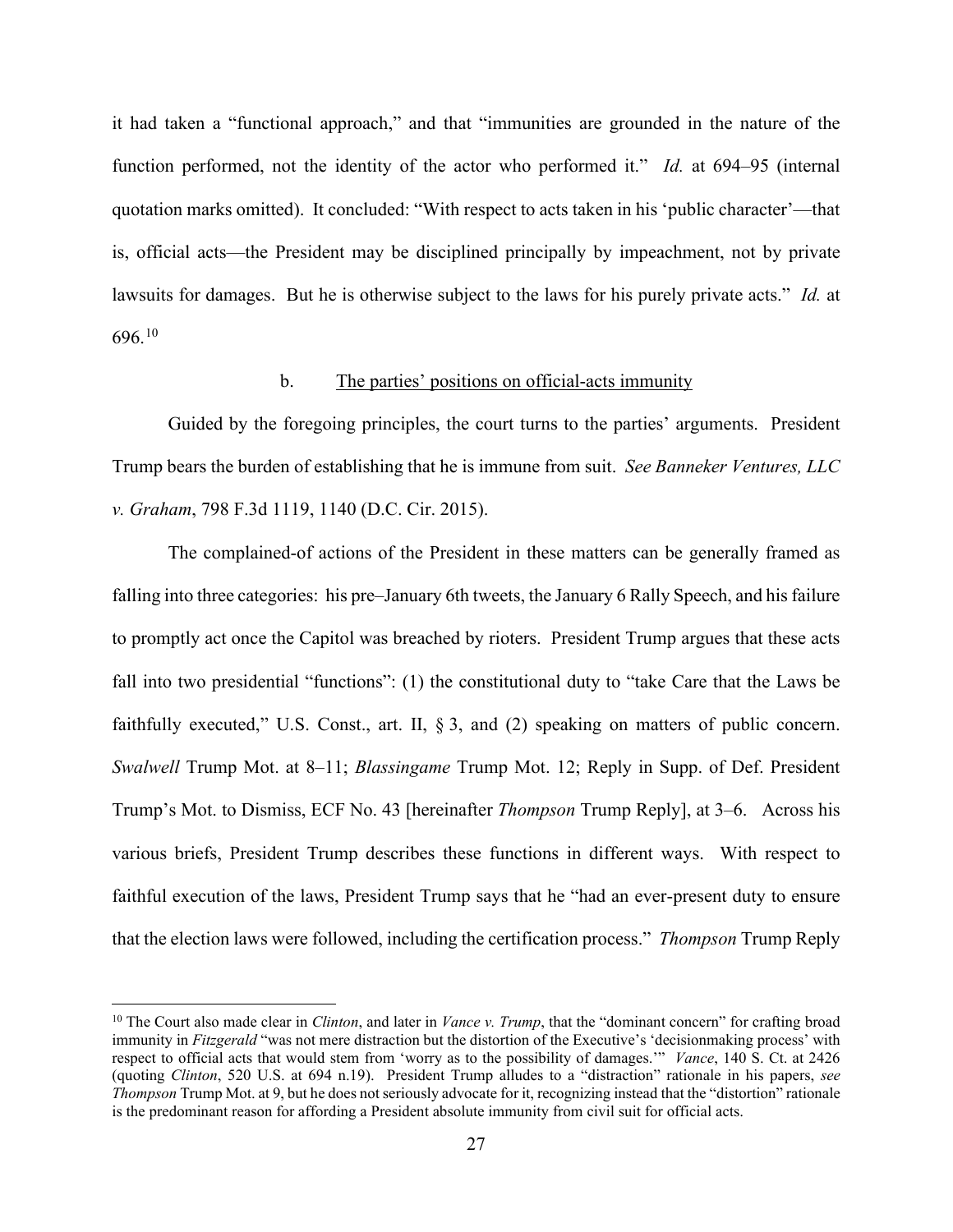at 3. Quoting from a law review student note, he says that enforcing election laws is "at the core of the executive branch's duty to faithfully execute the law." *Id.* (internal quotation marks and citation omitted). As to speaking on matters of public concern, the President argues that he "was engaged in discretionary action pursuant to his Constitutional duty to ensure that the laws were faithfully executed by petitioning Congress not to certify the electors from States with ongoing election challenges." *Blassingame* Trump Mot. at 10–11. Elsewhere he contends that the speech and social media posts complained of by Plaintiffs all addressed matters of public concern and thus are "within the outer perimeter of the Presidential office." *Thompson* Trump Reply at 5. "[A] political speech by the President is not at the 'outer perimeter' of his duties," he says; rather, "it is at dead center." *Swalwell* Trump Mot. at 9.

The court finds that President Trump's Take Care Clause argument is misleading and wrong as a matter of law, and that his contention with respect to speech of public concern is too simplistic.

### *i. The Take Care Clause*

Article II, Section 3 vests in the President the authority to "take Care that the Laws be faithfully executed." Those are "sweeping words," *Myers v. United States*, 272 U.S. 52, 122 (1926), but they do not confer limitless presidential authority or the authority to encroach on the powers vested in the co-equal branches, *see Youngstown Sheet & Tube Co. v. Sawyer*, 343 U.S. 579, 587–88 (1952). Presidential authority remains constrained by the Constitution and the laws that Congress enacts. *See id.* at 587 ("In the framework of our Constitution, the President's power to see that the laws are faithfully executed refutes the idea that he is to be a lawmaker."); *id.* at 588 ("The President's order does not direct that a congressional policy be executed in a manner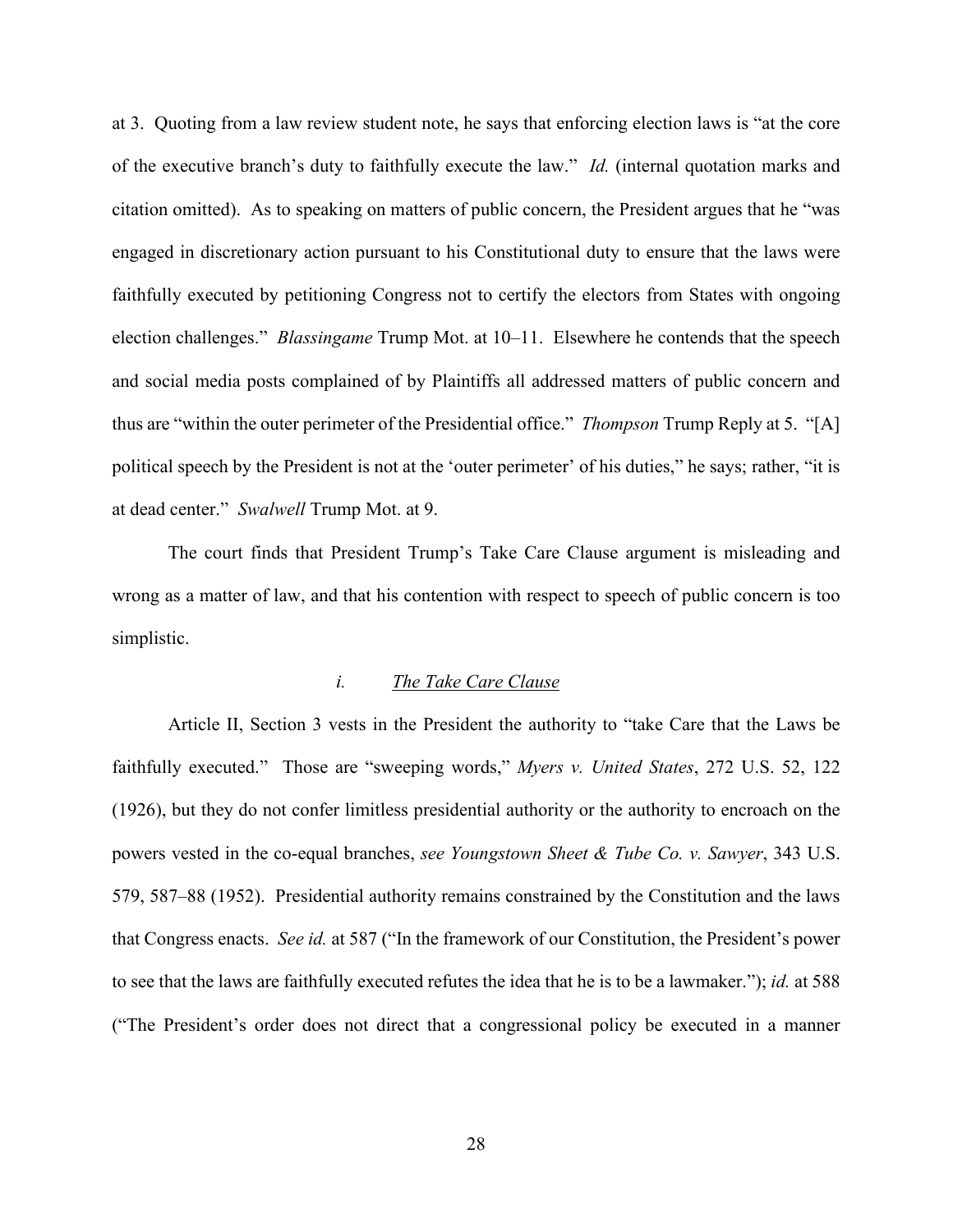prescribed by Congress—it directs that a presidential policy be executed in a manner prescribed by the President.").

President Trump cites no constitutional provision or federal statute that grants or vests in the President (or the Executive Branch) any power or duty with respect to the Certification of the Electoral College vote, at least in the manner in which he conceives it. That is because there is none. The Constitution spells out the respective responsibilities of various actors in the election of the President.<sup>11</sup> The Constitution provides that States are to select Electors who will cast votes for President and Vice President, and the Electors transmit a tally of those votes to the President of the Senate. U.S. Const. art. II, § 1, cl. 3; *id.* amend. XII. The President of the Senate "in the presence of the Senate and House of Representatives" shall "open all the certificates and the votes shall then be counted." *Id.* amend. XII. A sitting President is prescribed no role.

The Electoral Count Act, Pub. L. No. 49-90, 24 Stat. 373 (1887), fills in procedural details not addressed in the Constitution. It, too, prescribes no role for a sitting President. A Joint Session of the Senate and the House of Representatives must meet "at the hour of 1 o'clock in the afternoon" on "the sixth day of January succeeding every meeting of the electors." 3 U.S.C. § 15. The President of the Senate, as the presiding officer, opens the certificates of the electoral votes and hands them to tellers appointed by each House, who make a list of the votes. *Id.* When announcing each certificate, the President of the Senate calls for objections, which if made must be in writing and signed by one Senator and one member of the House of Representatives. *Id.* Thereafter, the Senate and the House withdraw to their respective chambers to consider each objection, and "each Senator and Representative may speak to such objection or question five minutes, and not more than once[.]" *Id.* § 17. The presiding officer must cut the debate off after

<sup>&</sup>lt;sup>11</sup> The below summary is pulled, some of it verbatim, from Judge Friedrich's decision in *United States v. Sandlin*, No. 21-cr-88 (DLF), 2021 WL 5865006, at \*4 (D.D.C. Dec. 10, 2021).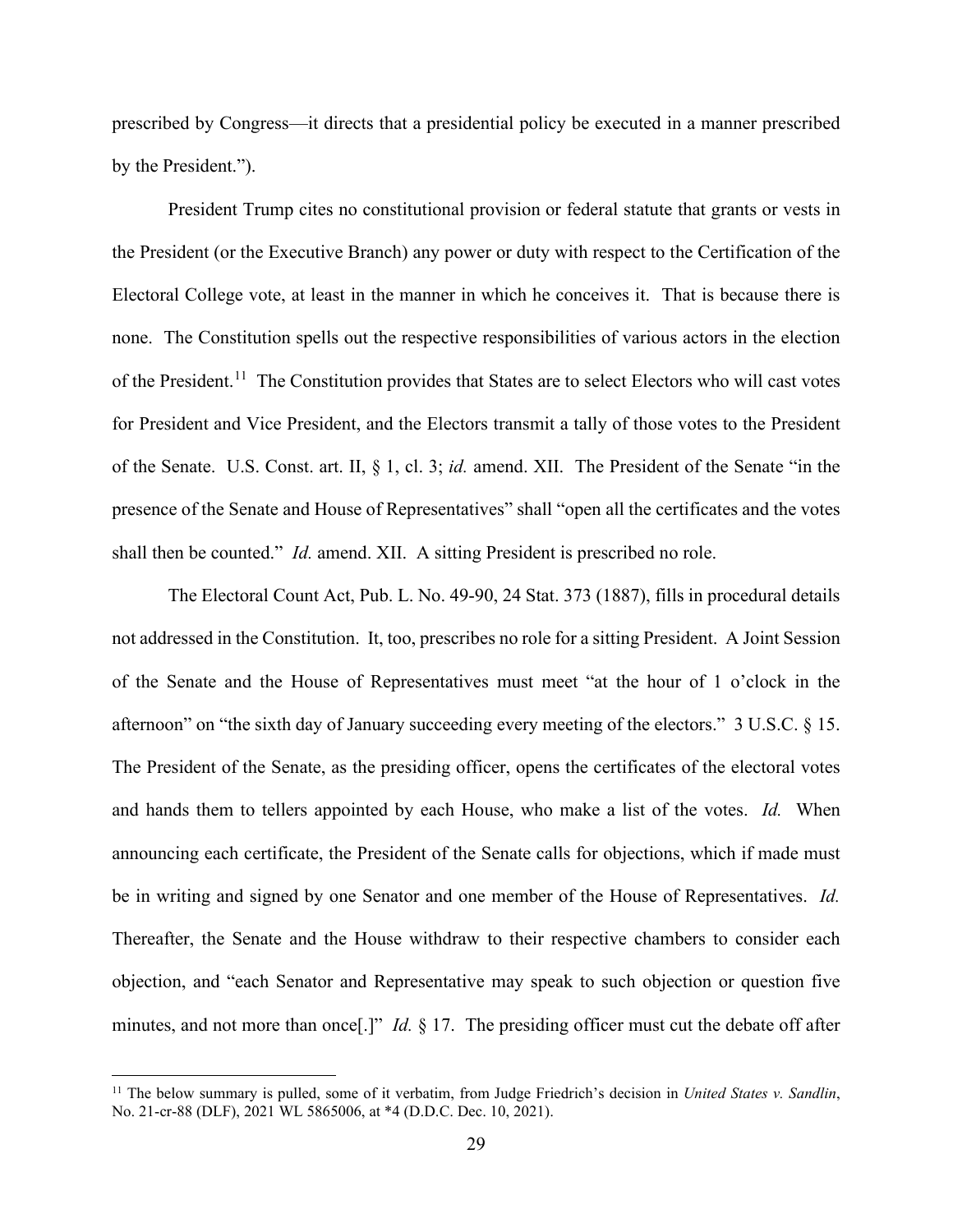two hours. *Id.* He also has the "power to preserve order" during the session. *Id.* § 18. The Act even details where the presiding officer, the Speaker, the Senators, the Representatives, the tellers, and others are to sit in the chamber. *Id.* § 16. And it commands that the session "not be dissolved until the count of electoral votes shall be completed and the result declared." *Id.* As this summary demonstrates, a sitting President has no expressly identified duty to faithfully execute the laws surrounding the Certification of the Electoral College. So, perhaps it is not surprising that President Trump does not identify *any* law relating to the Certification that he was purportedly executing through his tweets and the January 6 Rally Speech.

Nor does he identify any authority that would support his assertion that merely exhorting non–Executive Branch officials to act in a certain way is a responsibility within the scope of the Take Care Clause. Scholars have emphasized that the Take Care Clause is written in the passive voice ("take Care that the Laws be faithfully executed"). They have interpreted that construction to mean that the Framers envisioned not that the President personally would implement the laws but that their actual execution would be carried out by others subject to the President's direction and supervision. *See, e.g.*, Andrew Kent et al., *Faithful Execution and Article II*, 132 HARV. L. REV. 2111, 2126 (2019); Gillian E. Metzger, *The Constitutional Duty to Supervise*, 124 YALE L.J. 1836, 1875 (2015). The President's Take Care Clause duty therefore does *not* extend to government officials over whom he has no power or control. Here, the Vice President, acting as President of the Senate, and members of Congress had constitutionally and statutorily prescribed duties to carry out the Certification. Their actions are those of a co-equal branch, not subject to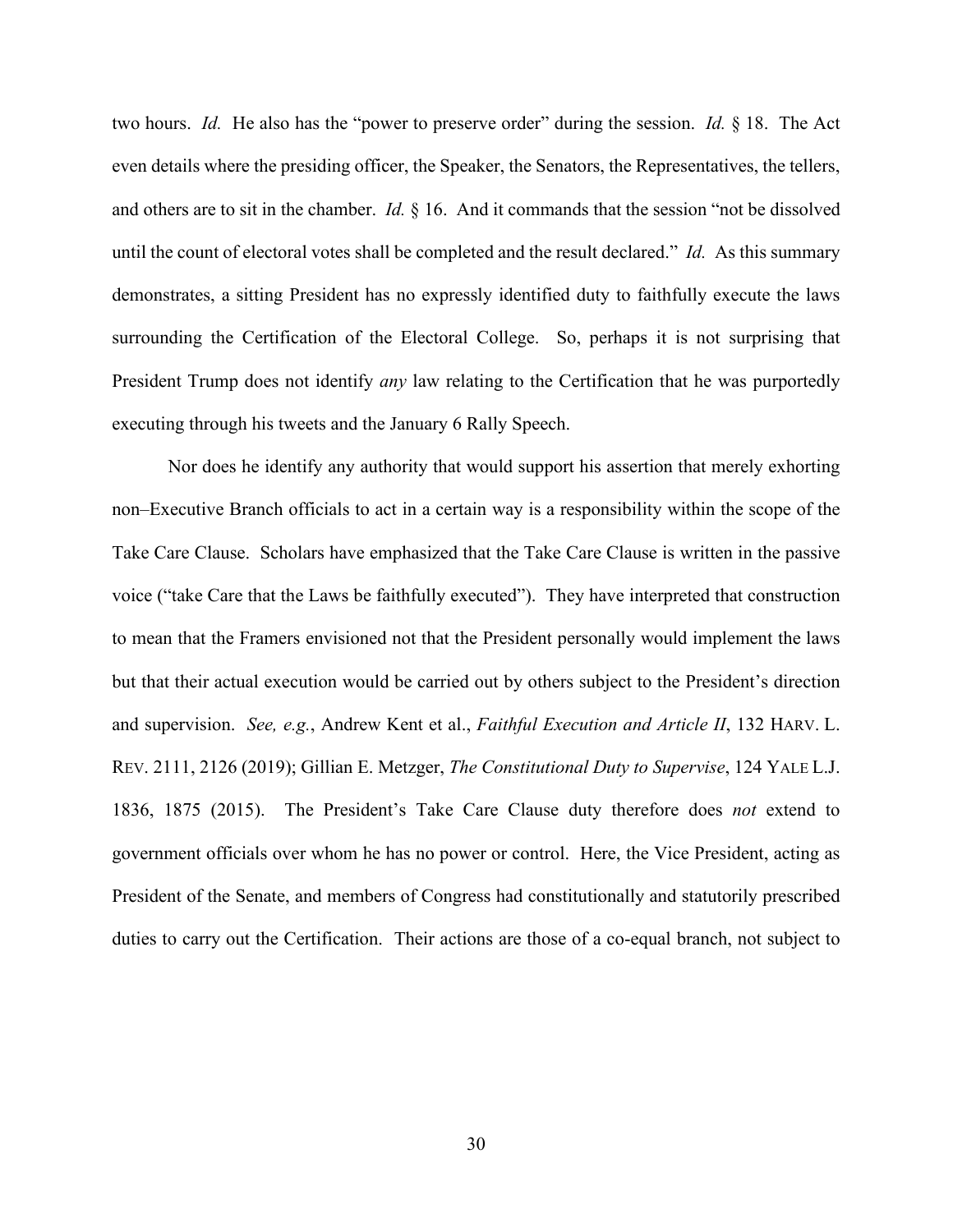Executive Branch control. President Trump's advocacy of the scope of their duties and how they should be performed therefore falls outside even the expansive Take Care Clause.<sup>12</sup>

In summoning authority in aid of this argument, President Trump leaves out critical context. President Trump relies on a law review note for the general proposition that "enforcing election laws . . . [strikes] at the core of the executive branch's duty to faithfully execute the law." *Thompson* Trump Reply at 3 (quoting Alton L. Lightsey, Note, *Constitutional Law: The Independent Counsel and Supreme Court's Separation of Powers Jurisprudence*, 40 U. FLA. L. REV. 563, 573 (1988)). What President Trump omits from that quote, however, makes his citation grossly misleading. The full quote reads: "However, enforcing election laws *through litigation* [strikes] at the core of the executive branch's duty to faithfully execute the law. It must therefore belong solely to the executive." Lightsey, *supra*, at 573 (emphasis added). Including "through litigation" completely changes the meaning of the sentence. The President can enforce election laws through litigation initiated by the Department of Justice or the Federal Election Commission, agencies over which he has appointment authority. The case the Lightsey note cites, *Buckley v. Valeo*, makes that clear: "A lawsuit is the ultimate remedy for a breach of the law, and it is to the President, and not to the Congress, that the Constitution entrusts the responsibility to 'take Care that the Laws be faithfully executed.'" 424 U.S. 1, 138 (1976). This case, of course, does not involve litigation to enforce federal election laws, and so the President's reliance on the Lightsey note is inapt.

 $12$  To be clear, the court does not mean to say that there is no conceivable circumstance in which the President would have a role in faithfully executing the laws pertaining to the Certification of the Electoral College. The court's holding is limited to President Trump's contention that his mere exhortation to carry out Certification duties in a particular way falls within the Take Care Clause.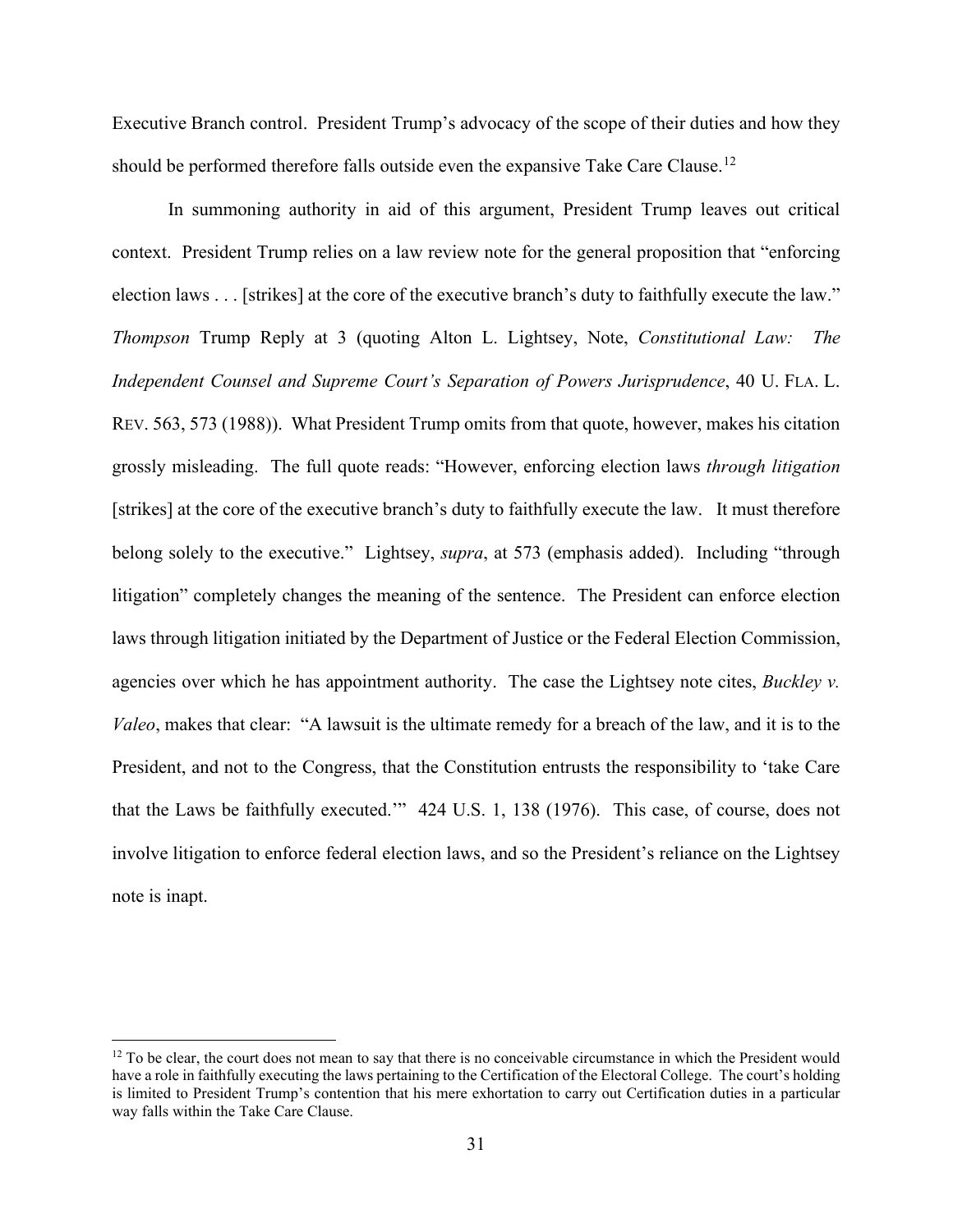#### *ii. Speech on matters of public concern*

The court turns next to President Trump's assertion that his alleged actions all involve speech on matters of public concern and therefore are well within the President's duties. As he puts it: "It is enough that the nature of the activity, a speech by the President, is the type of activity normal and customary to the presidency. Indeed, it was not at the outer perimeter of the President's duties—it was dead center." *Thompson* Trump Reply at 2.

The court agrees with President Trump in two respects. First, speech is unquestionably a critical function of the presidency. "The President of the United States possesses an extraordinary power to speak to his fellow citizens and on their behalf." *Trump v. Hawaii*, 138 S. Ct. 2392, 2417–18 (2018); *see also Columbia Broad. Sys., Inc. v. FCC*, 454 F.2d 1018, 1020 (D.C. Cir. 1971) ("The President's extensive use of the media cannot, of course, be faulted, for there can be no doubt that in the distillation of an informed public opinion such appearances play a very basic role."). Second, his pre–January 6th tweets and the January 6 Rally Speech addressed matters of public concern: the outcome of the 2020 Presidential Election and election integrity. Whatever one thinks of the President's views on those subjects, they plainly were matters of public concern. *See Snyder v. Phelps*, 562 U.S. 443, 453 (2011) ("Speech deals with matters of public concern when it can be fairly considered as relating to any matter of political, social, or other concern to the community or when it is a subject of legitimate news interest; that is, a subject of general interest and of value and concern to the public." (internal quotation marks and citations omitted)); *Rankin v. McPherson*, 483 U.S. 378, 387 (1987) (stating the arguably "inappropriate or controversial character of a statement is irrelevant to the question whether it deals with a matter of public concern").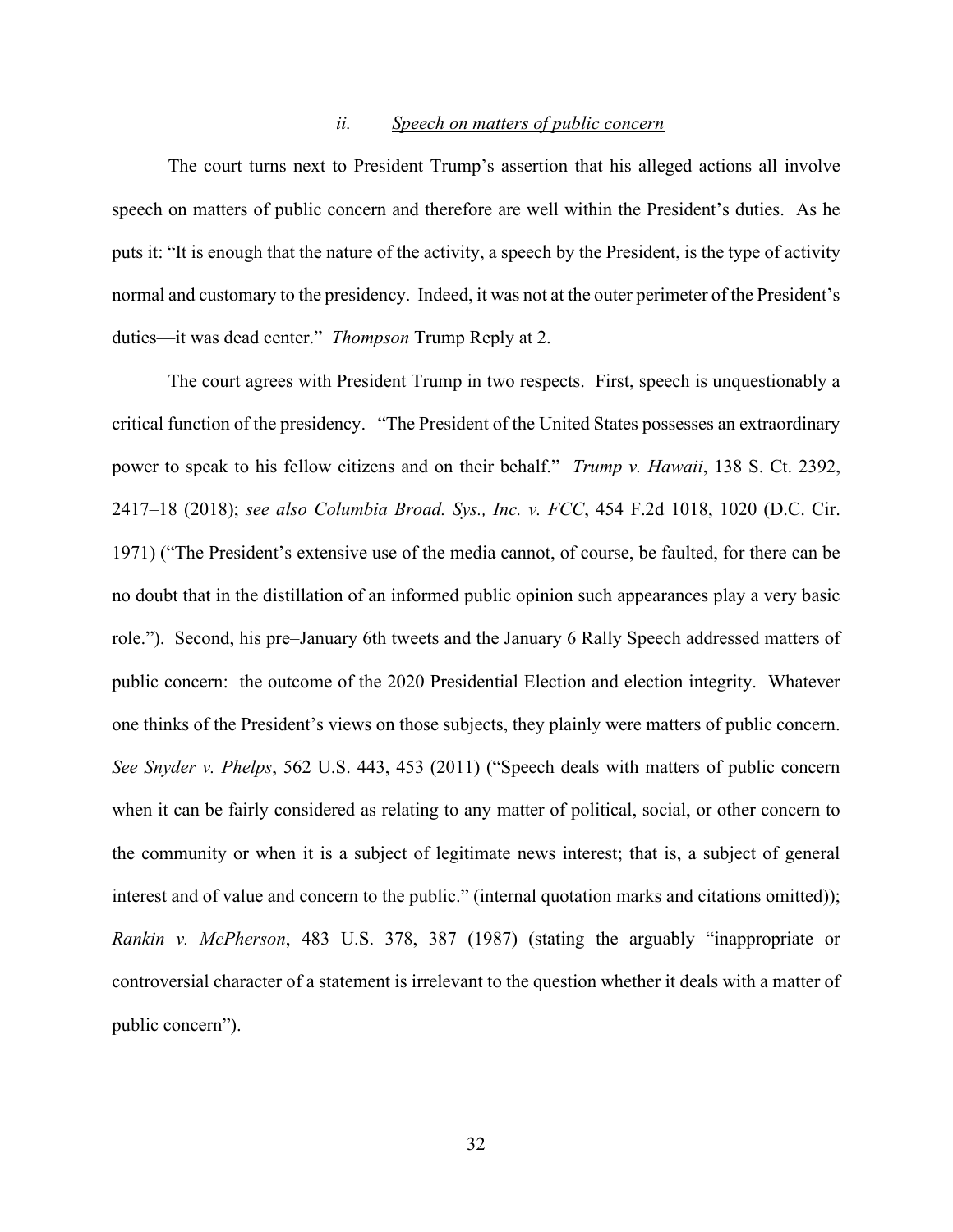But to say that speaking on matters of public concern is a function of the presidency does not answer the question at hand: Were President Trump's words in this case uttered in performance of official acts, or were his words expressed in some other, unofficial capacity? The President's proposed test—that whenever and wherever a President speaks on a matter of public concern he is immune from civil suit—goes too far. It mirrors what the Supreme Court has said cannot be the basis for absolute immunity: "[T]o construct an immunity from suit for unofficial acts grounded purely in the identity of [the President's] office is unsupported by precedent." *Clinton*, 520 U.S. at 695. And the Supreme Court has recognized different capacities in which the person occupying the Office of the President can act: "Presidents and other officials face a variety of demands on their time, . . . some private, some political, and some as a result of official duty." *Id.* at 705 n.40.<sup>13</sup> Thus, to say that the President spoke on a matter of public concern does not dispositively answer the question of whether he enjoys absolute immunity for such speech.

Consider some examples. At a rally promoting his reelection, an incumbent President touts his policy accomplishments and makes promises about a second term, but during his speech he instructs members of the crowd to "punch" a protester "in the face right now." Or, take a President who speaks at a party fundraising event before a group of high-dollar donors, where he not only discusses pending legislation but also falsely and with malice accuses a political opponent who is

<sup>&</sup>lt;sup>13</sup> This observation was made as part of the Supreme Court's rejection of the "distraction" theory as justifying absolute immunity:

There is, no doubt, some truth to Learned Hand's comment that a lawsuit should be "dread[ed] . . . beyond almost anything else short of sickness and death." We recognize that a President, like any other official or private citizen, may become distracted or preoccupied by pending litigation. Presidents and other officials face a variety of demands on their time, however, some private, some political, and some as a result of official duty. While such distractions may be vexing to those subjected to them, they do not ordinarily implicate constitutional separation-ofpowers concerns.

*Clinton*, 520 U.S. at 705 n.40 (citation omitted).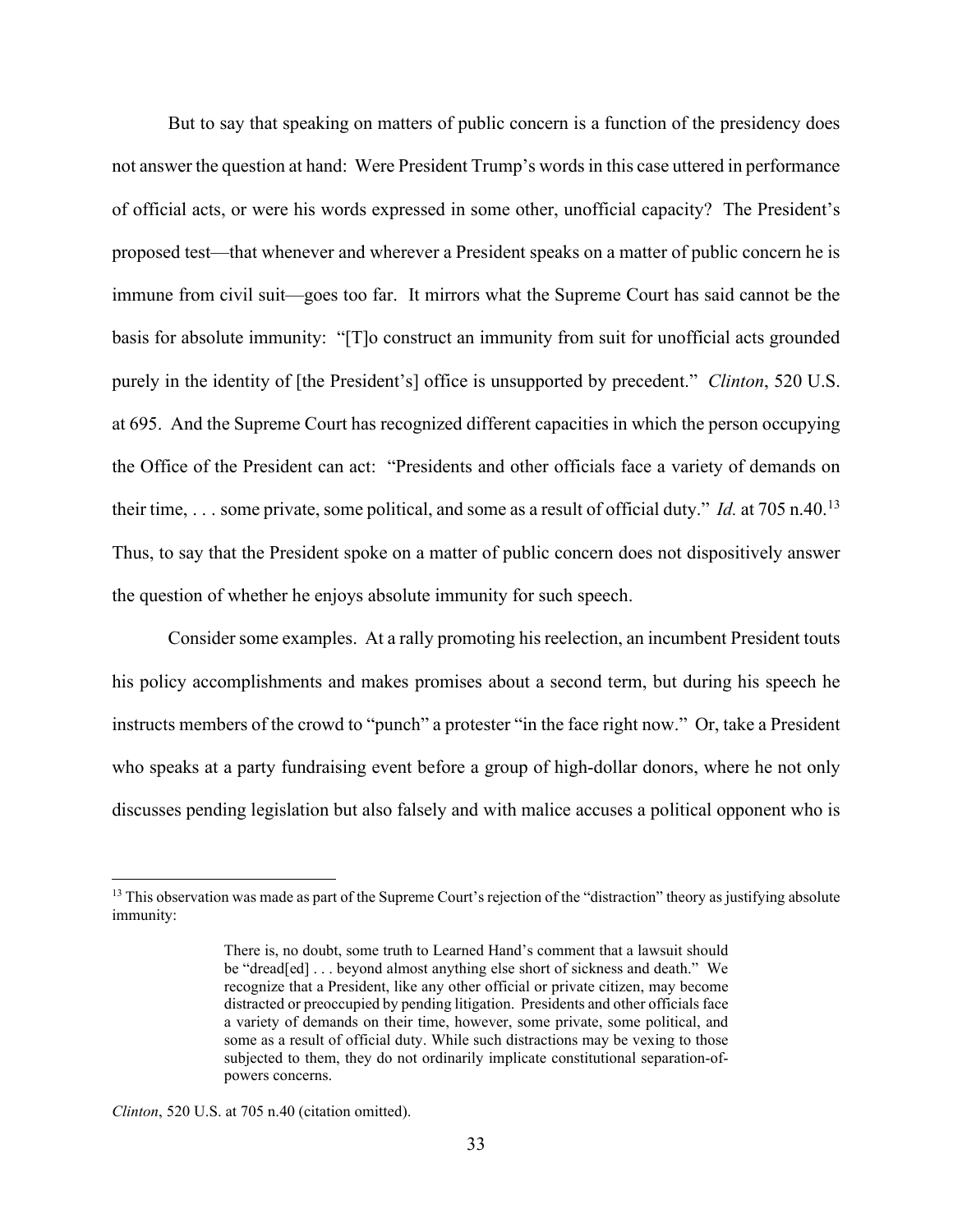blocking the legislation of running a child-trafficking operation. Or, consider a President who appears at a campaign event for a candidate of his party who is running for Congress, and during his remarks touts the candidate because his election will help advance his agenda, but also calls on the crowd to destroy property as a sign of support. In each of these scenarios, the conduct of the President comes in the context of words uttered on matters of public concern, but it is doubtful that anyone would consider the President immune from tort liability for harm resulting from his speech. To be sure, these scenarios may seem far-fetched, but they illustrate an important point: blanket immunity cannot shield a President from suit merely because his words touch on matters of public concern. The context in which those words are spoken and what is said matter.

For their part, Plaintiffs urge the court to reject President Trump's claim of absolute immunity for two reasons: first, because they "allege that he was acting solely in his personal capacity as a *candidate*," and second, because he "engaged in serious misconduct that obstructed a co-equal branch of government, removing his actions from the outer bounds of permissible presidential conduct." Bass Pls.' Omnibus Mem. of Law in Opp'n to Defs.' Mots. to Dismiss, ECF No. 29 [hereinafter *Thompson* Pls.' Opp'n], at 65 (internal quotation marks omitted); *see also* Pl. Swalwell's Combined Opp'n to Defs.' Mots. to Dismiss, ECF No. 23 [hereinafter *Swalwell*  Opp'n], at 11 (arguing that "Trump conflates his role as a candidate with his role as President"); *Blassingame* Pls.' Opp'n to Def.'s Mot. to Dismiss, ECF No. 21 [hereinafter *Blassingame* Pls.' Opp'n], at 6 ("Article II does not provide Trump with immunity for inciting an insurrection."). These formulations present their own set of problems.

For one, the line between President and candidate will not always be clear. A first-term President is, in a sense, always a candidate for office. It is not the least bit unusual for first-term Presidents to comment on public policy or foreign affairs at campaign events, or, in this day, to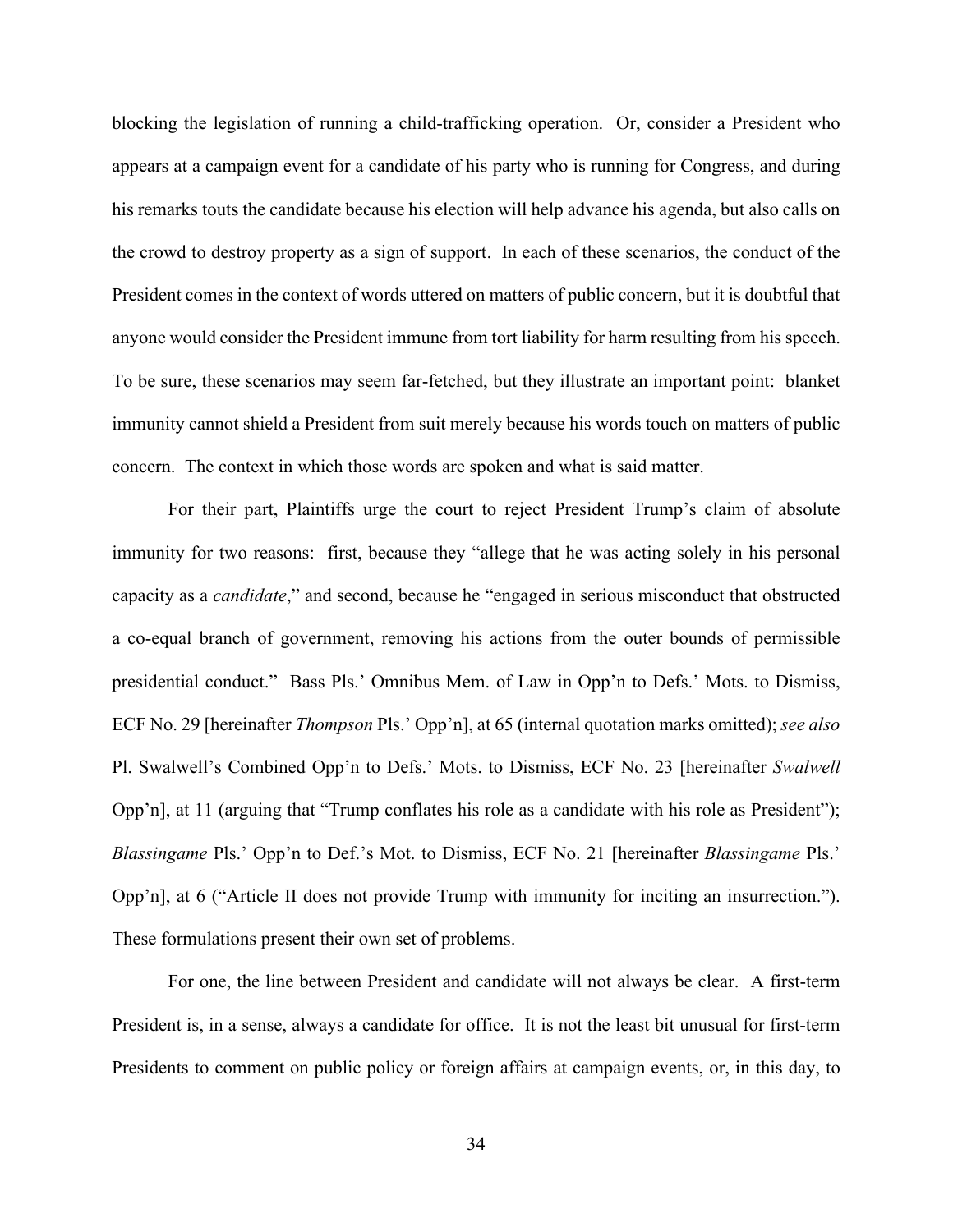announce policy changes by tweet during an election year. Plaintiffs offer no principled constitutional basis on which to discern how to categorize such acts.14

As for their contention that immunity cannot extend to a President that incites a mob to attack a co-equal branch of government, while having surface appeal, it too runs into an analytical problem. If what Plaintiffs mean to say is that an alleged violation of law by a President cannot fall within the outer perimeter of his official duties, the Supreme Court rejected that very argument in *Fitzgerald*. Such a "construction," the Court said, "would subject the President to trial on virtually every allegation that an action was unlawful, or was taken for a forbidden purpose. Adoption of this construction thus would deprive absolute immunity of its intended effect." *Fitzgerald*, 457 U.S. at 756–57. Plaintiffs' position also runs up against the Court's admonition that a test for immunity that depends upon "a President's motives" "could be highly intrusive." *Id.*  at 756. Predicating an immunity determination on whether President Trump intended to cause a riot arguably would require just such an inquiry.15

<sup>&</sup>lt;sup>14</sup> At oral argument and in a post-hearing filing, Plaintiffs proposed that the court could rely on an Office of Legal Counsel Opinion from 1982, Payment of Expenses Associated with Travel by the President and Vice President, 6 Op. O.L.C. 214 (1982), to distinguish between a President's official duties and campaign activities. *See* Hr'g Tr. 33; Pls.' Notice of Suppl. Authority, ECF No. 59 (on *Thompson* docket). That Opinion adopts a "reasonable connection" to "official purposes" test to differentiate the two capacities. 6 Op. O.L.C. at 216. The court is skeptical that a test rooted in statutory and administrative rules on spending of appropriations can define the scope of a *constitutional* immunity.<br><sup>15</sup> That said, the court would be remiss in not pointing out that there is at least some historical support for Plaintiffs'

position. In *Fitzgerald*, the Court found persuasive Justice Story's analysis on presidential immunity. 457 U.S. at 749 (quoting 3 J. STORY, COMMENTARIES OF THE CONSTITUTION OF THE UNITED STATES § 1563, at 418–19 (1st ed. 1833)). Justice Story also commented on the open question of "whether, under the constitution, any acts are impeachable, except such, as are committed under colour of office." 2 Commentaries § 799. In other words, does the constitutional remedy of impeachment extend to official acts only, or can it be based on unofficial conduct? In addressing this issue, Justice Story did not formulate a firm opinion, but he did make the following observation:

In the argument upon Blount's impeachment, it was pressed with great earnestness, that there is not a syllable in the constitution, which confines impeachments to official acts, and it is against the plainest dictates of common sense, that such restraint should be imposed upon it. *Suppose a judge should countenance, or aid insurgents in a meditated conspiracy or insurrection against the government. This is not a judicial act*; and yet it ought certainly to be impeachable.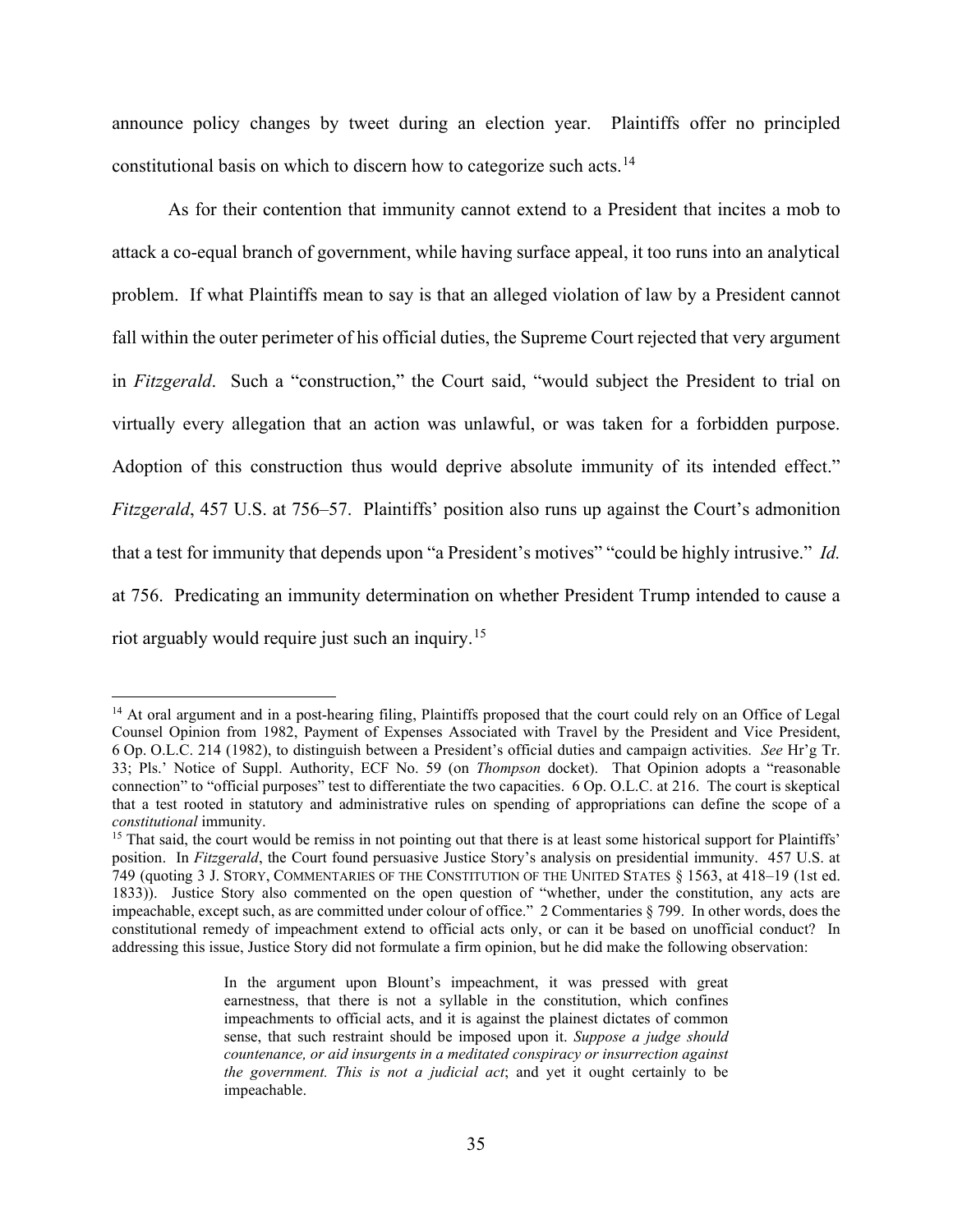### *iii. The President's challenged acts*

Rather than apply the parties' proffered categorial rules to the immunity question, the court thinks the better course is to evaluate the defense on the specific facts alleged and, based on those facts, determine whether President Trump's words were spoken in furtherance of a presidential function. That is the approach that the D.C. Circuit took in *Banneker Ventures, LLC v. Graham*, a case in which then–Board Member of the Washington Metropolitan Area Transit Authority ("WMATA") Jim Graham asserted absolute immunity from a suit accusing him of improperly interfering with a developer's ultimately unsuccessful project negotiations with WMATA. 798 F.3d 1119, 1139 (D.C. Cir. 2015). The court viewed Graham's immunity defense, in part, through the lens of federal common law and asked whether Graham's alleged conduct fell within the scope of his official duties. *Id.* at 1140. It applied the "within the outer perimeter of [an official's] line of duty" test as demarcating the line between Graham's official and unofficial acts. *Id.* (quoting *Barr v. Matteo*, 360 U.S. 564, 575 (1959)). The trial court had found that all of Graham's alleged tortious acts were immune, but the D.C. Circuit criticized the trial court for "conceiv[ing] of the inquiry at too high a level" and for not "analyzing each challenged act." *Id.*  at 1141; *id.* ("At a high enough level of generality, almost any act that has any relationship to an overarching duty . . . will be immunized."). "The appropriate focus," the court wrote, "is on the relationship between 'the act complained of' and the corresponding 'matters committed by law to [the official's] control or supervision."" *Id.* (quoting *Barr*, 360 U.S. at 573). The court noted that

*Id.* § 802 (emphasis added). Justice Story's mention of "Blount's impeachment" refers to the impeachment of Senator William Blount of Tennessee in 1797, who stood accused of conspiring with British officials and others in a plot to establish British control over the Spanish-controlled territories of Louisiana and the Floridas. The House impeached Blount, but the Senate ultimately dismissed the charges because Blount had already been expelled and the Senate concluded it no longer had jurisdiction over him. *See Impeachment Trial of Senator William Blount, 1799*, U.S. SENATE*,* https://www.senate.gov/about/powers-procedures/impeachment/impeachment-blount htm (last visited Feb. 8, 2022). This tidbit of history does lend some credence to the notion that a high government official who "aid[s] insurgents in a meditated conspiracy or insurrection against the government" is not acting in an official capacity.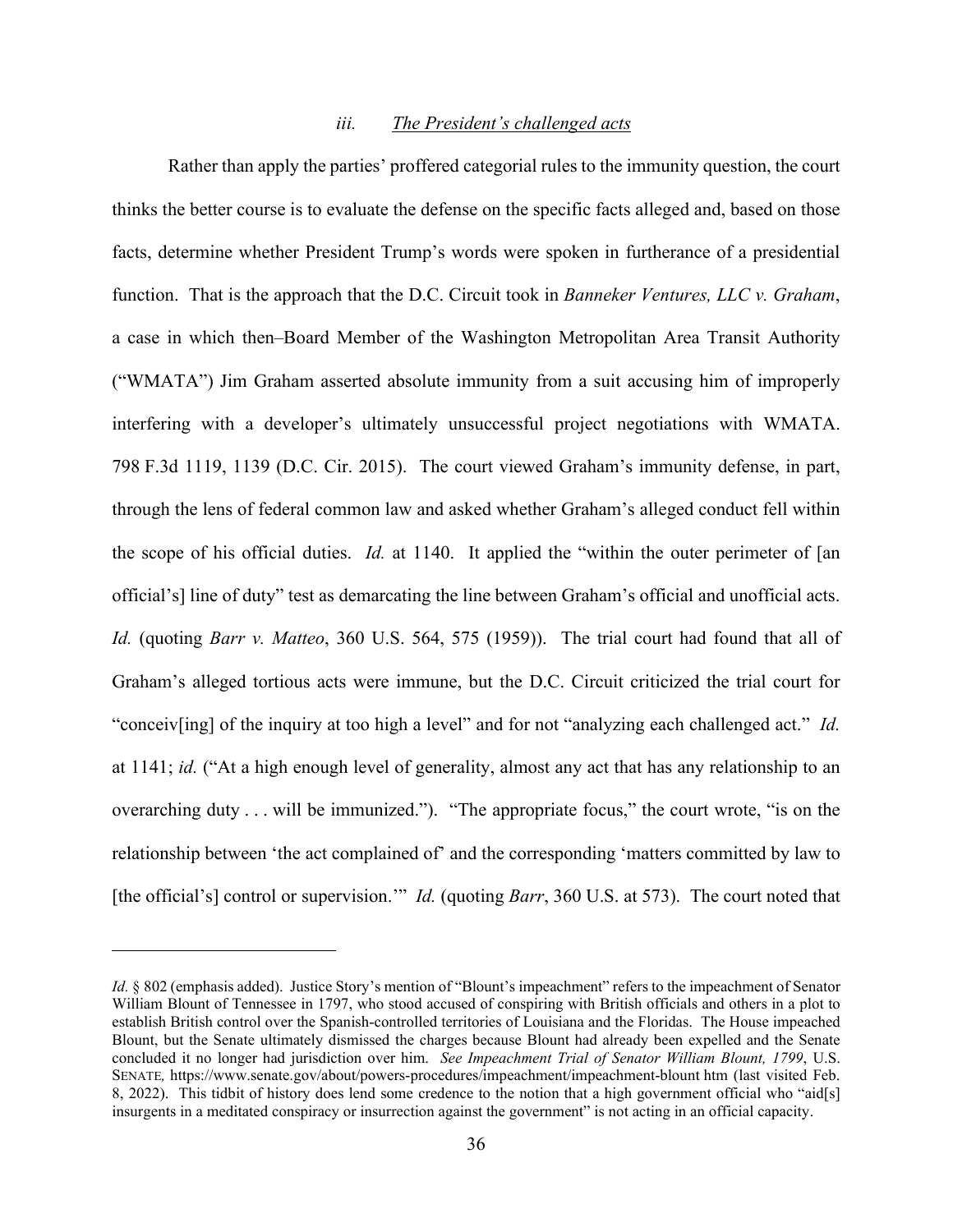"[o]ne way that an official acts manifestly beyond his authority is through the use of 'manifestly excessive means,' even if he does so in the conduct of duties otherwise within his official purview." *Id.* at 1141 (citation omitted). The court emphasized that the burden of establishing immunity rests on the official claiming it. *Id.* at 1140.

Concededly, the scope-of-duty evaluation undertaken in *Graham* was quite rigorous, and such rigor arguably should not apply here with equal force. This case involves the President of the United States, not a board member of a public agency. (*Barr*, on which *Graham* relied, involved the acting director of a federal agency.)There are separation-of-powers considerations at play here that were not present in *Graham*. Nevertheless, the court believes that *Graham*'s basic approach applies; that is, in evaluating a presidential claim of absolute immunity the court must consider the relationship of the challenged conduct to the claimed corresponding function of the President.

In undertaking this analysis, the court starts from the following premise, as to which there should be no dispute: The Office of the President has no preference for who occupies it. Article II of the Constitution, which defines the powers and duties of the President, is agnostic as to whether a sitting President is elected to a new term. So, too, is federal statutory law. A function of the presidency therefore is *not* to secure or perpetuate incumbency. Plaintiffs' allegations against President Trump accuse him of doing just that: devoting his last weeks in office to continuing his term as President of the United States through the Electoral College vote and certification process, even though he did not prevail in the general election.

Among his first alleged acts following the general election were tweets criticizing state officials for not doing enough to enable him to prevail in their states. *Swalwell* Compl. ¶ 36 (criticizing the governors of Arizona and Georgia and saying, "If they were with us, we would

37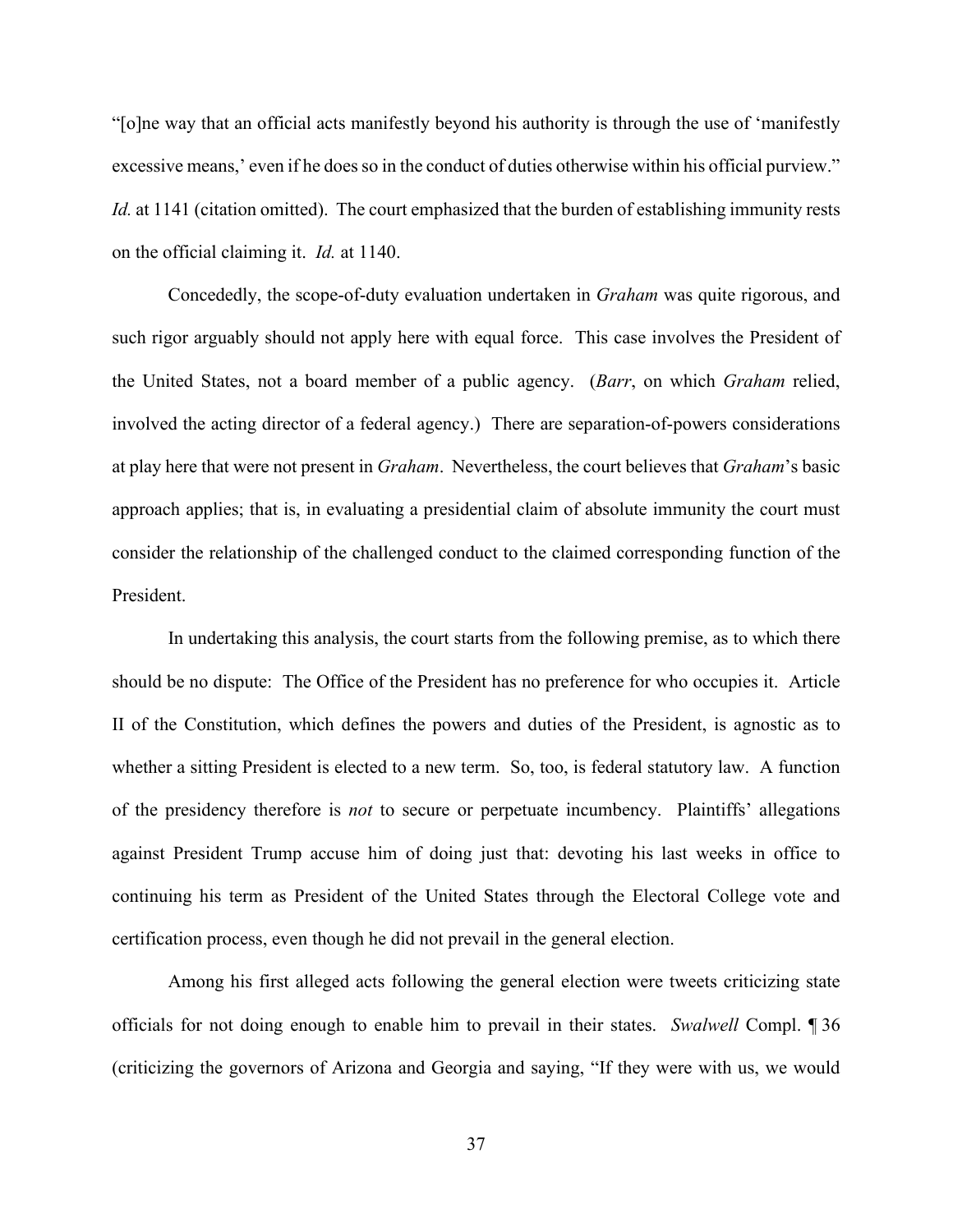have already won both"). The President also directly contacted local election officials and state legislators in Michigan, Pennsylvania, and Georgia to allegedly pressure them to overturn their election results. *Id.* ¶¶ 37–54. These efforts included urging local Michigan officials to reverse their certification of election results, *id.* ¶ 38, and saying to Georgia's Secretary of State, "I just want to find 11,780 votes, which is one more than we have," *id.* ¶ 53. He would later call that Georgia state official an "enemy of the people." *Thompson* Compl. ¶ 47. President Trump also filed multiple lawsuits in jurisdictions in which he did not prevail. *Id.* ¶ 36. Those suits plainly were directed at securing incumbency. They, like his tweets and direct outreach to state election officials, were not official acts.

The same is true with respect to his tweets regarding rallies that occurred in Washington, D.C., in November and December 2020. Those tweets did not advocate any policy changes or legislation. Rather, they expressly stated or implied that the rallies would help him remain President. *Blassingame* Compl.  $\P$  23, 25, 26 (tweeted photo of rally captioned "We will WIN!"); *id.*  $\sqrt{27}$  (tweet stating "WE HAVE JUST BEGUN TO FIGHT!!!").

That, too, was the purpose of the January 6 Rally. President Trump invited people to Washington, D.C., for the event. *Id.* **¶** 32. In a tweet referencing the January 6 Rally, he encouraged his followers to "Never give up." *Swalwell* Compl. ¶ 56. On the eve of the January 6 Rally, the President's tweets turned to Vice President Pence. *Blassingame* Compl. ¶ 38. The President expressed the view that the Vice President had the power, as President of the Senate, to reject states' Electoral College certifications and return them to be recertified. *Id.* The clear purpose of such recertification would be to allow Electoral College votes to be recast in his favor: "All Mike Pence has to do is send them back to the States, AND WE WIN." *Id.* These tweets were not official acts but issued to help him "win."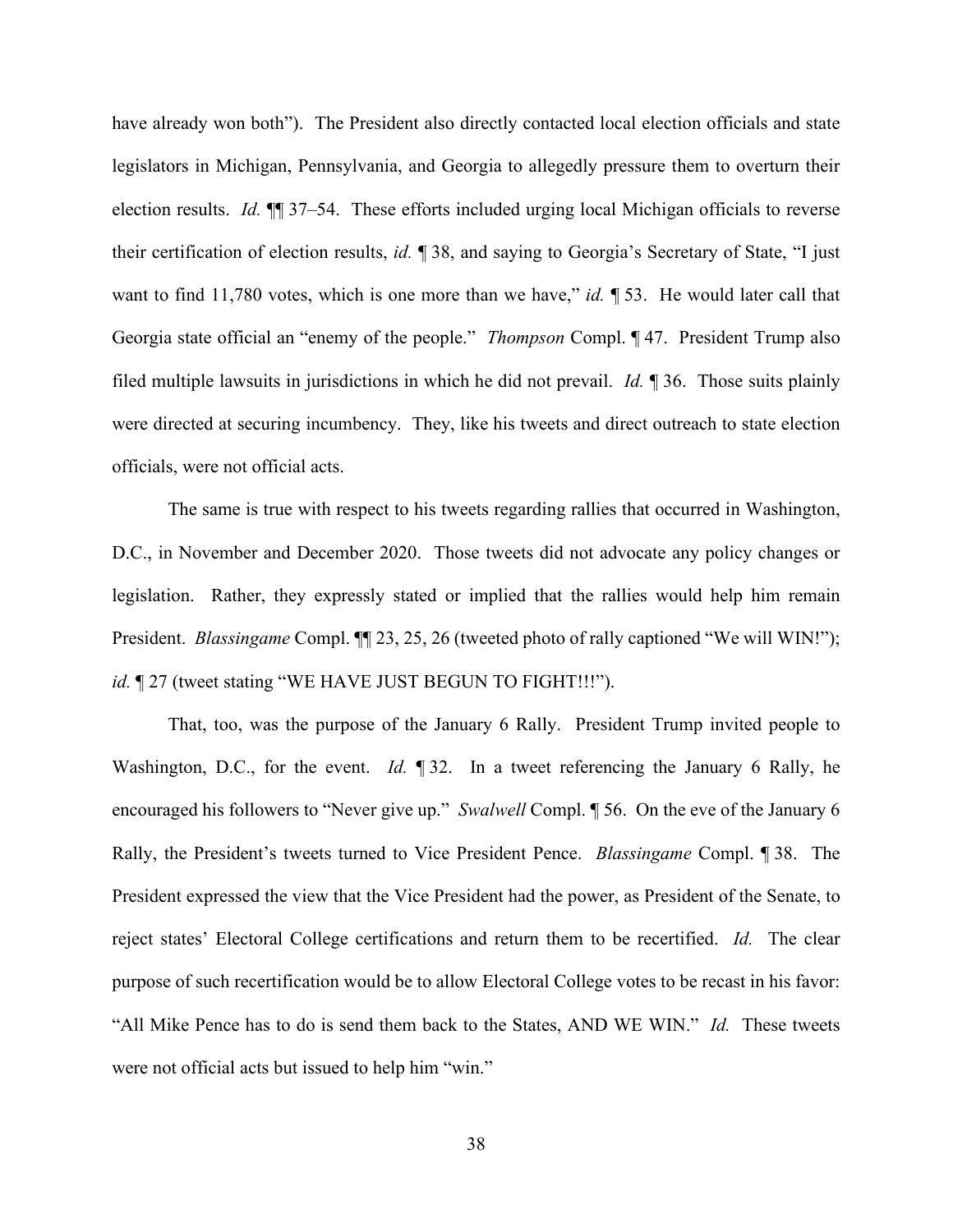Nor did planning for the January 6 Rally involve official duties. Those acts took place largely through President Trump's campaign organization. In mid-December, the campaign used campaign funds to pay Event Strategies, Inc., the company that would secure the permit for the January 6 Rally. *Blassingame* Compl. ¶ 31. The campaign's Director of Finance was listed as the "VIP Lead" for the rally, *Swalwell* Compl. ¶ 97, and a "top Trump campaign fundraiser oversaw the logistics, budgeting, funding and messaging" for the rally, *Thompson* Compl. ¶ 68. The Trump campaign and various related entities paid more than \$3.5 million to assist in organizing. *Blassingame* Compl. ¶ 39. President Trump also allegedly participated directly in the planning. He was involved in decisionmaking about the speaking lineup and music selection. *Thompson*  Compl. ¶ 69. And, critically, to the surprise of rally organizers, President "Trump and his campaign proposed that the rally include a march to the Capitol," even though the permit they had obtained did not allow for one. *Id.* ¶¶ 69, 90 (alleging that the permit expressly provided: "This permit does not authorize a march from the Ellipse"). Organizing the January 6 Rally involved no presidential function.

And then there is the January 6 Rally Speech itself. The court has considered it in its entirety, analyzing it beyond the words quoted in the Complaints. The court will go into greater detail about the Speech later in this opinion. For present purposes it suffices to say that while the Speech did touch on matters of public concern (namely President Trump's pledge to work on election laws in a second term), the main thrust of the Speech was not focused on policy or legislation. It was to complain about perceived cases of election fraud that led President-elect Biden to win more votes in closely contested states, to urge members of Congress to object to certain state certifications, and to exhort the Vice President to return those certifications to those states to be recertified. Much like the tweets leading up to the January 6 Rally, the words spoken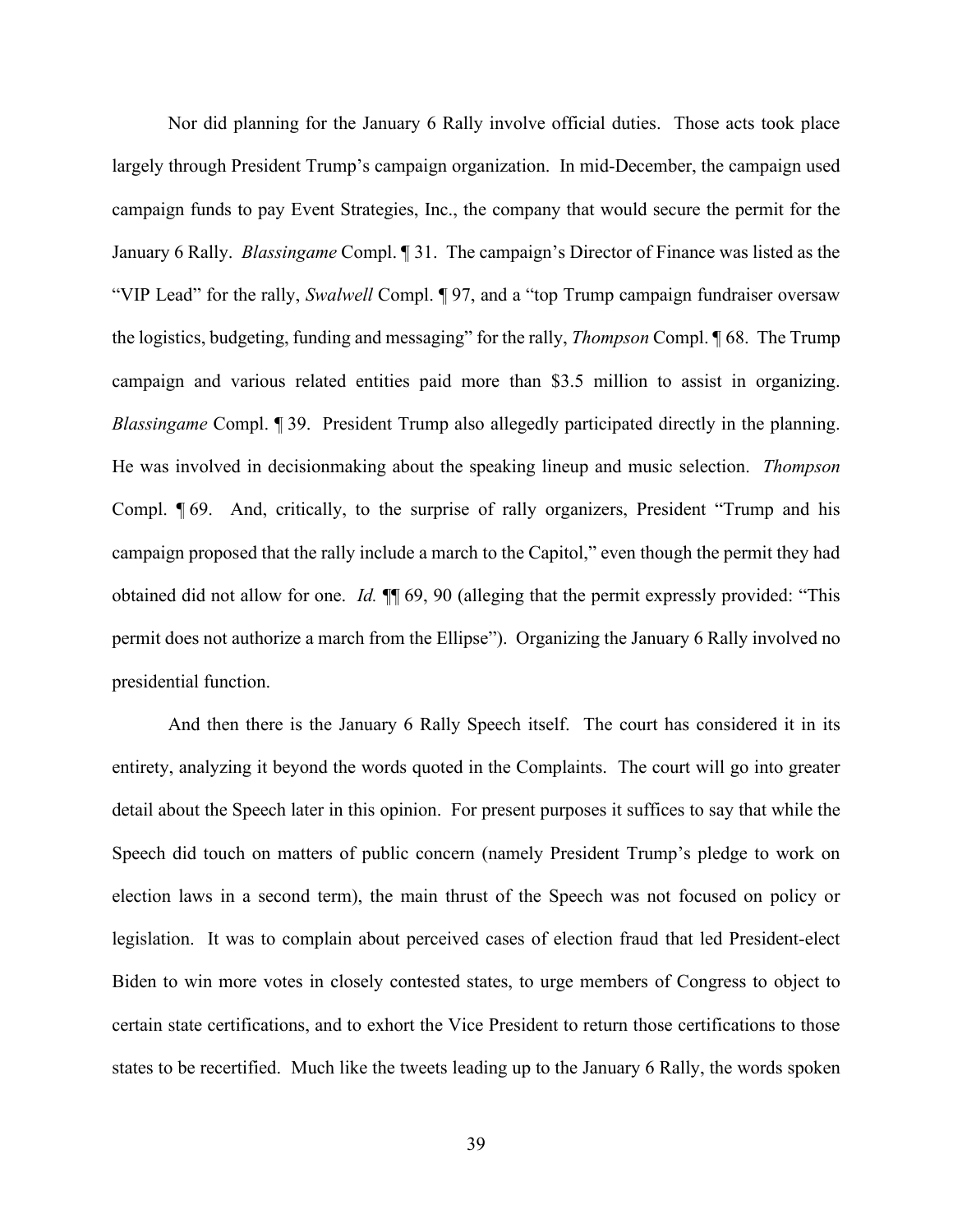by the President—without delving into the motivation behind them—reflect an electoral purpose, not speech in furtherance of any official duty.

To deny a President immunity from civil damages is no small step. The court well understands the gravity of its decision. But the alleged facts of this case are without precedent, and the court believes that its decision is consistent with the purposes behind such immunity. Subjecting a president to potential liability for the acts described in the Complaints will not "diver $[t]$ ... the President's attention during the decision making process" with "needless worry as to the possibility of damages actions stemming from any particular official decision." *Clinton*, 520 U.S. at 694 n.19. After all, the President's actions here do not relate to his duties of faithfully executing the laws, conducting foreign affairs, commanding the armed forces, or managing the Executive Branch. They entirely concern his efforts to remain in office for a second term. These are unofficial acts, so the separation-of-powers concerns that justify the President's broad immunity are not present here. "If the Judiciary may severely burden the Executive Branch by reviewing the legality of the President's official conduct, and if it may direct appropriate process to the President himself, it must follow that the federal courts have power to determine the legality of his unofficial conduct." *Id.* at 705. The court therefore may "determine the legality" of President Trump's acts that are alleged to have given rise to Plaintiffs' injuries on January 6th.

#### *iv. Section 1986 claim*

The foregoing comes with one important caveat: President Trump is immune as to Swalwell's failure-to-act claim under § 1986. That provision states:

> Every person who, having knowledge that any of the wrongs conspired to be done, and mentioned [in section 1985 of this title], are about to be committed, and having power to prevent or aid in preventing the commission of the same, neglects or refuses so to do, if such wrongful act be committed, shall be liable to the party injured, or his legal representatives, for all damages caused by such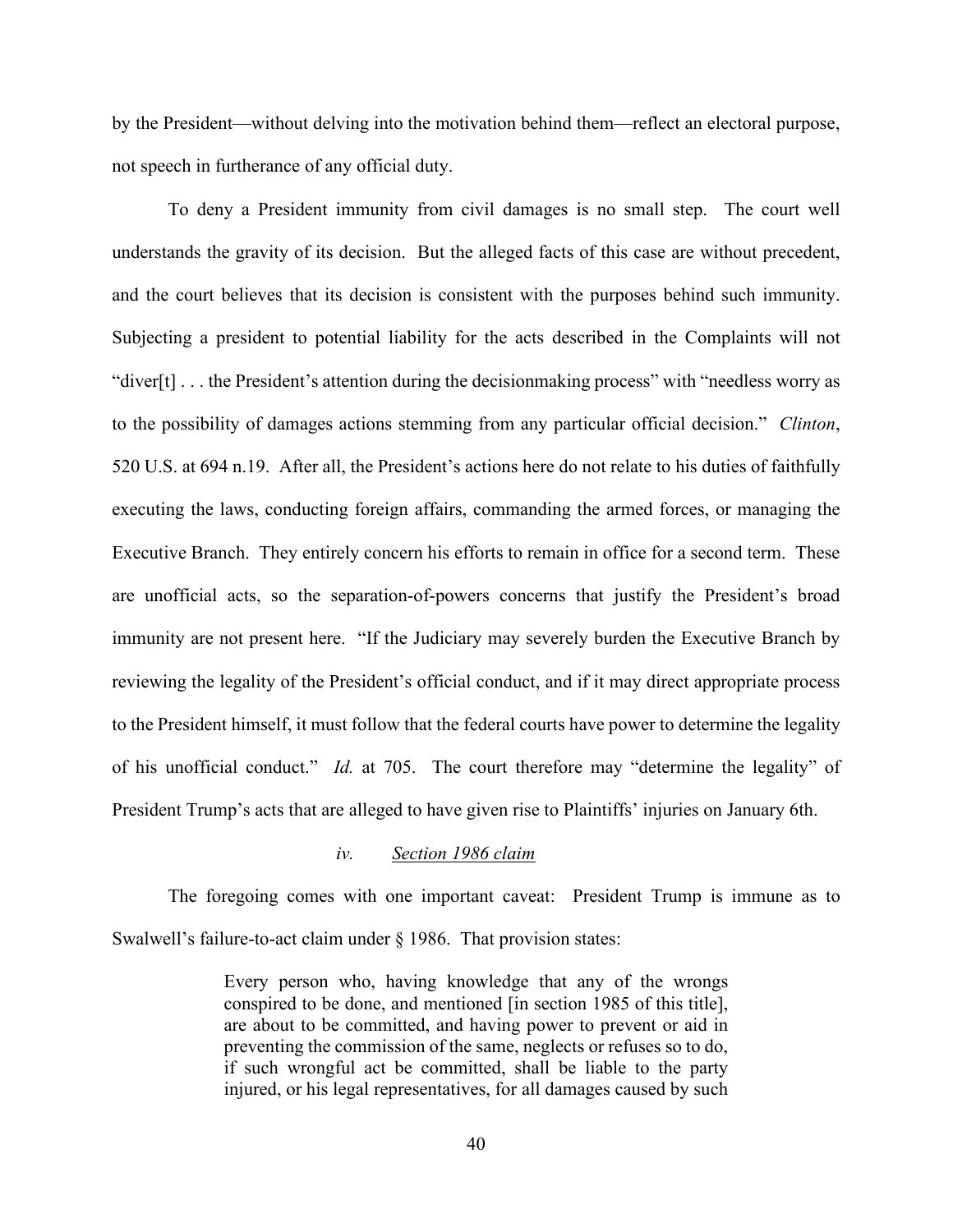wrongful act, which such person by reasonable diligence could have prevented.

42 U.S.C. § 1986. The statutory provision is unique. It requires persons with knowledge of a conspiracy proscribed in § 1985 and with the means to prevent the conspiracy to take affirmative actions to do so. A person who refuses or neglects to exercise such power is liable for damages to those persons whose injuries could have been prevented.

Swalwell alone asserts a claim under § 1986 against President Trump. He alleges that President Trump knew about the alleged § 1985 conspiracy, had the power to prevent it, and failed to exercise "reasonable diligence" to avoid harm. Specifically, he asserts that "when it was clear that rioters had stormed the Capitol, and Congress was unable to certify the results of the Electoral College vote, [President Trump] had the power to stop the rioters but refused and, instead, encouraged them." *Swalwell* Compl. ¶ 190. That allegation, it would seem, makes out a § 1986 claim against the President.

But the President cannot be held liable for his failure to exercise his presidential powers, at least under § 1986. Just as he is immune for acts that fall within the outer perimeter of his official responsibilities, so too must he be immune for alleged failures to exercise that official responsibility. Were it otherwise, Presidents routinely would be subject to suit for not doing more or for not acting at all. Absolute immunity would be gutted if a plaintiff could avoid it simply by alleging a failure to exercise presidential power. The court therefore dismisses Swalwell's § 1986 claim.<sup>16</sup>

<sup>&</sup>lt;sup>16</sup> If Swalwell contends that President Trump is liable under § 1986 because he himself is an alleged coconspirator and had the power to stop the conspiracy, the court is dubious that  $\S$  1986 can sustain such a construction. If accepted, it would mean that any coconspirator of a § 1985 conspiracy with some degree of authority is likewise liable under § 1986. The court is skeptical that Congress intended such an interpretation. In any event, Swalwell does not specifically articulate a reading of § 1986 that would rest on the President's failure to act *before* the rally-goers stormed the Capitol. *See Swalwell* Compl. ¶ 90.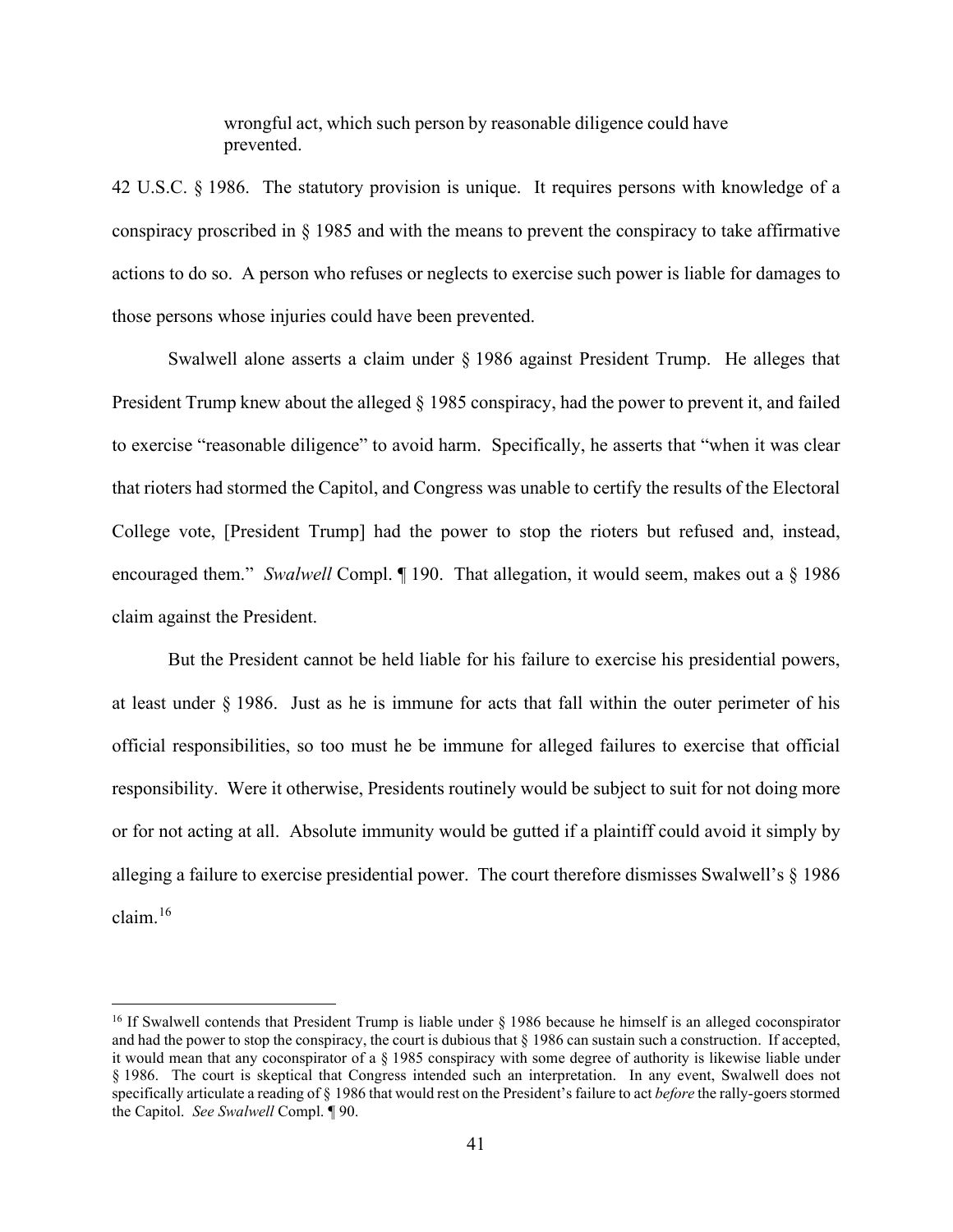#### *3. The Political Question Doctrine*

President Trump raises a related jurisdictional argument: these cases present a nonjusticiable political question. *See Zivotofsky ex rel. Zivotofsky v. Clinton*, 566 U.S. 189, 195 (2012) (stating that, when a case involves a political question, "a court lacks the authority to decide the dispute"). The political question doctrine removes from the purview of the courts cases that "revolve around policy choices and value determinations constitutionally committed for resolution to the halls of Congress or the confines of the Executive Branch." *Japan Whaling Ass'n v. Am. Cetacean Soc'y*, 478 U.S. 221, 230 (1986). The doctrine bars a court's "jurisdiction only when the Constitution textually commits 'the issue' to be adjudicated in the case 'to a coordinate political department,' or when there is 'a lack of judicially discoverable and manageable standards for resolving it.'" *Hourani v. Mirtchev*, 796 F.3d 1, 8 (D.C. Cir. 2015) (quoting *Nixon v. United States*, 506 U.S. 224, 228 (1993)). President Trump's effort to morph this case into one presenting a political question fails.

For starters, the court already has held that the President's actions leading up to the riot at the Capitol building were not undertaken in his official capacity. To that extent, these cases implicate no policy choice or value determination committed to the Executive Branch. That holding alone takes this case outside of the political question doctrine.

But even if the court uses the doctrine's analytical framework, President Trump fares no better. He first argues that because this suit is "based upon the words or action of the President," an adjudication "would improperly regulate the executive department, in violation of Article II, § 1 which requires that the executive power be exercised solely by the President." *Thompson*  Trump Mot. at 11–12.If by that argument the President means that any suit touching on presidential speech gives rise to a political question, that cannot be, because the Constitution says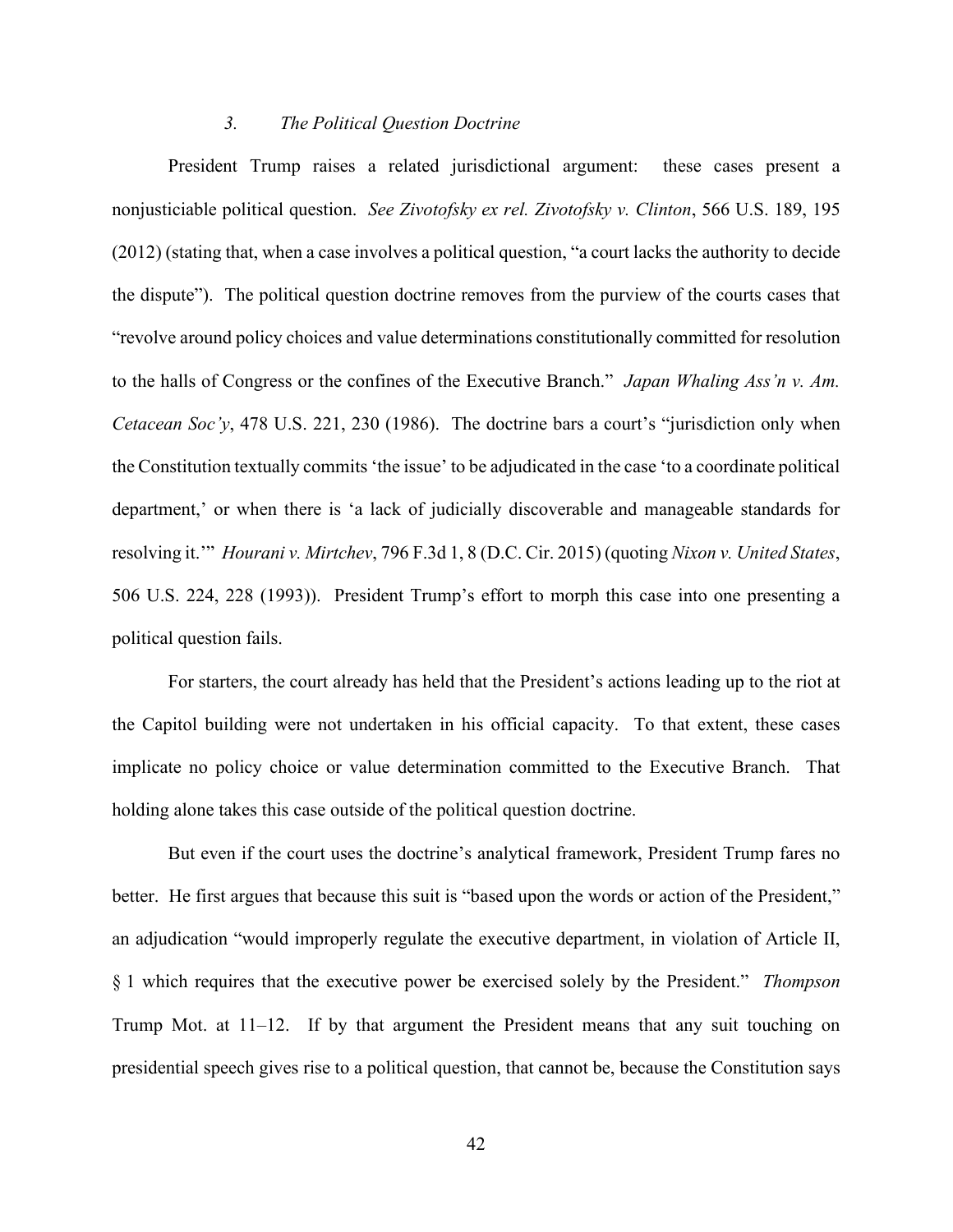nothing about a President's speech. Moreover, the Supreme Court has never held that just because a case involves review of a President's claimed exercise of his general Article II executive powers it is nonjusticiable. That is not the law. *See, e.g.*, *Youngstown Sheet & Tube*, 343 U.S. at 587 (rejecting claimed presidential authority to seize steel mills based on Article II's grant of Executive power in the President).

The President next argues that to adjudicate these cases would force the court "to make a value determination about what is or is not proper for the President to say during a political speech when advocating for governmental action." *Thompson* Trump Mot. at 12*.* It is true that, in a sense, an adjudication here might involve a "judgment" of the President's speech, "[b]ut that has never been enough, by itself, to trigger the political question doctrine's jurisdictional bar." *Cf. Hourani*, 796 F.3d at 8 (stating that the fact that a judgment might implicate the acts of a foreign nation, by itself, does not create a nonjusticiable political question). A suit against the President often has political overtones, but "courts cannot avoid their responsibility merely 'because the issues have political implications.'" *Zivotofsky*, 566 U.S. at 196 (quoting *INS v. Chadha*, 462 U.S. 919, 943 (1983)).

President Trump also tries a different approach. He suggests that because he was impeached by the House but acquitted by the Senate for his actions relating to January 6th, a judicial inquiry of his conduct raises a political question because it might "displace the Senate as the final arbiter on the subject of impeachment, showing disrespect for a co-equal branch." *Blassingame* Trump Mot. at 14. But, of course, this court is in no sense conducting a review of the impeachment proceedings; nor could it do so. *See Nixon*, 506 U.S. at 230–31 (holding that a court lacks the constitutional authority to review the Senate's impeachment trial procedures). Its concern is with the President's potential civil liability for the events of January 6th. The mere fact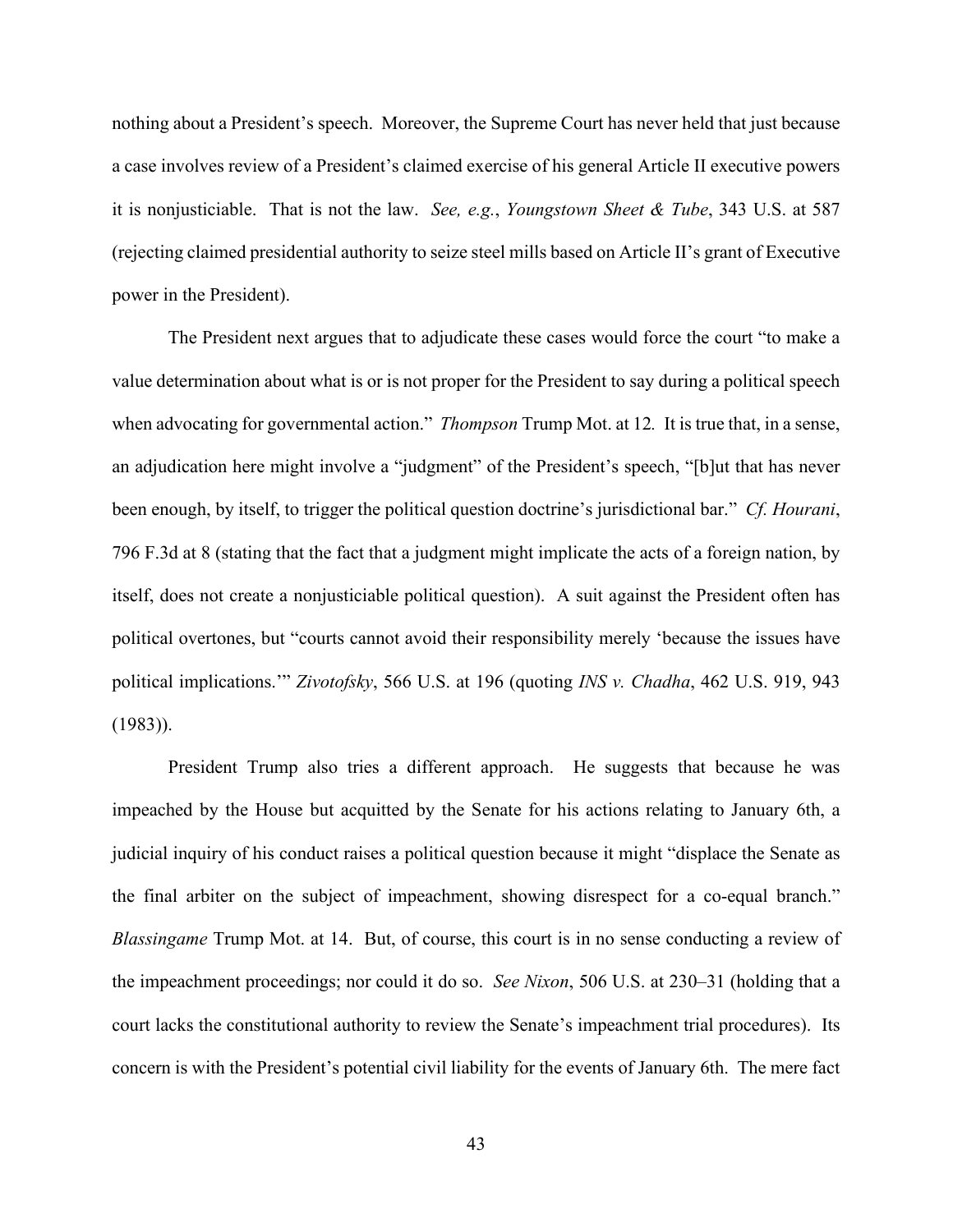that these cases and the impeachment proceedings pertain to the same subject matter does not implicate the political question doctrine.

#### *4. The Impeachment Judgment Clause*

President Trump also seeks dismissal based upon his impeachment proceedings in a different way: he contends that the Impeachment Judgment Clause forecloses civil liability of someone who is not convicted following an impeachment trial. The court understands this argument to challenge its subject matter jurisdiction. The Impeachment Judgment Clause provides:

> Judgment in Cases of Impeachment shall not extend further than to removal from Office, and disqualification to hold and enjoy any Office of honor, Trust or Profit under the United States: but the Party convicted shall nevertheless be liable and subject to Indictment, Trial, Judgment and Punishment, according to Law.

U.S. Const. art. I, § 3, cl. 7. According to the President, because the Impeachment Judgment Clause speaks only to further action against a "Party convicted," and is silent as to a person not convicted, it follows that the Clause "forbids further litigation of the same claims by those **acquitted** by the Senate." *Thompson* Trump Mot. at 13.

In support of this reading, the President invokes the *expressio unius est exclusio alterius*  canon of statutory interpretation, which means that "expressing one item of [an] associated group or series excludes another left unmentioned." *Chevron U.S.A. Inc. v. Echazabal*, 536 U.S. 73, 80 (2002) (alteration in original) (citation omitted); *Thompson* Trump Mot. at 13. But that canon does not apply. For one, the President cites no case in which the Supreme Court has used that canon of *statutory* construction to directly interpret a clause of the Constitution, and the court has struggled to find one. *Cf. U.S. Term Limits, Inc. v. Thornton*, 514 U.S. 779, 793 n.9 (1995) (relying on one Framer's commentary to observe that "the Framers were well aware of the *expressio unius*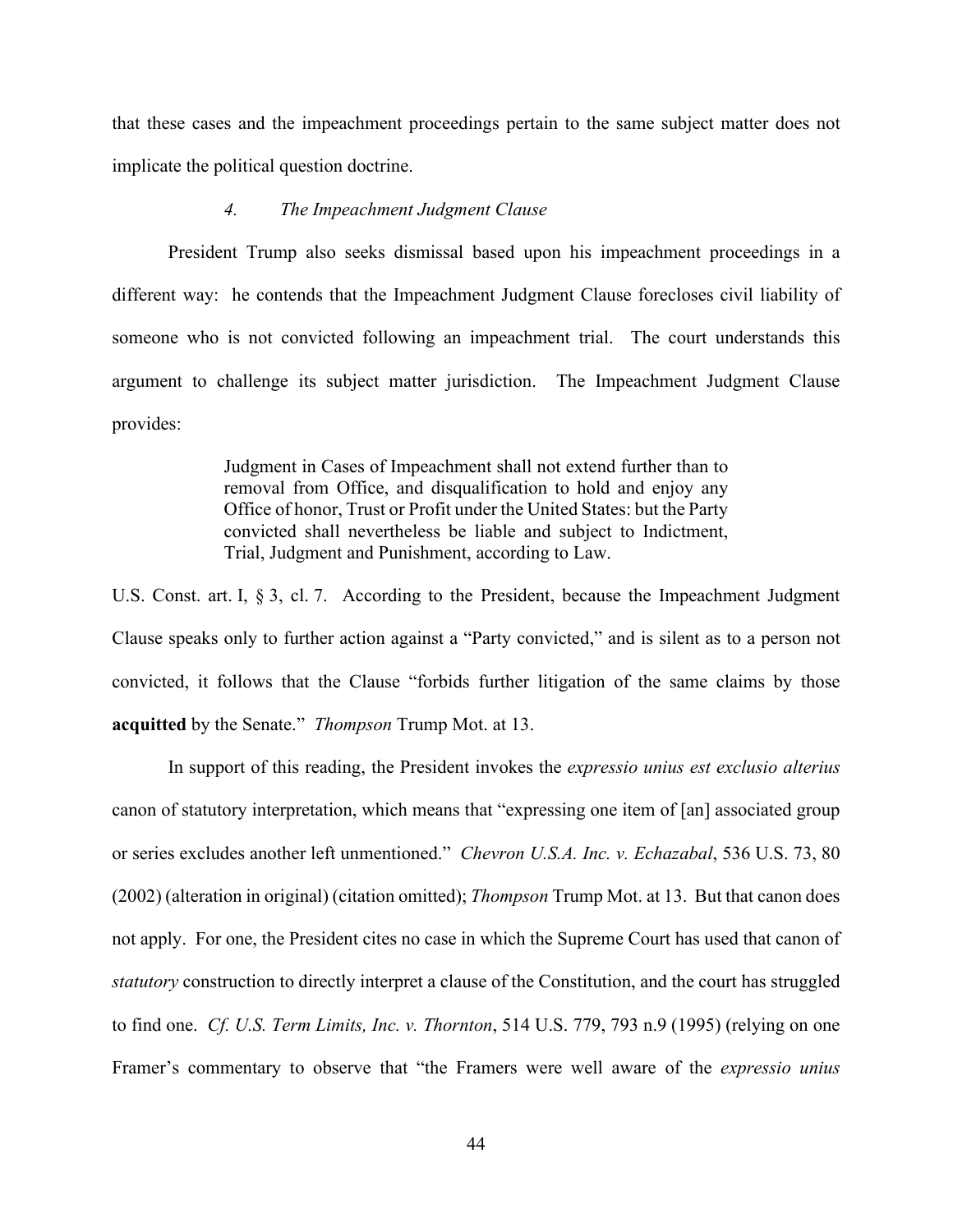argument that would result from their wording of the Qualifications Clauses"); *Salamanca Twp. v. Wilson*, 109 U.S. 627, 628 (1883) (applying canon to interpretation of state constitution); *Pine Grove Twp. v. Talcott*, 86 U.S. 666, 675 (1873) (same). Even if the canon were to apply, "it has force only when the items expressed are members of an 'associated group or series,' justifying the inference that items not mentioned were excluded by deliberate choice, not inadvertence." *Barnhart v. Peabody Coal Co.*, 537 U.S. 149, 168 (2003) (citation omitted); *see also Echazabal*, 536 U.S. at 81 ("The canon depends on identifying a series of two or more terms or things that should be understood to go hand in hand, which [is] abridged in circumstances supporting a sensible inference that the term left out must have been meant to be excluded."). The Impeachment Judgment Clause does not contain an "associated group or series" or "two or more terms or things"; it only addresses the non-preclusive effect of a conviction following impeachment. The Supreme Court has said that "[w]e do not read the enumeration of one case to exclude another unless it is fair to suppose that Congress considered the unnamed possibility and meant to say no to it." *Barnhart*, 537 U.S. at 168. President Trump offers no evidence to support a conclusion that the Framers intended for the absence of any reference to an acquitted officer following impeachment to mean that such official could not be subject to judicial process.

In fact, the historical evidence is to the contrary. An Office of Legal Counsel (OLC) Opinion from 2000, which the President himself cites, provides a helpful summary. *See* Whether a Former President May Be Indicted and Tried for the Same Offense for Which He Was Impeached by the House and Acquitted by the Senate, 24 Op. O.L.C. 110, 113 (2000). That opinion concludes, "We are unaware of any evidence suggesting that the framers and ratifiers of the Constitution chose the phrase 'the party convicted' with a negative implication in mind." *Id.* at 120.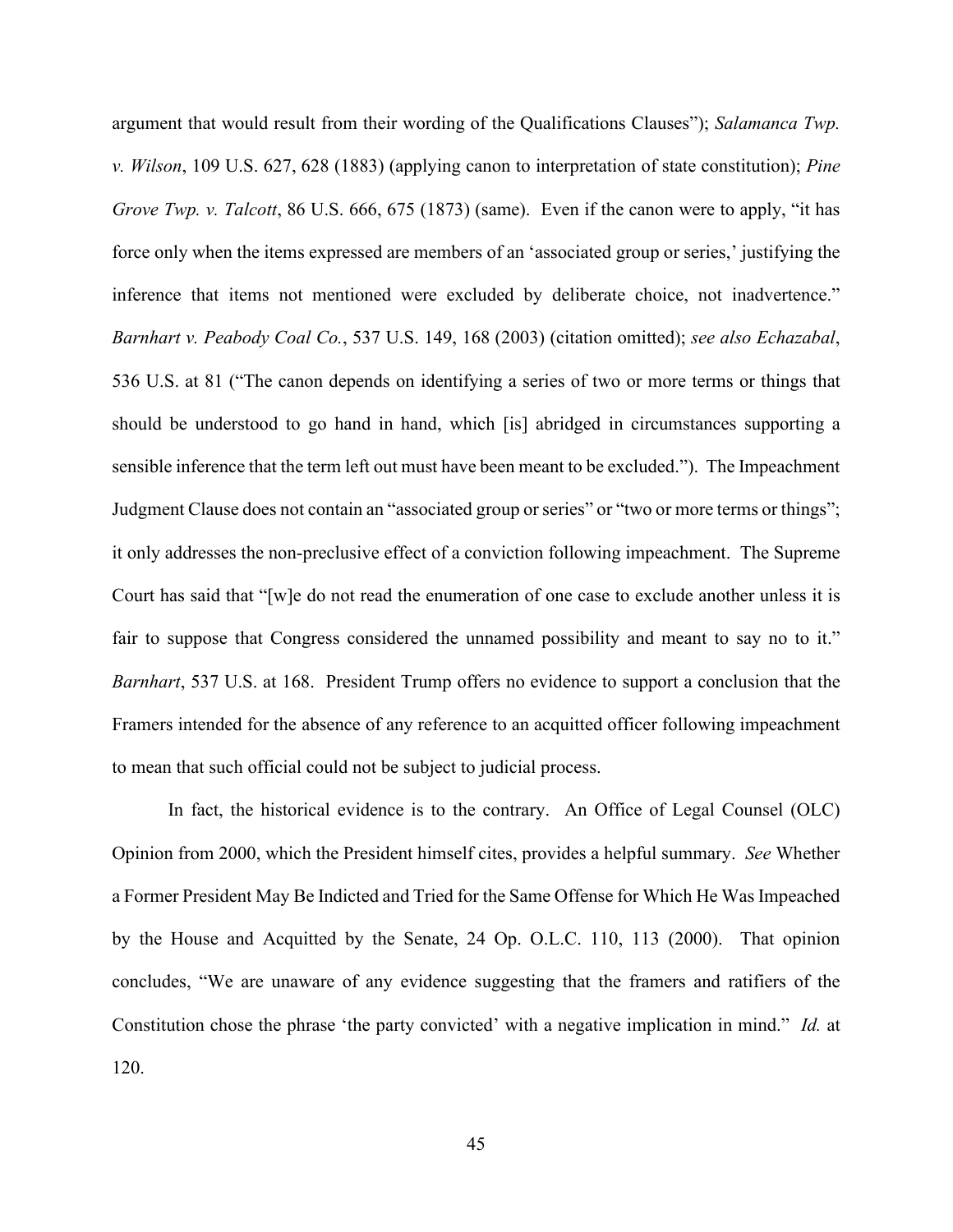Indeed, if the Impeachment Judgment Clause were intended to imply that acquittal by the Senate would block criminal prosecution for the same offenses, one would expect that at least one participant in the process of framing and ratifying the Constitution would have pointed out this negative implication. We are aware of none.

*Id.* at 121–24. The court finds the OLC's exhaustive historical recitation of the origins of the Impeachment Disqualification Clause to be persuasive. The court therefore draws no negative implication from the words of the Impeachment Judgment Clause that would bar civil liability of a President acquitted following impeachment.<sup>17</sup>

# *5. Res Judicata and Collateral Estoppel*

President Trump attempts to make one last use of his impeachment proceedings: he contends that his acquittal bars litigation of the present claims on the grounds of res judicata and collateral estoppel. *Thompson* Trump Mot. at 13–14. He devotes scant attention to this argument in *Thompson* and *Swalwell*—largely one conclusory paragraph in each motion, *id.* at 14; *Swalwell*  Trump Mot. at 14–15—but devotes more attention to it in *Blassingame*, *Blassingame* Trump Mot. at 14–18. The court addresses it as if fully raised in all three cases.

 The doctrine of res judicata, also known as claim preclusion, provides that "a final judgment on the merits of an action precludes the parties or their privies from relitigating issues that were or could have been raised in that action." *Allen v. McCurry*, 449 U.S. 90, 94 (1980).

> Under the doctrine of res judicata . . . a subsequent lawsuit will be barred if there has been prior litigation (1) involving the same claims or cause of action, (2) between the same parties or their privies, and

<sup>&</sup>lt;sup>17</sup> In his *Blassingame* motion, President Trump makes a further argument. He contends that the Impeachment Judgment Clause's use of the word "Indictment" to start the series "Indictment, Trial, Judgment and Punishment, according to Law" underscores that "an individual *convicted* is only potentially liable for follow on criminal charges brought by the government rather than a civil suit on the same issues." *Blassingame* Trump Mot. at 21 (emphasis added). The court already has rejected the contention that the Impeachment Judgment Clause implicitly forecloses further action against an acquitted individual. President Trump does not, however, make the alternative argument that, even if an *acquitted* official can be subject to some judicial process, the word "Indictment" implies that such process can only be criminal and not civil in nature. *See id.* at 21–22. The court therefore does not address that contention.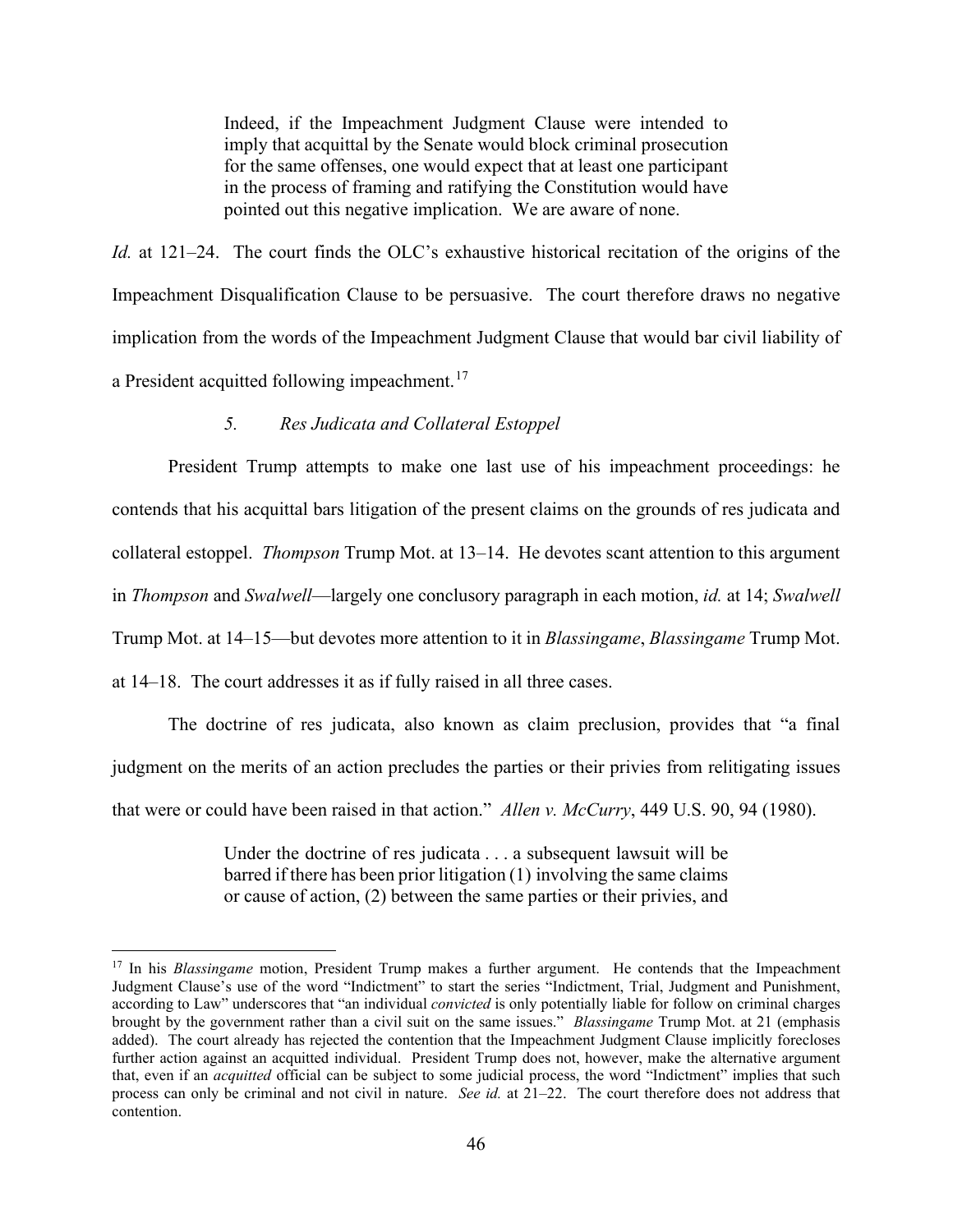(3) there has been a final, valid judgment on the merits, (4) by a court of competent jurisdiction.

*Smalls v. United States*, 471 F.3d 186, 192 (D.C. Cir. 2006). The related doctrine of collateral estoppel, or issue preclusion, provides that "once a court has decided an issue of fact or law necessary to its judgment, that decision may preclude relitigation of the issue in a suit on a different cause of action involving a party to the first case." *Allen*, 449 U.S. at 94.

> [C]ollateral estoppel bars successive litigation of an issue of fact or law when "(1) the issue is actually litigated; (2) determined by a valid, final judgment on the merits; (3) after a full and fair opportunity for litigation by the parties or their privies; and (4) under circumstances where the determination was essential to the judgment, and not merely dictum.".

*Capitol Servs. Mgmt., Inc. v. Vesta Corp.*, 933 F.3d 784, 794 (D.C. Cir. 2019) (citation omitted).

Applying these preclusion doctrines strikes the court as more complicated that it might seem at first blush. Plaintiffs, for instance, argue that the President's Senate impeachment trial is not a prior "litigation" because the term "litigation" is defined to mean the resolution of disputes in a court of law. *See Thompson* Pls.' Opp'n at 73. But the Supreme Court has recognized that preclusion principles can bind an Article III court based on a final judgment from an administrative agency acting in a judicial capacity. *See B & B Hardware, Inc. v. Hargis Indus., Inc.*, 575 U.S. 138, 148 (2015) ("Both this Court's cases and the Restatement make clear that issue preclusion is not limited to those situations in which the same issue is before two *courts*."). And, there is a more than colorable argument to be made that the Senate acts in a judicial capacity when "try[ing]" an official on an Article of Impeachment. *See, e.g.*, *In re Comm. on the Judiciary, U.S. House of Representatives*, 951 F.3d 589, 596 (D.C. Cir. 2020) ("The constitutional text confirms that a Senate impeachment trial is a judicial proceeding."), *vacated and remanded sub nom. Dep't of Just. v. House Comm. on the Judiciary*, 142 S. Ct. 46 (2021). Plaintiffs also argue that the "claims"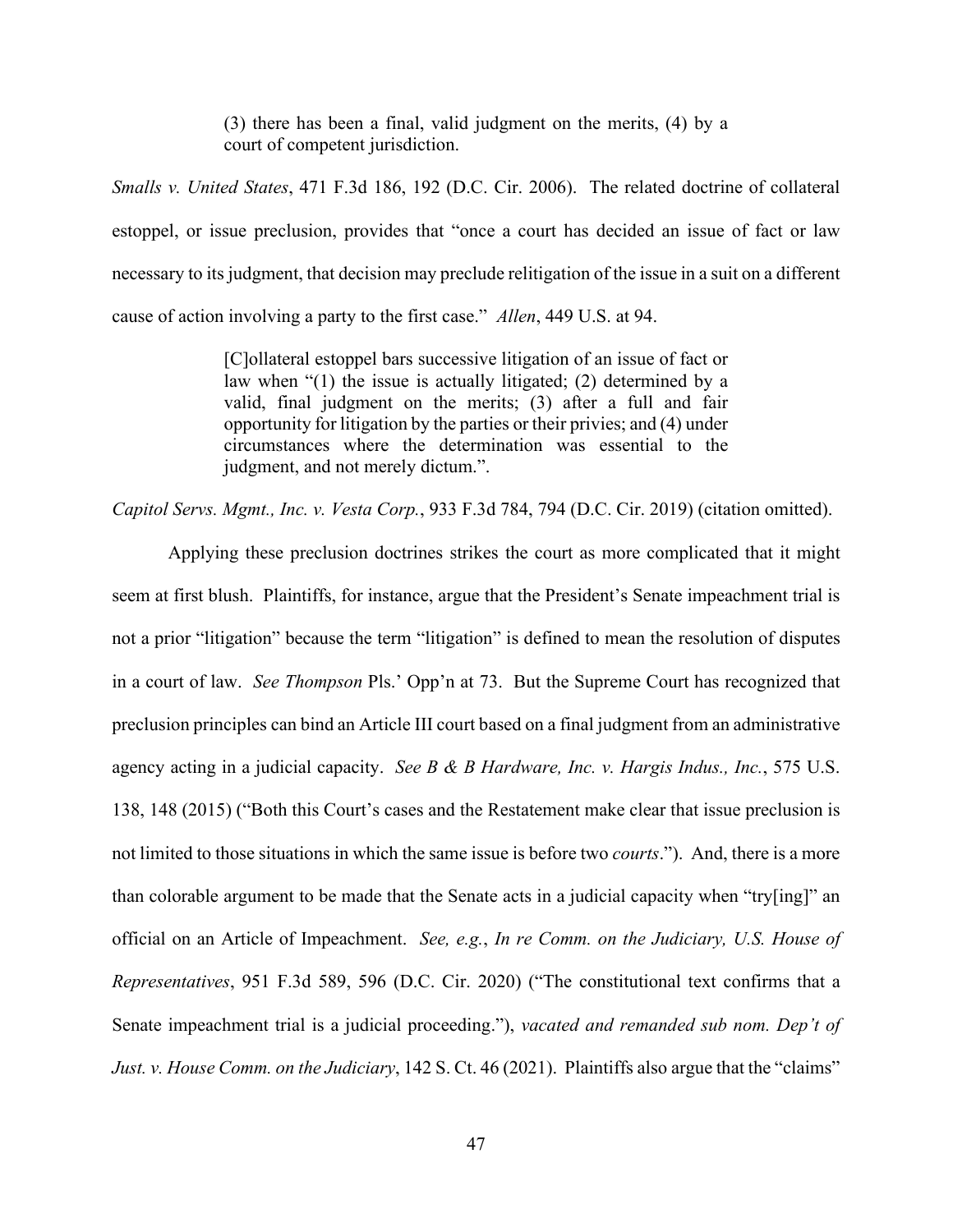here are different because they rest on federal and District of Columbia law, as opposed to the sole charge of "Incitement of Insurrection" lodged against the President by the House. *See Thompson*  Pls.' Opp'n at 73; *Blassingame* Pls.' Opp'n at 19. But Plaintiffs read the "same claim" element too narrowly, because "[w]hether two cases implicate the same cause of action turns on whether they share the same 'nucleus of facts.'" *Apotex, Inc. v. FDA*, 393 F.3d 210, 217 (D.C. Cir. 2004) (citation omitted). The impeachment trial and this case clearly do.

Still, the court thinks that neither doctrine applies for several reasons. First, the text of the Impeachment Judgment Clause does not support their application. As discussed, that Clause expressly contemplates that a person impeached and convicted could face a criminal trial. *See Nixon*, 506 U.S. at 234 ("[T]he Framers recognized that most likely there would be two sets of proceedings for individuals who commit impeachable offenses—the impeachment trial and a separate criminal trial."). The court also has concluded that neither the text nor the history of the Clause forecloses a subsequent proceeding, criminal or civil, for a person acquitted following impeachment. *See supra* pp. 44–46. If that is correct, it would be an odd result to then say that the acquitted individual could use the non-conviction by the Senate to have preclusive effect, which would thwart any second proceeding. To accept the President's application of res judicata and collateral estoppel here would add an implicit preclusion bar to the Impeachment Judgment Clause where there is none.

Second, although it is not a settled question, the court doubts that any Plaintiff is in privity with the House of Representatives if one deems the House as the opposing party in an impeachment trial. The *Blassingame* Plaintiffs certainly are not in privity with members of the House. Swalwell and the Bass Plaintiffs are members of the House, but in voting for the Article of Impeachment and, in Swalwell's case, prosecuting it, those Plaintiffs were acting in their legislative capacities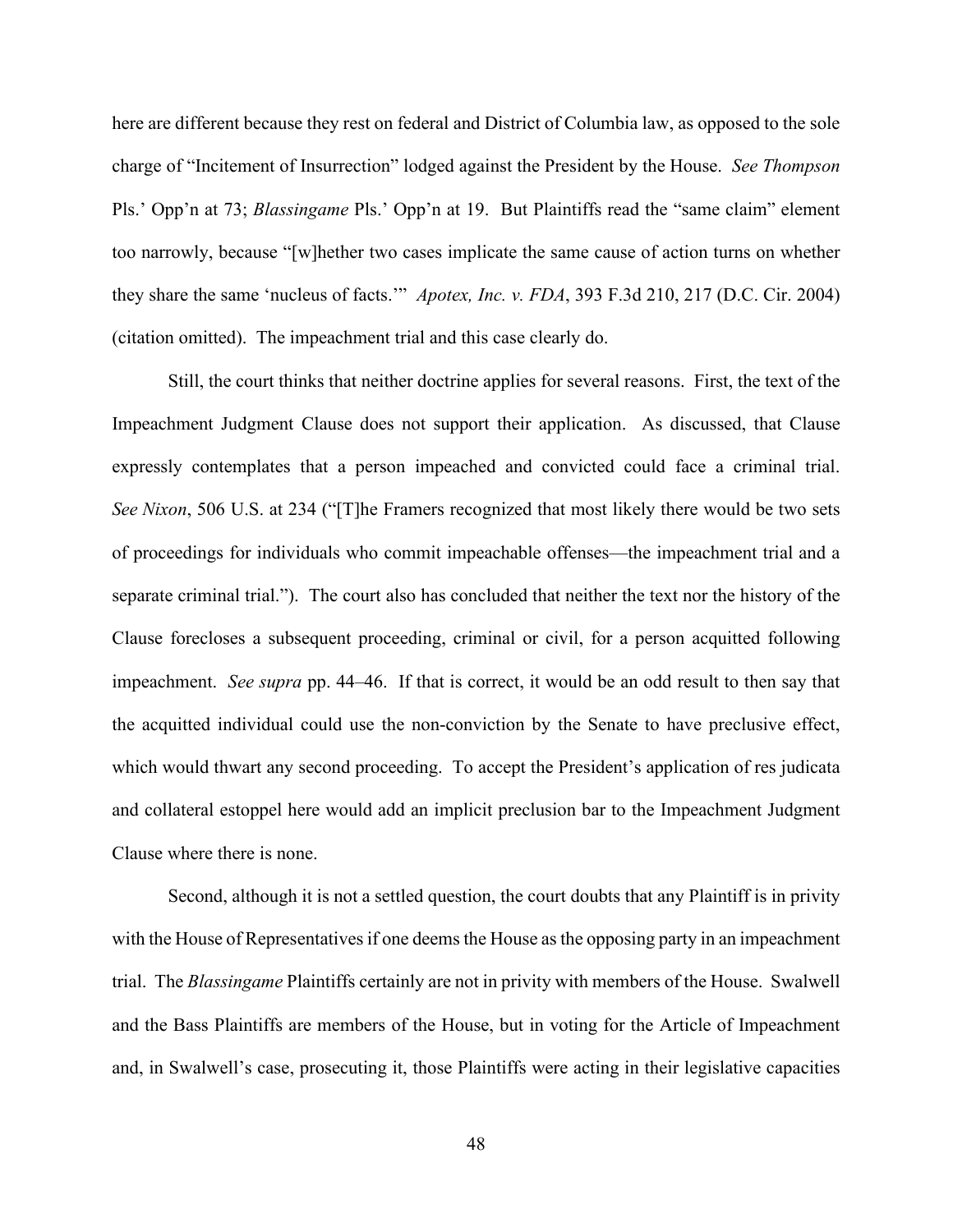as representatives of their constituents. The Supreme Court has long recognized that the law treats members of Congress differently depending on the capacity in which they are acting. *See, e.g.*, *Raines*, 521 U.S. at 820–21 (distinguishing between personal and institutional injuries for purposes of a legislator's standing); *United States v. Brewster*, 408 U.S. 501, 507 (1972) ("The immunities of the Speech or Debate Clause were not written into the Constitution simply for the personal or private benefit of Members of Congress . . . ."). Here, they seek relief not as legislators but for injuries they suffered personally.

Third, applying preclusion principles here would require the court to assess the adequacy of the Senate proceedings, an inquiry that is nonjusticiable. *See Nixon*, 506 U.S. at 229–30, 237–38 (declining to decide whether the authority conferred on the Senate "to try all Impeachments" precluded certain Senate impeachment procedures). For instance, assessing whether Plaintiffs here had "a full and fair opportunity for litigation" for purposes of collateral estoppel would require the court to evaluate the adequacy of the Senate procedures used during the President's impeachment trial. *See* Restatement (Second) of Judgments § 28(3) (Am. L. Inst. 1982) (stating that issue preclusion may not apply where "differences in the quality or extensiveness of the procedures followed in the two courts or by factors relating to the allocation of jurisdiction between them"). This the court cannot do.

Finally, it is impossible to discern whether there was a "final, valid judgment on the merits" for purposes of res judicata, *Smalls*, 471 F.3d at 192, and what issues of fact or law the Senate deemed "necessary to its judgment" for purposes of collateral estoppel, *Allen*, 449 U.S. at 94. The Senate made no written findings, and individual Senators were not required to explain the reason for their vote for acquittal. In fact, if the court looks beyond the pleadings, several Senators, including Senate Minority Leader Mitch McConnell, publicly stated that they voted to acquit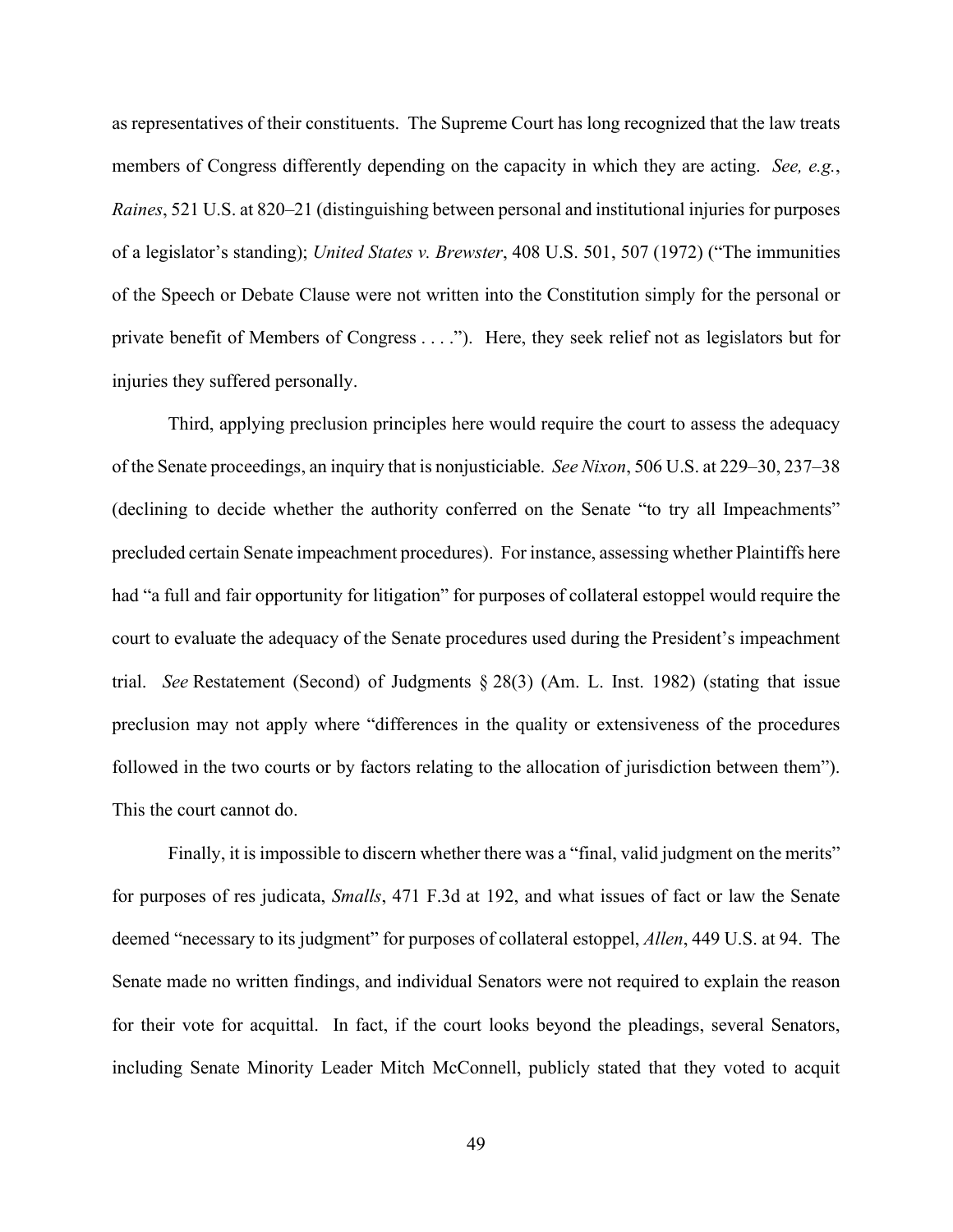because the Senate lacked jurisdiction to punish a former President. *See Swalwell* Opp'n at 36. An acquittal on jurisdictional grounds arguably does not constitute a "judgment on the merits" for purposes of res judicata. *Cf. Kasap v. Folger Nolan Fleming & Douglas, Inc.*, 166 F.3d 1243, 1248 (D.C. Cir. 1999) (stating that "dismissals for lack of jurisdiction are not decisions on the merits and therefore have no *res judicata* effect on subsequent attempts to bring suit in a court of competent jurisdiction"). Nor would such an acquittal have any bearing on this court's jurisdiction for purposes of collateral estoppel.

The court therefore holds that neither res judicata nor collateral estoppel bars these suits or precludes litigation of any issue or fact.

# **B. Failure to State a § 1985(1) Claim**

Having concluded that all claims against Defendants, except one (Swalwell's § 1986 claim), are justiciable, the court now turns to the question of whether Plaintiffs have stated a claim under § 1985(1). All Defendants argue that Plaintiffs have not. Their arguments are as follows: (1) Swalwell and the Bass Plaintiffs lack statutory standing to bring suit under § 1985(1); (2) Swalwell and the Bass Plaintiffs are not "covered federal officials" under  $\S$  1985(1);<sup>18</sup> (3) no Plaintiff can state a claim because members of Congress were not discharging a "duty" on January 6th; and (4) Plaintiffs have failed to allege a plausible conspiracy among Defendants and others. The court rejects the first three arguments outright. As to the fourth, the court finds that Plaintiffs have pleaded a plausible § 1985(1) conspiracy against President Trump, the Oath Keepers, and Tarrio, but not Trump Jr. and Giuliani.

<sup>18</sup> President Trump does not advance these first two arguments against the *Blassingame* Plaintiffs, and because statutory standing is not jurisdictional, *see Lexmark Int'l, Inc. v. Static Control Components, Inc.*, 572 U.S. 118, 125–28 (2014), the court treats them as forfeited as to the *Blassingame* Plaintiffs.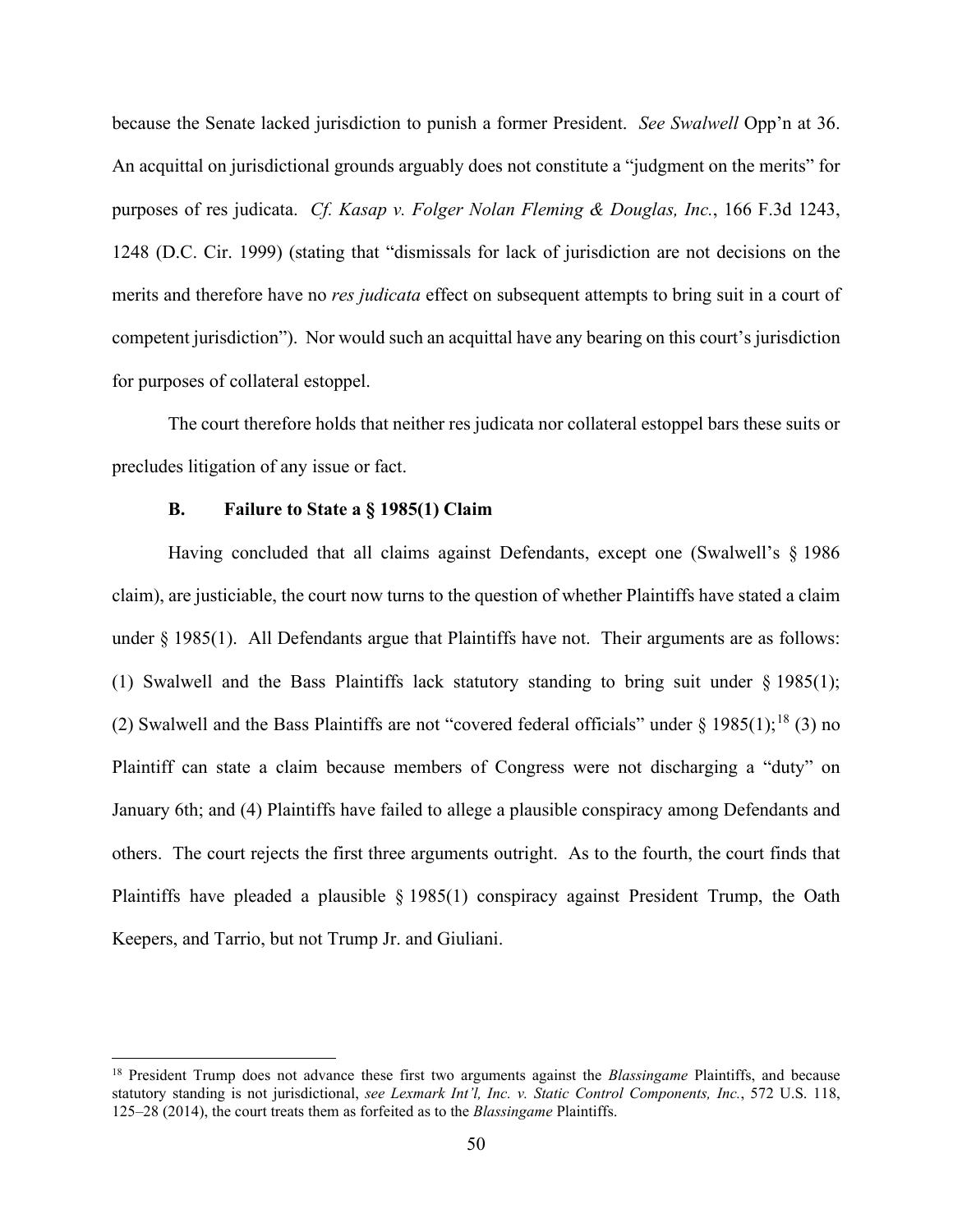#### *1. Statutory Standing*

Inquiry into a plaintiff's statutory standing asks whether the plaintiff "has a cause of action under the statute." *See Lexmark Int'l, Inc. v. Static Control Components, Inc.*, 572 U.S. 118, 128  $\&$  n.4 (2014). That question requires a court "to determine the meaning of the congressionally enacted provision creating a cause of action." *Id.* at 128. In doing so, the court "apples" traditional principles of statutory interpretation." *Id.* The ultimate question is not whether in the court's "judgment Congress *should* have authorized [the plaintiff's] suit, but whether Congress in fact did so." *Id.* 

Section 1985 authorizes a "party" that is "injured in his person or property" to bring suit to recover damages for such injury against any "one or more of the conspirators" of a conspiracy proscribed by § 1985(1). 42 U.S.C. § 1985(3). No one makes the argument that such broad text might permit a suit by anyone who can satisfy the requirements of Article III, and likely for good reason: The Supreme Court in *Lexmark* rejected such an expansive reading of the remedial provision of the Lanham Act, which authorizes suit by "'any person who believes that he or she is likely to be damaged' by a defendant's false advertising." *Lexmark*, 572 U.S. at 129 (quoting 15 U.S.C. § 1125(a)). Instead, the court relied on "two relevant background principles": the "zone of interests and proximate causality." *Id.* at 129. Applying those principles, the Court held, "supplies the relevant limits on who may sue." *Id.* at 134. In this case, there can be no genuine dispute at this stage that Defendants' alleged acts were the proximate cause of Plaintiffs' claimed injuries, and so the court does not dwell on that requirement. The court focuses on the zone of interests.

The Supreme Court has "presume[d]" that "a statutory cause of action extends only to plaintiffs whose interests 'fall within the zone of interests protected by the law invoked.'" *Id.* at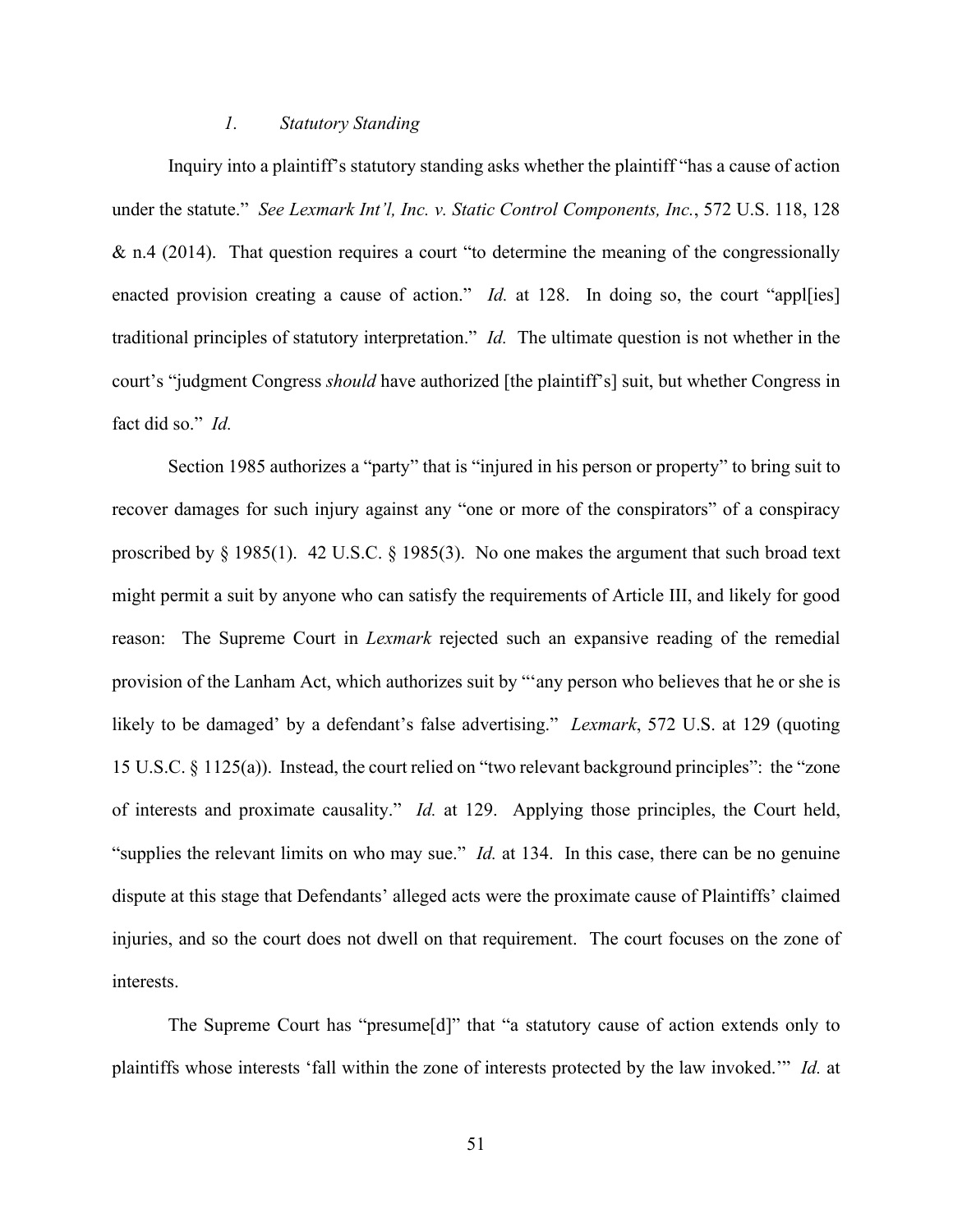129 (citation omitted). Though originally formulated in the context of challenges under the Administrative Procedure Act, the Court has "made clear" that the zone-of-interests analysis "applies to all statutorily created causes of action." *Id.* A court should look to "the interests protected" by the statute to determine whether a plaintiff comes with its zone of interests. *Id.* at 131.

The interests protected by § 1985(1) are decidedly broad. As the Seventh Circuit observed in *Stern v U.S. Gypsum*:

> [W]e think it important to note here that Congress, in enacting what became § 1985(1), did not fashion a narrow and limited remedy applicable only to the southern states in 1871. The outrageous conditions there at that time were, no doubt, what induced Congress to act, but it chose to do so with a statute cast in general language of broad applicability and unlimited duration.

547 F.2d at 1335 (citations omitted). The court also noted that the Supreme Court had accorded the Reconstruction-Era civil rights statutes "a sweep as broad as [their] language." *Id.* at 1336 (alteration in original) (quoting *United States v. Price*, 383 U.S. 787, 801 (1966)). Viewed in this way, the Seventh Circuit had little trouble concluding that  $\S 1985(1)'$  s protections extended to an Internal Revenue Service Agent who claimed the defendants had conspired to defame and discredit him to his superiors. *Id.* at 1335–36. It strains credulity to think that Reconstruction-Era members of Congress meant to protect low-level Executive Branch employees but not themselves.

The statutory text supports this conclusion. Section 1985(1) makes unlawful conspiracies whose object is a person who occupies "any office, trust, or place of confidence under the United States" or is "any officer of the United States." 42 U.S.C. § 1985(1). The words used by Congress here are decidedly expansive and, on their face, would seem to encompass members of Congress. President Trump nevertheless insists that these words must be read in tandem with their usage in the Constitution. President Trump thus maintains that the word "officer" includes only persons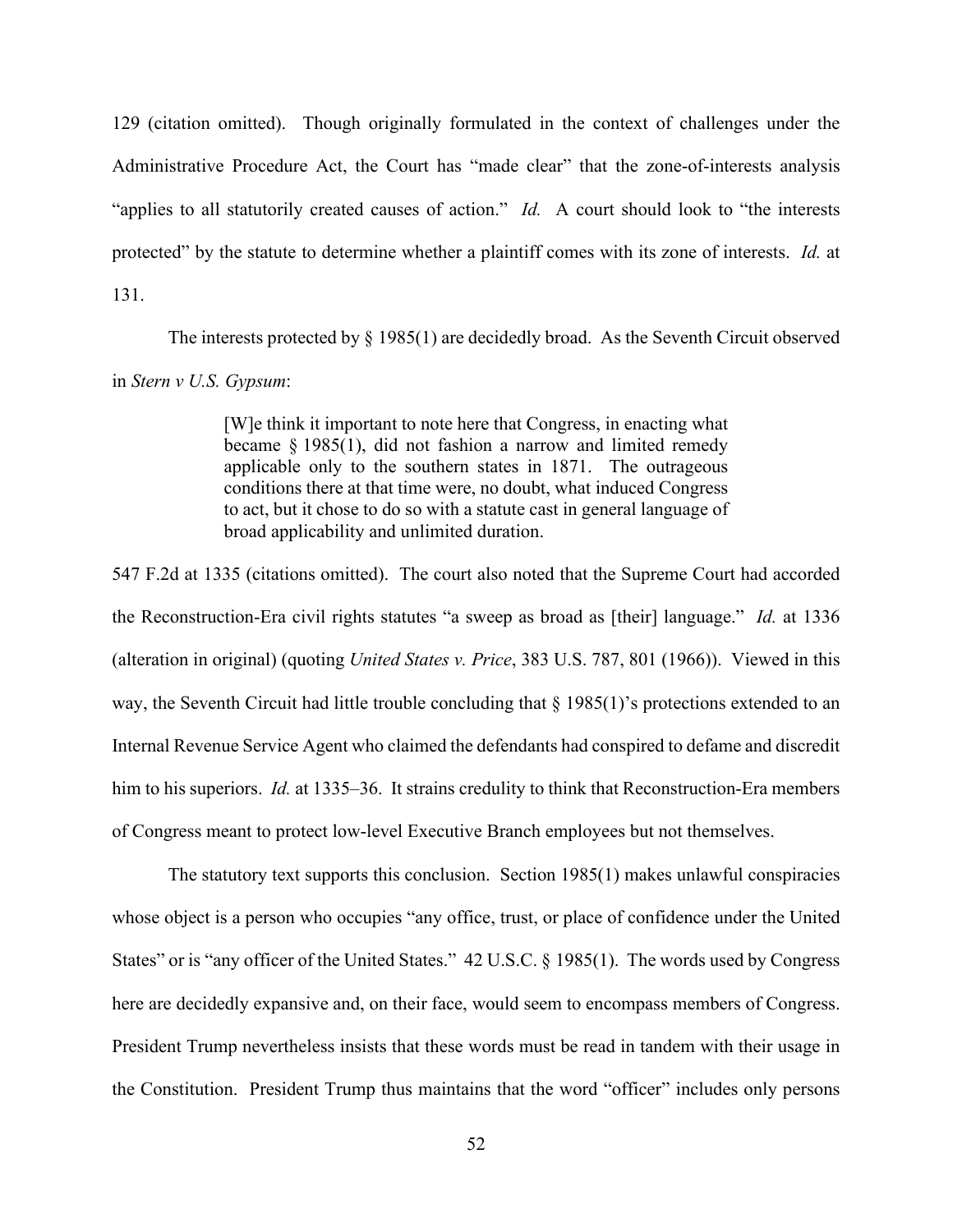"appoint[ed] by the President, or of one of the courts of justice[,] or heads of departments authorized by law to make such an appointment." *Thompson* Trump Mot. at 16–17 (quoting *United States v. Mouat*, 124 U.S. 303, 307 (1888)). Similarly, he contends that the phrase "any office, trust, or place of confidence" must be read consistent with Article I, § 1, which states that "no Senator or Representative, or Person holding an Office of Trust or Profit under the United States," shall serve as an Elector. *Thompson* Trump Mot. at 16. Because the Constitution distinguishes between members of Congress and a "Person holding an Office of Trust or Profit under the United States," he asserts, the Bass Plaintiffs and Swalwell do not hold "any office, trust, or place of confidence" for purposes of § 1985(1). *Id.* at 17–18. He also focuses on the modifier "under the United States" and points to Article I, § 6, which disqualifies "a Member of either House during his Continuance in Office" from "holding any Office under the United States." *Id*. at 17. So, in short, President Trump argues that because the Bass Plaintiffs and Swalwell are not identified as among those protected by § 1985(1), they cannot bring a claim under it.

The court doubts that Congress intended to use the Constitution as a dictionary for interpreting the words found in § 1985(1). President Trump points to no case or legislative history to support his preferred reading. To the contrary, cases like *Stern* have read the scope of § 1985(1) broadly, consistent with its words. *Cf.* 1 Op. O.L.C. 274, 276 (1977) (opining, in the context of interpreting § 1985(1)'s identically worded, companion criminal statute, 28 U.S.C. § 372, that "[t]he broad purpose of protecting the Federal presence as fully as possible therefore supports a broad, rather than a narrow, reading of the word 'office'"). This court does the same.

Moreover, the Supreme Court has not reflexively imported constitutional meanings into federal statutes, as President Trump urges the court to do. *Lamar v. United States*, 240 U.S. 60 (1916), is illustrative. There, a defendant who presented himself as a member of the House of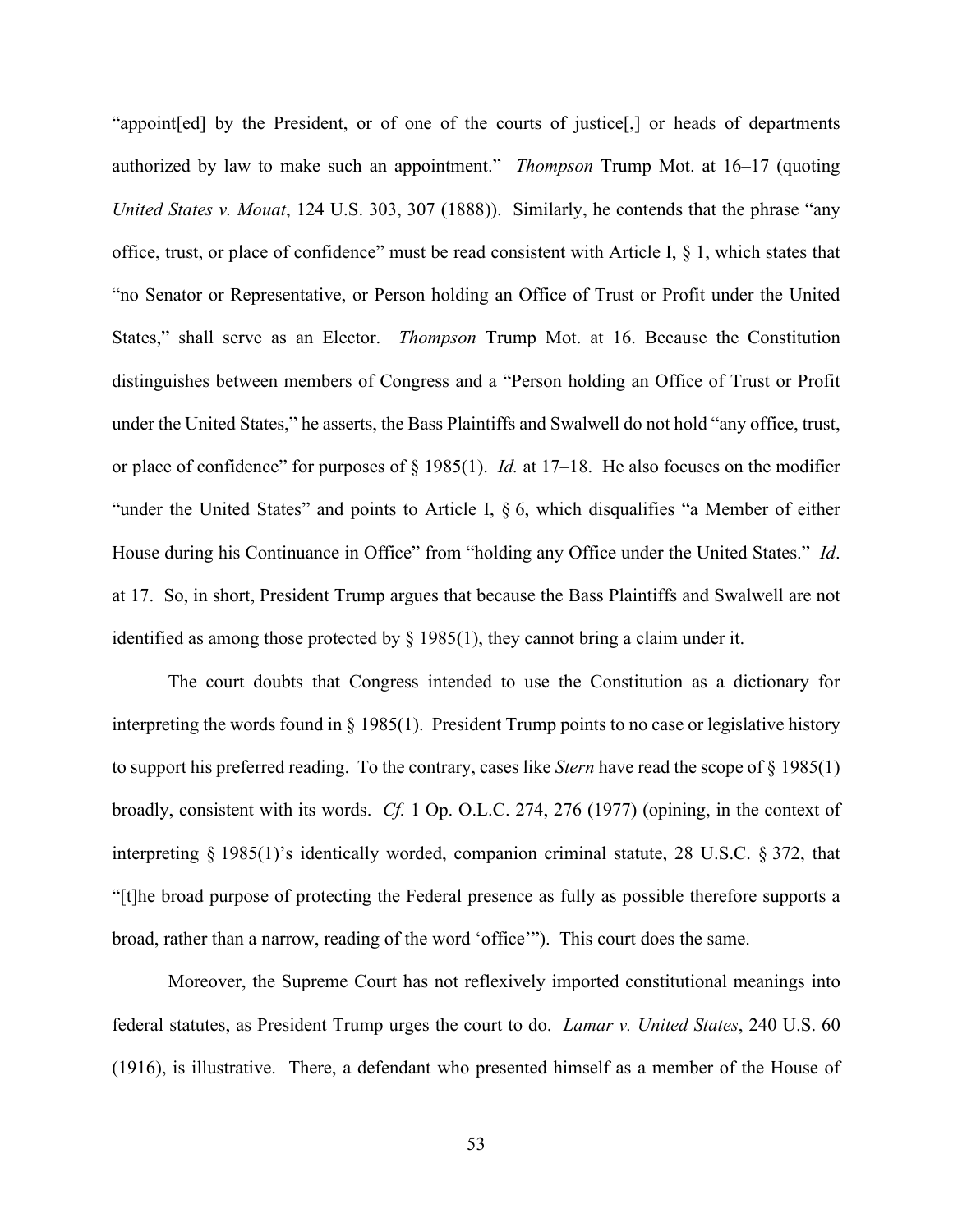Representatives was convicted of impersonating "an officer of the United States." *Lamar*, 240 U.S. at 64. On appeal, the defendant asserted, much like President Trump does here, "that the interpretation of the Constitution was involved in the decision that a Congressman is an officer of the United States." *Id.* The Court soundly rejected that argument, saying "[a]s to the construction of the Constitution being involved, it obviously is not." *Id.* at 65. "[W]ords may be used in a statute in a different sense from that in which they are used in the Constitution." *Id*. The pertinent question, the Court said, was what "officer" meant not in the Constitution but in the criminal code. *Id.* The same is true here.

To conduct that inquiry the court focuses on the meaning of the words used in § 1985(1). Courts "normally interpret[] a statute in accord with the ordinary public meaning of its terms at the time of its enactment. After all, only the words on the page constitute the law adopted by Congress and approved by the President." *Bostock v. Clayton County*, 140 S. Ct. 1731, 1738 (2020). Starting with the word "office," the Bass Plaintiffs have convincingly shown that Reconstruction-Era dictionaries defined that term to include legislators. One law dictionary defined "office" to mean "a right to exercise a public function or employment, and to take the fees and emoluments belonging to it," and identified as an example of a "political office" "the office of the president of the United States, of the heads of departments, [or] of *the members of the legislature*." JOHN BOUVIER, LAW DICTIONARY, ADAPTED TO THE CONSTITUTION AND LAWS OF THE UNITED STATES OF AMERICA, AND OF THE SEVERAL STATES OF THE UNION 259 (5th ed. 1855) (emphasis added). 19 That same dictionary defines "officer" to include "members of congress." *Id.*  at 260. Other dictionaries from that period are to the same effect. 2 ALEXANDER M. BURRILL, A LAW DICTIONARY AND GLOSSARY 257 (2d ed. 1867) (defining "office" to mean any "position or

<sup>19</sup> According to a Westlaw search, the Supreme Court has cited various editions of Bouvier's *Law Dictionary* over 50 times, most recently in 2019 in *Peter v. NantKwest, Inc.*, 140 S. Ct. 365, 372 (2019).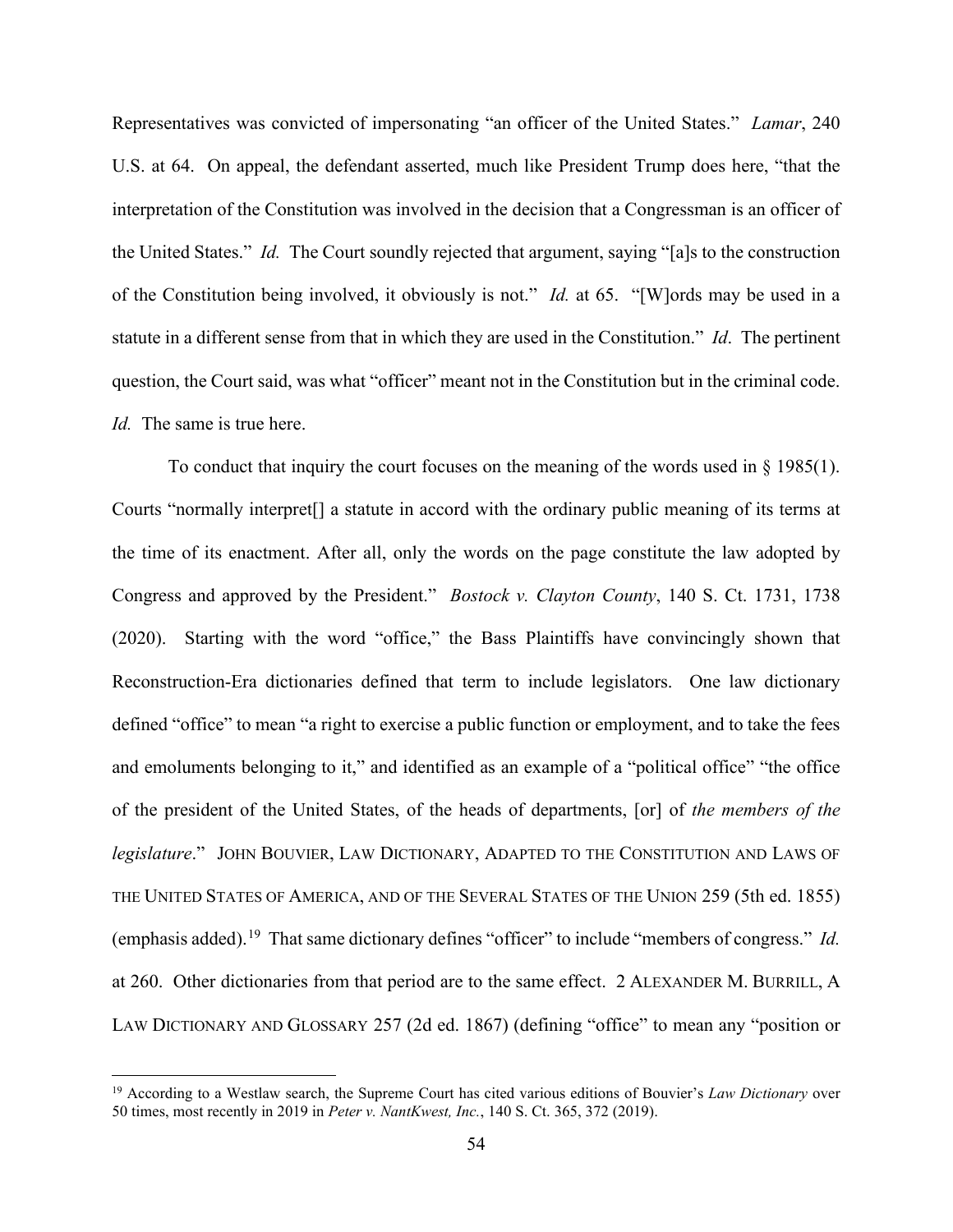station in which a person is employed to perform certain duties," including "[a] station or employment conferred by election of the people"); EDWARD HOPPER & J.J.S. WHARTON, LAW LEXICON, OR DICTIONARY OF JURISPRUDENCE: EXPLAINING THE TECHNICAL WORDS AND PHRASES EMPLOYED IN THE SEVERAL DEPARTMENTS OF ENGLISH LAW 537 (2d ed. 1860) (defining an "office" as "that function by virtue whereof a person has some employment in the affairs of another, whether judicial, ministerial, *legislative*, municipal, ecclesiastical" (emphasis added)).

The Reconstruction-Era Congress also would have understood the term "trust" to include members of Congress. In fact, the term had a meaning broader than the term "office." It included "a confidence reposed in one person for the benefit of another." BURRILL, *supra*, at 549. And, though the term "place of confidence" does not appear in the legal dictionaries of the day, its natural meaning must be as all-encompassing as "trust." There can be little doubt that the plain text of  $\S 1985(1)$  reaches members of Congress.<sup>20</sup>

President Trump pushes back on none of this definitional history.<sup>21</sup> Instead, he cites Supreme Court and lower court decisions that use the term "federal officer" in describing the persons protected under § 1985(1). *Thompson* Trump Reply at 18. For instance, he cites *Kush v. Rutledge*, in which the Court, when describing the "classes of prohibited conspiracy" under § 1985, said that § 1985(1) made unlawful interference with "the performance of official duties by federal

<sup>&</sup>lt;sup>20</sup> The Bass Plaintiffs also convincingly cite legislative history to buttress their argument that members of Congress are within the reach of  $\S 1985(1)$ . *Thompson Pls.*' Opp'n at 22–27. The court need not recite that legislative history here because the meaning of the words found in  $\S 1985(1)$  plainly encompasses members of Congress.

<sup>&</sup>lt;sup>21</sup> President Trump does cite a law review article for the proposition that "in common law, an office of trust or profit referred exclusively to those in the employ in the executive, judiciary, or the church," and did not include legislators. *Thompson* Trump Mot. at 17–18 (citing Benjamin Cassady, *"You've Got Your Crook, I've Got Mine": Why the Disqualification Clause Doesn't (Always) Disqualify*, 32 QUINNIPIAC L. REV. 209, 278–79 (2014)). But this is just another argument to tie § 1985(1)'s terms to similar words in the Constitution. The cited law review article was reviewing the historical underpinning of the Impeachment Clause, which states that "Judgment in Cases of Impeachment shall not extend further than to removal from Office, and disqualification to hold and enjoy any *Office of honor, Trust or Profit* under the United States." Art. I, § 3, cl. 7 (emphasis added); *see also* Cassady, *supra*, at 277 ("This interpretation—that legislators are not officers who hold offices of 'honor, Trust or Profit'—is buttressed by the text, history, and structure of the Constitution."). But for the reasons already discussed, the meaning of the terms in § 1985(1) is not bound by the meaning of similar terms in the Constitution.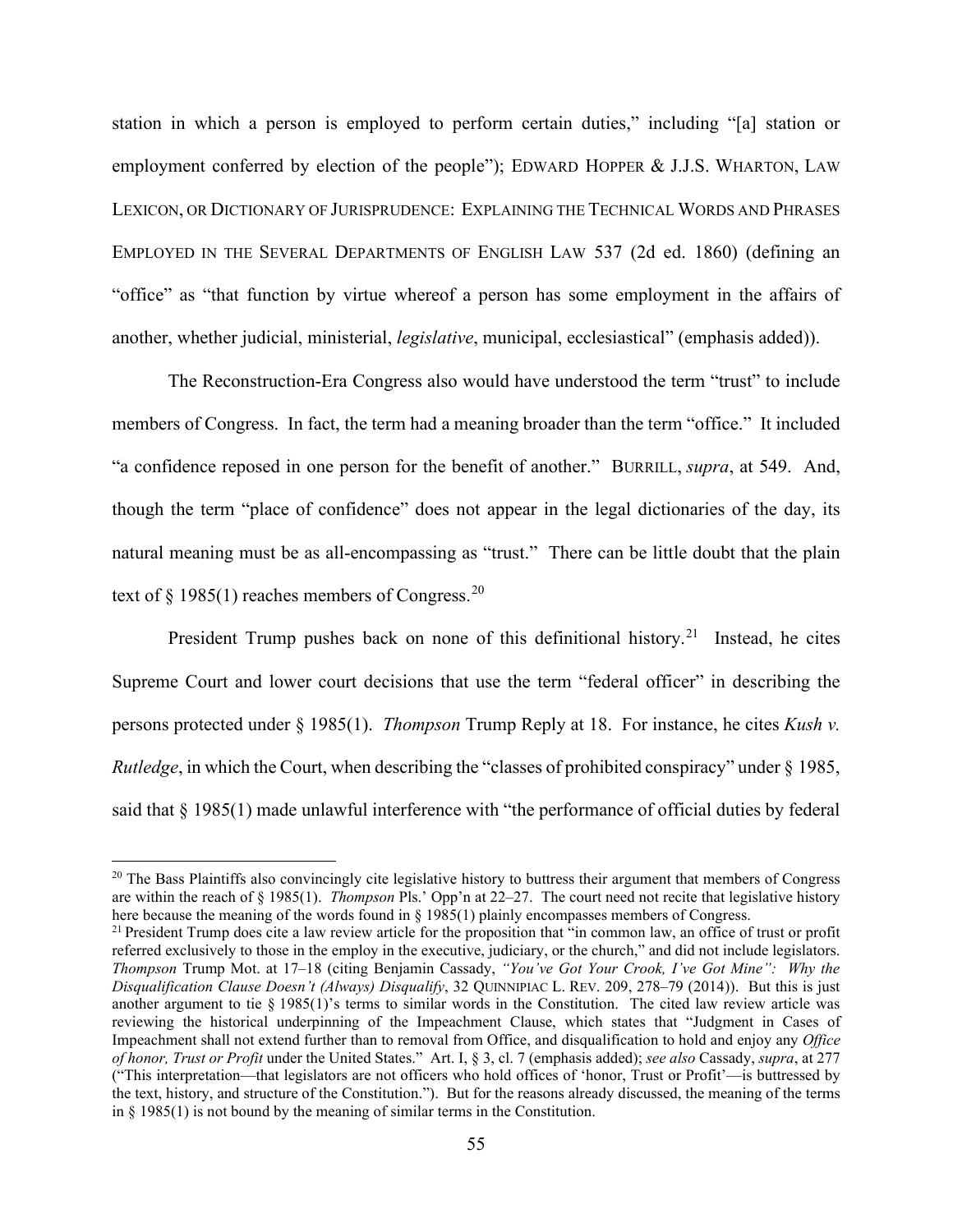officers." 460 U.S. 719, 724 (1983). Similarly, the Ninth Circuit in *Canlis v. San Joaquin Sheriff's Posse Comitatus* said that "the clear import of  $\lceil \S$  1985(1)'s] language is that the statute's protections extend exclusively to the benefit of federal officers." 641 F.2d 711, 717 (9th Cir. 1981). Other courts have put forth the same formulation. *See Miller v. Indiana Hosp.*, 562 F. Supp. 1259, 1281 (W.D. Pa. 1983) (observing that "§ 1985(1) . . . only protects federal officers"); *Lobosco v. Falsetti*, No. 09-1455 (JAP), 2010 WL 4366209, at \*3 (D.N.J. Oct. 28, 2010) (citing *Miller*, 562 F. Supp. 1259); *Diulus v. Churchill Valley Country Club*, 601 F. Supp. 677, 681 (W.D. Pa. 1985) ("Section 1985(1), by its terms, proscribes only conspiracies which interfere with the performance of official duties by federal officers."). From these cases President Trump asserts that "the phrase, 'office, trust, or place of confidence under the United States' in § 1985(1) is all merged to mean federal officer." *Thompson* Trump Reply at 19.

But no case says any such thing. A reading of the above-cited cases makes evident that the courts were using "federal officer" as shorthand for persons protected under § 1985(1) and, in the lower-court decisions, to distinguish such persons from state and local officials or private citizens. Of course, the term "federal officer" never appears in  $\S 1985(1)$ , and none of the cited cases engages in a textual analysis of  $\S 1985(1)$  at all. The definitional shorthand of "federal officer" is of no use in the present case. And, in the end, President Trump's argument still requires equating "officer" with the meaning of the term as used in the Constitution. The court already has rejected that equivalency. The question here is whether the Reconstruction-Era Congress would have understood members of Congress to occupy an "office, trust, or place of confidence under the United States" or qualify as an "officer of the United States." They certainly would have.

The court therefore finds that members of Congress plainly are within § 1985(1)'s zone of interests. Swalwell and the Bass Plaintiffs therefore have statutory standing to advance a claim.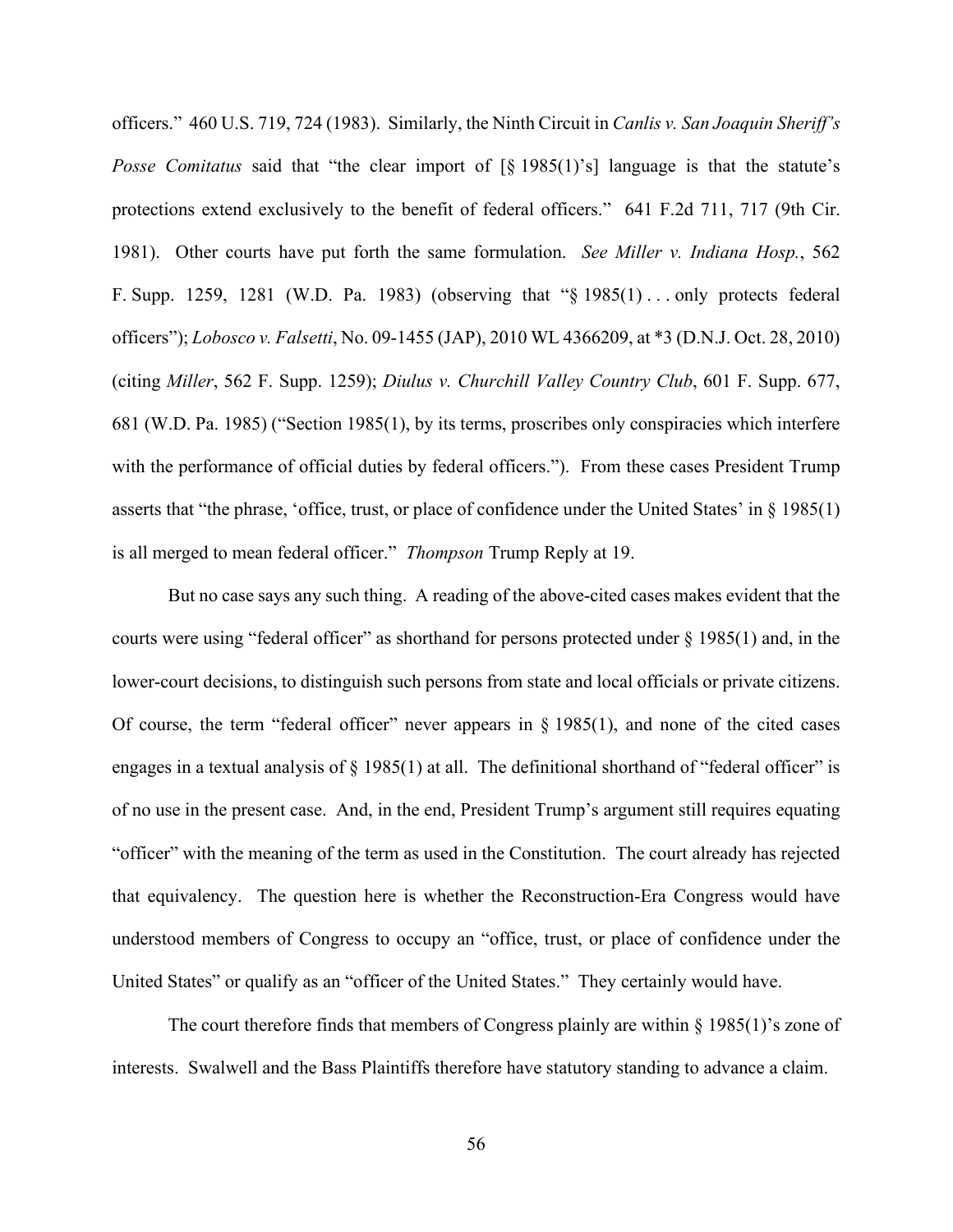#### *2. Whether Plaintiffs Are "Covered Federal Officials" Under § 1985(1)*

President Trump advances a variation of the above argument, which the foregoing discussion largely resolves. He contends that to successfully plead a § 1985(1) claim a plaintiff must allege conspiratorial action directed against a "covered federal official," and because members of the House do not so qualify, Swalwell and the Bass Plaintiffs fail to state a claim. *Thompson* Trump Mot. at 26 n.8; *Swalwell* Trump Mot. at 29 n.12. For the same reasons the court found Swalwell and the Bass Plaintiffs to have statutory standing, the court rejects the instant contention: the plain words of  $\S$  1985(1), as they would have been understood during the Reconstruction Era, reach members of Congress. Therefore, a conspiracy to interfere with the discharge of their duties, by force, intimidation, or threat states a § 1985(1) claim.

But there is a bit more to say here. The Bass Plaintiffs advance an additional theory for stating a claim under § 1986 that does not depend on their occupying an office or position protected under § 1985(1). They contend that the alleged conspiracy also was designed to "prevent, by force, intimidation, or threat any person from *accepting or holding* any office, trust, or place of confidence under the United States." 42 U.S.C. § 1985(1) (emphasis added). Those persons that the alleged conspiracy prevented from "accepting or holding" such office were President-elect Biden and Vice President–elect Harris. *See Thompson* Pls.' Opp'n at 30–31 (explaining that the "broader aim of the conspiracy was to prevent President Biden and Vice President Harris from 'accepting or holding'" their elected offices). The court agrees with this alternative theory. The Offices of the President and the Vice President unquestionably qualify as "any office, trust, or place of confidence under the United States." Persons seeking to "accept[] or hold[]" those offices therefore are, in President Trump's terms, "covered federal officials." So, even if the Bass Plaintiffs are not "covered federal officials," President-elect Biden and Vice President–elect Harris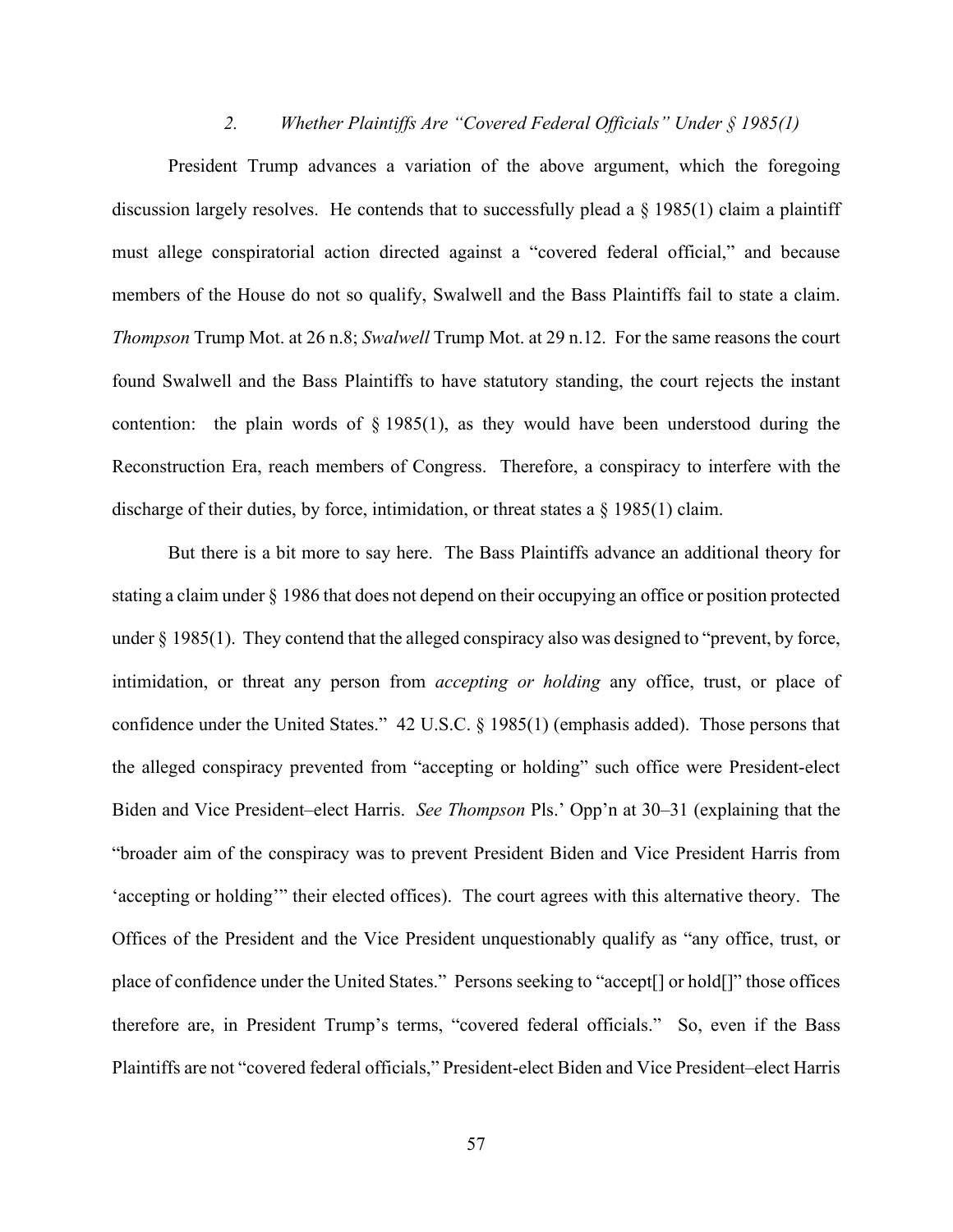are, and a conspiracy directed at preventing them from accepting or holding office states a § 1985(1) claim. Under this alternative theory of conspiracy, the Bass Plaintiffs would be able to seek damages as "person[s]" injured by that alleged conspiracy. 42 U.S.C. § 1985(3).

# *3. Whether Members of Congress Were Discharging a "Duty" on January 6th*

The Oath Keepers advance an argument that no other Defendant does. They maintain that members of Congress were not discharging any "duty" on January 6th. *Thompson* Oath Keepers' Mot. at 4–8. They contend that the Constitution requires the opening of electoral ballots "in the presence of . . . the House of Representatives," U.S. Const. amend. XII, and therefore vests in individual members no duty but only "the *opportunity* to observe" the Electoral College vote. *Id.*  at 7–8. In the Oath Keepers' view, because § 1985(1) prohibits conspiracies to prevent federal officials from "discharging any duties," the Bass Plaintiffs cannot state a claim.

This reading of the Constitution defies common sense. The House of Representatives can only act through its individual members. The Certification of the Electoral College vote, in particular the opening of Electoral ballots, cannot proceed "in the presence" of the House unless its individual members show up. Concededly, the Constitution does not expressly require a member to appear for the Certification. But the Constitution lacks such express appearance requirements as a general matter. Article I, which establishes the Congress and defines its powers, nowhere requires that an individual Senator or Representative appear for any particular proceeding. Article I, § 7, for example, which sets forth the process for passing legislation, does not require a Senator or Representative to cast a vote, but no one would reasonably say that the Constitution affords them only an "opportunity" to vote but no duty. The Oath Keepers' argument is also too myopic. It ignores the Electoral Count Act, which does define roles for individual Senators and Representatives in the certification process, including making objections to ballots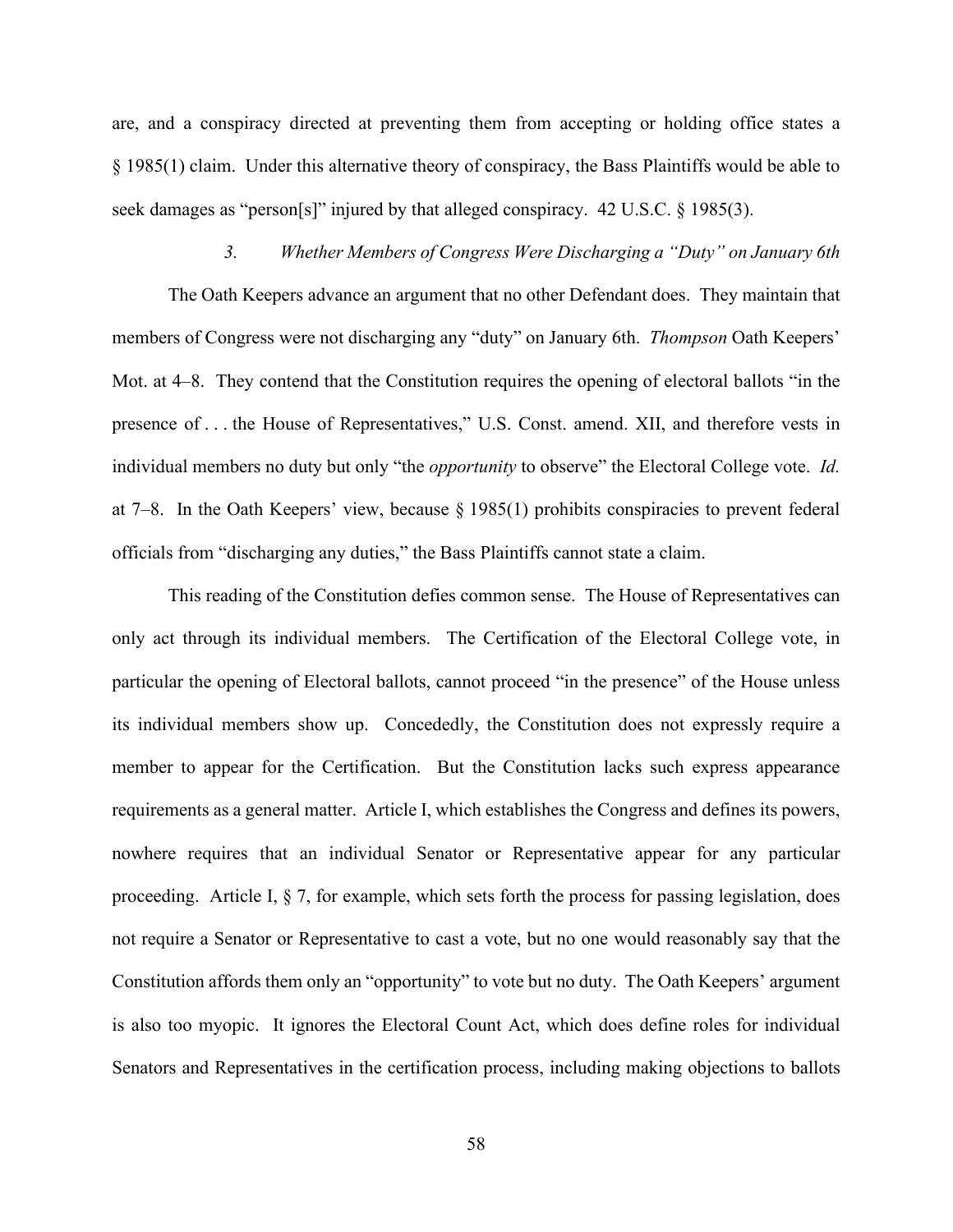and, importantly, debating and voting on such objections. *See supra* pp. 29–30. Swalwell and the Bass Plaintiffs allege that they were at the Capitol on January 6th for those very purposes. *Swalwell* Compl.  $\P$  10 (alleging that Swalwell "was at the Capitol performing his official duties as a member . . . to count the Electoral College votes and certify the winner of the 2020 Presidential election"); *Thompson* Compl.  $\P$  12–21 (alleging that, for example, one member Plaintiff "was present in the Capitol on January 6, 2021, prepared to discharge her duties of tallying ballots of the Electoral College and certifying the results of the 2020 presidential election").

The Oath Keepers' reading also is inconsistent with the broad scope of  $\S$  1985(1). Under their reading, only expressly mandated acts qualify as a "duty," and everyday discretionary acts like voting on legislation or nominees, speaking to the press, or meeting with a constituent—would not. A member of Congress is not *required* to do any of those things. To read § 1985(1) to not reach such acts would eviscerate its purpose.

The court also notes that the Oath Keepers' argument does nothing to defeat the Bass Plaintiffs' alternative theory of liability under  $\S$  1985(1): that the charged conspiracy was intended to prevent the President-elect and the Vice President–elect from "accepting or holding" office. On this alternative theory, it does not matter whether members of the House had a "duty."

Finally, the Oath Keepers make two additional arguments that the court quickly dismisses. First, they contend that the Bass Plaintiffs have pleaded themselves out of a claim because they allege that the Joint Session of Congress was in recess at the time rioters entered the Capitol building and, therefore, the "delay" in the proceedings occasioned on January 6th was due to "this internal reason," not Defendants' conduct. *Thompson* Oath Keepers' Mot. at 9. That argument makes little sense for it does not matter what initially caused the Joint Session to recess or when it occurred: the alleged interference occurred during the hours that it took to remove the Oath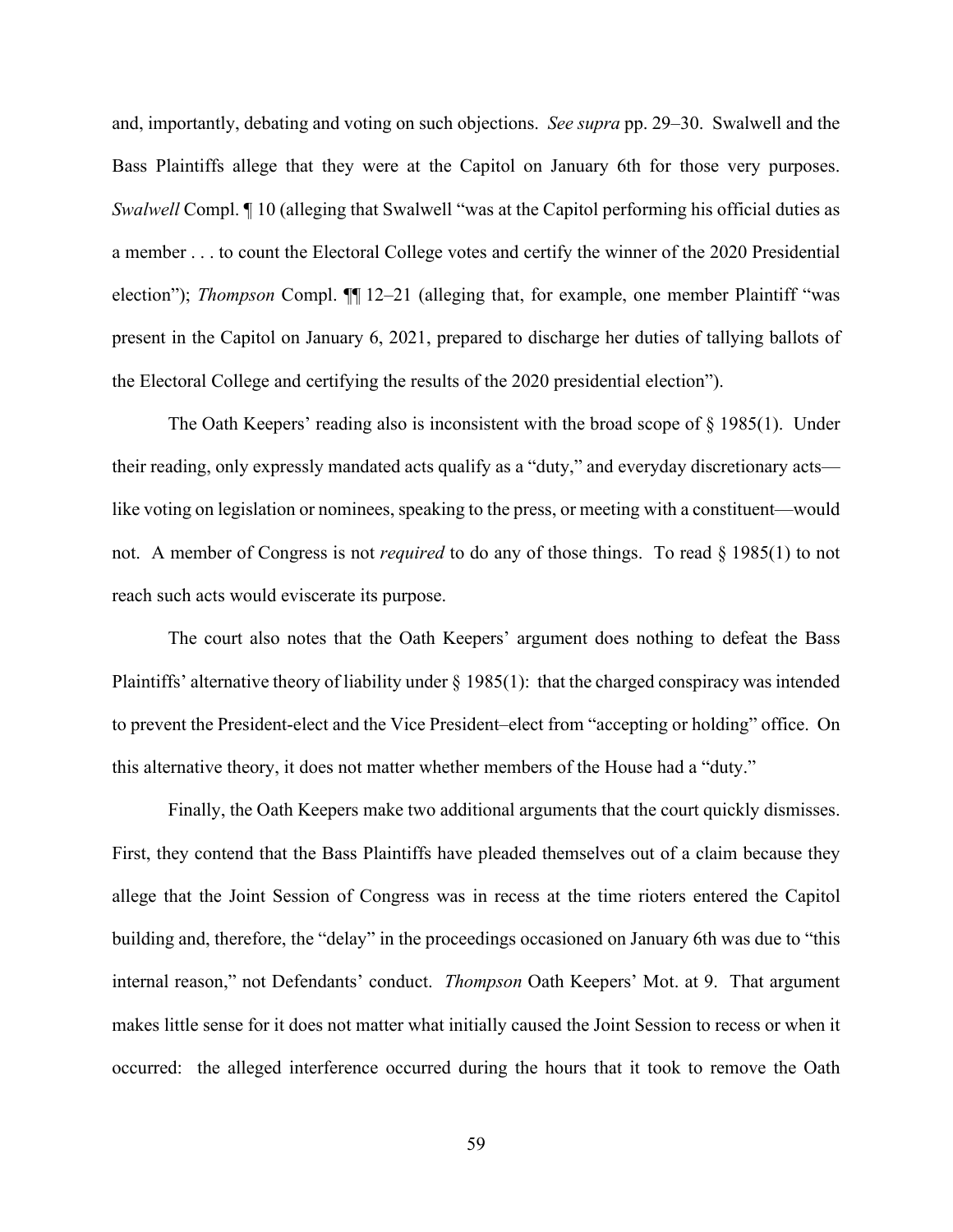Keepers and others from the Capitol building, when the Bass Plaintiffs otherwise would have been discharging their duty to certify election results. Second, the Oath Keepers argue that "Plaintiffs further allege that each member in his or her personal capacity were delayed, but this states no constitutional violation as a matter of law because the Constitutional provisions asserted in the complaint do not speak to or address delay of the proceeding." *Id.* It is not at all clear what the Oath Keepers mean by this. The Bass Plaintiffs assert that the Oath Keepers' conduct both prevented and delayed discharge of their duties; § 1985(1) requires no textual hook in the Constitution to define the interfered-with duty, although there is one here, or the ways in which someone might prevent such duty from being discharged.

### *4. Pleading of a Conspiracy*

The court now reaches the most significant of Defendants' sufficiency-of-pleading contentions: that all Plaintiffs have failed to plead a plausible conspiracy. Section 1985(1) is a conspiracy statute, and so pleading a plausible conspiracy is an essential element of all Plaintiffs' § 1985(1) claims.

Before evaluating the sufficiency of the allegations, the court must address two arguments made by Trump and Giuliani about the pleading requirements. Invoking the standard under Rule 9(b), they have insisted that Plaintiffs must plead conspiracy with "particularity." *See, e.g.*, *Thompson* Trump Mot. at 25; *Thompson* Giuliani Mot. at 10. Not so. The Supreme Court in *Leatherman v. Tarrant County Narcotics Intelligence & Coordination Unit*, 507 U.S. 163, 169 (1993), held that Rule 9(b)'s heightened pleading standard applies only to the two instances identified in the Rule: "the circumstances constituting fraud or mistake," Fed. R. Civ. P. 9(b). *Leatherman*, 507 U.S. at 168 (rejecting heightened pleading standard for a claim under § 1983). Neither circumstance applies here.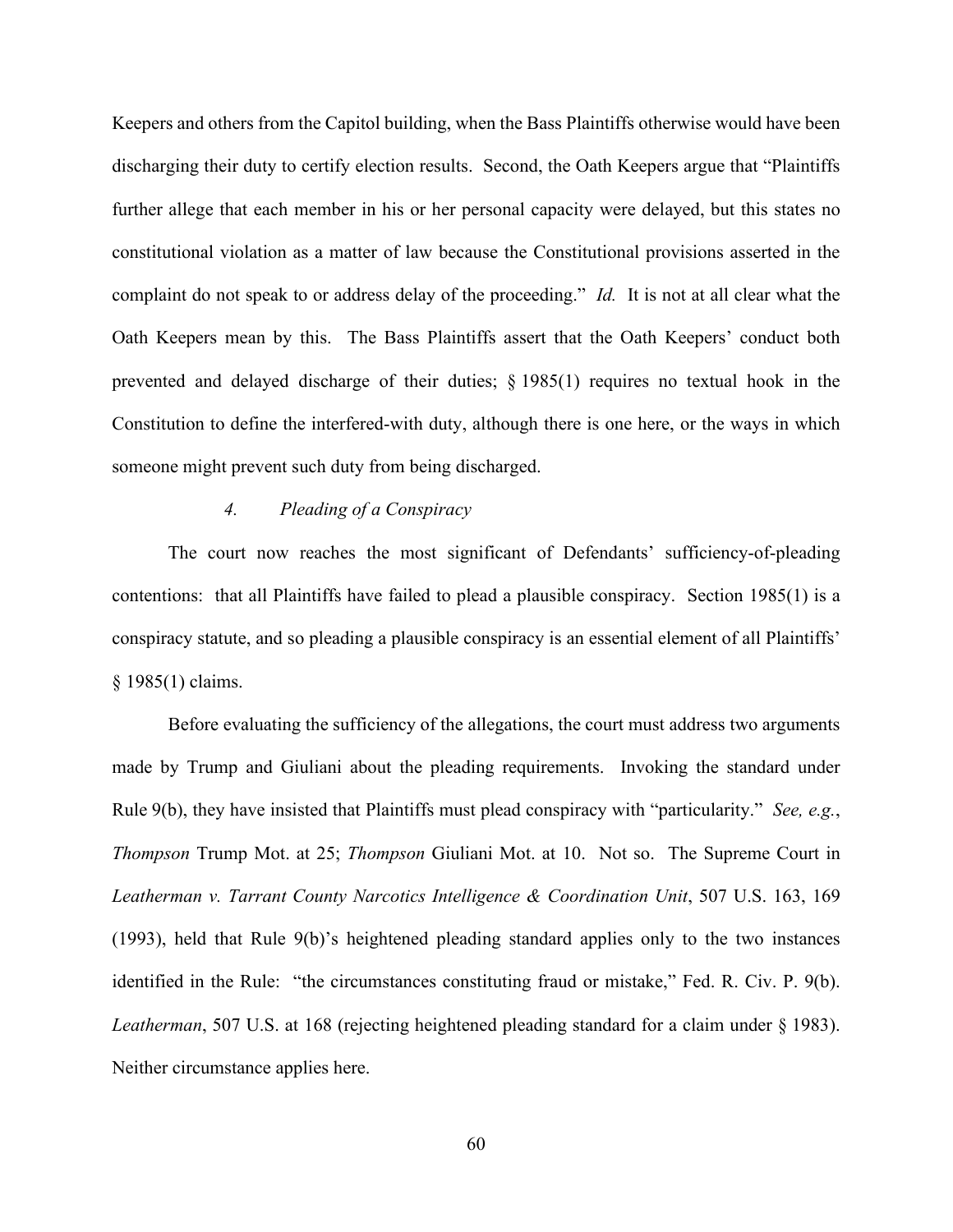Second, Trump and Giuliani contend that Swalwell and the Bass Plaintiffs must plead "actual malice" as part of their § 1985(1) claim because they are public officials. *Thompson* Trump Mot. at 26; *Thompson* Giuliani Mot. at 11. Again, not so. The element of "actual malice" derives from defamation claims against public figures. *See New York Times Co. v. Sullivan*, 376 U.S. 254, 279–80 (1964). Courts have applied an "actual malice" requirement to claims under § 1985, but only when the conspiracy involved defamatory conduct. *See Barr*, 370 F.3d at 1202–03 ("Both the Supreme Court and this court have made clear that the constitutional protections available to defendants charged with defaming public officials may extend to other civil actions alleging reputational or emotional harm from the publication of protected speech."). No such conduct is alleged here. Plus, a state-of-mind element that would require Plaintiffs to prove that a defendant made a statement with "knowledge that it was false or with reckless disregard of whether it was false or not" would make little sense in the context of a claim for conspiracy to interfere with discharge of a federal legislator's duties through force, intimidation, or threat. *New York Times Co.*, 376 U.S. at 279–80.

## a. Principles of civil conspiracy

With these two issues out of the way, the court turns to describing the general principles of civil conspiracy. The term "conspiracy," particularly in the minds of non-lawyers, likely conjures images of people meeting secretly to hatch a plan to violate the law. That is certainly one type of conspiracy. But the law does not require such a degree of deliberation, formality, or coordination. Conspiracies can be, and often are, established with far less direct proof.

"A civil conspiracy is defined as an agreement between two or more people to participate in an unlawful act or a lawful act in an unlawful manner." *Hobson v. Wilson*, 737 F.2d 1, 51 (D.C. Cir. 1984). The agreement can be either express *or* tacit. *Halberstam v. Welch*, 705 F.2d 472, 476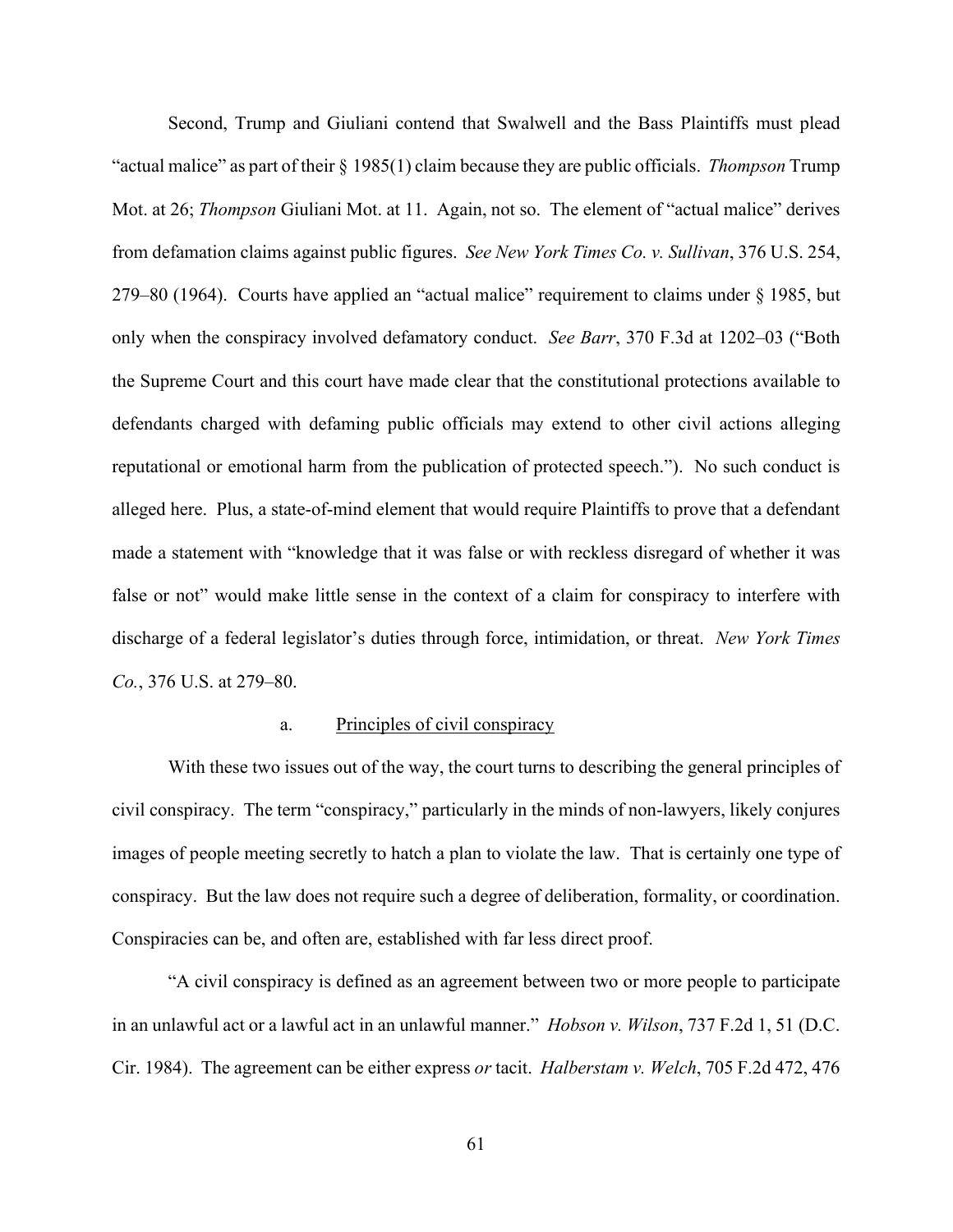(D.C. Cir. 1983). So, a plaintiff "*need not* show that the members entered into any express or formal agreement, or that they directly, by words spoken or in writing, stated between themselves what their object or purpose was to be, or the details thereof, or the means by which the object or purpose was to be accomplished." 3B FED. JURY PRAC. & INSTR. § 167:30, Westlaw (database updated Jan. 2022) (quoting federal standard jury instruction for claims brought under § 1985(3) (emphasis added)). It is enough "that members of the conspiracy in some way or manner, or through some contrivance, positively or tacitly[,] came to a mutual understanding to try to accomplish a common and unlawful plan." *Id.* All coconspirators must share in the general conspiratorial objective, though they need not know all the details of the plan or even possess the same motives. *Hobson*, 737 F.2d at 51. They need not know the identities of other coconspirators. *Id.* In short, a civil conspiracy requires a showing "that there was a single plan, the essential nature and general scope of which were known to each person who is to be held responsible for its consequences." *Id.* at 51–52 (cleaned up). And, to be actionable, there must be an overt act in furtherance of the conspiracy that results in injury. *Id.* at 52.

At this stage of the case—on motions to dismiss—Plaintiffs' burden to establish a conspiracy is lighter than it would be following discovery. A plaintiff at this stage must draft a complaint "with enough factual matter (taken as true) to suggest that an agreement was made." *Twombly*, 550 U.S. at 556. Such factual matter must establish "plausible grounds to infer an agreement" but not "a probability requirement at the pleading stage." *Id.* The standard for pleadings "simply calls for enough fact to raise a reasonable expectation that discovery will reveal evidence of illegal agreement." *Id.* "[A]n allegation of parallel conduct and a bare assertion of conspiracy will not suffice." *Id.*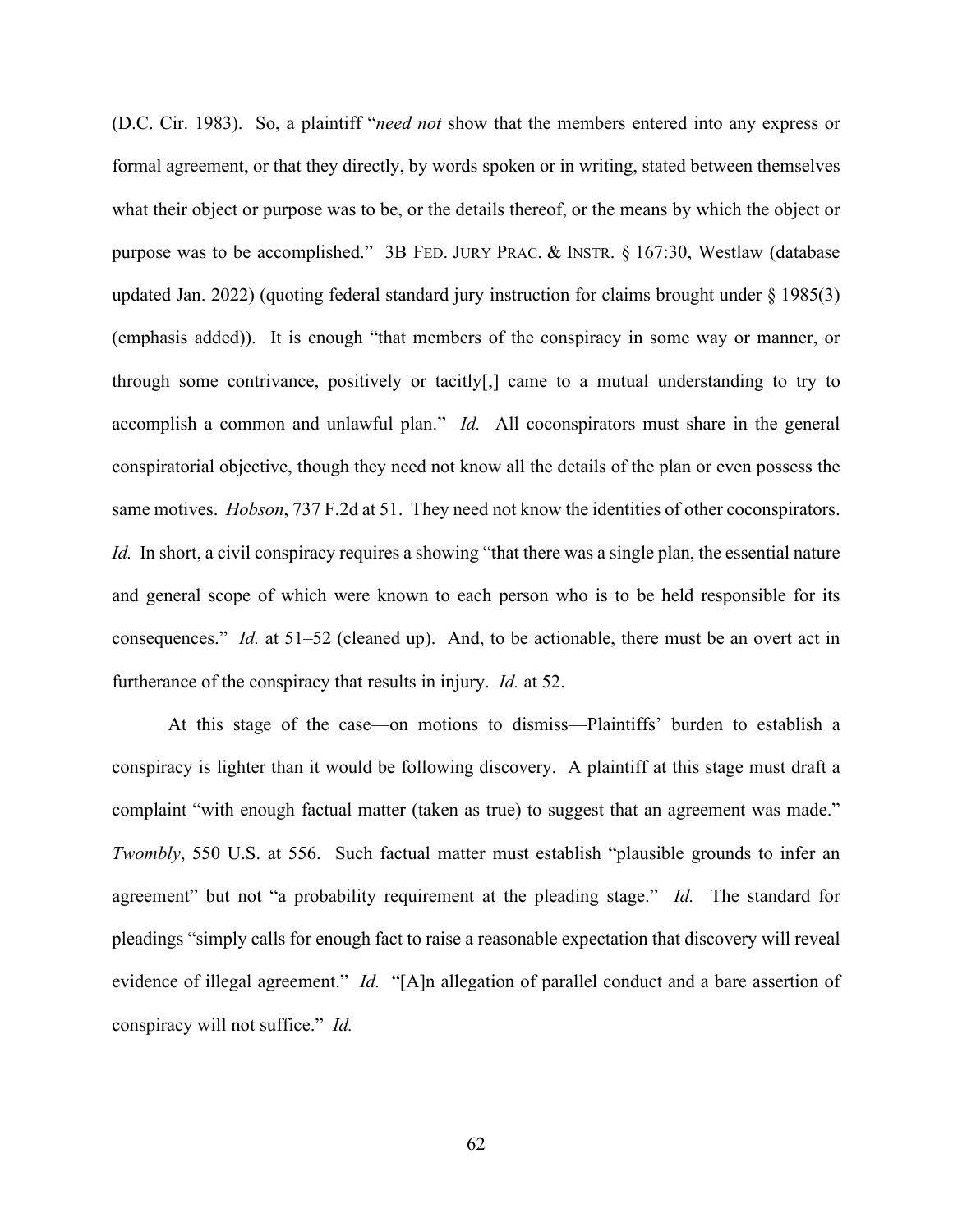## b. The alleged conspiracy

Before assessing the sufficiency of Plaintiffs' pleadings, it is important to bear in mind what the alleged unlawful conspiracy is and what it is not. It is not that Defendants conspired to sow doubt and mistrust about the legitimacy of the electoral process and results of the 2020 presidential election. Nor is it that Defendants worked together to influence, pressure, or coerce local officials, members of Congress, and the Vice President to overturn a lawful election result. Though many Americans might view such conduct to be undemocratic or far worse, neither example is an actionable conspiracy under § 1985(1). The conspiracy alleged is that Defendants agreed "to prevent, by force, intimidation, or threat," (1) Swalwell and the Bass Plaintiffs from discharging their duties in certifying the results of the presidential election and (2) the Presidentelect and Vice President–elect from "accepting or holding" their offices.<sup>22</sup> It is this conspiracy that Plaintiffs must plausibly establish through well-pleaded facts. The court begins with a detailed summary of those facts and then, assuming those facts to be true, assesses their sufficiency as to each coconspirator.

# *i. Summary of allegations*<sup>23</sup>

According to Plaintiffs, in the months leading up to January 6th, President Trump and his allies created the conditions that would enable the violence that happened that day. The President's role during this period was multifaceted. It included regularly issuing false tweets insisting, among other things, that the elections in those states and localities where he had not prevailed were rampant with voter fraud; that he actually had won in those places when in truth he had lost; that

<sup>&</sup>lt;sup>22</sup> The *Blassingame* Plaintiffs do not allege that the conspiracy's purpose was to prevent them from discharging their duties, but they do allege that they were injured as a result of the conspiracy to disrupt the Certification of the Electoral College vote. *Blassingame* Compl.  $\P$  226.

<sup>&</sup>lt;sup>23</sup> In this section, the court does not include citations to the Complaints to support these facts to avoid cluttering up the text. There is no dispute that the Complaints make these allegations.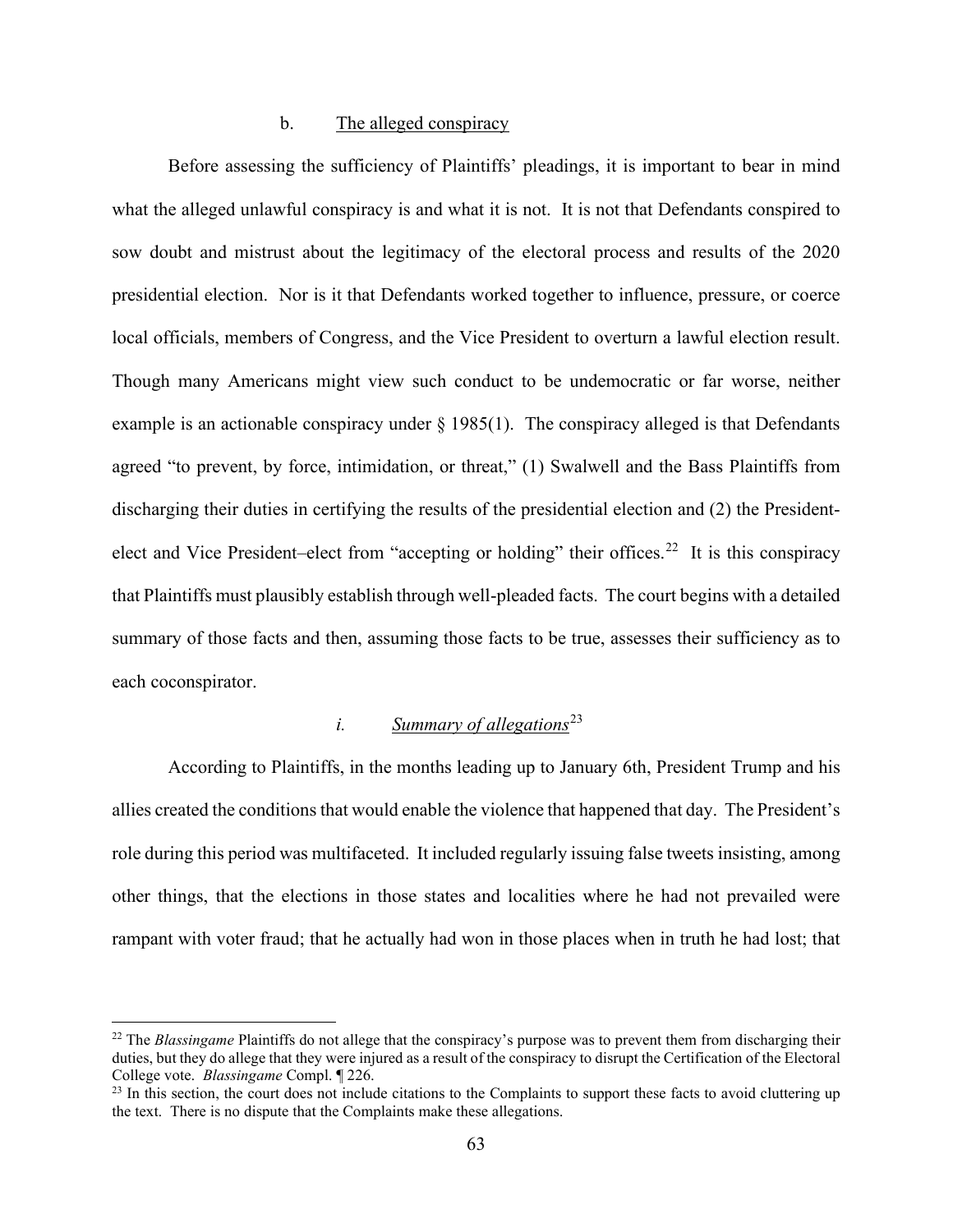"big city . . . crooks" had plotted to "steal votes"; that if certain Republican governors had done more he would have won; and that a voting-machine vendor had helped rig elections. President Trump also directly contacted state and local election officials in places where he had lost to convince them to take steps to reverse their election results. And, he invited supporters to come to Washington, D.C., for a rally on January 6th, the day of the Certification of the Electoral College vote. President Trump directly participated in rally planning, and his campaign committee provided substantial funding and organizational assistance. Giuliani and Trump Jr. aided the President in the foregoing efforts. They coordinated with him, spread similar disinformation, contacted state and local election officials, and agreed to speak at the January 6 Rally.

According to the Complaints, President Trump convinced his supporters that the election had been stolen from him and, importantly, them. These supporters included organized groups, such as the Proud Boys and the Oath Keepers. Some supporters, responding to President Trump's tweets, engaged in acts of intimidation toward state and local election officials. For example, after President Trump said that a Georgia election official was an "enemy of the people," that official received threats of violence and assassinations. When another Georgia official asked President Trump to condemn these actions, urging him to "Stop inspiring people to commit acts of violence," and warned that "Someone is going to get shot, someone is going to get killed," the President remained silent. Another state election official had armed protesters descend on her home.

Some supporters organized and attended rallies, including two in Washington, D.C., on November 14, 2020, and December 12, 2020. The Proud Boys and the Oath Keepers attended these District of Columbia–based events. At the December 12 rally, an Oath Keepers leader said that President Trump "needs to know from you that you are with him, [and] that if he does not do it now while he is Commander in Chief, we're going to have to do it ourselves later, in a much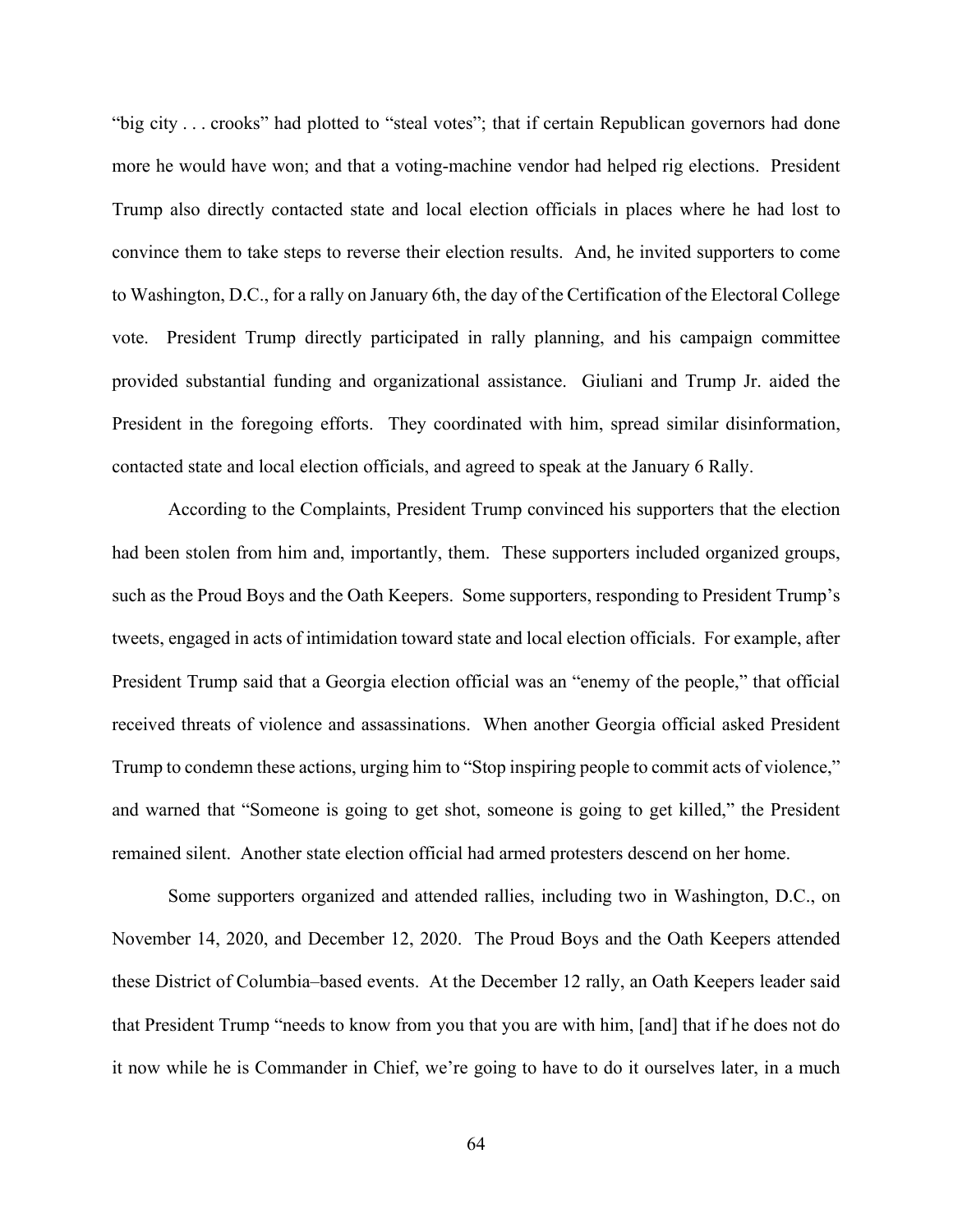more desperate, much more bloody war." Violence also broke out in connection with these rallies. Police clashed with some of the President's supporters. Dozens were arrested, persons were stabbed, police were injured, and property destroyed.

President Trump first promoted the January 6 Rally on December 19, 2020, announcing on Twitter: "Statistically impossible to have lost the 2020 Election. Big protest in D.C. on January 6th. Be there, will be wild!" Some of the President's supporters interpreted the President's tweet as a call to violence. Some followers on the message board TheDonald.win openly talked of bringing weapons to Washington, D.C., and engaging in acts of violence. Some on Twitter and Facebook posted about "Operation Occupy the Capitol" and used hashtags such as #OccupyCapitols. The Proud Boys and the Oath Keepers, for their part, began active planning for January 6th, including reaching an agreement to work together. Oath Keepers leaders announced on Facebook "an alliance" and "a plan with the Proud Boys." Tarrio posted on the social media site Parler that the Proud Boys would "turn out in record numbers on Jan 6th" but would be "incognito" and "spread across downtown DC in smaller teams." The Proud Boys and the Oath Keepers prepared for the January 6 Rally by obtaining tactical equipment, communications equipment, and bear mace.

On the eve and the morning of the January 6 Rally, the President tweeted yet again that the election had been rife with fraud and insisted that the Vice President could send ballots back to the states for recertification. He also tweeted that Washington, D.C., "is being inundated by people who don't want to see an election victory stolen by emboldened Radical Left Democrats. Our Country has had enough, they won't take it anymore!"

Supporters, including the Proud Boys and Oath Keepers, arrived at the Ellipse for the January 6 Rally before 9:00 a.m. They heard from various speakers, including Giuliani and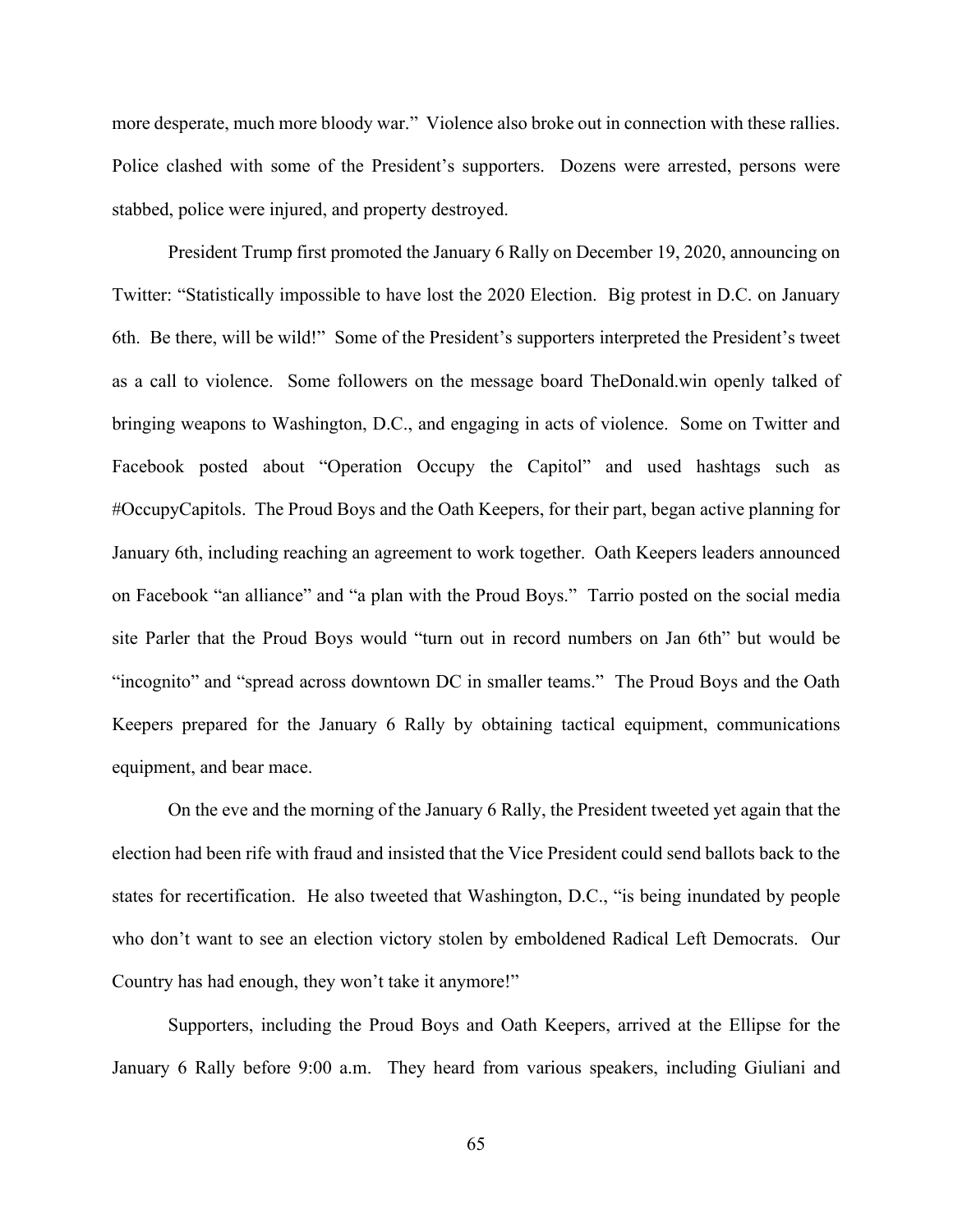Trump Jr. (more on their statements below), both of whom repeated false claims about the election being stolen and asserted that the Vice President could block the Certification. President Trump spoke last.<sup>24</sup> He gave a 75-minute speech based on the false premise that he had won the election and that it had been stolen from him and those gathered. At the start, he said that "Our country has had enough. We will not take it anymore and that's what this is all about. And to use a favorite term that all of you people really came up with, we will 'stop the steal.'" Early in the speech he alluded to rally-goers marching to the Capitol building. The President told the assembled crowd that "Mike Pence is going to have to come through for us. And if he doesn't, that will be a sad day for our country because you're sworn to uphold our Constitution. Now it is up to Congress to confront this egregious assault on our democracy." He continued:

> And after this, we're going to walk down—and I'll be there with you—we're going to walk down. We're going to walk down any one you want, but I think right here. We're going to walk down to the Capitol, and we're going to cheer on our brave senators, and congressmen and women. And we're probably not going to be cheering so much for some of them because you'll never take back our country with weakness.

> You have to show strength, and you have to be strong. We have come to demand that Congress do the right thing and only count the electors who have been lawfully slated, lawfully slated. I know that everyone here will soon be marching over to the Capitol building to peacefully and patriotically make your voices heard. Today we will see whether Republicans stand strong for integrity of our elections, but whether or not they stand strong for our country, our country.

The President's call for a march to the Capitol was not, however, authorized. It was something that he and his campaign had devised. The Rally's permit said: "This permit does not authorize a march from the Ellipse."

<sup>24</sup> A full transcript of the President's remarks can be found on the *Thompson* docket. Def. Oath Keepers' Mot. for Leave to File Am., Suppl. Ex. in Supp. of the Oath Keepers' Mot. to Dismiss, ECF No. 57, Ex. 2, ECF No. 57-2.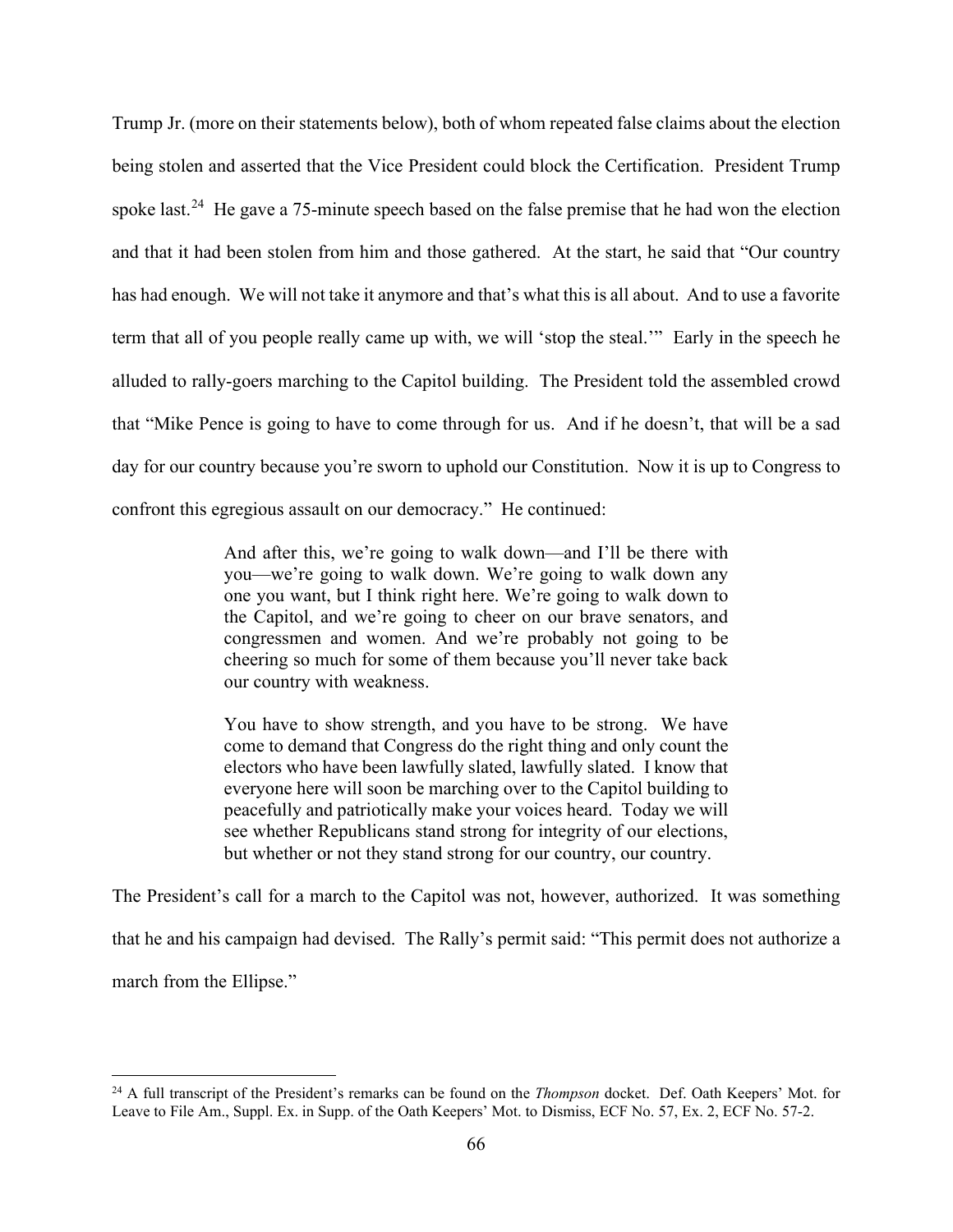As the President's speech continued, the crowd grew increasingly animated. The President told them that if the Vice President did not send ballots back for recertification, "you will have a President of the United States for four years . . . who was voted on by a bunch of stupid people who lost all of these states. You will have an illegitimate president. That is what you will have, and we can't let that happen." At some point after, the crowd began shouting "Storm the Capitol," "Invade the Capitol Building," and "Take the Capitol Right Now." They also began to chant "Fight Like Hell" and "Fight for Trump."<sup>25</sup> At the conclusion of his speech, the President told the rally-goers: "I said, 'Something's wrong here. Something's really wrong. Can't have happened.' And we fight like hell and if you don't fight like hell, you're not going to have a country anymore." Almost immediately after, he told the crowd:

> So, we're going to walk down Pennsylvania Avenue . . . and we're going to the Capitol and we're going to try and give—the Democrats are hopeless. They're never voting for anything. But we're going to try to give our Republicans, the weak ones, because the strong ones don't need any of our help, we're going to try and give them the kind of pride and boldness they need to take back our country. So, let's walk down Pennsylvania Avenue.

Meanwhile, before the President's speech had concluded, the Proud Boys had already breached the outer perimeter of the Capitol grounds. One Proud Boys member shouted, "Let's take the fucking Capitol!," to which one responded, "Don't yell it, do it." They then broke into smaller groups and began breaking through exterior barricades. By the time the crowd arrived from the Ellipse, those barricades had been compromised. The crowd eventually overwhelmed Capitol police and was able to enter the building. Some rioters told Capitol police officers, "[W]e

 $25$  There is a conflict between two Complaints as to when these shouts and chants took place. According to the Bass Plaintiffs, the chants to lay siege to the Capitol took place during the President's speech and shouts to fight for the President took place after he concluded speaking. *Thompson* Compl. ¶ 88. The *Blassingame* Plaintiffs say just the opposite. Their version is that the chants regarding the Capitol took place after the President concluded his remarks and the shouts to fight for him occurred during his speech. *Blassingame* Compl. ¶ 61. The court does not attempt to resolve that factual conflict here.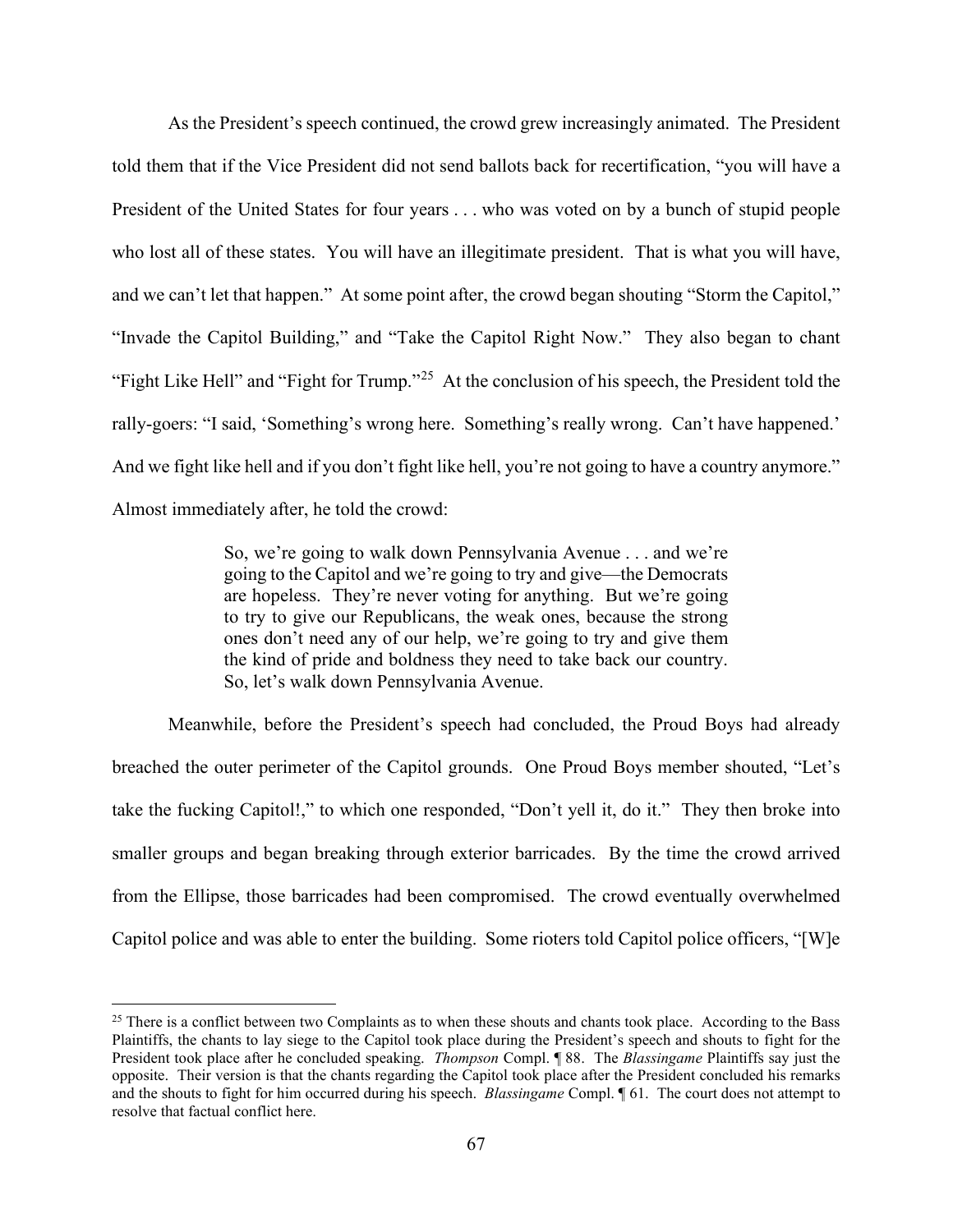are listening to Trump—your boss" and "We were invited here by the President of the United States." Some entered the House chamber, and others, the Speaker of the House's office. The Oath Keepers entered the building in a military-style formation, dressed in paramilitary equipment, helmets, and reinforced vests. One message exchanged among them said: "We have a good group. We have about 30–40 of us. We are sticking together and sticking to the plan." As a result of rioters entering and remaining in the Capitol, Congress and the Vice President were prevented from proceeding with the Certification of the Electoral College vote as planned.

President Trump had not, as promised, joined the crowd at the Capitol. Instead, he was already back at the White House by the time rioters entered the Capitol. He began watching live televised reports of the siege. He first tweeted a video of his Rally Speech. Then, about fifteen minutes *after* rioters had entered the Capitol building, President Trump tweeted:

> Mike Pence didn't have the courage to do what should have been done to protect our Country and our Constitution, giving States a chance to certify correct set of facts, not the fraudulent or inaccurate ones which they were asked to previously certify. USA demands truth!

Rioters at the Capitol building repeated the tweet on megaphones. Minutes later, the President called Senator Mike Lee looking for Senator Tommy Tuberville; Senator Lee informed the President that the Vice President was being evacuated by the Secret Service and that he had to go. Later, when House Leader Kevin McCarthy spoke to the President by phone and urged him to call off the rioters, the President responded: "Well, Kevin, I guess these people are more upset about the election than you are." About a half hour after rioters had entered the Capitol building, the President tweeted: "Please support our Capitol Police and Law Enforcement. They are truly on the side of our Country. Stay peaceful!" Approximately 90 minutes later, at 4:17 p.m., the President tweeted a video in which he again repeated that the election had been stolen but told his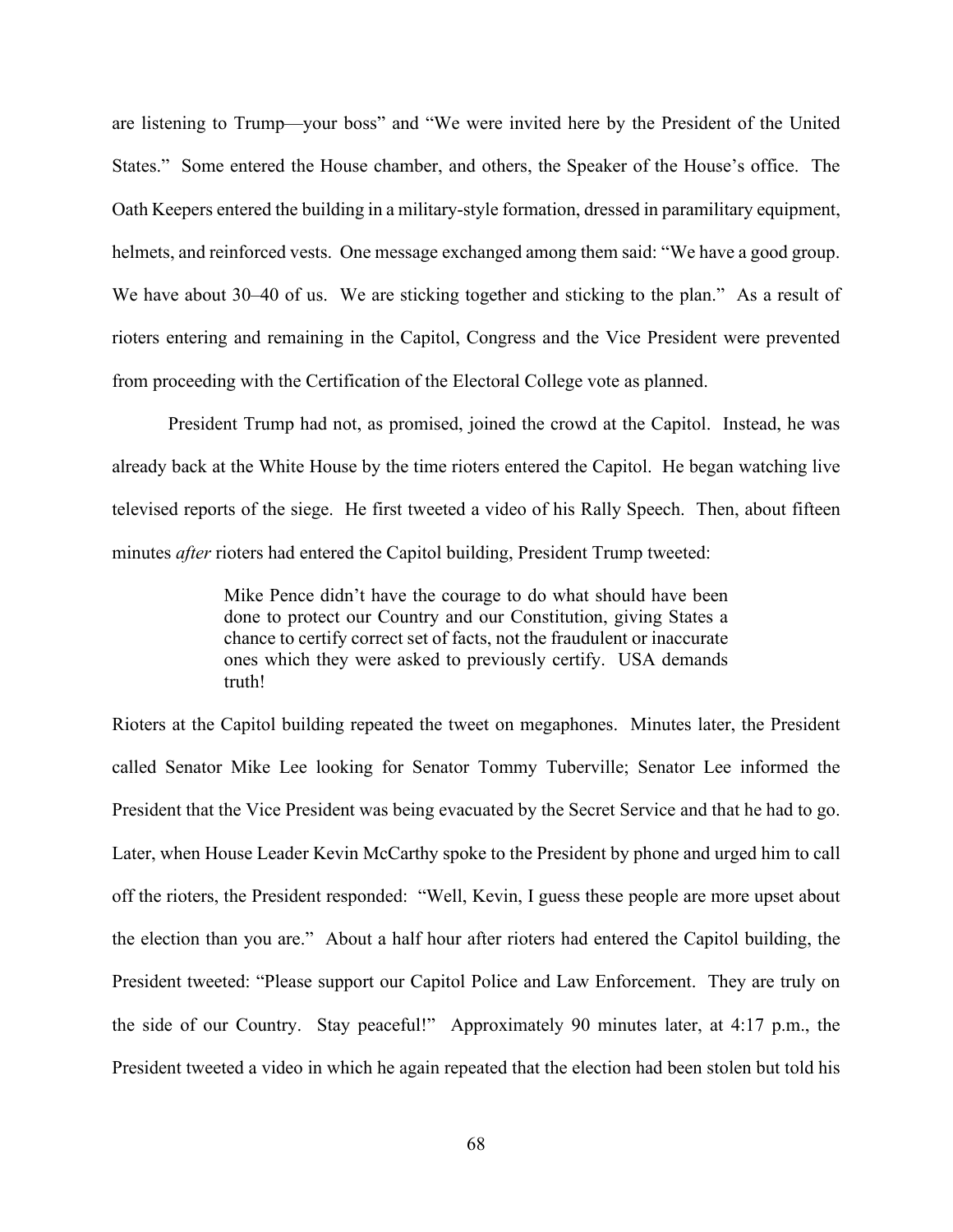supporters to go home. He said to them, "I know your pain. I know you're hurt," and added, "We love you. You're very special." At 5:40 p.m., law enforcement finally cleared the Capitol building. At 6:00 p.m., the President sent another tweet:

> These are the things and events that happen when a sacred landslide election victory is so unceremoniously & viciously stripped away from great patriots who have been badly & unfairly treated for so long. Go home with love & in peace. Remember this day forever!

Congress would resume the Certification later that night and would complete it at 3:41 a.m. the next day.

# *ii. President Trump*

Viewing the foregoing well-pleaded facts in the light most favorable to Plaintiffs, and drawing all reasonable inferences in their favor, *see Hurd v. District of Columbia*, 864 F.3d 671, 675 (D.C. Cir. 2017), the court concludes that the Complaints establish a plausible  $\S$  1985(1) conspiracy involving President Trump. That civil conspiracy included the Proud Boys, the Oath Keepers, Tarrio, and others who entered the Capitol on January 6th with the intent to disrupt the Certification of the Electoral College vote through force, intimidation, or threats.

Recall, a civil conspiracy need not involve an express agreement; so, the fact that President Trump is not alleged to have ever met, let alone sat down with, a Proud Boy or an Oath Keeper to hatch a plan is not dispositive. A tacit agreement—one that is "implied or indicated . . . but not actually expressed"—is enough. *Tacit*, MERRIAM-WEBSTER'S DICTIONARY, https://www .merriam-webster.com/dictionary/tacit (last visited Feb. 8, 2022). The key is that the conspirators share the same general conspiratorial objective, or a single plan the essential nature and general scope of which is known to all conspirators. *See Hobson*, 737 F.2d at 51–52. Multiple factors make President Trump's involvement in the alleged  $\S$  1985(1) conspiracy plausible.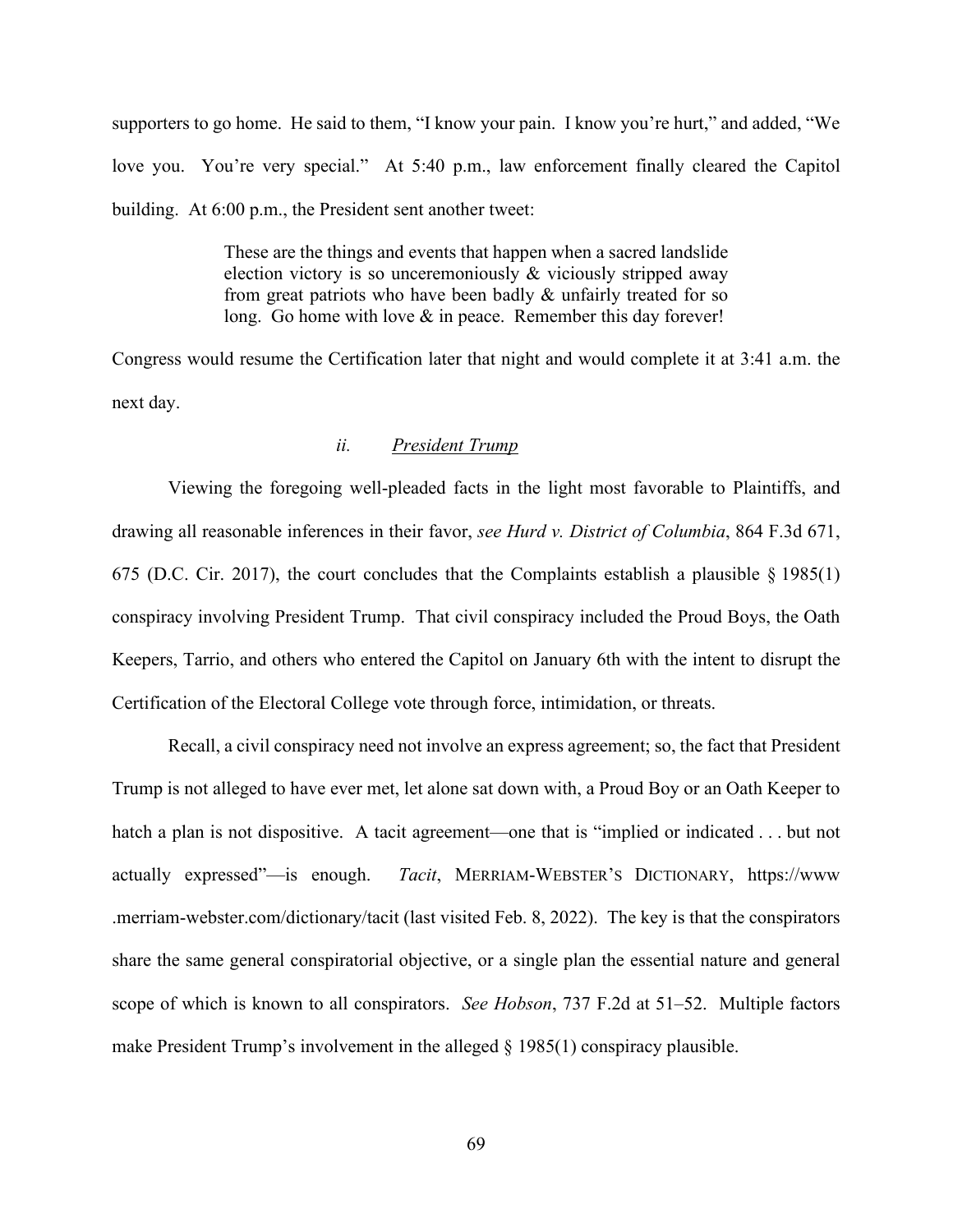First, a court "must initially look to see if the alleged joint tortfeasors are pursuing the same goal—although performing different functions—and are in contact with one another." *Halberstam*, 705 F.2d at 481. Both elements are present here. The President, the Proud Boys, the Oath Keepers, and others "pursu[ed] the same goal": to disrupt Congress from completing the Electoral College certification on January 6th. That President Trump held this goal is, at least, plausible based on his words and actions. He repeatedly tweeted false claims of election fraud and corruption, contacted state and local officials to overturn election results, and urged the Vice President to send Electoral ballots back for recertification. The President communicated directly with his supporters, inviting them to Washington, D.C., to a rally on January 6th, the day of the Certification, telling them it would be "wild." He directly participated in the rally's planning, and his campaign funded the rally with millions of dollars. At the rally itself, the President gave a rousing speech in which he repeated the false narrative of a stolen election. The crowd responded by chanting and screaming, "Storm the Capitol," "Invade the Capitol," "Take the Capitol right now," and "Fight for Trump." Still, the President ended his speech by telling the crowd that "we fight like hell and if you don't fight like hell, you're not going to have a country anymore." Almost immediately after these words, he called on rally-goers to march to the Capitol to give "pride and boldness" to reluctant lawmakers "to take back our country." Importantly, it was the President and his campaign's idea to send thousands to the Capitol while the Certification was underway. It was not a planned part of the rally. In fact, the permit expressly stated that it did "not authorize a march from the Ellipse." From these alleged facts, it is at least plausible to infer that, when he called on rally-goers to march to the Capitol, the President did so with the goal of disrupting lawmakers' efforts to certify the Electoral College votes. The Oath Keepers, the Proud Boys, and others who forced their way into the Capitol building plainly shared in that unlawful goal.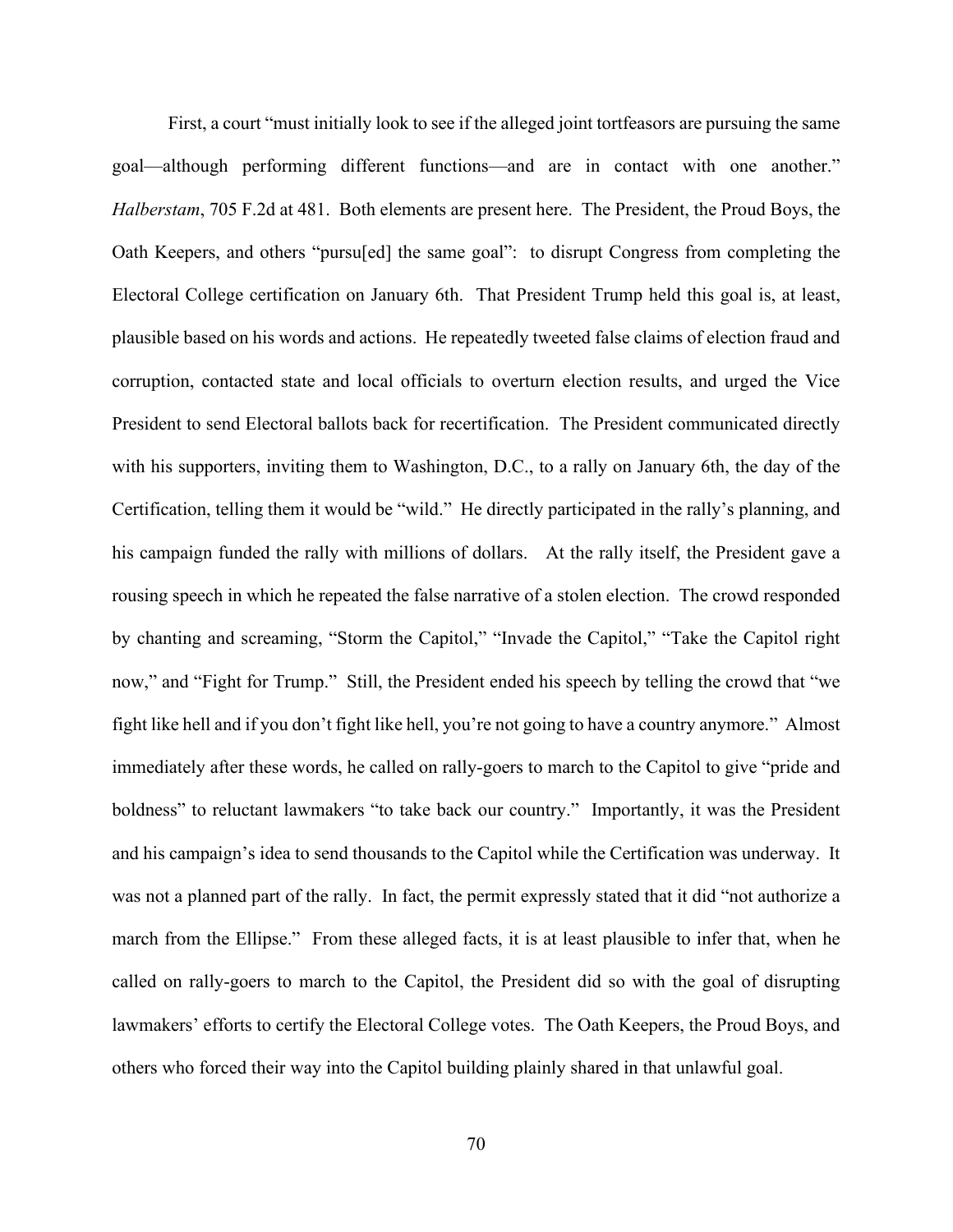Second, it is also plausible that the President was aware of the essential nature and general scope of the conspiracy. *See Hobson*, 737 F.2d at 51–52. He knew the respective roles of the conspirators: his was to encourage the use of force, intimidation, or threats to thwart the Certification from proceeding, and organized groups such as the Proud Boys and the Oath Keepers would carry out the required acts. The President expressed knowledge of the Proud Boys during a presidential debate, in which he said, "Proud Boys, stand back and stand by." He also likely knew of the Oath Keepers based on the group's public profile at pro-Trump rallies in Washington, D.C. It is reasonable to infer that the President knew that these were militia groups and that they were prepared to partake in violence for him. The same is true of other supporters. The President and his advisors allegedly "actively monitored" websites where supporters made violent posts, and such posts were discussed on Fox News, a media outlet regularly viewed by the President. He also would have known about violent threats made against state election officials, which he had refused to condemn. The President thus plausibly would have known that a call for violence would be carried out by militia groups and other supporters.

Third, Plaintiffs' allegations show a call-and-response quality to the President's communications, of which the President would have been aware. The Complaints contain numerous examples of the President's communications being understood by supporters as direct messages to them and, in the case of the January 6 Rally, as a call to action. When he told the Proud Boys to "stand back, and stand by," Tarrio tweeted in response, "Standing by sir." After publicly criticizing state election officials, some of those election officials became the object of threats of violence. When the President tweeted an invitation to the January 6 Rally, pro-Trump message boards and social media lit up with some supporters expressing a willingness to act violently, if needed. Based on these allegations, it is reasonable to infer that before January 6th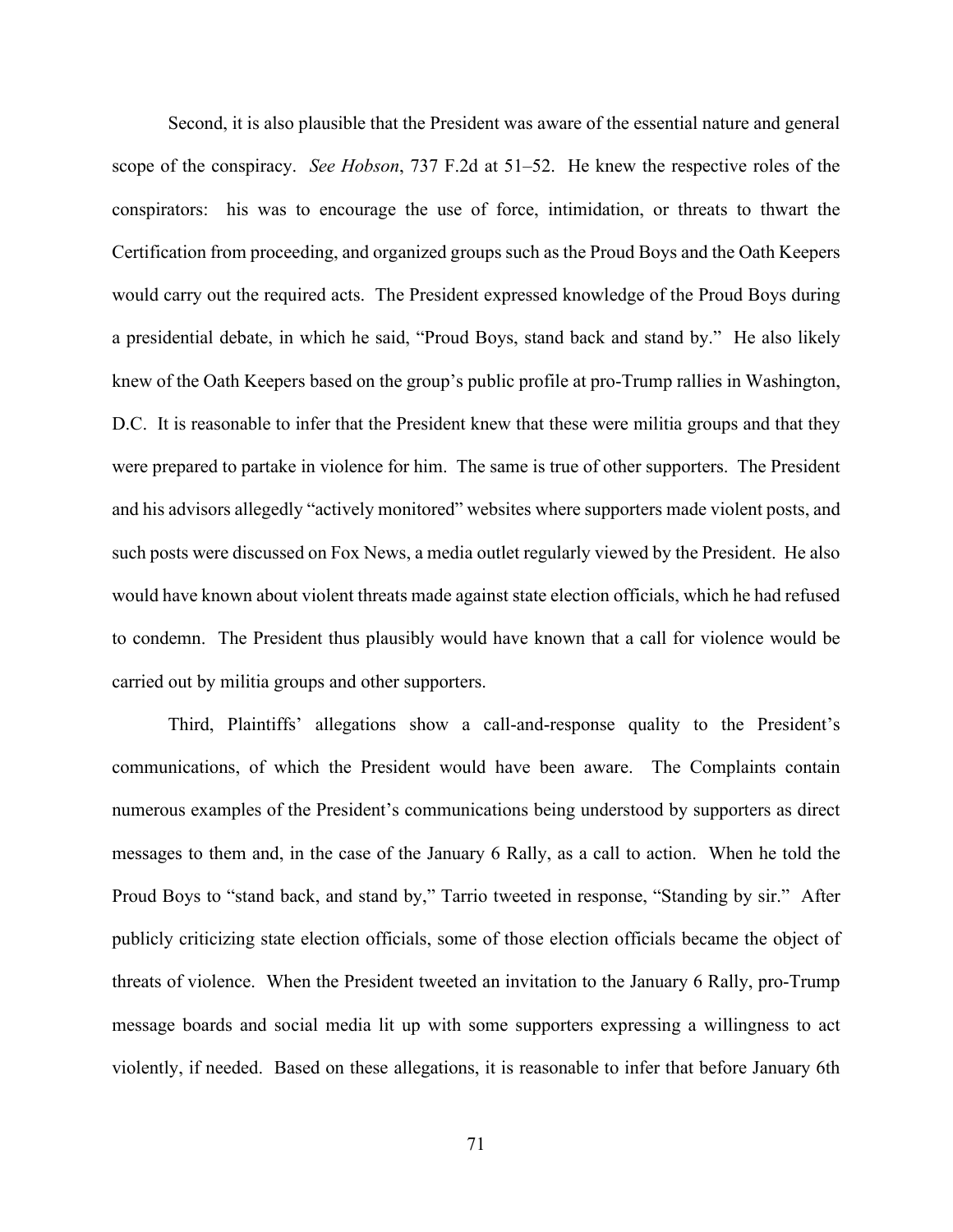the President would have known about the power of his words and that, when asked, some of his supporters would do as he wished. On January 6th they did so. When he called on them to march to the Capitol, some responded, "Storm the Capitol." Thousands marched down Pennsylvania Avenue as directed. And, when some were inside the Capitol, they told officers, "We were invited here by the President of the United States." Even the President's counsel conceded that an invitation to commit a tort and the acceptance to do so would establish a civil conspiracy. Hr'g Tr. at 67–68; *see also id.* at 56–57 (same concession by Giuliani's counsel); *id.* at 82 (same concession by the Oath Keepers' counsel). A plausible causal connection between the President's words and the response of some supporters is therefore well pleaded. *Cf. Hobson*, 737 F.2d at 54 (observing that "the flow of information back and forth, coupled with evidence of efforts to impede plaintiffs' rights . . . conceivably could have sufficed to permit a jury to infer that an agreement existed among certain persons . . . to disrupt plaintiffs' activities").

Fourth, the President's January 6 Rally Speech can reasonably be viewed as a call for collective action. The President's regular use of the word "we" is notable. To name just a few examples: "We will not take it anymore"; "We will 'stop the steal'"; "We will never give up"; "We will never concede"; "We will not take it anymore"; "All Mike Pence has to do is send it back to the states to recertify, and we become president"; "[W]e're going to have to fight much harder"; "We can't let that happen"; "We're going to walk down . . ."; "We fight like hell"; "We're going to walk down Pennsylvania Avenue." "We" used repeatedly is this context implies that the President and rally-goers would be acting together towards a common goal. That is the essence of a civil conspiracy.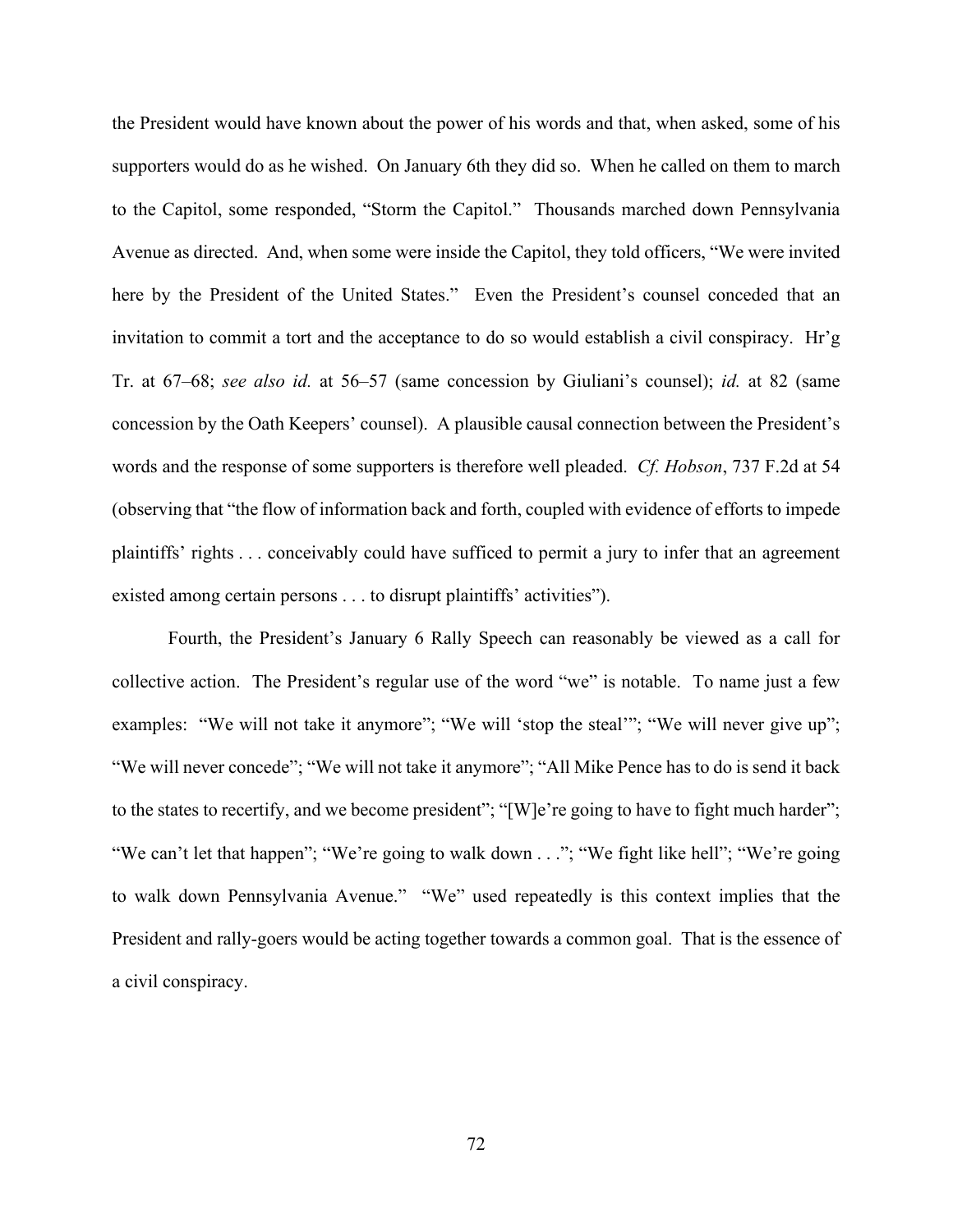And, finally, a tacit agreement involving the President is made all the more plausible by his response to the violence that erupted at the Capitol building.<sup>26</sup> Approximately twelve minutes after rioters entered the Capitol building, the President sent a tweet criticizing the Vice President for not "hav[ing] the courage to do what should have been done to protect our Country." Rioters repeated that criticism at the Capitol, some of whom saw it as encouragement to further violence. It is reasonable to infer that the President would have understood the impact of his tweet, since he had told rally-goers earlier that, in effect, the Vice President was the last line of defense against a stolen election outcome. The President also took advantage of the crisis to call Senator Tuberville; it is reasonable to think he did so to urge delay of the Certification. And then, around 6:00 p.m., after law enforcement had cleared the building, the President issued the following tweet: "These are the things and events that happen when a sacred landslide election victory is so unceremoniously  $\&$  viciously stripped away from great patriots who have been badly  $\&$  unfairly treated for so long. Go home with love  $\&$  in peace. Remember this day forever!" A reasonable observer could read that tweet as ratifying the violence and other illegal acts that took place at the Capitol only hours earlier. *See Hobson*, 737 F.2d at 53 (agreeing that "evidence of a pattern of mutually supportive activity over a period of time provides a reasonable basis for inferring that parties are engaged in a common pursuit" (cleaned up)).

The President argues that, at most, Plaintiffs have pleaded that the President "made political statements . . . at a rally meant to persuade political officials." *Thompson* Trump Mot. at 27. But that contention misses the forest for the trees. It ignores the larger context of the Rally Speech.

<sup>&</sup>lt;sup>26</sup> With respect to the President's post–Rally Speech conduct, the court for present purposes considers only those acts that plausibly were undertaken in his unofficial capacity. Circuit precedent suggests that immunized action (or inaction) cannot be considered. *See Banneker Ventures*, 798 F.3d at 1145 (instructing trial court on remand to "evaluate whether the actions that it concludes would *not be immunized*, taken together, state a claim against Graham for tortious interference or civil conspiracy" (emphasis added)).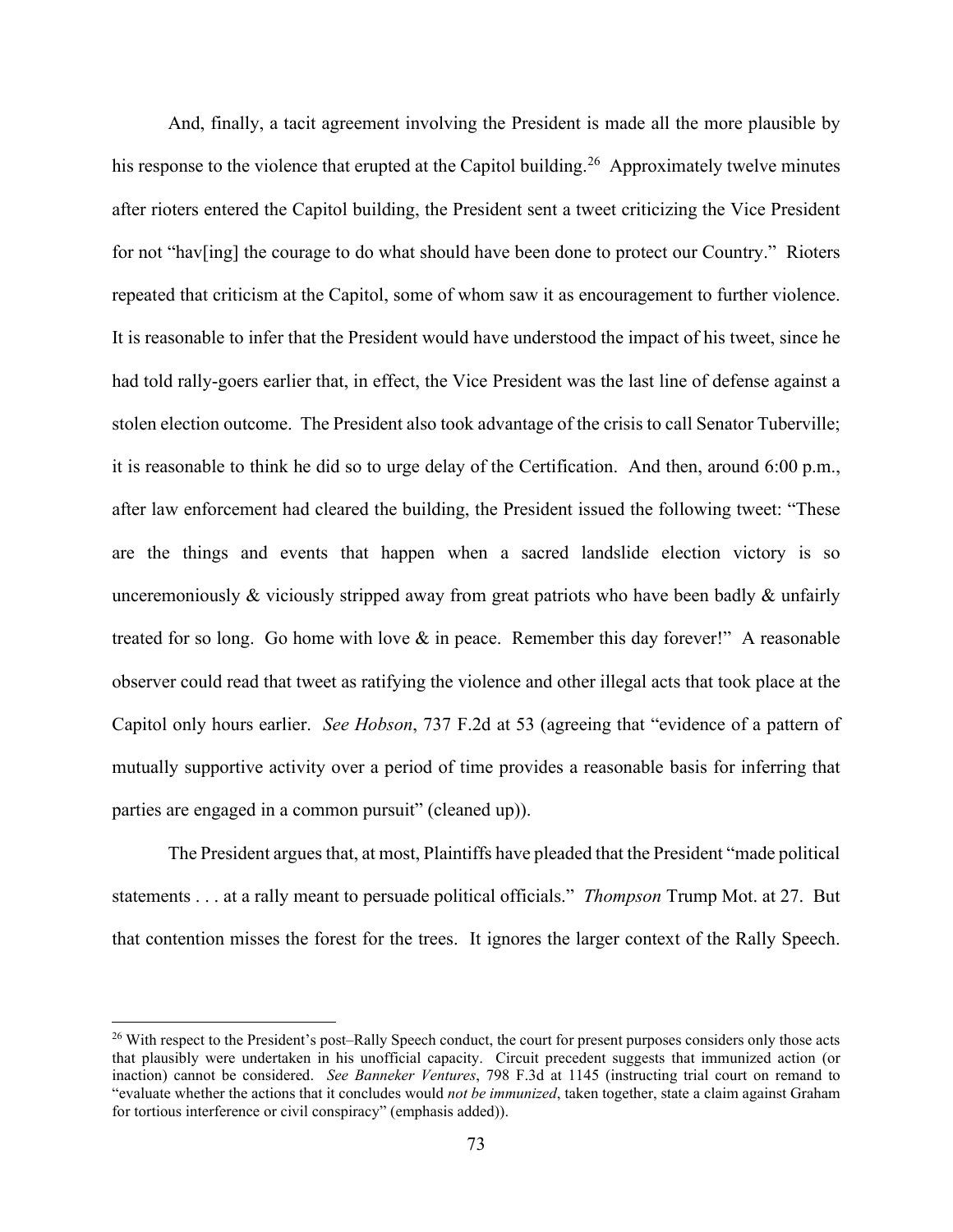For months, the President led his supporters to believe the election was stolen. When some of his supporters threatened state election officials, he refused to condemn them. Rallies in Washington, D.C., in November and December 2020 had turned violent, yet he invited his supporters to Washington, D.C., on the day of the Certification. They came by the thousands. And, following a 75-minute speech in which he blamed corrupt and weak politicians for the election loss, he called on them to march on the very place where Certification was taking place. The President's narrow characterization of his conduct accounts for none of this.

The President also contends that a conspiracy involving him not only is "far-fetched, but it is also in direct opposition to many of the statements made by Mr. Trump at the very rally." *Id.* at 28. The only portion of the Speech he cites to support that proposition is that, early on, he said that rally-goers soon would be "marching over to the Capitol building to peacefully and patriotically make your voices heard." *See id.* The President certainly uttered those words. But he also uttered others, which he ignores. Immediately before directing them to the Capitol, he told rally-goers that they would need to "fight like hell and if you don't fight like hell, you're not going to have a country anymore." When those supporters did "fight like hell," just as he had told them to, the President did not demand they act "peacefully and patriotically." He instead tweeted that "Mike Pence didn't have the courage to do what should have been done to protect our Country." Later, he referred to those who had attacked the Capitol as "great patriots," and told them to, "Remember this day forever!" These other statements by the President stand in stark contrast to his passing observation that rally-goers would soon be "peacefully and patriotically" marching to the Capitol. Those three words do not defeat the plausibility of Plaintiffs' § 1985(1) claim at this stage.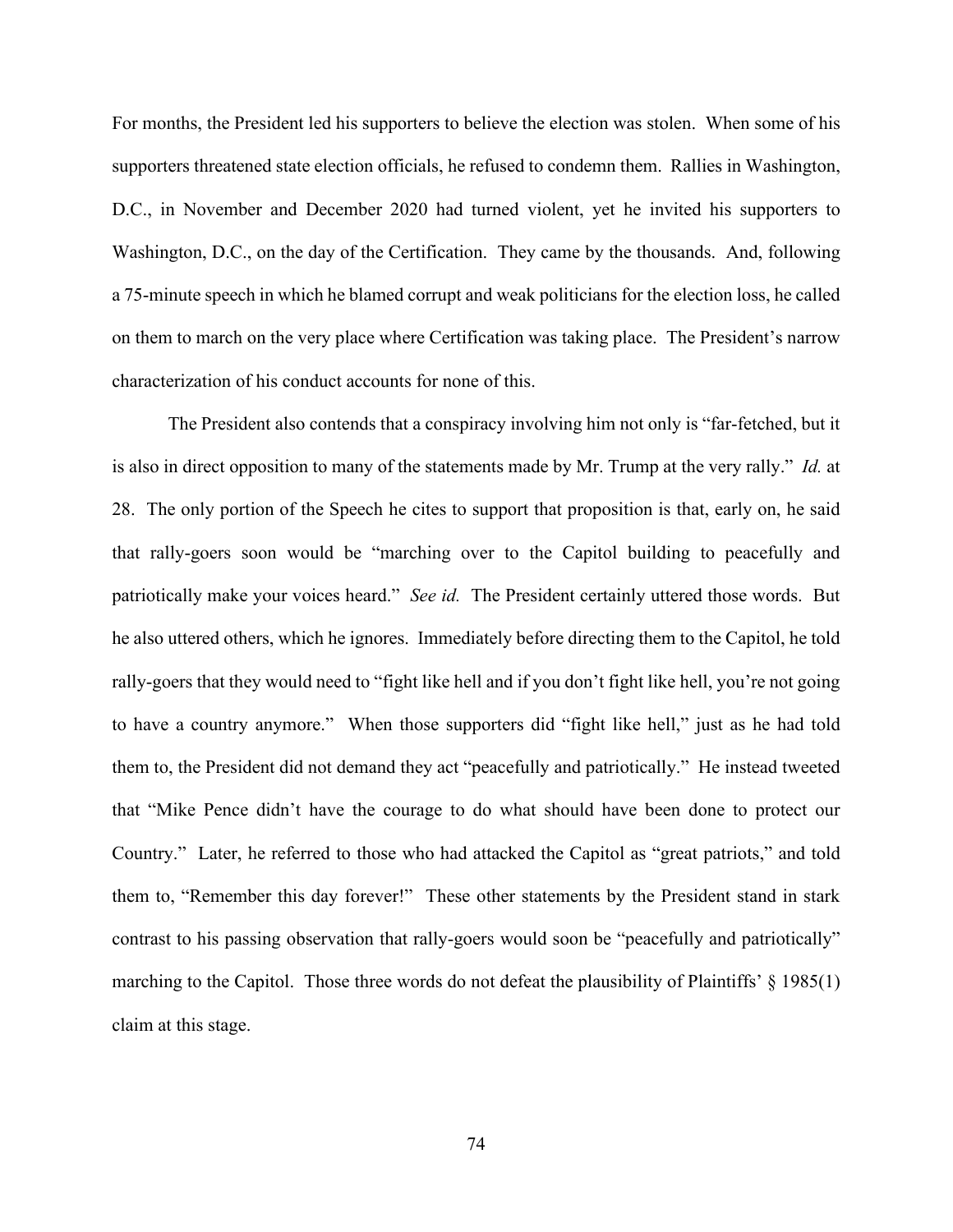The President also dismisses two allegations as weak and speculative that purport to tie him to the Proud Boys and the Oath Keepers. The court relies on neither at this juncture but thinks one may prove significant in discovery. The first is an allegation that "a person associated with the Trump White House communicated with a member of the Proud Boys by phone." *Thompson*  Compl. ¶ 70. The court agrees that this is a speculative allegation and has not considered it. The other concerns the President's confidant, Roger Stone. Stone posted on Parler in late December that he had met with the President "to ensure that Donald Trump continues as our president." Shortly thereafter, Stone spoke with Tarrio, and later he used the Oath Keepers as his security detail for the January 6 Rally. The court does not rely on these allegations to establish the President's knowledge of the Proud Boys or the Oath Keepers. Other alleged facts make that inference plausible. That said, Stone's connections to both the President and these groups in the days leading up to January 6th is a well-pleaded fact. Discovery might prove that connection to be an important one.

The President also suggests that, at most, Plaintiffs have pleaded independent, parallel conduct that does not make out a plausible conspiracy under *Twombly*. *Thompson* Trump Reply at 21–22. But that argument ignores the multiple ways in which the President interacted with his supporters, including organized groups. The Complaints detail how the President's tweets led to threats of violence against state election officials; how his tweet inviting supporters to Washington, D.C., on January 6th was understood by some to be a call to action; and how he called on thousands to participate in an unauthorized march on the Capitol building that ended in acts of violence. That is a pattern of mutually supportive activity that supports a plausible conspiracy. *Hobson*, 737 F.2d at 53. Such mutually supportive activity distinguishes this case from *Twombly*, in which the Court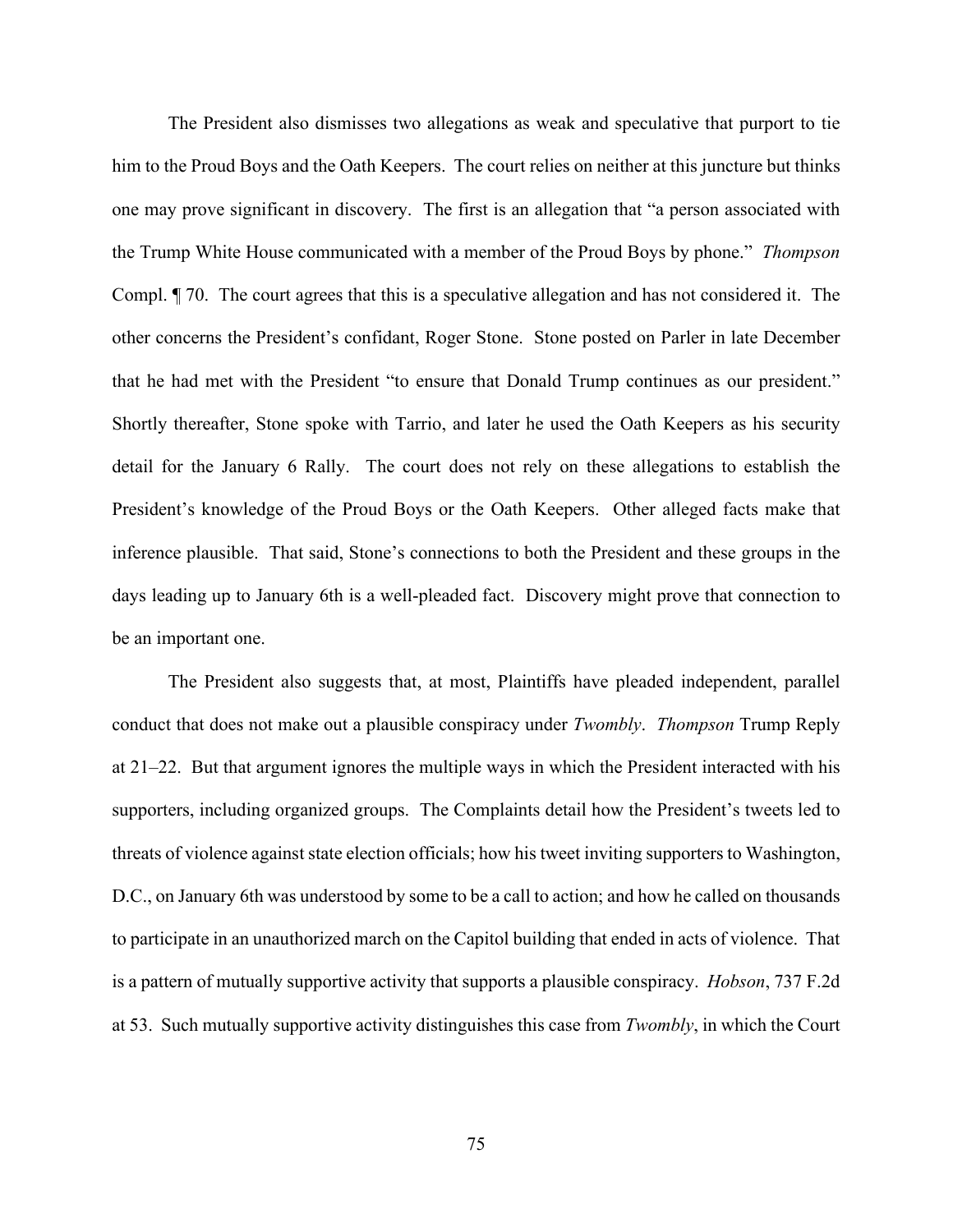held that the complaint failed to allege a conspiracy because market factors, not concerted action, were a more plausible explanation for the alleged conduct. *See Twombly*, 550 U.S. at 566–69.

Finally, the President argues that Plaintiffs cannot construct a conspiracy based on "Mr. Trump's political activity," which is protected speech. *Thompson* Trump. Mot. at 28. The court addresses the President's First Amendment defense below.

### *iii. Giuliani*

The court reaches a different conclusion as to Giuliani. There is little doubt that Plaintiffs have adequately pleaded that Giuliani was involved in a conspiracy to "engage<sup>[]</sup> in a months-long misinformation campaign to convince Trump's supporters that the election had been illegally stolen." *Thompson* Pls.' Opp'n at 42. But, as the court stated earlier, such a conspiracy does not violate § 1985(1). What Plaintiffs must plausibly establish is that Giuliani conspired to prevent Congress from discharging its duties on January 6th by force, intimidation, or threat. There, they fall short.

In addition to his pre–January 6th actions—which alone do not establish Giuliani as a § 1985(1) conspirator—Plaintiffs point to two of Giuliani's acts that occurred on January 6th: (1) his rally speech, in which he said, "So, let's have trial by combat" and "We're going to fight to the very end to make sure that doesn't happen," and (2) a phone call that he made to members of Congress, urging them to delay the Certification. *Thompson* Pls.' Opp'n at 42–43. These allegations, individually and taken together, do not "nudge[]" Plaintiffs' § 1985(1) claim against Giuliani "across the line from conceivable to plausible." *Twombly*, 550 U.S. at 570.

As to his rally remarks, the court believes Giuliani's words are not enough to make him part of a § 1985(1) conspiracy. Critically, Giuliani uttered no words that resembled a call to action. "Trial by combat" was not accompanied by a direction to do anything. And, given the speaker,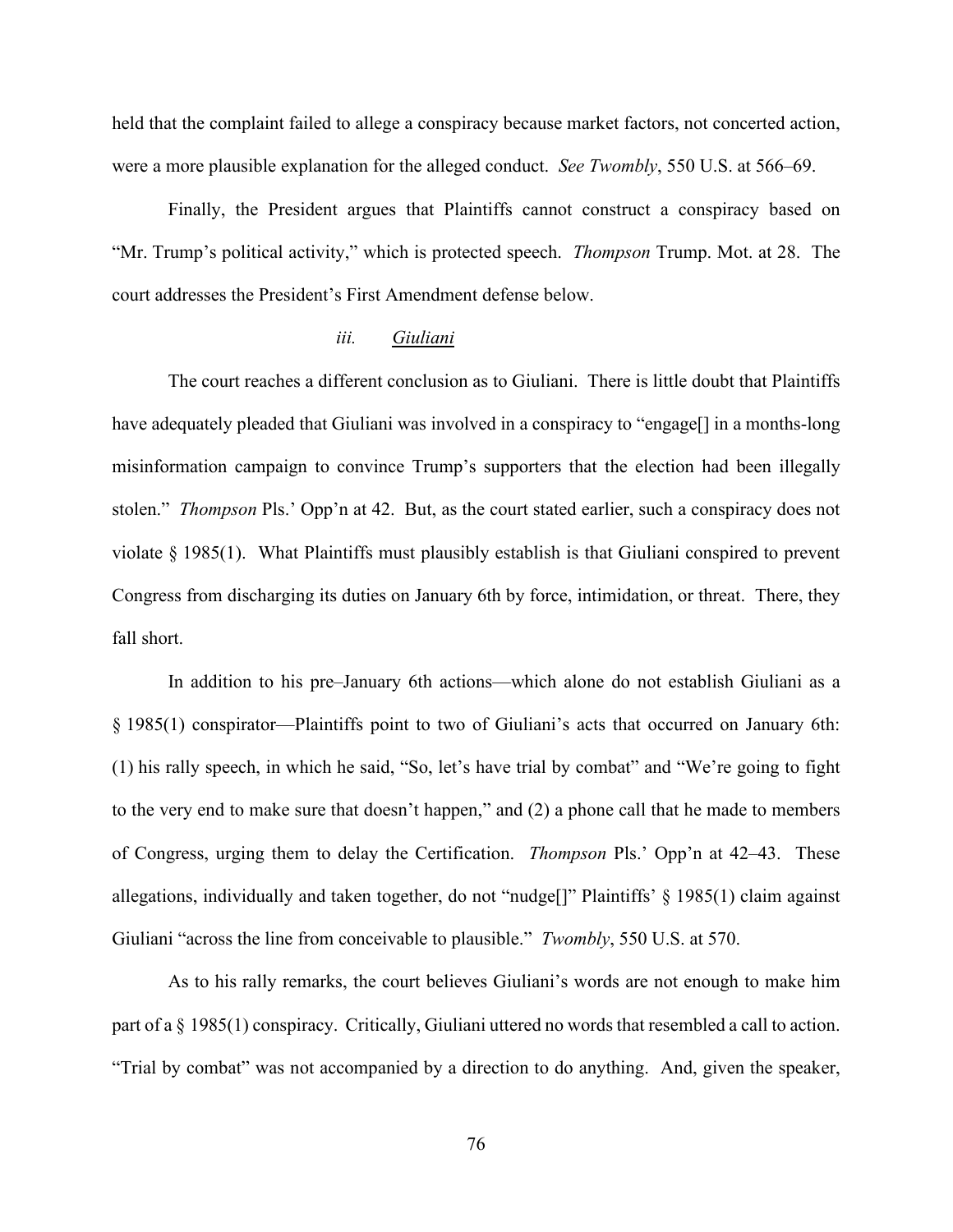those words were not likely to move the crowd to act. There is no allegation that anyone took Giuliani's words as permission to enter the Capitol. And there are no allegations that Giuliani at any time before January 6th uttered words advocating or inspiring violence. Indeed, as discussed further below, the court holds that Giuliani's rally remarks are constitutionally protected speech. Nor is Giuliani alleged to have been involved in rally planning or known that the President would direct the crowd to march to the Capitol. And he did not express solidarity with the rally-goers after some violently assaulted police and forced their way into the Capitol. Giuliani's words at the rally are not sufficiently additive to make him a  $\S$  1985(1) coconspirator.

Neither are his phone calls to lawmakers on January 6th after the Capitol was breached. There is some conflict among Plaintiffs on this allegation. The Bass Plaintiffs allege that such calls were made "while the insurrection was ongoing." *Thompson* Compl. ¶ 138. The *Blassingame* Plaintiffs, on the other hand, say that two such calls occurred at 7:00 p.m., after law enforcement had cleared the Capitol. *Blassingame* Compl. ¶ 128. Whatever the timing of those calls, they at most establish Giuliani as an opportunist, not someone who shared in the same general conspiratorial objective as others *before* the violence at the Capitol occurred. Though Giuliani unquestionably was a central figure in the President's efforts to sow doubt and mistrust in the election's outcome, the court cannot say, based on the facts alleged, that he plausibly shared the common conspiratorial goal of violently disrupting the Certification.

### *iv. Trump Jr.*

The court reaches the same conclusion as to Trump Jr. The allegations against him are even thinner than those against Giuliani. Before January 6th, he sent false and misleading tweets about the election and publicly criticized officials who did not support his father. He also spoke at the rally, during which he repeated false claims about election fraud and theft. He also warned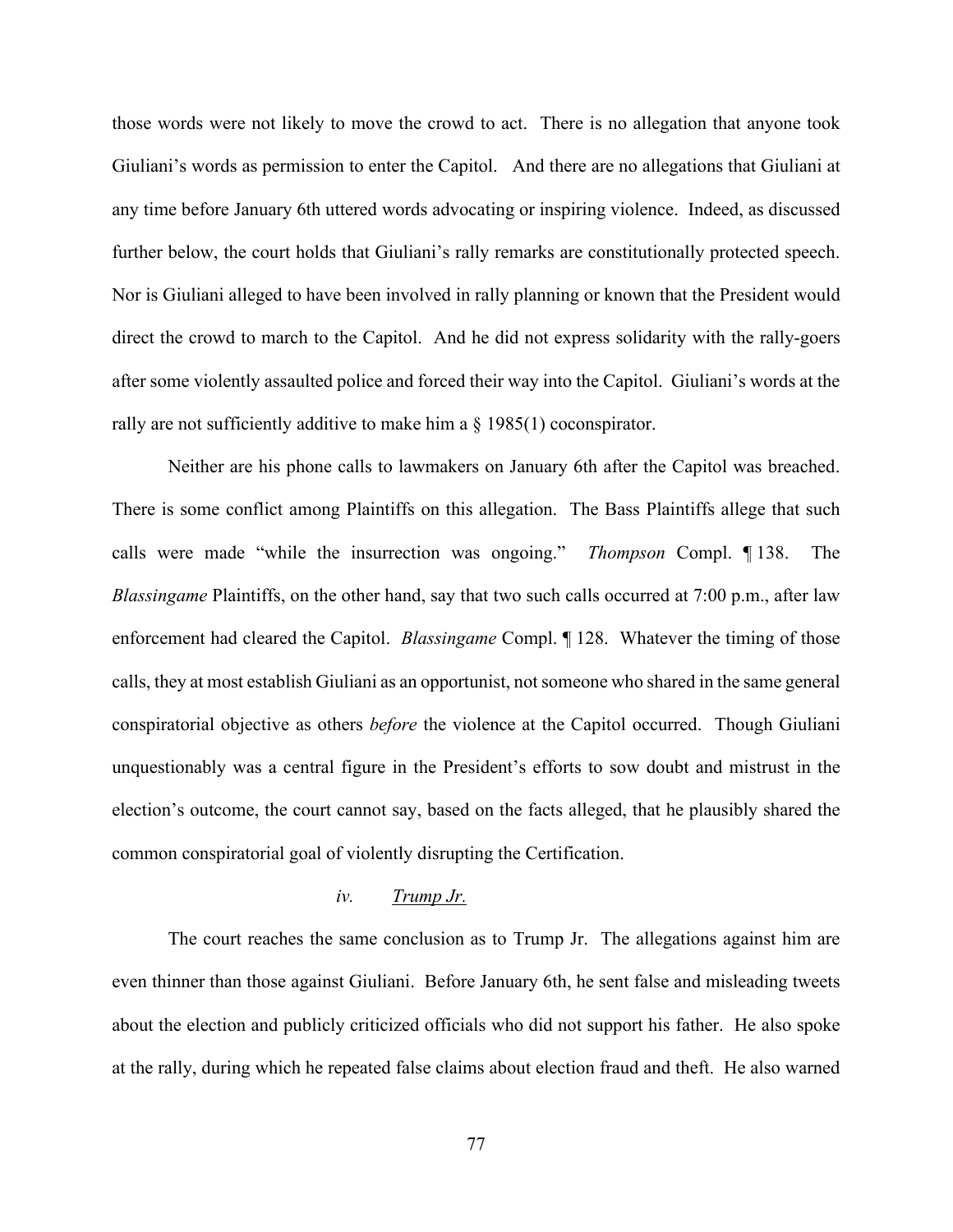Republicans who failed to back the President, "we're coming for you, and we're gonna have a good time doing it." As discussed below, the court believes these words to be protected speech. That is all Plaintiffs have attributed to Trump Jr.<sup>27</sup> He is not alleged to have participated in rally planning, known that the President would direct a march to the Capitol, or expressed support for the rioters and their actions. The allegations against Trump Jr. are insufficient to make him a coconspirator in a plan to disrupt Congress from performing its duties.

#### *v. The Oath Keepers*

The Oath Keepers also challenge the sufficiency of the conspiracy allegations against them. But that argument goes nowhere. At a minimum, the alleged facts establish a  $\S$  1985(1) conspiracy between the Oath Keepers and the Proud Boys. After the President's announcement of the January 6 Rally, a leader of the group posted a Facebook message that he had "organized an alliance between Oath Keepers . . . and Proud Boys. We have decided to work together and shut this shit down." Days later, another leader posted on Facebook that the Oath Keepers had "orchestrated a plan with the Proud Boys." Those statements, if true, would be direct evidence of a civil conspiracy. The Complaints also detail each group's preparations for January 6th, and they allege that members from each group forcibly entered the Capitol building intent on disrupting the Certification. These well-pleaded allegations easily establish a plausible § 1985(1) conspiracy between the two groups.

The Oath Keepers make two primary contentions. First, they maintain that the *Thompson*  complaint lacks sufficient details, such as names of the leaders who posted to Facebook, to establish a conspiracy. *Thompson* Oath Keepers' Mot. at 14. But Rule 8's notice-pleading rules

<sup>&</sup>lt;sup>27</sup> Swalwell also includes in his Complaint a photograph of Trump Jr. from May 2019 that purports to show him wearing a t-shirt bearing the symbol of a militia group known as the Three Percenters. Swalwell Compl. ¶ 96. The Three Percenters are among the groups alleged to have stormed the Capitol. But this effort to tie Trump Jr. to the alleged conspiracy is tenuous, at best.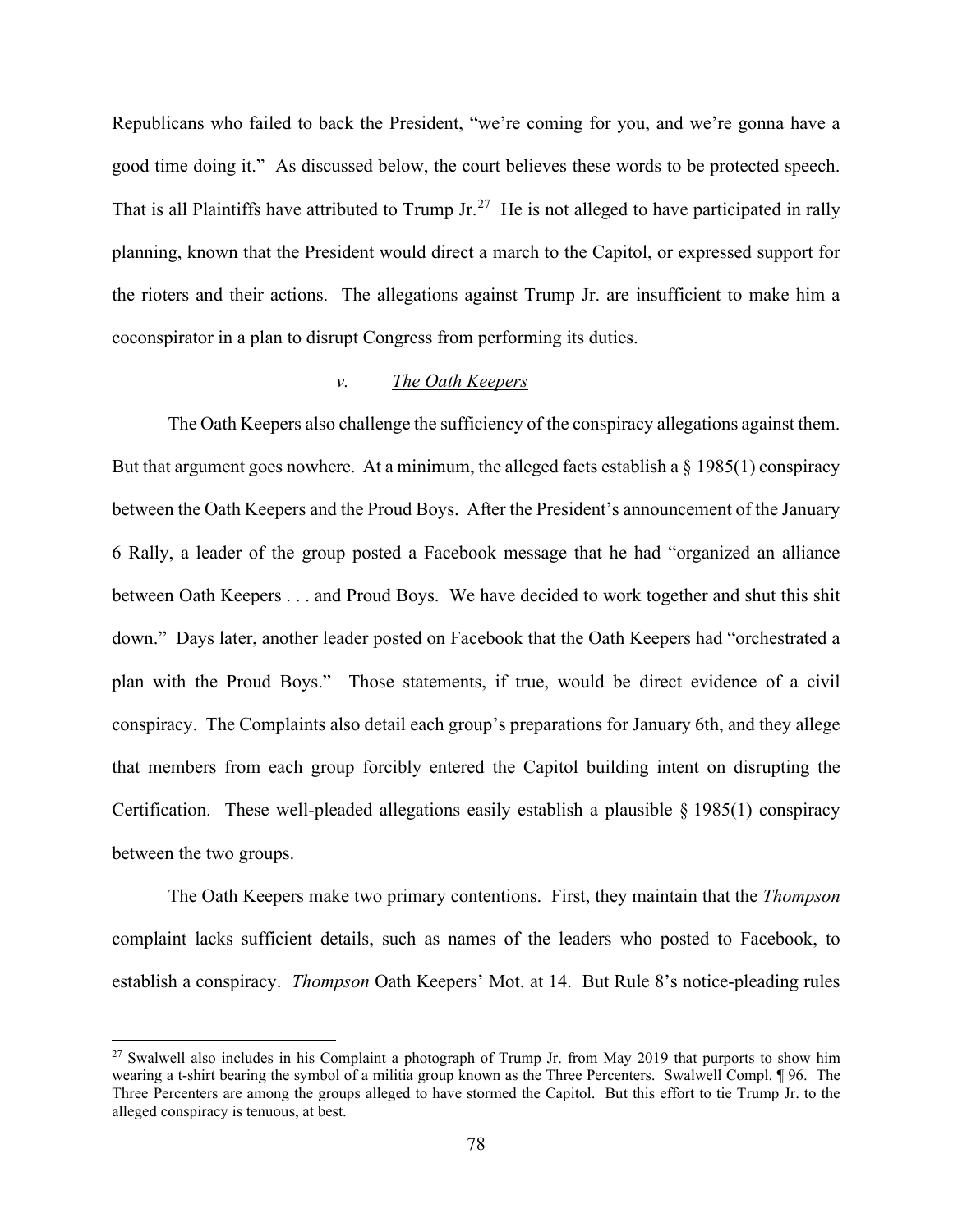apply here, and the Oath Keepers have not cited any case that requires the specificity they demand to survive a motion to dismiss. Second, they complain that they are being held responsible for the acts of the group's members. *See id.* at 15. Plaintiffs, however, have pleaded sufficient facts to establish *respondeat superior* liability at this stage.

#### *vi. Tarrio*

Tarrio's role in the conspiracy is established through well-pleaded allegations. It is reasonable to infer that, as the leader of the Proud Boys, he would have participated in forming the announced "alliance" and "orchestrated plan" with the Oath Keepers. *Thompson* Compl. ¶ 63. He also said that the Proud Boys would be there in "record numbers on Jan 6th," would be "incognito," and would "spread across downtown DC in smaller teams." *Id.* 164. It is also reasonable to infer that he would have been involved in the Proud Boys' collection of tactical vests, military-style communication equipment, and bear mace. *Id. ¶* 65. These allegations are sufficient to plausibly establish Tarrio as a conspirator.

\* \* \*

To sum up, the court holds that Plaintiffs have successfully pleaded a  $\S$  1985(1) conspiracy claim against President Trump, the Oath Keepers, and Tarrio. They have fallen short as to Giuliani and Trump Jr.

### **C. Failure to State a § 1986 Claim**

The court already has held that President Trump is immune from suit as to Swalwell's § 1986 claim. The question remains whether Swalwell has stated such a claim against the other defendants, Giuliani and Trump Jr. He has not.

Recall, § 1986 provides a cause of action against anyone who has "knowledge that any of the wrongs conspired to be done, and mentioned in section 1985 of this title, are about to be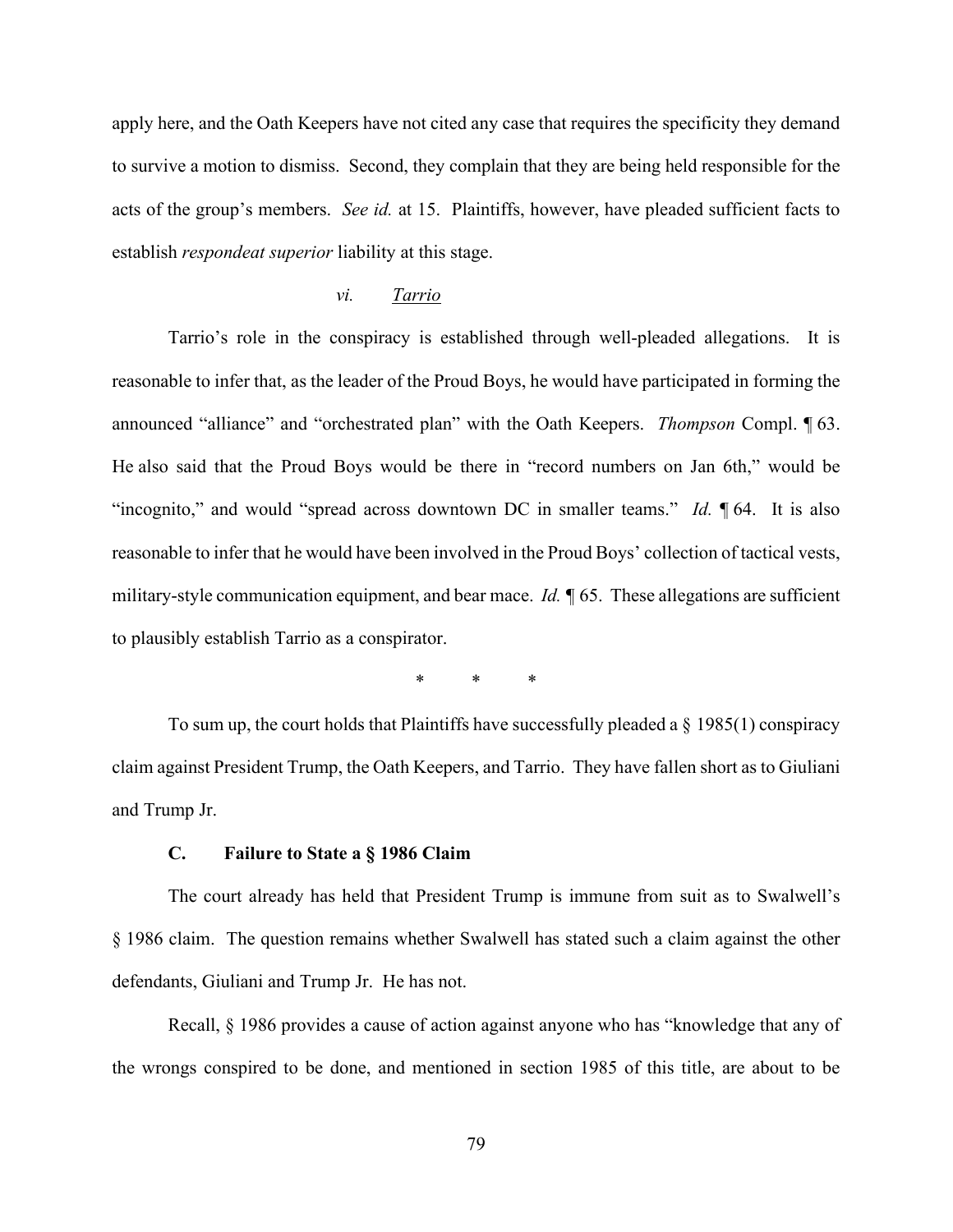committed, and having the power to prevent or aid in preventing the commission of the same, neglects or refuses so to do." 42 U.S.C. § 1986. Thus, if Giuliani or Trump Jr. "knew of a [§ 1985(1)] conspiracy, were in a position to prevent the implementation of that conspiracy, and neglected or refused to prevent it, they are liable under § 1986." *Park v. City of Atlanta*, 120 F.3d 1157, 1160 (11th Cir. 1997). Swalwell's pleading falls short in two respects. First, it fails to plead sufficient facts establishing that Giuliani or Trump Jr. knew of a tacit plan to prevent members of Congress from discharging their duties. The Complaint does not, for example, allege either was involved in the planning of the January 6 Rally or knew in advance that the President would call on rally-goers, including organized groups, to march on the Capitol while Congress was in session. Second, it does not allege that Giuliani or Trump Jr. had the "power" to prevent such conspiracy. Few courts appear to have addressed this element, but those finding the requisite power to be present have done so where the defendant was a government official or employee with some formal authority to act. *See, e.g.*, *Peck v. United States*, 470 F. Supp. 1003, 1013 (S.D.N.Y. 1979) (FBI agents); *Santiago v. City of Philadelphia*, 435 F. Supp. 136, 156 (E.D. Pa. 1977) (mayor and city managing director who had "some authority, though limited, to control policies and practices"), *abrogated on other grounds by Chowdhury v. Reading Hosp. & Med. Ctr.*, 677 F.2d 317 (3d Cir. 1982). Giuliani and Trump Jr., as personal lawyer to the President and the President's son, respectively, evidently do not so qualify. Swalwell's Complaint thus fails to plead a § 1986 claim against Giuliani and Trump Jr.

### **D. The First Amendment Defense**

The court thus far has held that President Trump is not immune from suit as to Plaintiffs' § 1985(1) claim and that Plaintiffs have successfully pleaded such claim against him. The question remains, however, whether that claim (and others) can move forward when, as here, the President's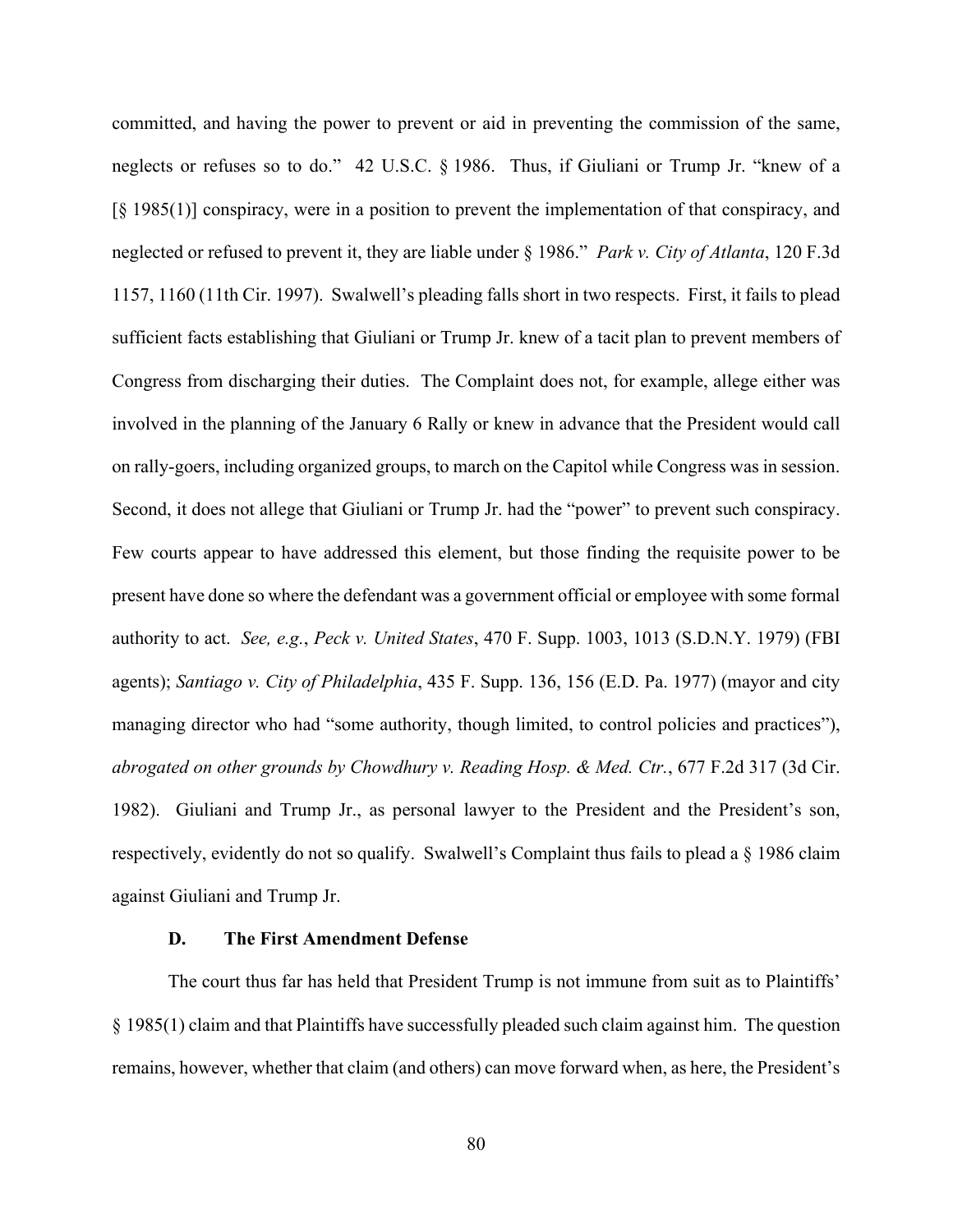alleged conspiratorial acts are predicated entirely on his speech. This is a substantial constitutional question. The First Amendment grants all citizens expansive protections in what they can say, but that protection must be particularly guarded when it comes to the President of the United States. As the Supreme Court has repeatedly reminded, a President's position in our system of government is unique and his duties and responsibilities "are of unrivaled gravity and breadth." *Vance*, 140 S. Ct. at 2425. A President could not function effectively if there were a risk that routine speech might hale him into court. Only in the most extraordinary circumstances could a court *not*  recognize that the First Amendment protects a President's speech. But the court believes this is that case. Even Presidents cannot avoid liability for speech that falls outside the expansive reach of the First Amendment. The court finds that in this one-of-a-kind case the First Amendment does not shield the President from liability.

### *1. The First Amendment and Speech on Matters of Public Concern*

The Supreme Court has spoken in soaring terms about the First Amendment's protection of speech on matters of public concern. "Expression on public issues 'has always rested on the highest rung of the hierarchy of First Amendment values.'" *NAACP v. Claiborne Hardware Co.*, 458 U.S. 886, 913 (1982) (citation omitted). "[S]peech concerning public affairs is more than selfexpression; it is the essence of self-government." *Garrison v. Louisiana*, 379 U.S. 64, 74–75 (1964). The First Amendment embodies our "profound national commitment to the principle that debate on public issues should be uninhibited, robust, and wide-open." *New York Times Co.*, 376 U.S. at 270. Such speech may "well include vehement, caustic, and sometimes unpleasantly sharp attacks on government and public officials." *Id.* "Strong and effective extemporaneous rhetoric cannot be nicely channeled in purely dulcet phrases. An advocate must be free to stimulate his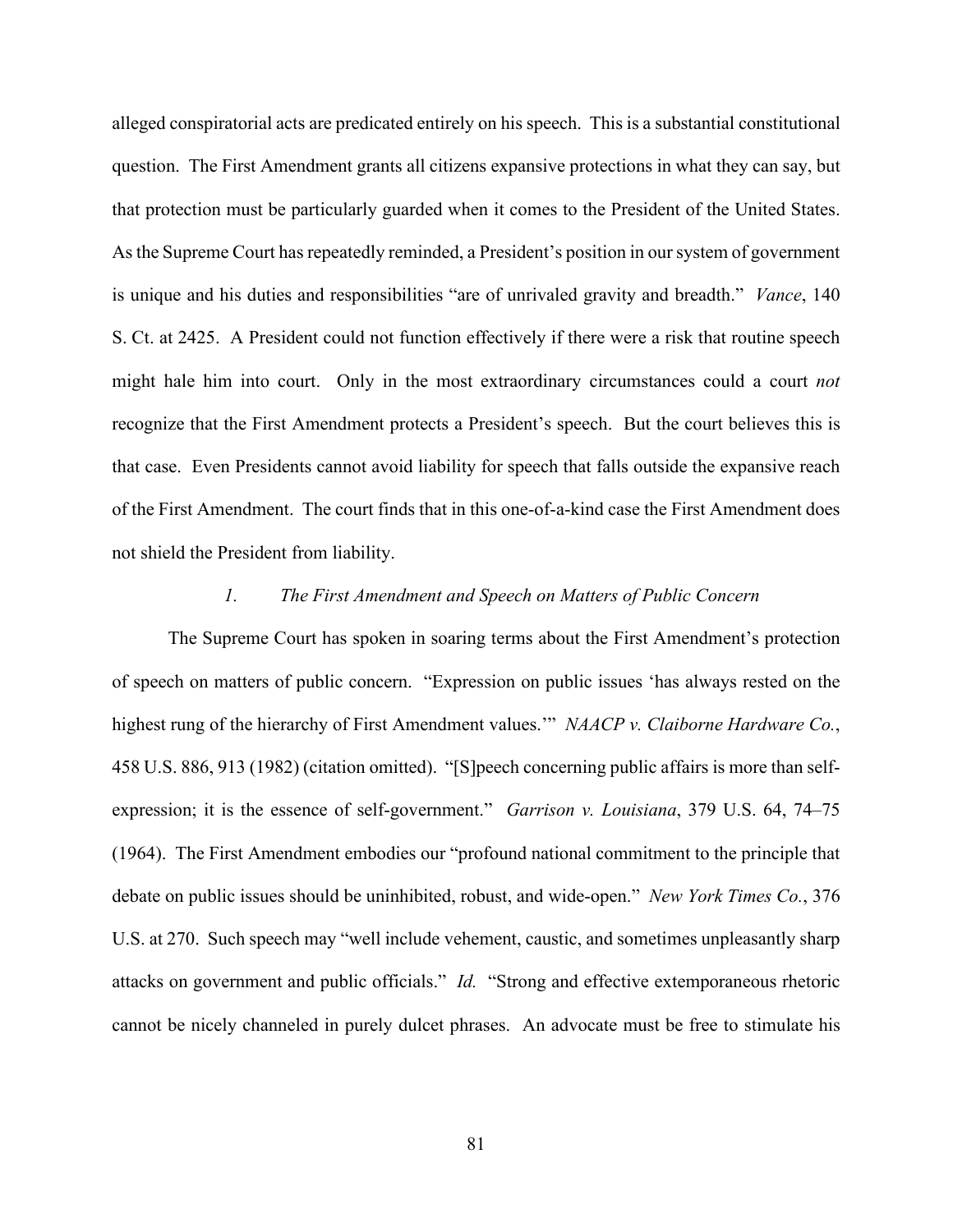audience with spontaneous and emotional appeals for unity and action in a common cause." *Claiborne Hardware*, 458 U.S. at 928.

Protection for speech on matters of public concern is decidedly capacious, but it is not unbounded. "The presence of protected activity . . . does not end the relevant constitutional inquiry. Governmental regulation that has an incidental effect on First Amendment freedoms may be justified in certain narrowly defined instances." *Id.* at 912. But when considering liability in such "narrowly defined instances," courts must tread carefully. When, as here, liability is based in part on "a public address—which predominantly contained highly charged political rhetoric— [the court must] approach this suggested basis of liability with extreme care." *Id.* at 926–27. Such care extends even when, as in this case, the allegation is that speech produced violence. "When violence occurs during activity protected by the First Amendment, that provision mandates 'precision of regulation' with respect to 'the grounds that may give rise to damages liability' as well as 'the persons who may be held accountable for those damages.'" *McKesson v. Doe*, 141 S. Ct. 48, 50 (2020) (quoting *Claiborne Hardware*, 458 U.S. at 916–17).

Thus, the court's task here is to determine whether a "narrowly defined instance" applies to President Trump's speech such that he "may be held accountable" for the damages it may have caused. Plaintiffs here advance two such "narrowly defined instances": (1) the President participated in an unlawful conspiracy and (2) the President's January 6 Rally Speech incited violence. *Thompson* Pls.' Opp'n at 49–56; *Swalwell* Opp'n at 18–19; *Blassingame* Pls.' Opp'n at 36–39. The court considers in turn each of these grounds for denying President Trump's speech First Amendment protection.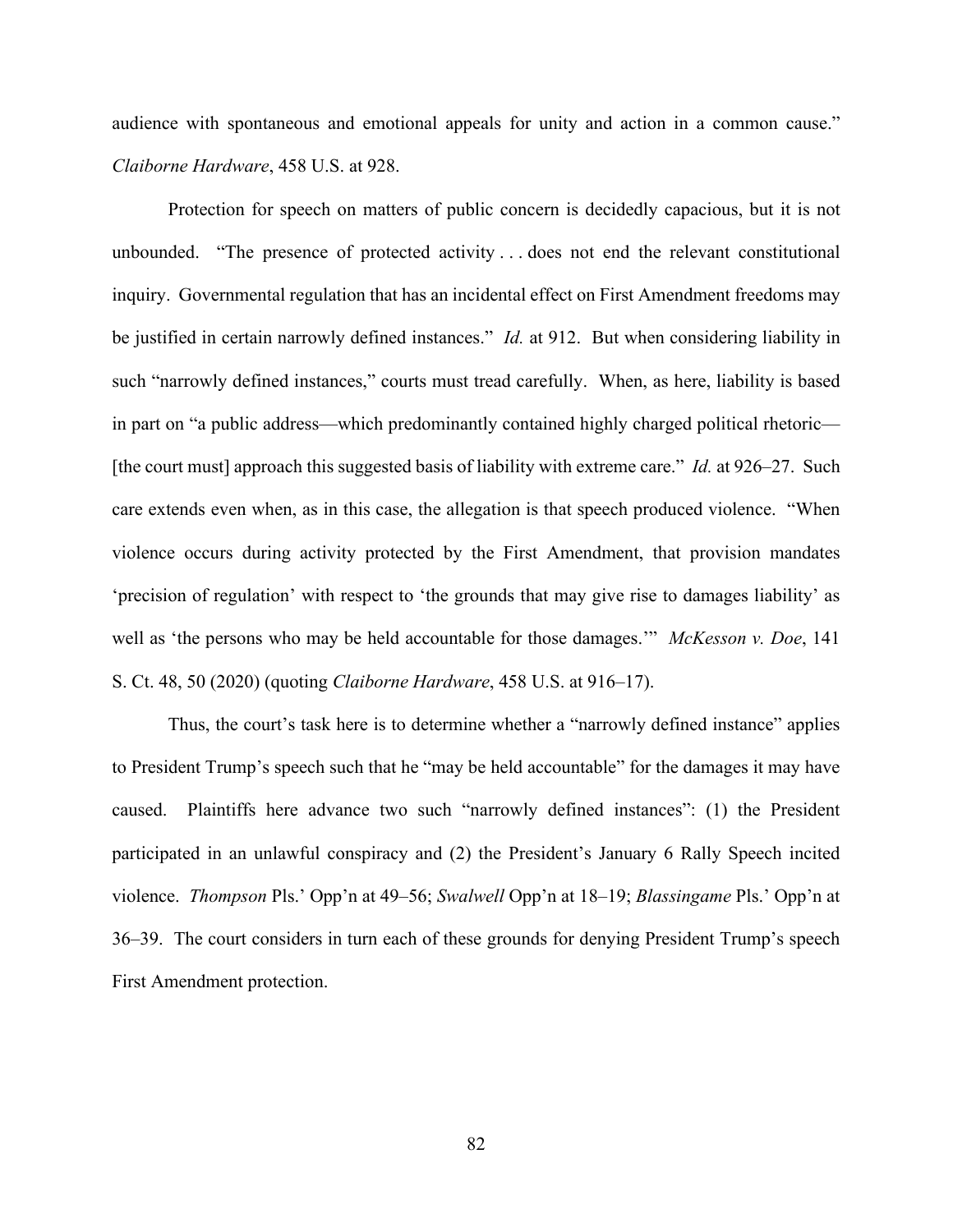## a. Participation in an unlawful conspiracy

Plaintiffs say that "conspiratorial statements and agreements in furtherance of unlawful actions are not protected by the First Amendment." *Thompson* Pls.' Opp'n at 50. They cite various cases for various propositions, including that the First Amendment does not authorize "knowing association with a conspiracy," *id.* at 50 (quoting *Scales v. United States*, 367 U.S. 203, 229 (1961)); it does not confer a right to "impede or obstruct" a government employee's "performance of duty by threats," *id* (quoting *United States v. Varani*, 435 F.2d 758, 762 (6th Cir. 1970)); it does not protect "speech integral to criminal conduct," *Blassingame* Pls.' Opp'n at 18 (quoting *United States v. Alvarez*, 567 U.S. 709, 717 (2012)); and it does not "immunize[] [speech] from regulation when [it] is used as an integral part of conduct which violates a valid statute," *id.* at 18–19 (quoting *Cal. Motor Transp. Co. v. Trucking Unlimited*, 404 U.S. 508, 514 (1972)).

But the court finds these broad-stroke principles inapt here. For one, cases like *Scales*, *Varani*, and *Alvarez* involve criminal conspiracies, which the Supreme Court seems to have put in its own category. Plaintiffs sometimes suggest that the President engaged in *criminal* conduct, but what is before the court is a civil conspiracy, and it would be imprudent for the court to assess whether factual allegations in a *civil* complaint make out *criminal* conduct. Even the low probablecause standard is higher than Rule 8's plausibility standard. Other cases, like *California Motor Transport*, arise in the context of economic regulation, involving, for example, statutes barring monopolization or concerted activity, where the speech at issue usually is not on matters of public concern. Speech used to facilitate the fixing of prices or the manipulation of markets is naturally afforded less First Amendment protection than a presidential speech on a matter of public concern.

Speech on matters of public concern may even be protected if it is part of a concerted violation of law. That is the lesson of the Supreme Court's decision in *Claiborne Hardware*.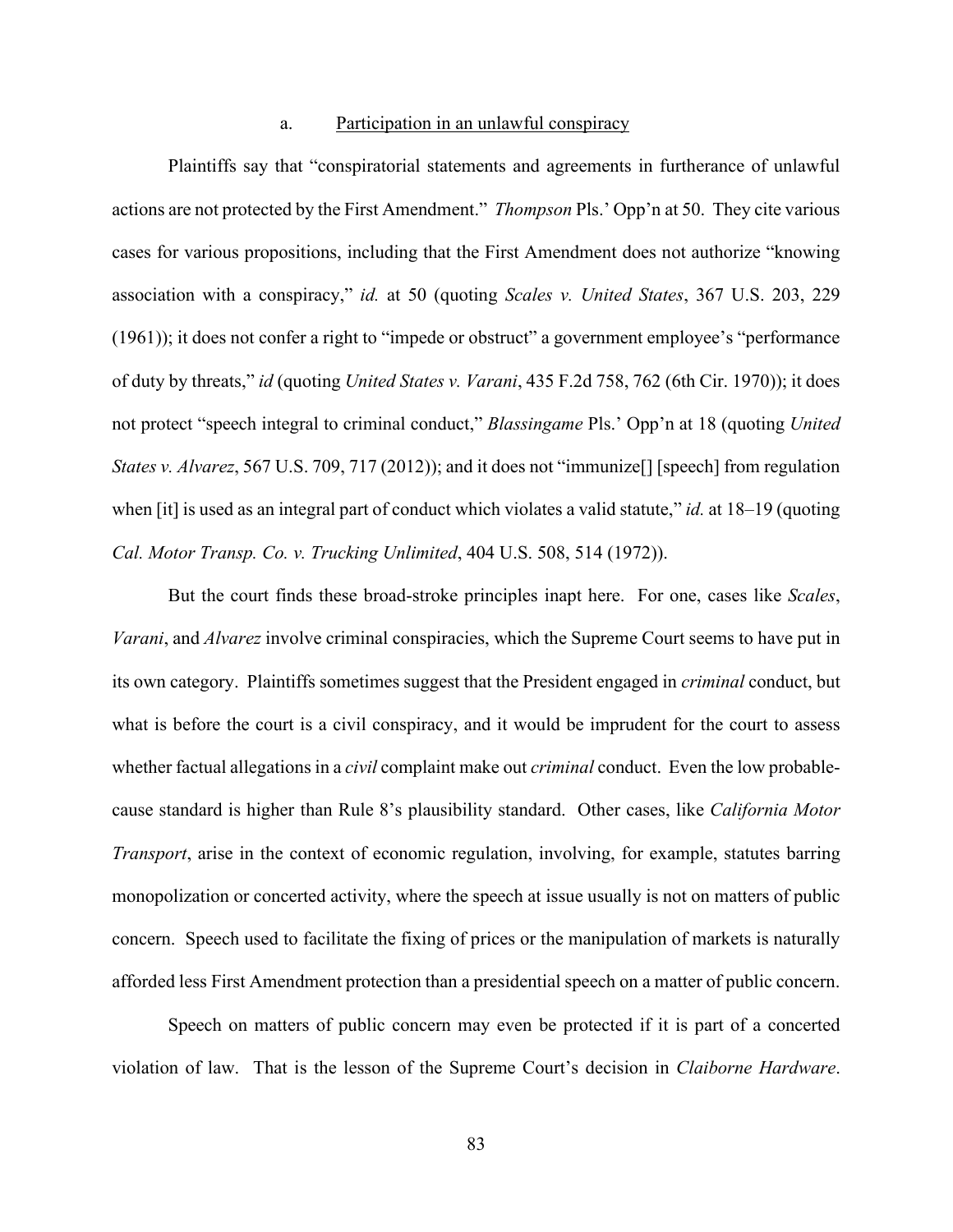There, Mississippi state courts had found the NAACP; its state field secretary, Charles Evers; and others liable for losses incurred by white merchants as a result of a boycott—a kind of civil conspiracy—that violated state law "on three separate conspiracy theories." 458 U.S. at 891. Indeed, the Mississippi Supreme Court had found that the defendants "had *agreed* to use force, violence, and 'threats' to effectuate the boycott." *Id.* at 895. The Supreme Court observed that the boycott was "supported by speeches and nonviolent picketing" aimed at expressing dissatisfaction with "the social structure that denied them rights to equal treatment and respect" plainly matters of public concern. *Id.* at 907. The Court, in assessing the defendants' plea for First Amendment protection, did not dismiss it out of hand merely because the defendants had conspired to violate state law. Rather, in recognition of the weighty First Amendment values at stake, the Court narrowed the scope of inquiry to whether any of the business losses were caused by speech that was not otherwise protected under the First Amendment—namely, speech that caused violence or constituted threats of violence. *Id.* at 916. Once the Court identified speech that might so qualify, it did not declare the speech unprotected because it was part of a conspiracy; instead, it evaluated the speech under the narrow "incitement" standard announced in *Brandenburg v. Ohio*, 395 U.S. 444 (1969).

The court here must follow the same path the Court did in *Claiborne Hardware*. President Trump's speech cannot be deemed unprotected merely because Plaintiffs have alleged it to be part of a conspiratorial agreement to violate a civil statute. Instead, because his speech is on a matter of public concern, it will lose its First Amendment protection only if it meets the stringent *Brandenburg* "incitement" standard. *See Tri-Corp Housing, Inc. v. Bauman*, 826 F.3d 446, 449 (7th Cir. 2016) (recognizing that public officials have the right to "urge their constituents to act in particular ways . . . , as long as they refrain from making the kind of threats that the Supreme Court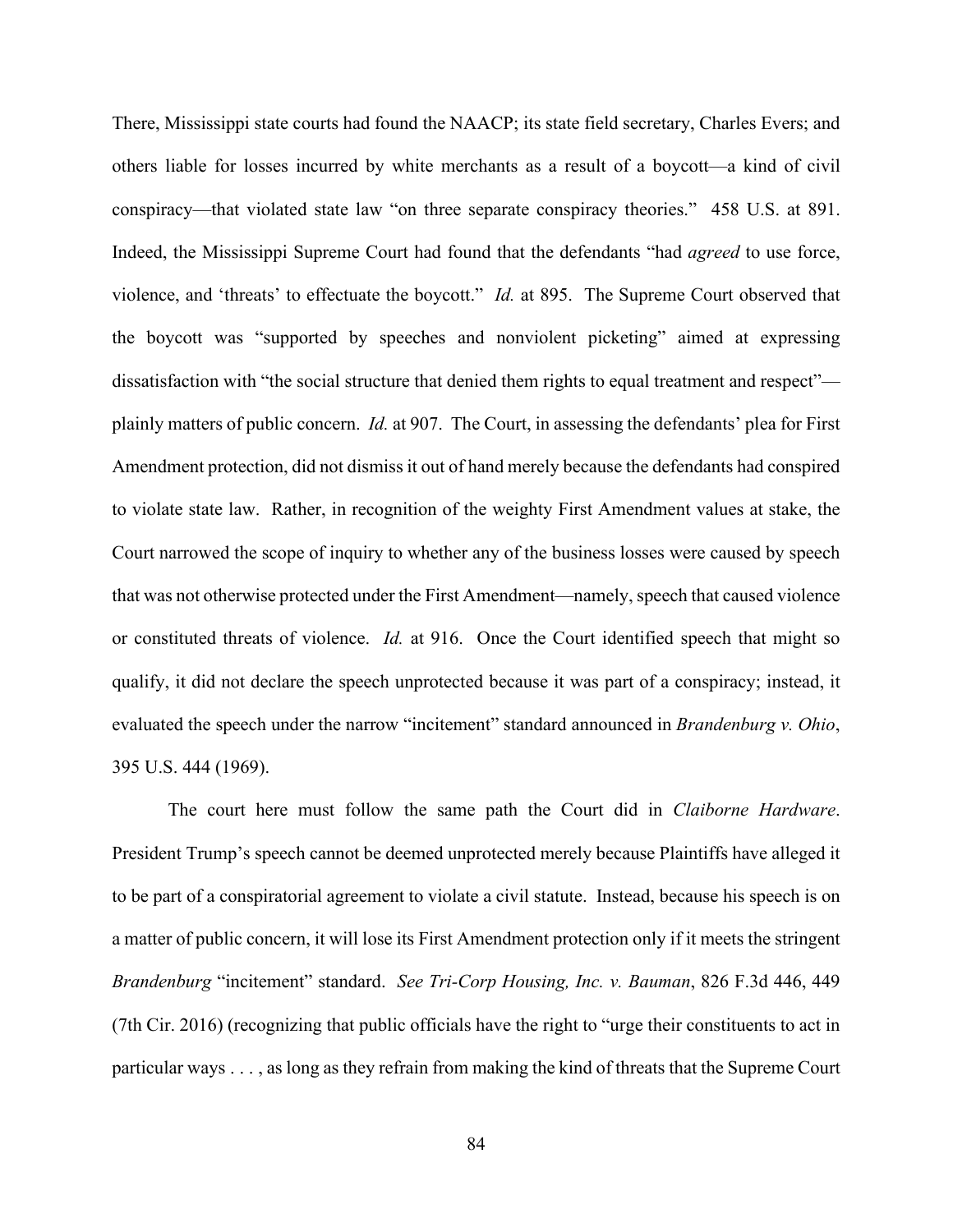treats as subject to control under the approach of *Brandenburg*" (citation omitted)).It is to that inquiry the court now turns.

### b. *Brandenburg* and incitement

A trio of Supreme Court cases has come to define the incitement exception to the First Amendment. They are *Brandenburg*, *Hess v. State of Indiana*, and *Claiborne Hardware*. A brief discussion of each helps to frame the determination this court must make.

*Brandenburg* involved the conviction of a member of the Ku Klux Klan under Ohio's Criminal Syndicalism statute. 395 U.S. at 444.28 Two films of the defendant were introduced at trial. One showed him among twelve hooded Klansmen, surrounding a large wooden cross, which they burned. Words uttered on the film included statements disparaging of Black and Jewish people. The defendant also said the following: "We're not a revengent organization, but if our President, our Congress, our Supreme Court, continues to suppress the white, Caucasian race, it's possible that there might have to be some revengeance taken. We are marching on Congress July the Fourth, four hundred thousand strong . . . ." *Id.* at 446. Seen on the film, and introduced into evidence, were a pistol, shotgun, and ammunition. *Id.* at 445–46. The second film was along the same lines. *Id.* at 447. The Supreme Court overturned the defendant's conviction, finding the films to be protected speech. Articulating what is now termed the "*Brandenburg* test," the Court said that "the constitutional guarantees of free speech and free press do not permit a State to forbid or proscribe advocacy of the use of force or of law violation except where such advocacy is directed to inciting or producing imminent lawless action and is likely to incite or produce such action." *Id.* Thus, *Brandenburg* has come to stand for the proposition that "mere advocacy" of

 $28$  Numerous states passed criminal syndicalism laws in the early part of the 20th century "with the purpose of making it illegal for individuals or groups to advocate radical political and economic changes by criminal or violent means." Dale Mineshima-Lowe, *Criminal Syndicalism Laws*, THE FIRST AMENDMENT ENCYCLOPEDIA, https://www.mtsu.edu /first-amendment/article/942/criminal-syndicalism-laws (last visited Feb. 8, 2022).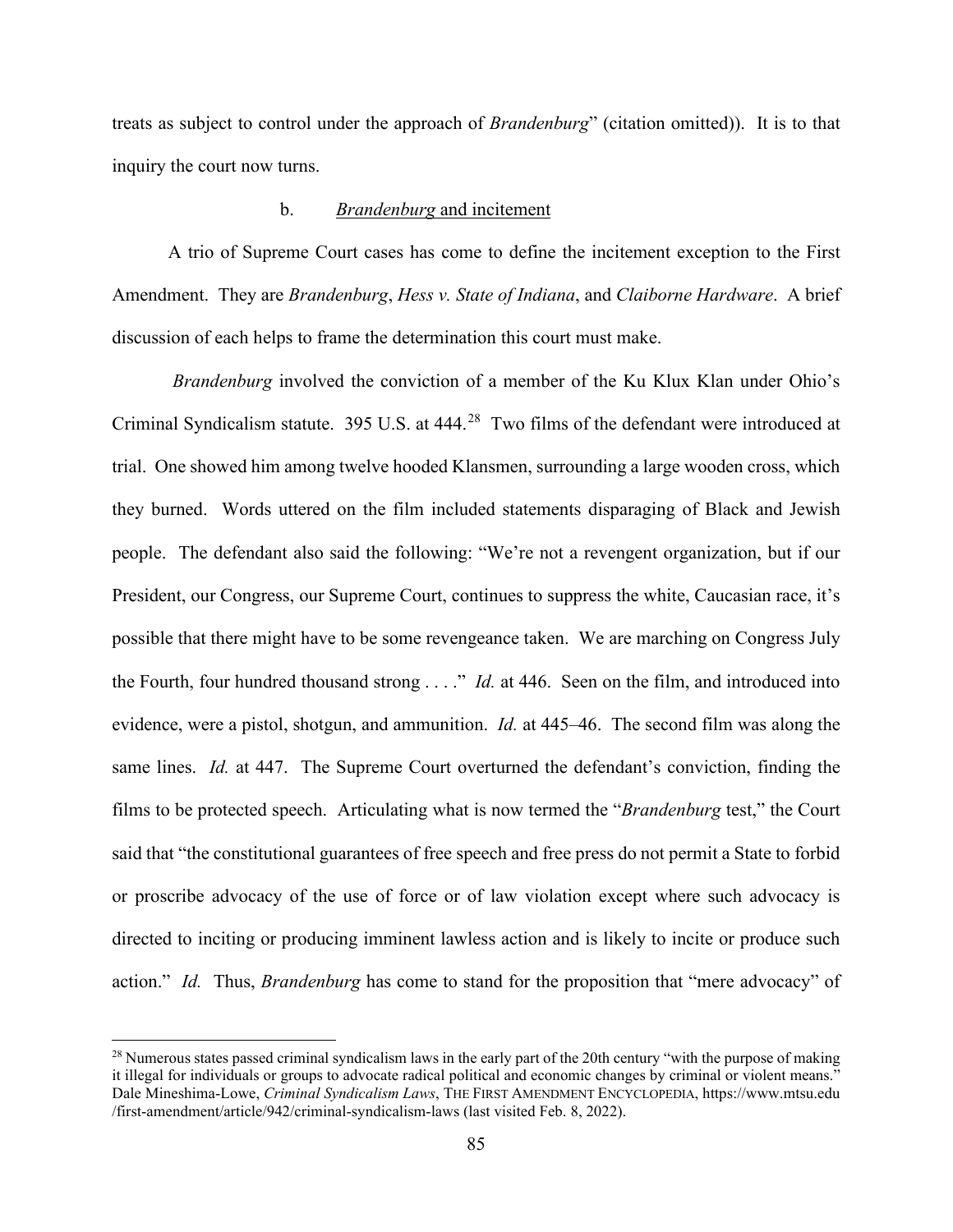the use of force or violence is protected speech; only when speech is directed at inciting imminent lawless action, and likely to do so, does it lose the cloak of the First Amendment's protection.

Four years later, in *Hess v. State of Indiana*, the Court applied *Brandenburg* to a defendant convicted under Indiana's disorderly conduct statute. 414 U.S. 105, 105–06 (1973). The defendant was participating in a demonstration of between 100 and 150 people when the sheriff gave an order to clear the streets. As the sheriff passed him, Hess was standing off the street and said words to the effect of "We'll take the fucking street later" or "We'll take the fucking street again." *Id.* at 107. Witnesses testified that Hess did not appear to be exhorting the crowd to go back into the street, was not addressing any particular person, and though loud, was no louder than anyone else in the area. *Id.* Applying *Brandenburg*, the Court overturned Hess's conviction. The Court observed that Hess's statement was "[a]t best, . . . counsel for present moderation, at worst, it amounted to nothing more than advocacy of illegal action at some indefinite future time." *Id.* at 108. The Court said that, because Hess was not directing his statement to any person or group of persons, it could not be said he was advocating any action. *Id.* Also, "since there was no evidence or rational inference from the import of the language, that his words were intended to produce, and likely to produce, imminent disorder," his words could not be punished based on the mere "tendency to lead to violence," as the Indiana Supreme Court had held. *Id.* at 108–09 (citation omitted).

The last of the three cases is *Claiborne Hardware*, the facts of which the court already has briefly discussed. The Court evaluated Charles Evers's speech in the context of the boycott, during which he said to several hundred people, referring to boycott violators, "If we catch any of you going in any of them racist stores, we're gonna break your damn neck." 458 U.S. at 902. In another speech Evers warned that "the Sheriff could not sleep with boycott violators at night," an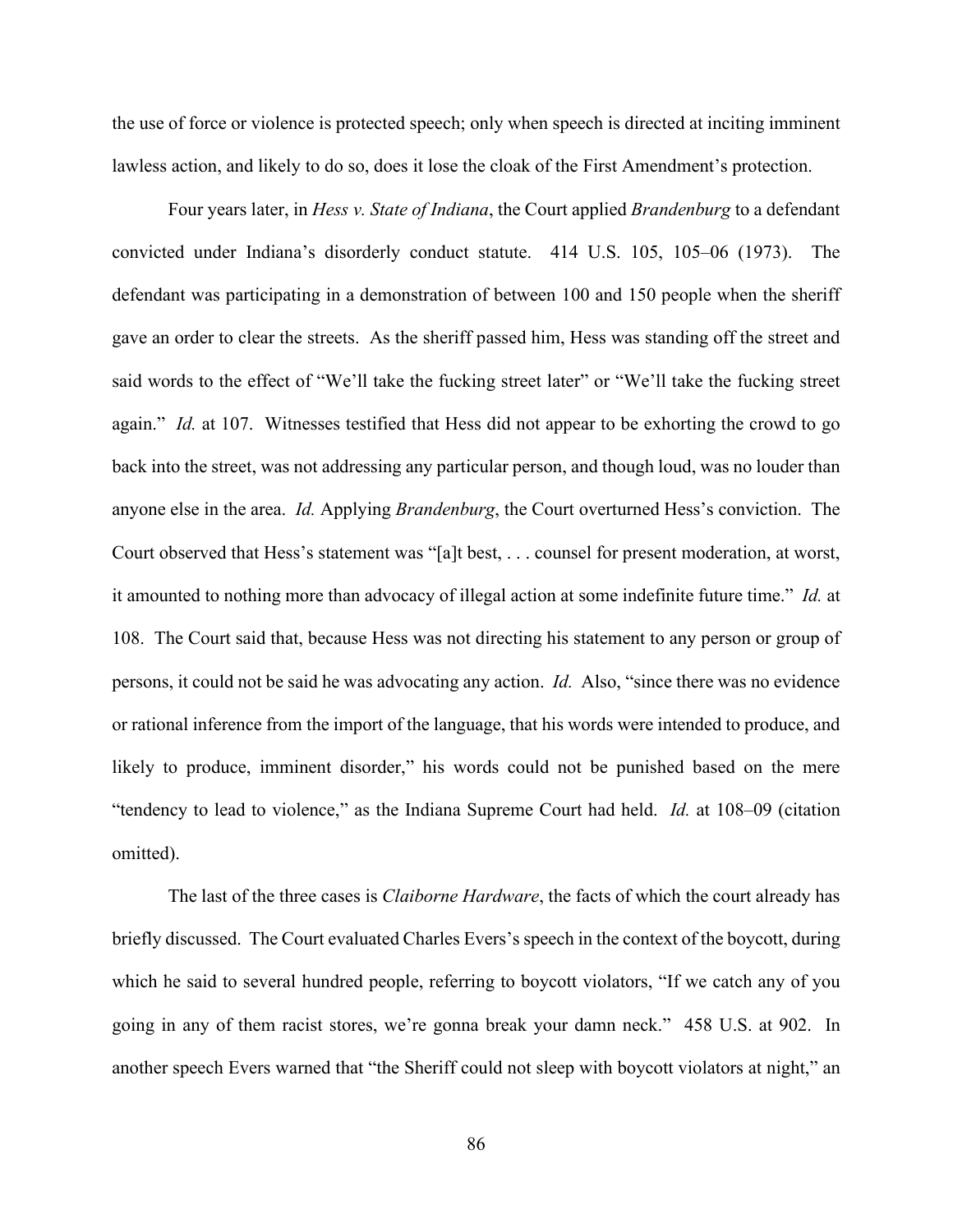implicit threat to Black persons that retaliation for shopping at white establishments could come at any moment without the protection of law enforcement. *Id.* The Court held that the "emotionally charged rhetoric of Charles Evers' speeches did not transcend the bounds of protected speech set forth in *Brandenburg*." *Id.* at 928. The court acknowledged that Evers had used "strong language" and observed that if his "language had been followed by acts of violence, a substantial question would be presented whether Evers could be held liable for the consequences of that lawful conduct." *Id.* However, "[w]hen such appeals do not incite lawless action, they must be regarded as protected speech." *Id.* The Court also said that "[i]f there were other evidence of his authorization of wrongful conduct, the references to discipline in the speeches could be used to corroborate that evidence." *Id.* at 929. But because there was no evidence that "Evers authorized, ratified, or directly threatened acts of violence," his words could not be used for such purpose. *Id.* The Court therefore vacated the damages award against Evers.

The Supreme Court has not had occasion to apply the *Brandenburg* test in the 40 years since *Claiborne Hardware*. Scholars have given it attention, but few federal appellate court decisions have applied it. The parties have not cited any D.C. Circuit case applying *Brandenburg*, and the court has not found one.29 One treatise has distilled *Brandenburg* into a three-part test, requiring proof that "(1) the speaker *subjectively intended incitement*; (2) in context, the words used were *likely to produce* imminent, lawless action; and (3) the words used by the speaker *objectively encouraged* and urged and provoked *imminent* action." 5 RONALD D. ROTUNDA & JOHN E. NOWAK, TREATISE ON CONSTITUTIONAL LAW: SUBSTANCE AND PROCEDURE § 20.15(d),

<sup>29</sup> The D.C. Circuit addressed *Brandenburg* in *National Organization for Women v. Operation Rescue*, but in the context of evaluating the terms of an injunction, not applied to any particular speech. 37 F.3d 646, 657 (D.C. Cir. 1994).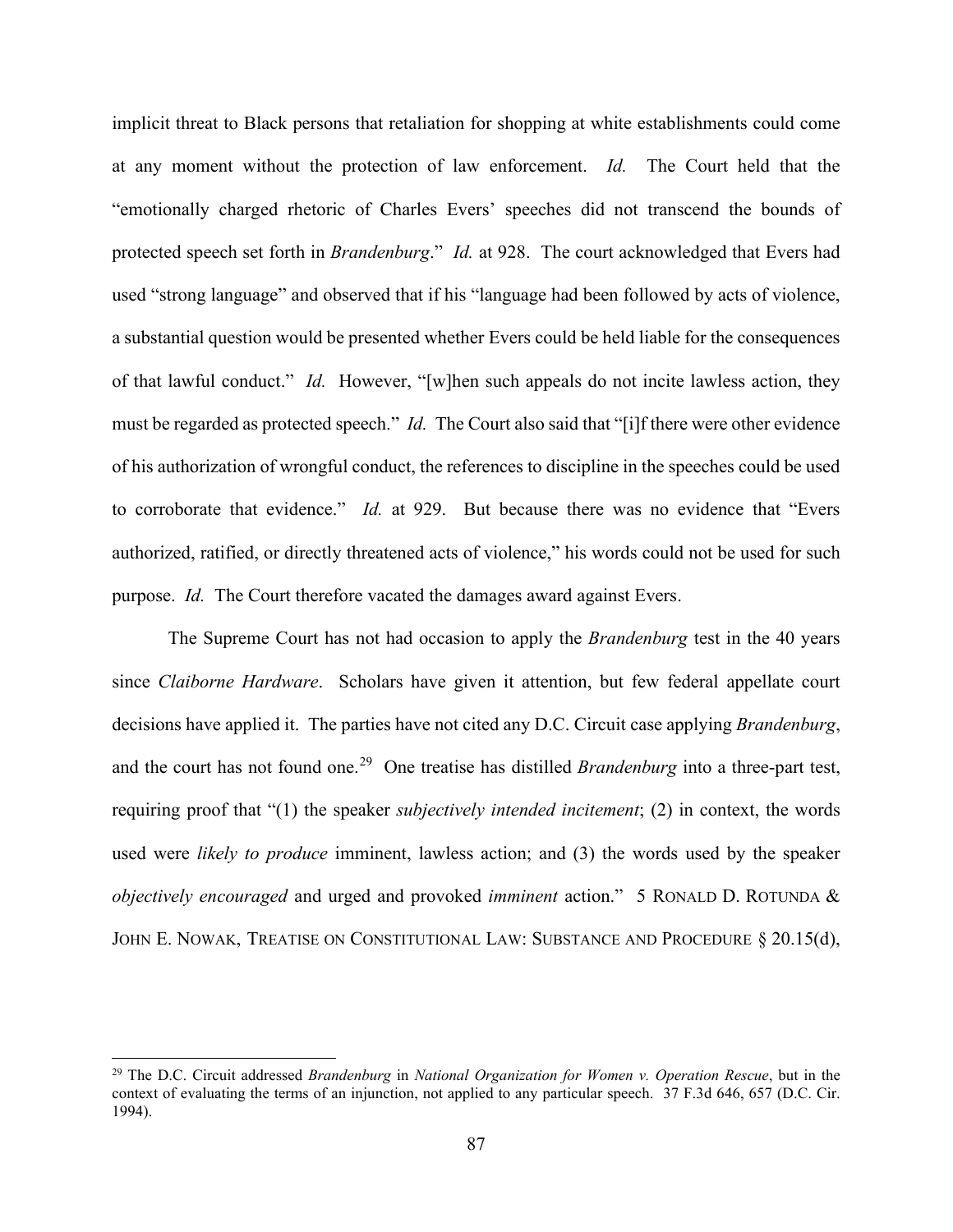Westlaw (database updated May 2021). An en banc panel of the Sixth Circuit articulated a similar three-part test:

> The *Brandenburg* test precludes speech from being sanctioned as incitement to riot unless (1) the speech explicitly or implicitly encouraged the use of violence or lawless action, (2) the speaker intends the speech will result in the use of violence or lawless action, and (3) the imminent use of violence or lawless action is the likely result of his speech.

*Bible Believers v. Wayne County*, 805 F.3d 228, 246 (6th Cir. 2015) (en banc). The court does not

take a position on whether defining *Brandenburg*'s standard as a three-part test is useful, or even

accurate.30 The key to the *Brandenburg* exception is incitement: whether the speech "is directed

to inciting or producing imminent lawless action and is likely to incite or produce such action."

*Brandenburg*, 395 U.S. at 447.

In making that evaluation, both the words spoken and the context in which they are spoken

matter. The Supreme Court said as much in *Young v. American Mini Theaters*:

The question whether speech is, or is not, protected by the First Amendment often depends on the content of the speech. Thus, the line between permissible advocacy and impermissible incitation to crime or violence depends, not merely on the setting in which speech occurs, but also on exactly what the speaker had to say.

427 U.S. 50, 66 (1976). Similarly, the Court in *FCC v. Pacifica Foundation* observed that the

classic exposition of the proposition that both the content and the context of speech are critical elements of First Amendment analysis is Mr. Justice Holmes' statement for the Court in *Schenck v. United States*[:]... "[T]he character of every act depends upon the circumstances in which it is done . . . . The most stringent protection of free speech would not protect a man falsely shouting fire in a theater and causing a panic . . . ."

<sup>&</sup>lt;sup>30</sup> The Rotunda and Nowak treatise's three-factor test has been called into question insofar as it requires inquiry into whether the speaker "objectively encouraged and urged and provoked imminent action." The Sixth Circuit has declined to wholly embrace such an "objective" element, except insofar as the *Brandenburg* inquiry must focus on "the words used by the speaker . . . , not how they may be heard by a listener." *Nwanguma v. Trump*, 903 F.3d 604, 613 (6th Cir. 2018).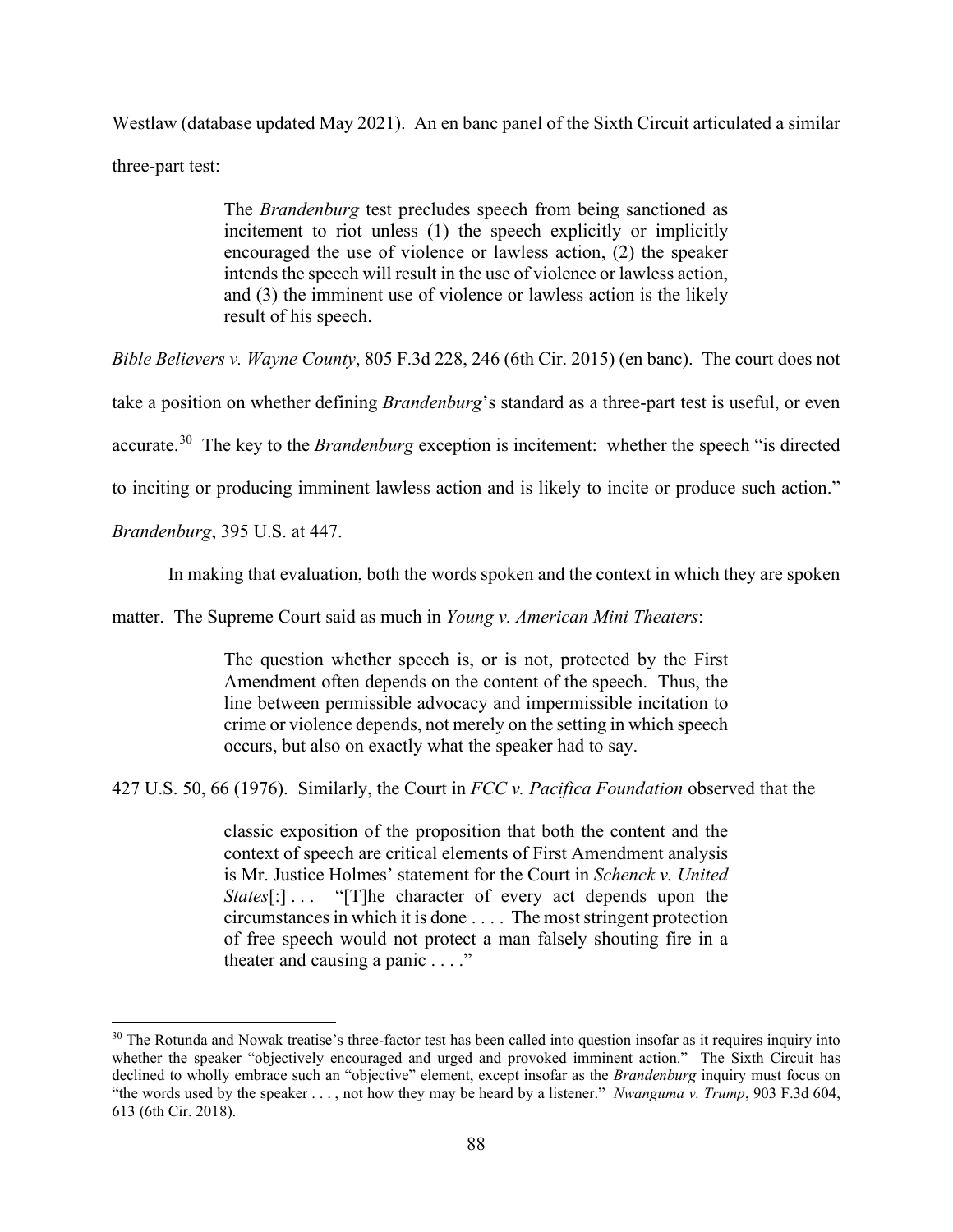438 U.S. 726, 744 (1978) (quoting *Schenck v. United States*, 249 U.S. 47, 52 (1919)).

Bearing the foregoing principles in mind, the court turns to evaluate President Trump's speech under *Brandenburg*.

### c. President Trump's speech

Plaintiffs do not contend that President Trump's words prior to the January 6 Rally Speech (almost entirely through tweets) meets the *Brandenburg* incitement exception. They focus on the Rally Speech, so the court does, too, starting with a summary of what he said.<sup>31</sup>

The President spoke for 75 minutes. He spun a narrative in which he told those present that the election was "rigged" and "stolen," and not just from him, but from *them*. He told attendees at the start that "*our* election victory" had been taken away, "*we* won this election," and "[*w*]*e* didn't lose." He urged on the crowd, "We will never give up. We will never concede. It doesn't happen. You don't concede when there's theft involved. . . . We will not take it anymore . . . . [W]e will 'stop the steal.'" He said that elections in "Third World Countries" are "more honest" than the election that had just taken place. The President said all of this within the first few minutes of his remarks.

He then told the crowd what had to happen for them to "win" the election. "[I]f Mike Pence does the right thing, we win the election." "All Mike Pence has to do is send it back to the states to recertify, and we become president, and you are the happiest people." And he warned what would happen if the Vice President did not act: "[W]e're stuck with a president who lost the election by a lot, and we have to live with that for four more years. We're not going to let that happen."

<sup>&</sup>lt;sup>31</sup> The court has considered the Rally Speech in its entirety. *See supra* note 24. The recitation below summarizes those remarks as they were made chronologically, and it omits citations for ease of reading.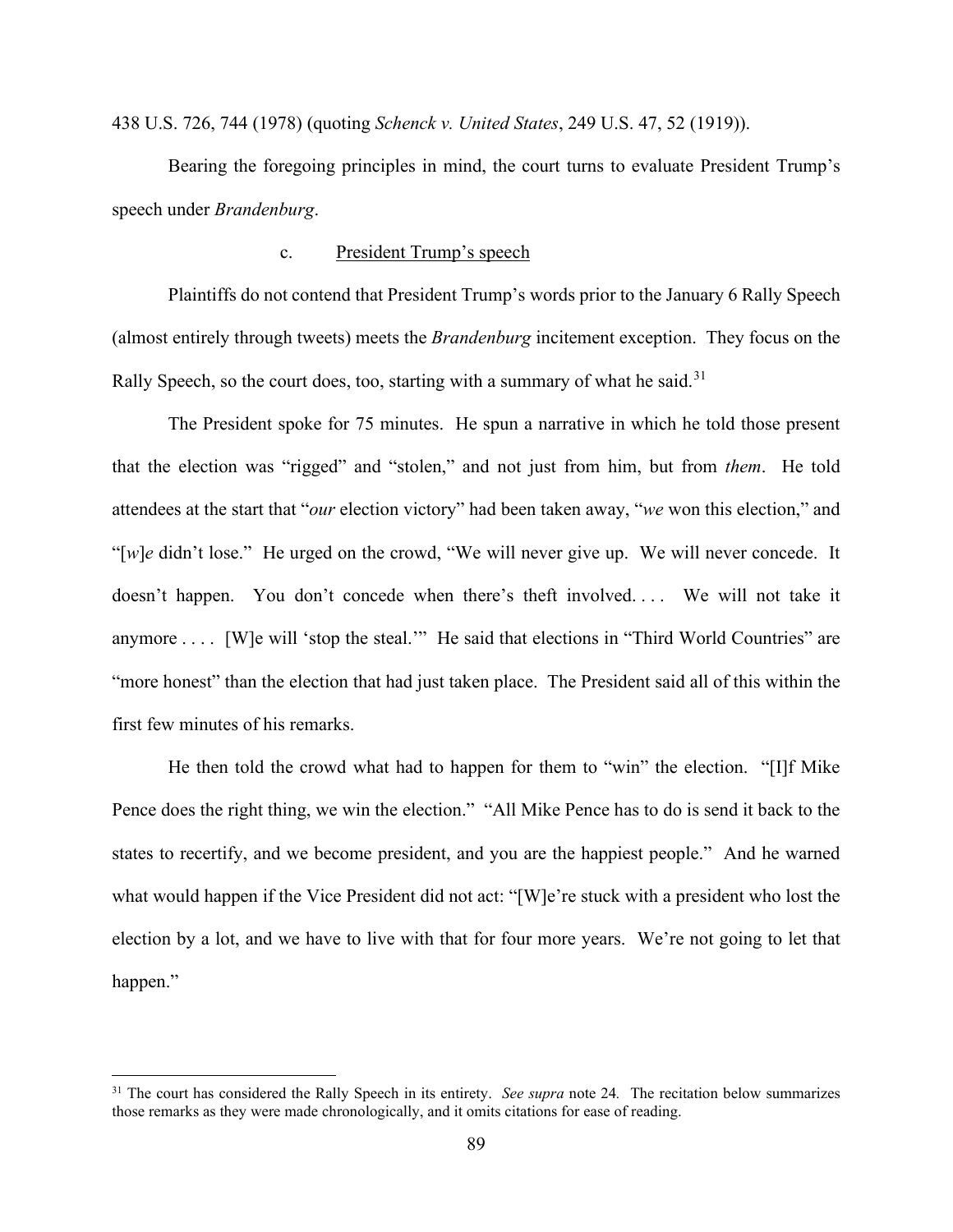The President identified who was to blame for the "stolen" and "rigged" election: "radical left Democrats," "weak Republicans," "the fake news," and "Big tech," among others. He specifically identified those who he thought were the "weak Republicans" who would bear responsibility for a lost election: then–Senate Majority Leader McConnell, Representative Elizabeth Cheney, and Governor Brian Kemp (calling him "one of the dumbest governors in the United States"). He accused the media of "suppressing thought" and "suppress[ing] speech" and said it "was the enemy of the people. It's the biggest problem we have in this country." He told the crowd,

> [W]e're going to have to fight much harder, and Mike Pence is going to have to come through for us. And if he doesn't, that will be a sad day for our country because you're sworn to uphold our Constitution. Now it is time for Congress to confront this egregious assault on our democracy.

It was at this point that the President first said anything about a march to the Capitol. He

said,

[A]fter this, we're going to walk down—and I'll be there with you we're going to walk down to the Capitol, and we're going to cheer on our brave senators, and congressmen and women. And we're probably not going to be cheering so much for some of them because you'll never take back our country with weakness. You have to show strength, and you have to be strong.

He then said, "We have come to demand that Congress do the right thing and only count the electors who have been lawfully slated, lawfully slated," and he added that "everyone here will soon be marching to the Capitol building to peacefully and patriotically make your voices heard."

Moments later, he focused the crowd's attention on the Certification. Referring to the Capitol, he said,

> [W]e see a very important event though, because right over there, right there, we see the event going to take place. . . . We're going to see whether or not we have great and courageous leaders or whether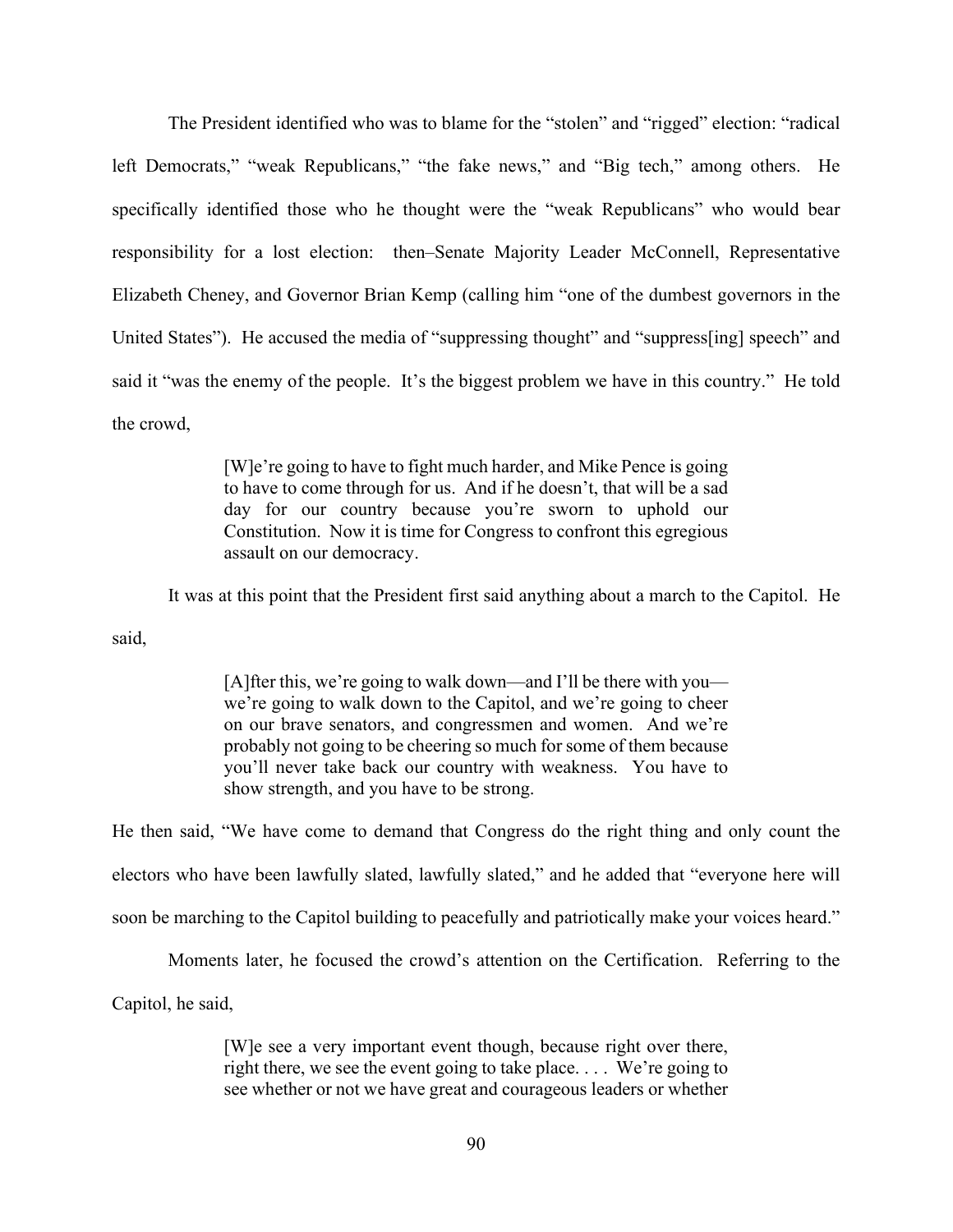or not we have leaders that should be ashamed of themselves throughout history, throughout eternity, they'll be ashamed. And you know what? If they do the wrong thing, we should never ever forget that they did. Never forget. We should never ever forget.

The President continued, telling the crowd repeatedly that the election had been stolen. "We've amassed overwhelming evidence about a fake election," he said to them. Changes in election procedure at the state level had "paved the way for fraud on a scale never seen before." He then recited a litany of false claims about the ways in which the election had been stolen in Pennsylvania (e.g., over 200,000 more ballots cast than voters), Wisconsin (e.g., postal service workers were told to backdate 100,000 ballots), Georgia (e.g., election officials pulled "boxes . . . and suitcases of ballots out from under a table"), Arizona (e.g., 36,000 ballots were cast by noncitizens), Nevada (e.g., more than 42,000 double votes), and Michigan (e.g., thousands and thousands of ballots were improperly backdated). In the midst of reciting these examples of fraud, the President regularly alluded to what the Vice President had to do. He told rally-goers that, if Mike Pence failed to act, "You will have an illegitimate president, that's what you'll have. And we can't let that happen." He said, "I'm not hearing good stories" about the Vice President. And he again told those assembled that the election was a fraud: "this is the most fraudulent thing anybody's—This is a criminal enterprise. This is a criminal enterprise." And, he said that when fraud occurs "it breaks up everything, doesn't it? What you catch somebody in a fraud, you're allowed to go by very different rules. So I hope Mike has the courage to do what he has to do."

In the final moments of his speech, the President spoke about the country's future. He said he had to be "careful" in saying he was confident in our nation's future: "If we allow this group of people to illegally take over our country, because it's illegal when the votes are illegal, when the way they got there is illegal, when the States that vote are given false and fraudulent information." He also warned that, because of a potential change in administration, "the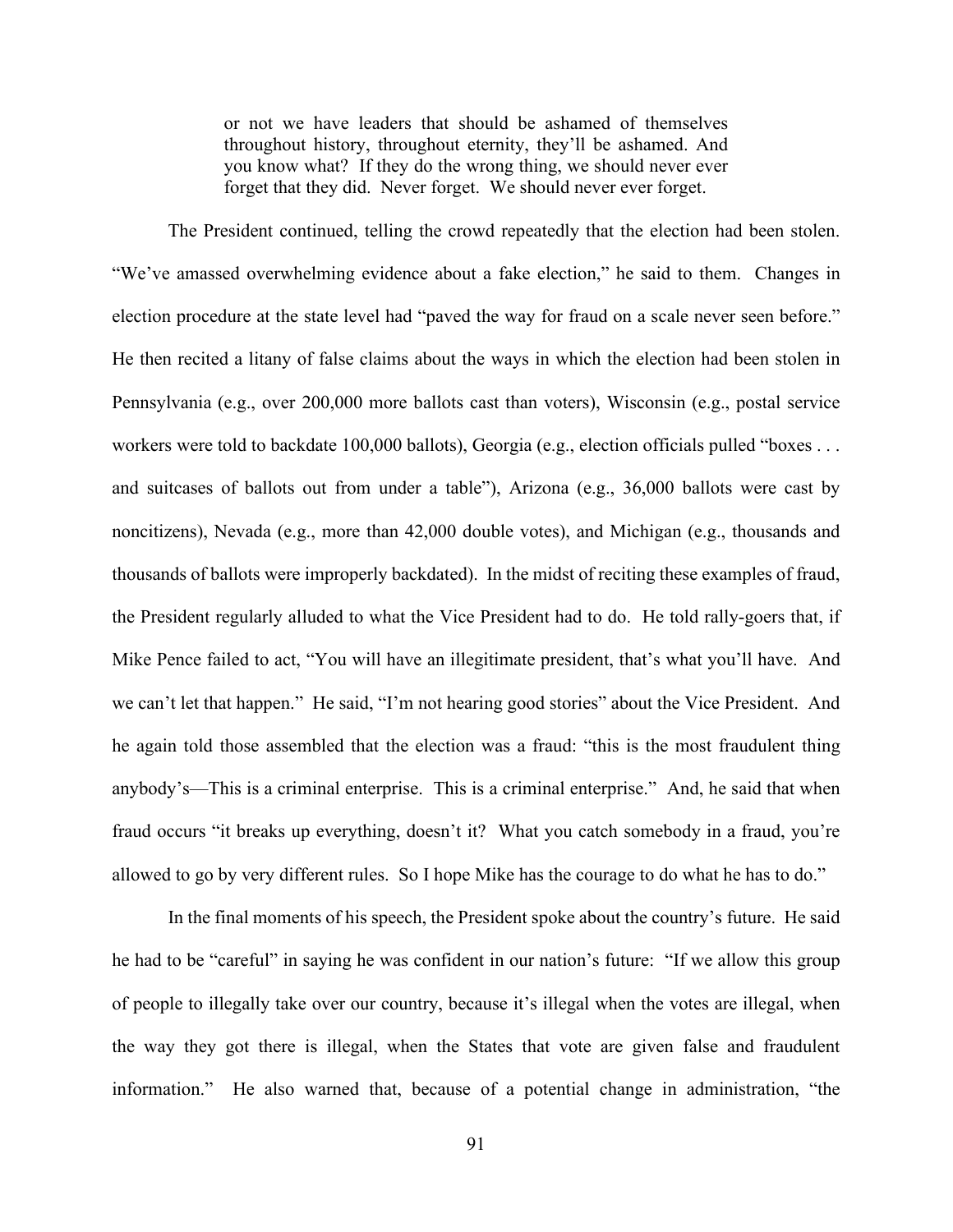[immigrant] caravans are forming again. They want to come in again and rip off our country.

Can't let it happen."

Finally, the President told them he suspected impropriety on election night itself: "Something's wrong here. Something's really wrong. Can't have happened." And then he said: "And we fight. We fight like hell and if you don't fight like hell, you're not going to have a country anymore." Moments later, he concluded and told those assembled:

> So we're going to, we're going to walk down Pennsylvania Avenue, I love Pennsylvania Avenue, and we're going to the Capitol and we're going to try and give—the Democrats are hopeless. They're never voting for anything, not even one vote. But we're going to try to give our Republicans, the weak ones, because the strong ones don't need any of our help, we're going to try and give them the kind of pride and boldness that they need to take back our country. So let's walk down Pennsylvania Avenue.

### d. *Brandenburg* applied to the January 6 Rally Speech

The President's words on January 6th did not explicitly encourage the imminent use of violence or lawless action, but that is not dispositive. In *Hess*, the Supreme Court recognized that words can *implicitly* encourage violence or lawlessness. In reversing Hess's conviction, the Court held that there was "no evidence or *rational inference* from *the import* of the language" intended to produce, or likely to produce, imminent disorder. 414 U.S. at 109 (emphasis added). By considering the "import of the language," and the "rational inferences" the words produce, the Court signaled that there is no safe haven under *Brandenburg* for the strategic speaker who does not directly and unequivocally advocate for imminent violence or lawlessness, but does so through unmistakable suggestion and persuasion. Federal appellate courts have understood the *Brandenburg* exception to reach implicit encouragement of violent acts. *See, e.g.*, *Bible Believers*, 805 F.3d at 246 (inquiring as the first element whether "the speech explicitly or implicitly encouraged the use of violence or lawless action").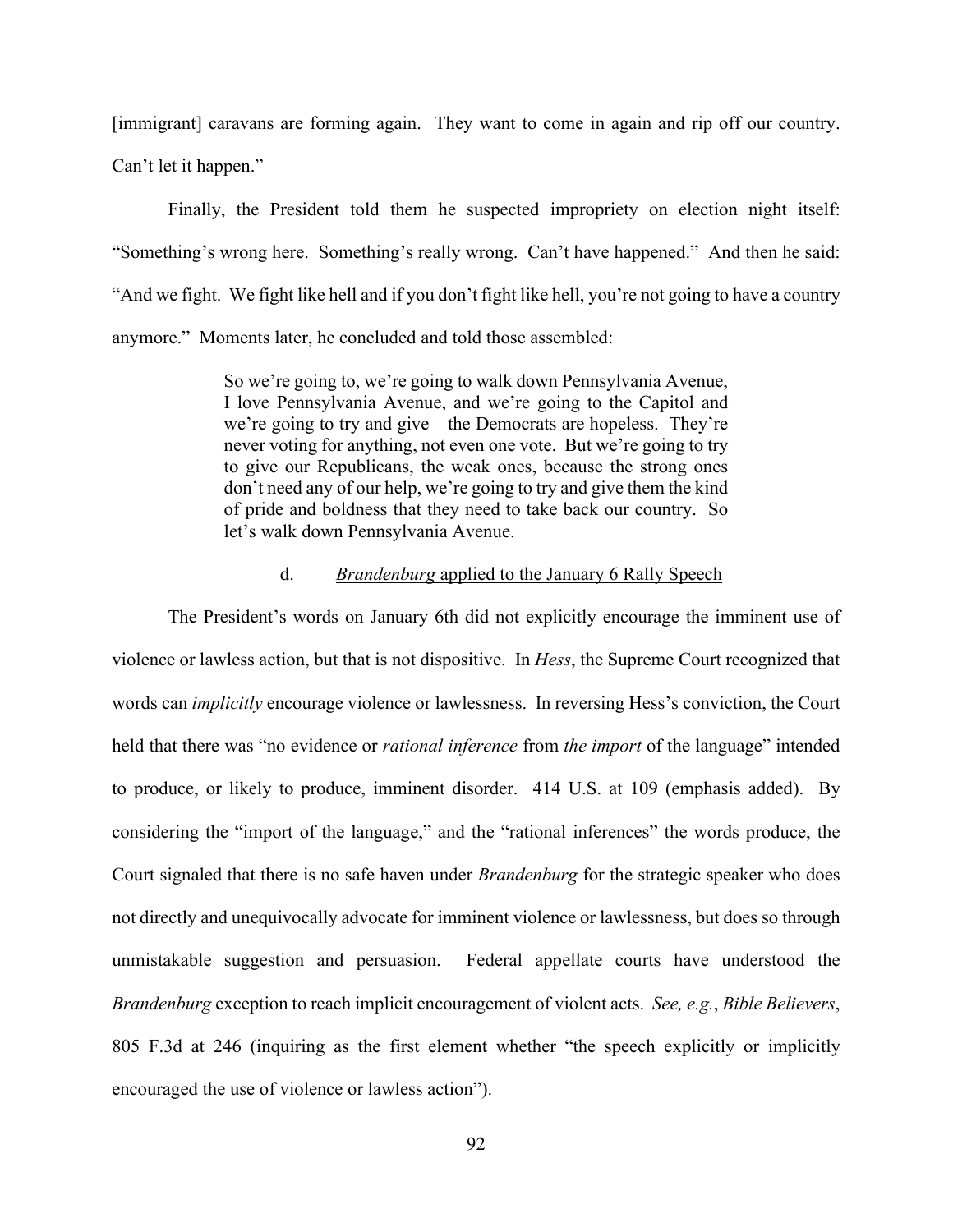Having considered the President's January 6 Rally Speech in its entirety and in context, the court concludes that the President's statements that, "[W]e fight. We fight like hell and if you don't fight like hell, you're not going to have a country anymore," and "[W]e're going to try to and give [weak Republicans] the kind of pride and boldness that they need to take back our country," immediately before exhorting rally-goers to "walk down Pennsylvania Avenue," are plausibly words of incitement not protected by the First Amendment. It is plausible that those words were implicitly "directed to inciting or producing imminent lawless action and [were] likely to produce such action." *Brandenburg*, 395 U.S. at 447.

The "import" of the President's words must be viewed within the broader context in which the Speech was made and against the Speech as a whole. Before January 6th, the President and others had created an air of distrust and anger among his supporters by creating the false narrative that the election literally was stolen from underneath their preferred candidate by fraud and corruption. Some of his supporters' beliefs turned to action. In the weeks after the election, some had made threats against state election officials and others clashed with police in Washington, D.C., following pro-Trump rallies. The President would have known about these events, as they were widely publicized. Against this backdrop, the President invited his followers to Washington, D.C., on January 6th. It is reasonable to infer that the President would have known that some supporters viewed his invitation as a call to action. President Trump and his advisors "actively monitored" pro-Trump websites and social media. *Thompson* Compl. ¶ 66. These forums lit up in response to the rally announcement. Some supporters explicitly called for violence on January 6th (e.g., calling for "massing hangings and firing squads"). Others took direct aim at the Certification itself (e.g., stating that people in the Capitol should "leave in one of two ways: dead or certifying Trump the rightful winner") or at law enforcement ("Cops don't have 'standing' if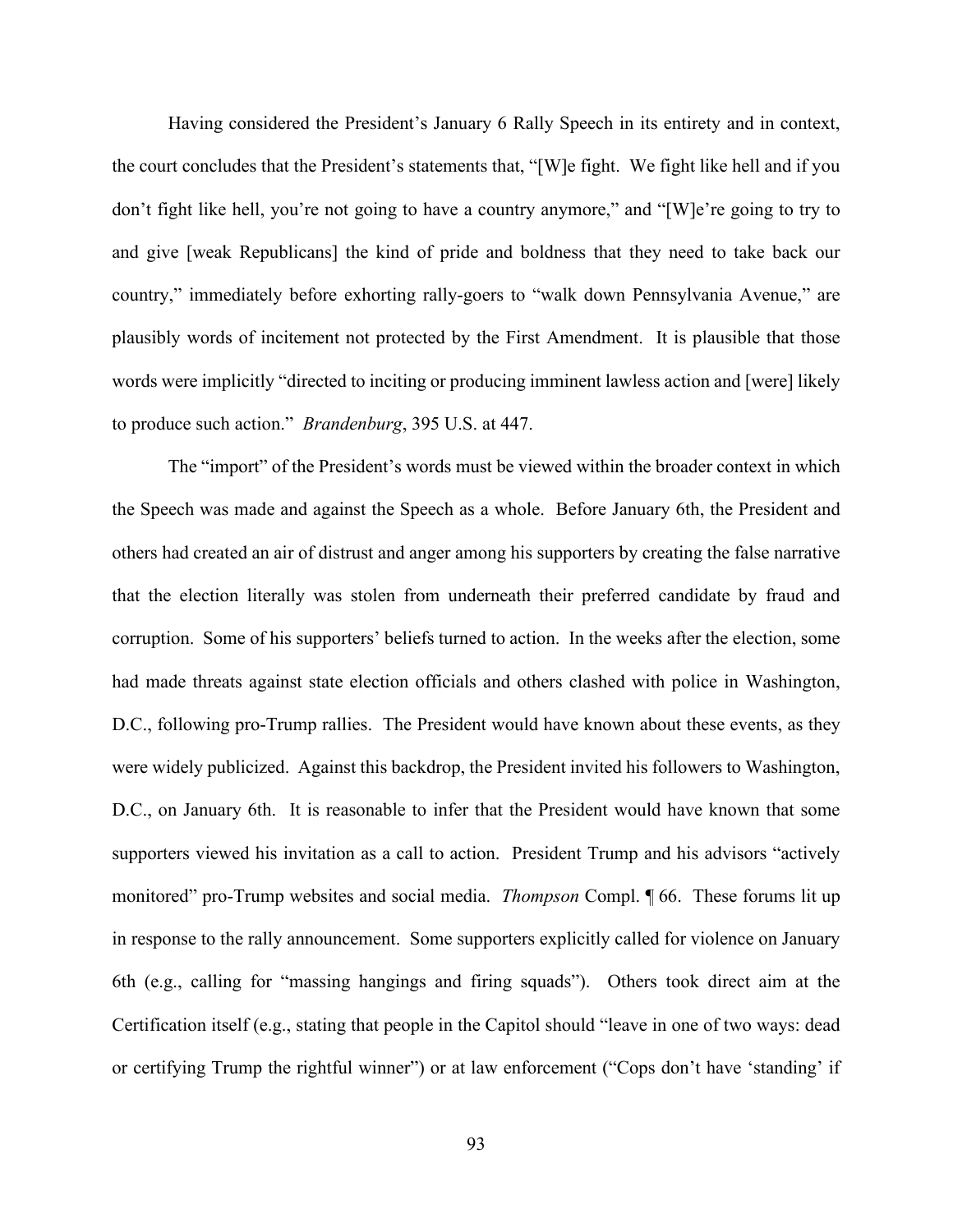they are laying on the ground in a pool of their own blood."). *Thompson* Compl. ¶¶ 56–63; *Swalwell* Compl. ¶ 89; *Blassingame* Compl. ¶¶ 33–34. These violent posts were discussed "by media outlets regularly viewed by President Trump, including Fox News." *Thompson* Compl. ¶ 66. The prospect of violence had become so likely that a former aide to the President predicted in a widely publicized statement that "there will be violence on January 6th because the President himself encourages it." *Id.* Thus, when the President stepped to the podium on January 6th, it is reasonable to infer that he would have known that some in the audience were prepared for violence.

Yet, the President delivered a speech he understood would only aggravate an already volatile situation. For 75 uninterrupted minutes, he told rally-goers that the election was "rigged" and "stolen," at one point asserting that "Third World Countries" had more honest elections. He identified who the culprits were of the election fraud: "radical Left Democrats" and "weak" Republicans. They were the ones who had stolen *their* election victory, he told them. He directed them not to "concede," and urged them to show "strength" and be "strong." They would not be able to "take back [their] country with weakness." He told them that the rules did not apply: "When you catch somebody in a fraud, you're allowed to go by very different rules." And they would have an "illegitimate President" if the Vice President did not act, and "we can't let that happen." These words stoked an already inflamed crowd, which had heard for months that the election was stolen and that "weak politicians" had failed to help the President.

So, when the President said to the crowd at the end of his remarks, "We fight. We fight like hell and if you don't fight like hell, you're not going to have a country anymore," moments before instructing them to march to the Capitol, the President's speech plausibly crossed the line into unprotected territory. These words did not "amount[] to nothing more than illegal action at some indefinite future time." *Hess*, 414 U.S. at 108. President Trump's words were, as Justice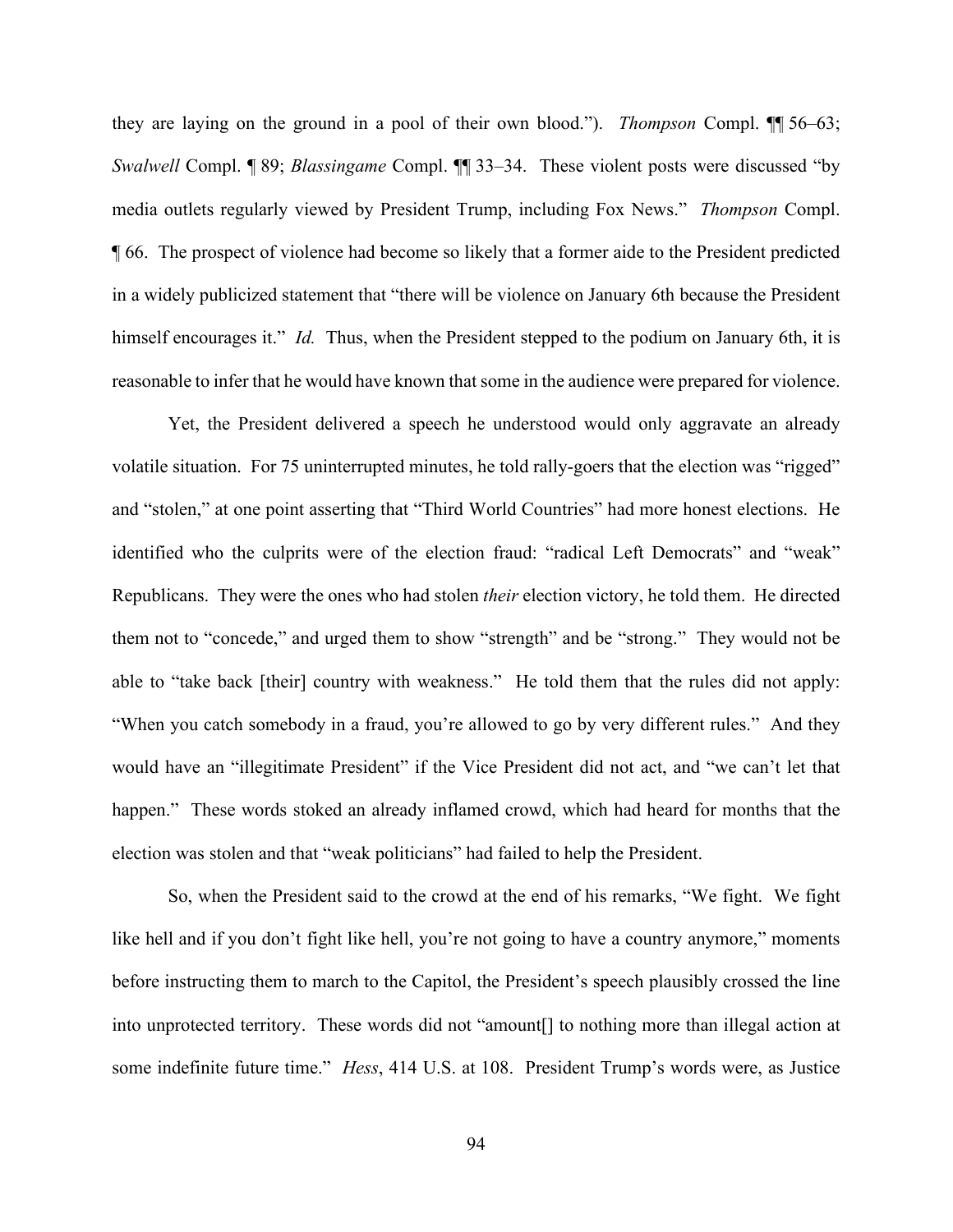Douglas termed it, "speech . . . brigaded with action." *Brandenburg*, 395 U.S. at 456 (Douglas, J., concurring). They were plausibly "directed to inciting or producing imminent lawless action and [were] likely to incite or produce such action." *Hess*, 414 U.S. at 108–09.

In his motions, President Trump largely avoids any real scrutiny of the actual words he spoke or the context in which they were spoken. His tack entails essentially three arguments. First, citing Justice Stevens's dissent in *Morse v. Frederick*, 551 U.S. 393, 442–43 (2007), he contends that Plaintiffs' attempt to fit President Trump's speech in the *Brandenburg* box improperly relies on how its listeners interpreted the speech rather than his actual words. *See Blassingame* Trump Mot. at 25 (citing *Morse*, 551 U.S. at 442–43 (Stevens, J., dissenting) (observing that the distinction between advocacy and incitement "could not depend on how" others understood speech; to hold otherwise would leave "'the speaker . . . wholly at the mercy of the varied understanding of his hearers and consequently of whatever inference may be drawn as to his intent and meaning'" (quoting *Thomas v. Collins*, 323 U.S. 516, 535 (1945)))). The court has no quarrel with the proposition that an incitement-speech inquiry cannot turn on the subjective reaction of the listener. *See Nwanguma v. Trump*, 903 F.3d 604, 613 (6th Cir. 2018) ("It is the words used by the speaker that must be the focus of the incitement inquiry, not how they may be heard by a listener.").<sup>32</sup> In conducting the inquiry above the court assiduously avoided relying on any allegations that Plaintiffs made about any person's reaction to the President's January 6 Rally Speech. (And, Plaintiffs did make such allegations. *See, e.g.*, *Thompson* Compl. ¶¶ 88, 122; *Blassingame* Compl.  $\P$  61, 93.) The court's conclusion rests on the words spoken and their context, including the audience to whom the President spoke and when he spoke to them.

<sup>&</sup>lt;sup>32</sup> The court takes no position on whether the subjective reaction of a listener might have *some* relevance to the inquiry.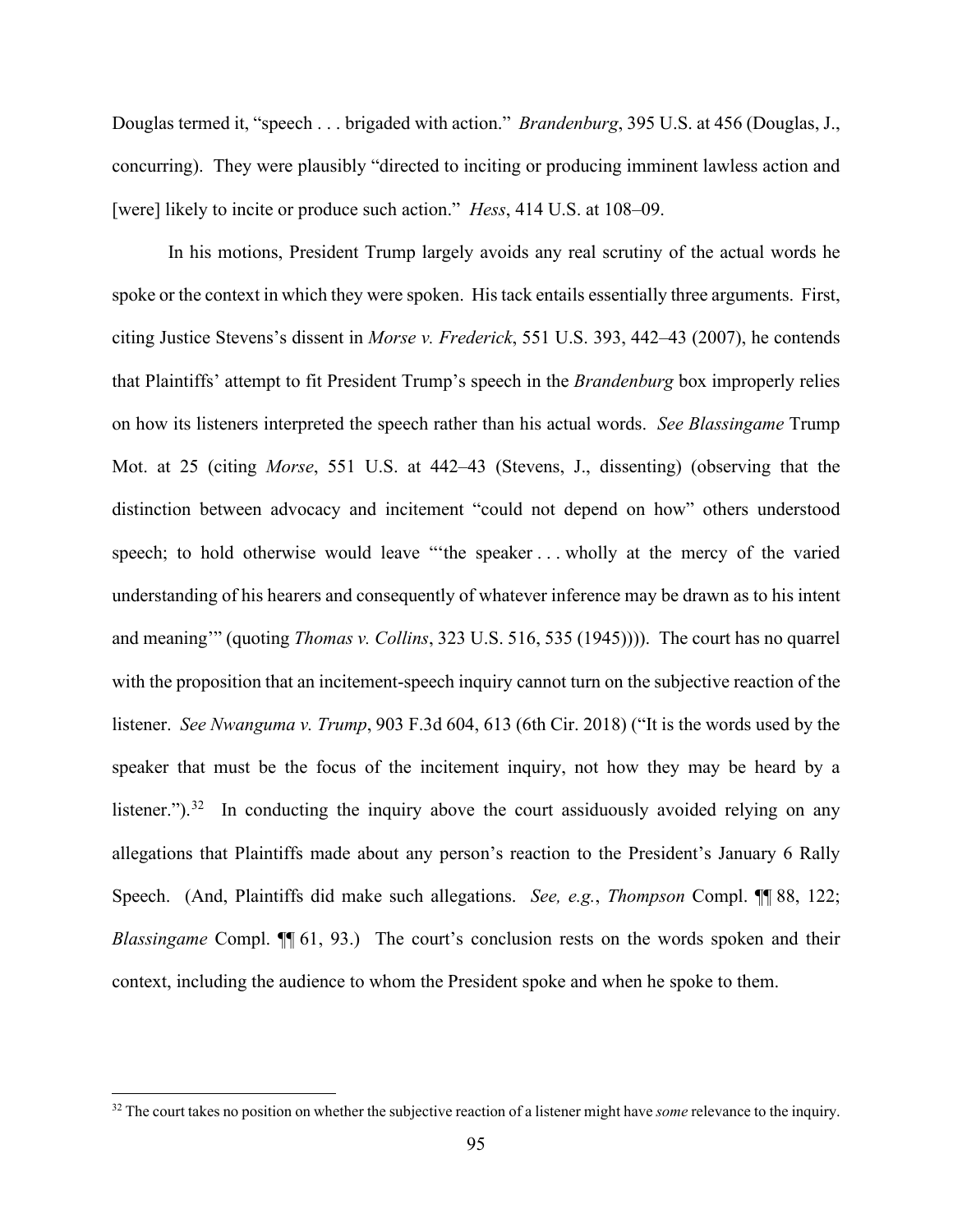Next, the President focuses on the fact that when he first alluded to marching to the Capitol, he said he expected rally-goers "to peacefully and patriotically make your voices heard." *Blassingame* Trump Mot. at 25. Those words are a factor favoring the President. *See Nwanguma*, 903 F.3d at 611–12 (holding that the allegation that candidate Trump's repetition of the words "get 'em out of here," directed at protesters attending a campaign rally, were inciting words was "undercut<sup>[]"</sup> by the accompanying words "don't hurt 'em"). That is why the court recited those words in summarizing his Speech. But the President's passing reference to "peaceful[] and patriotic[]" protest cannot inoculate him against the conclusion that his exhortation, made nearly an hour later, to "fight like hell" immediately before sending rally-goers to the Capitol, within the context of the larger Speech and circumstances, was not protected expression.

Finally, President Trump plays a game of what-aboutism, citing fiery speeches from Democratic legislators, including Plaintiff Waters, which he says likewise would not be protected speech if the court were to find, as it has, that the President's is not. *Thompson* Trump Reply at 8, 11–13. The court does not find such comparators useful. Each case must be evaluated on its own merits, as the court has done above. If the President's larger point is that a speaker only in the rarest of circumstances should be held liable for political speech, the court agrees. *Cf. Bible Believers*, 805 F.3d at 244 (observing in a case involving religious expression that "[i]t is not an easy task to find that speech rises to such a dangerous level that it can be deemed incitement to riot"). That is why the court determines, as discussed below, that Giuliani's and Trump Jr.'s words are protected speech. But what is lacking in their words is present in the President's: an implicit call for imminent violence or lawlessness. He called for thousands "to fight like hell" immediately before directing an unpermitted march to the Capitol, where the targets of their ire were at work, knowing that militia groups and others among the crowd were prone to violence. *Brandenburg*'s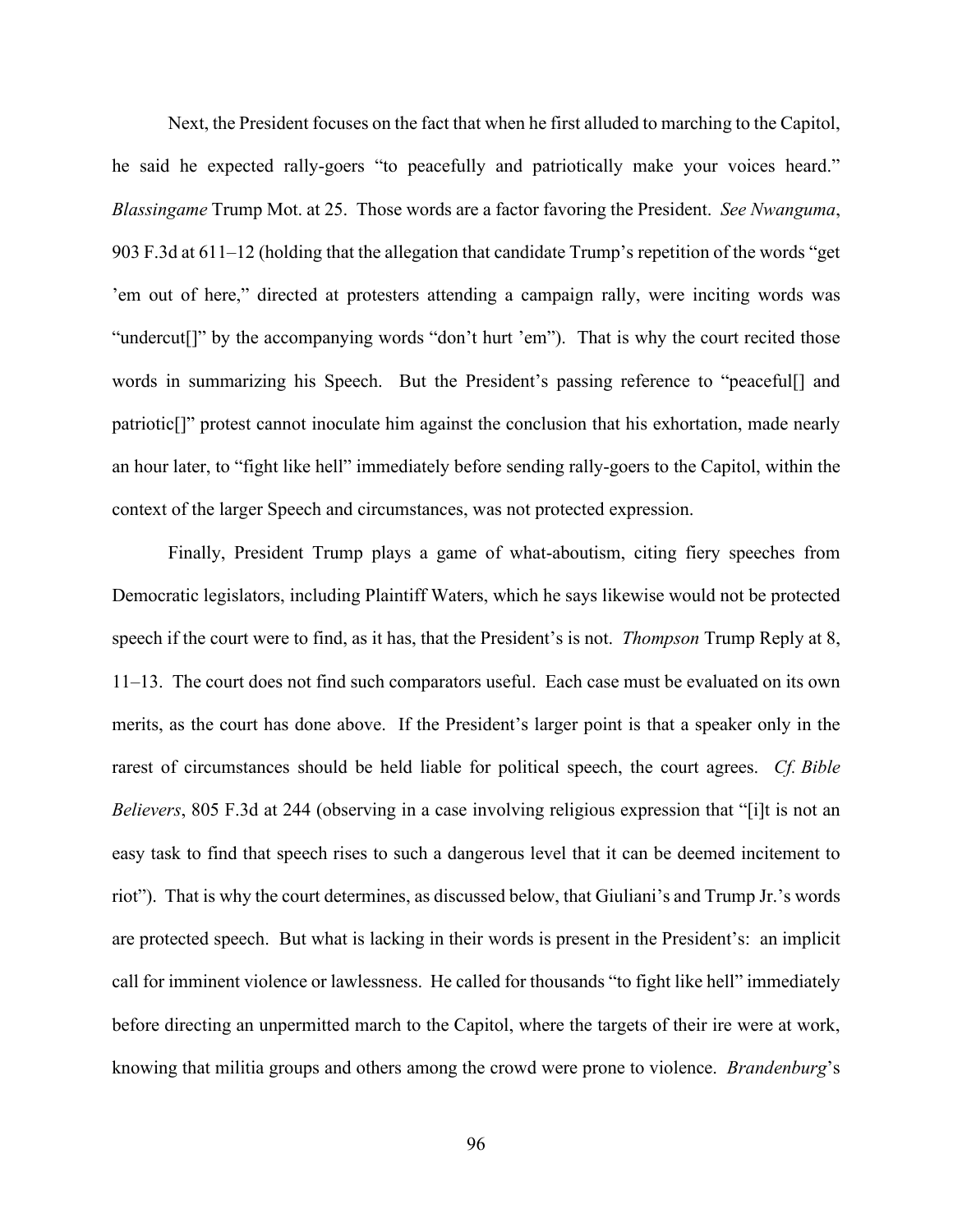imminence requirement is stringent, and so finding the President's words here inciting will not lower the already high bar protecting political speech.<sup>33</sup>

\* \* \*

 The nineteenth century English philosopher John Stuart Mill was a fierce advocate of free speech. But Mill understood that not all speech should be protected. In his work *On Liberty*, Mill wrote, "No one pretends that actions should be as free as opinions. On the contrary, even opinions lose their immunity, when the circumstances in which they are expressed are such as to constitute their expression a positive instigation to some mischievous act." JOHN STUART MILL, ON LIBERTY 100 (London, John W. Parker & Son, 2d ed. 1859). As an example Mill offered the following:

> An opinion that corn-dealers are starvers of the poor, or that private property is robbery, ought to be unmolested when simply circulated through the press, but may justly incur punishment when delivered orally to an excited mob assembled before the house of a corndealer, or when handed about among the same mob in the form of a placard.

*Id.* at 100–01.President Trump's January 6 Rally Speech was akin to telling an excited mob that corn-dealers starve the poor in front of the corn-dealer's home. He invited his supporters to Washington, D.C., after telling them for months that corrupt and spineless politicians were to blame for stealing an election *from them*; retold that narrative when thousands of them assembled on the Ellipse; and directed them to march on the Capitol building—the metaphorical corn-dealer's house—where those very politicians were at work to certify an election that he had lost. The

<sup>&</sup>lt;sup>33</sup> President Trump additionally has argued that, if the court were to hold that he could be potentially liable under § 1985(1) for his speech, such an interpretation would raise overbreadth and void-for-vagueness concerns. *Thompson*  Trump Mot. at  $21-22$ . But such challenges make little sense, as the President cannot seriously contend that  $\S 1985(1)$ either sweeps in too much protected speech (an overbreadth challenge) or does not provide fair notice of what it prohibits (void for vagueness). In any event, the President does not develop either argument, devoting only a halfpage to them. *See id.* The court therefore declines to address them any more than it has. *See United States v. Zannino*, 895 F.2d 1, 17 (1st Cir. 1990) ("It is not enough merely to mention a possible argument in the most skeletal way, leaving the court to do counsel's work, create the ossature for the argument, and put flesh on its bones.").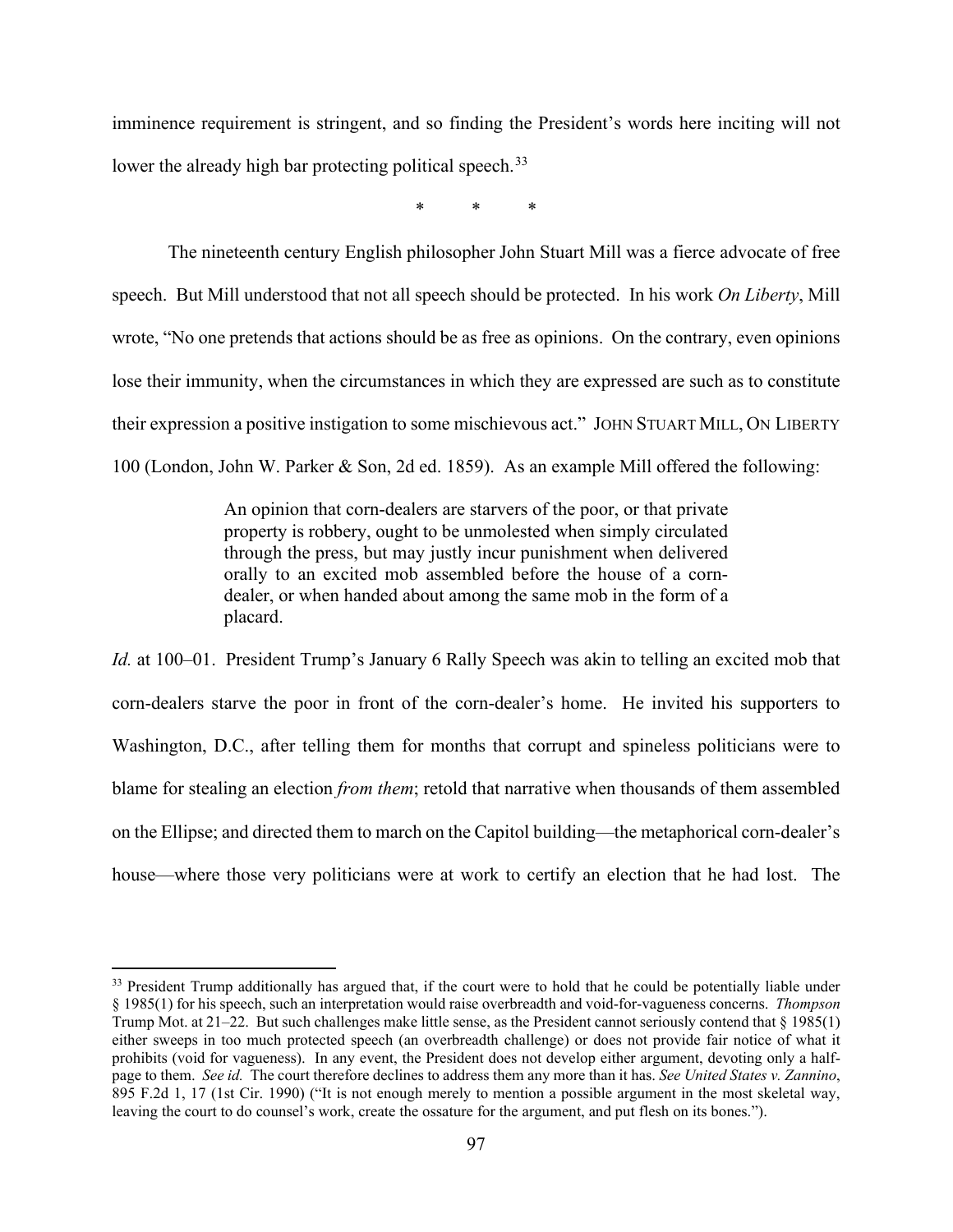Speech plausibly was, as Mill put it, a "positive instigation of a mischievous act." Dismissal of Plaintiffs' claims on First Amendment grounds is not warranted.

#### e. Giuliani and Trump Jr.

As the court already has said, it finds that Giuliani's and Trump Jr.'s words spoken before and on January 6th are protected expression. None of their words, explicitly or implicitly, rose to the level of a call for imminent use of violence or lawless action. That is true even of Giuliani saying, "Let's have trial by combat." That statement was made in the context of his assertion that the election was rife with criminal fraud, and that he was "willing to stake "[his] reputation," and the President would too, "on the fact we're going to find criminality." But Giuliani never said anything about where or when the "trial by combat" would occur. Giuliani's statement is therefore, at most, "advocacy of illegal action at some indefinite future time." *Hess*, 414 U.S. at 108. The "trial by combat" line is surely provocative, but it is not unprotected speech. *See Claiborne Hardware*, 458 U.S. at 928 (holding that where "spontaneous and emotional appeals for unity and action in a common cause . . . . do not incite lawless action, they must be regarded as protected speech").

Accordingly, the court dismisses all federal and District of Columbia–law claims brought by Swalwell and the Bass Plaintiffs against Giuliani and Trump Jr.

### f. Oath Keepers

The Oath Keepers also contend that the  $\S$  1985(1) claim against them must be dismissed because their alleged acts were protected speech, assembly, and petitioning. *Thompson* Oath Keepers Mot. at 27–28. The court quickly dispenses with this argument. "The First Amendment does not protect violence." *Claiborne Hardware*, 458 U.S. at 916. The Oath Keepers are alleged to have acted violently by breaching the Capitol building, "with the rest of the riotous mob,"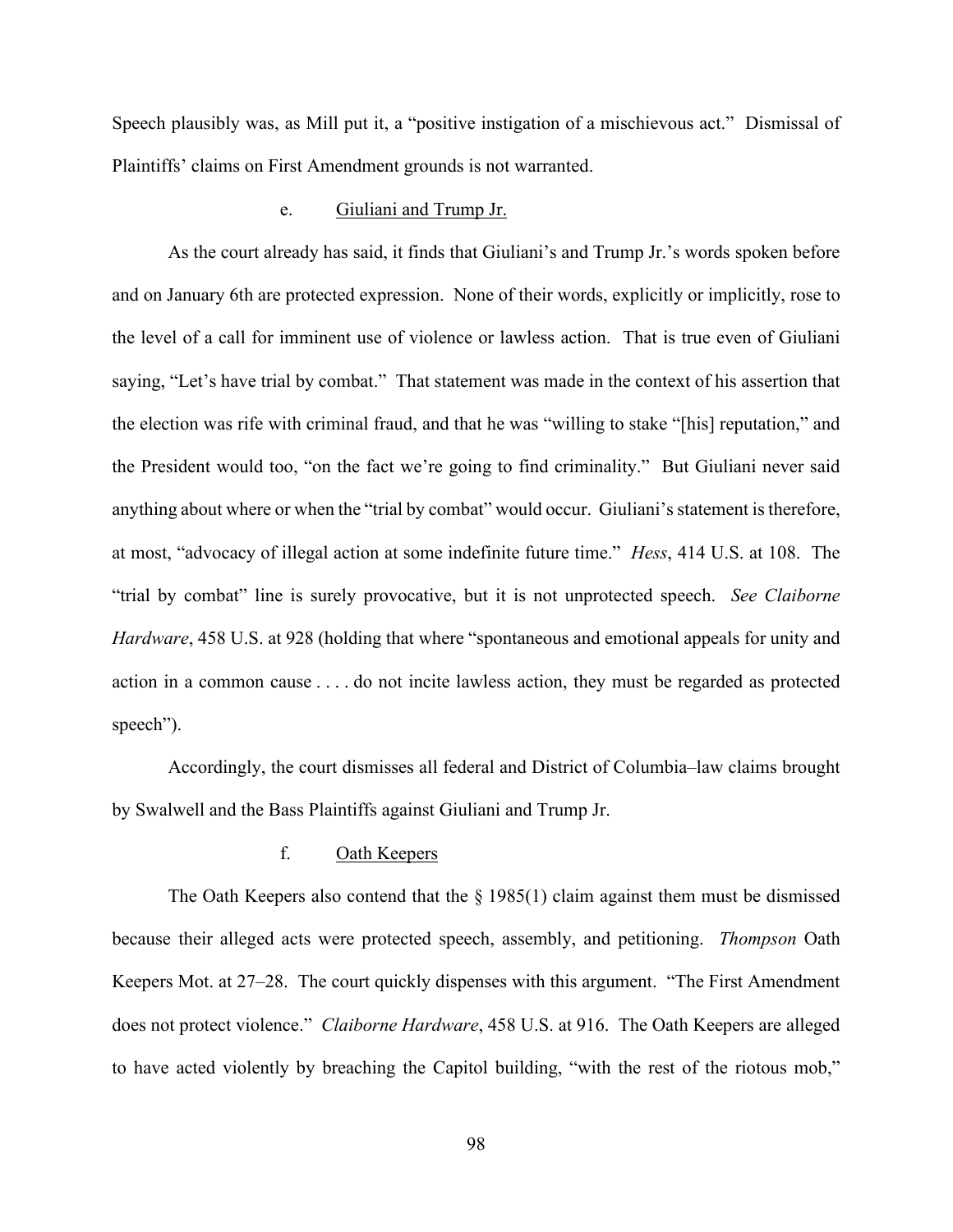wearing "paramilitary equipment, helmets, reinforced vests and clothing with Oath Keepers paraphernalia, moving in a regimented manner as members of the military are trained." *Thompson*  Compl. ¶ 126. Such actions, if true, are not entitled to First Amendment protection.

The court also notes that, if the court were to dismiss the  $\S 1985(1)$  claim against the Oath Keepers for failing to overcome a First Amendment defense, Plaintiffs could easily cure any deficiency through amendment. "The security of the community life may be protected against incitements to acts of violence and the overthrow by force of orderly government." *Near v. Minnesota ex rel. Olson*, 283 U.S. 697, 716 (1931). The court can take judicial notice that ten members of the Oath Keepers, including its leader Stewart Rhodes, have been charged with seditious conspiracy. *See Thompson v. Linda & A., Inc.*, 779 F. Supp. 2d 139, 144 n.2 (D.D.C. 2011) ("The Court may take judicial notice of public records like docket sheets and other court documents."); Indictment, *United States v. Rhodes*, No. 22-cr-15 (APM) (D.D.C.), ECF No. 1. There is no First Amendment protection for such alleged conduct.

### **F. District of Columbia–law claims**

What remains to address are President Trump's motions to dismiss the District of Columbia–law claims asserted by Swalwell and the *Blassingame* Plaintiffs. (Recall, the Bass Plaintiffs advance only a single federal claim under  $\S 1985(1)$ .) The court considers these arguments solely as to President Trump because the court already has dismissed those claims brought by Swalwell against Giuliani and Trump Jr. on First Amendment grounds. The court takes up the District of Columbia–law claims in the order in which they appear in Swalwell's Complaint, followed by any unique claims asserted by the *Blassingame* Plaintiffs. The court will note in the header when the claims overlap.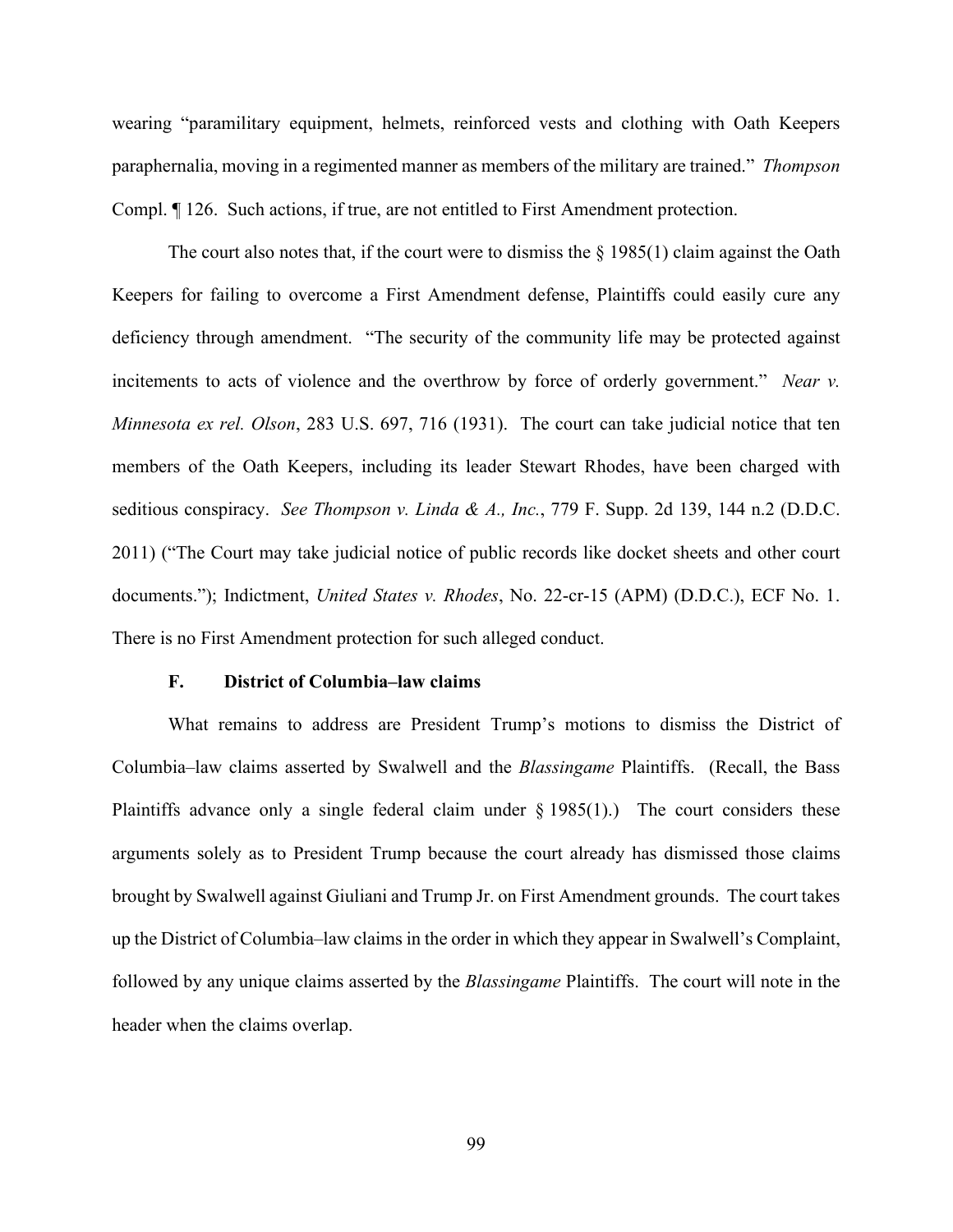*1. Negligence Per Se Based on Violation of District of Columbia Criminal Statutes (*Swalwell *Counts 3 and 4 and* Blassingame *Counts 4 and 5*)

Swalwell and the *Blassingame* Plaintiffs advance two similar claims, which Swalwell styles as "Negligence *Per Se*" and the *Blassingame* Plaintiffs style as "Violation of Public Safety Statute." *Swalwell* Compl. at 50–51; *Blassingame* Compl. at 40–41. The court understands these claims to advance a theory under District of Columbia law that violations of criminal statutes can create civil liability. *See Marusa v. District of Columbia*, 484 F.2d 828, 834 (D.C. Cir. 1973) (setting forth "guidelines for determining whether violation of a criminal statute can create civil liability"). The court will refer to these as Plaintiffs' "negligence per se" claims.<sup>34</sup> Here, Swalwell and the *Blassingame* Plaintiffs seek to predicate liability on alleged violations of D.C. Code § 22- 1322, which prohibits inciting of a riot, and D.C. Code § 22-1321, which prohibits acts of disorderly conduct.

At oral argument, the court expressed skepticism that the negligence per se counts state claims under District of Columbia law. *See* Hr'g Tr., at 180–90. But the court's skepticism is nowhere matched by an argument in President Trump's motions to dismiss. The court has searched in vain for a contention that these claims must be dismissed because a violation of the referenced criminal statutes fails to state a cause of action. The President's motions do not address this theory of liability generally or Plaintiffs' negligence per se claims specifically, let alone advance the concerns the court raised during oral argument. *See Swalwell* Trump Motion at 32–37; *Blassingame* Trump Motion at 33–41. The closest the President's brief comes to addressing these claims is when he argues that President Trump owed no duty to Swalwell, *see Swalwell* Trump

<sup>&</sup>lt;sup>34</sup> The court recognizes that calling these claims "negligence per se" is a bit of a misnomer because both depend on knowing and willful violations of the criminal law. Nevertheless, District of Columbia law does recognize that violations of certain types of criminal statutes may give rise to civil liability under the rubric of "negligence *per se*" if the statute is intended to promote safety. *See McCracken v. Walls-Kaufman*, 717 A.2d 346, 354 (D.C. 1998).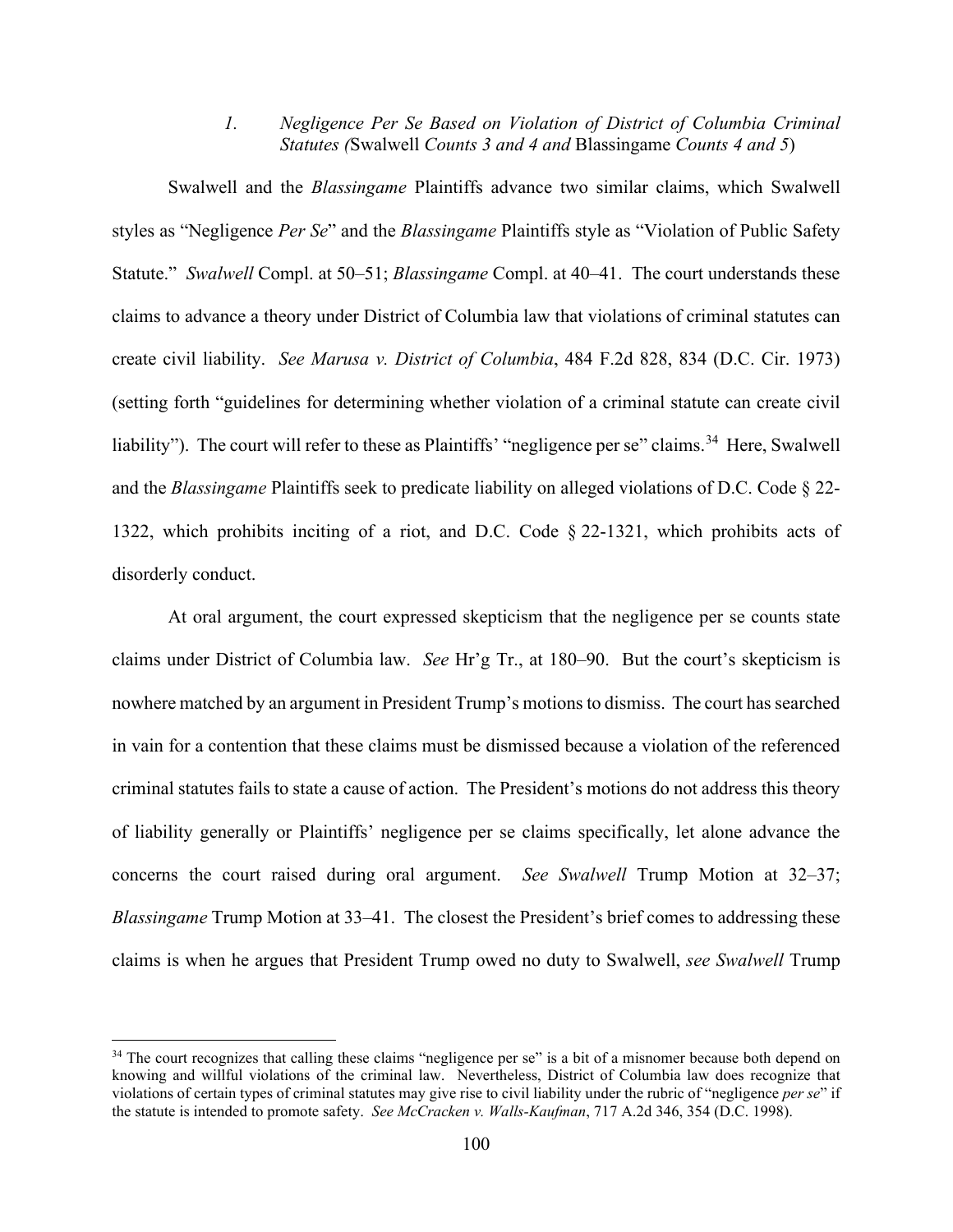Mot. at 33–34, but that argument is not made in the context of negligence per se law.<sup>35</sup> The President briefly addresses the anti-riot and disorderly conduct laws, but his argument is that those statutes do not reach political speech. *Blassingame* Trump Mot. at 33. But the court already has held that the President's January 6 Rally Speech was not protected expression.

Ultimately, notwithstanding the court's expressed doubts about the validity of the negligence per se claims, it is not the court's job to raise arguments that a party has not. Accordingly, the negligence per se counts survive the motions to dismiss.

## *2. District of Columbia Anti-Bias Statute (*Swalwell *Count 5)*

Swalwell also puts forth a claim under the District of Columbia anti-bias statute, D.C. Code § 22-3704. That statute provides a civil cause of action for, as relevant here, "any person who incurs injury to his or her person or property as a result of an intentional act that demonstrates an accused's prejudice based on the actual or perceived . . . political affiliation of a victim of the subject designated act," "[i]rrespective of any criminal prosecution or result of a criminal prosecution." The statute defines "designated act" to mean a "criminal act, including . . . assault . . . and . . . inciting . . . assault." D.C. Code § 22-3701(2). Swalwell alleges that President Trump committed these crimes and that they were "motivated by [Swalwell's] political affiliation as a political opponent of Donald Trump." *Swalwell* Compl. ¶ 210.

The court expressed doubt at oral argument that prejudice based on "affiliation as a political opponent of Donald Trump" qualifies as "political affiliation" for purposes of the District of Columbia anti-bias law. *See* Hr'g Tr., 190–91. The term "affiliation" is undefined in the statute; its ordinary meaning is "the state of belonging to a particular religious or political group."

<sup>&</sup>lt;sup>35</sup> District of Columbia law seems to recognize that a qualifying public-safety criminal statute itself may create a duty, in some cases to the public at large. *See, e.g.*, *Zhou v. Jennifer Mall Restaurant, Inc.*, 534 A.2d 1268, 1275 (D.C. 1987) (holding that violation of statute that imposes criminal sanctions on tavern keepers for serving intoxicated patrons created a duty extending to the general public).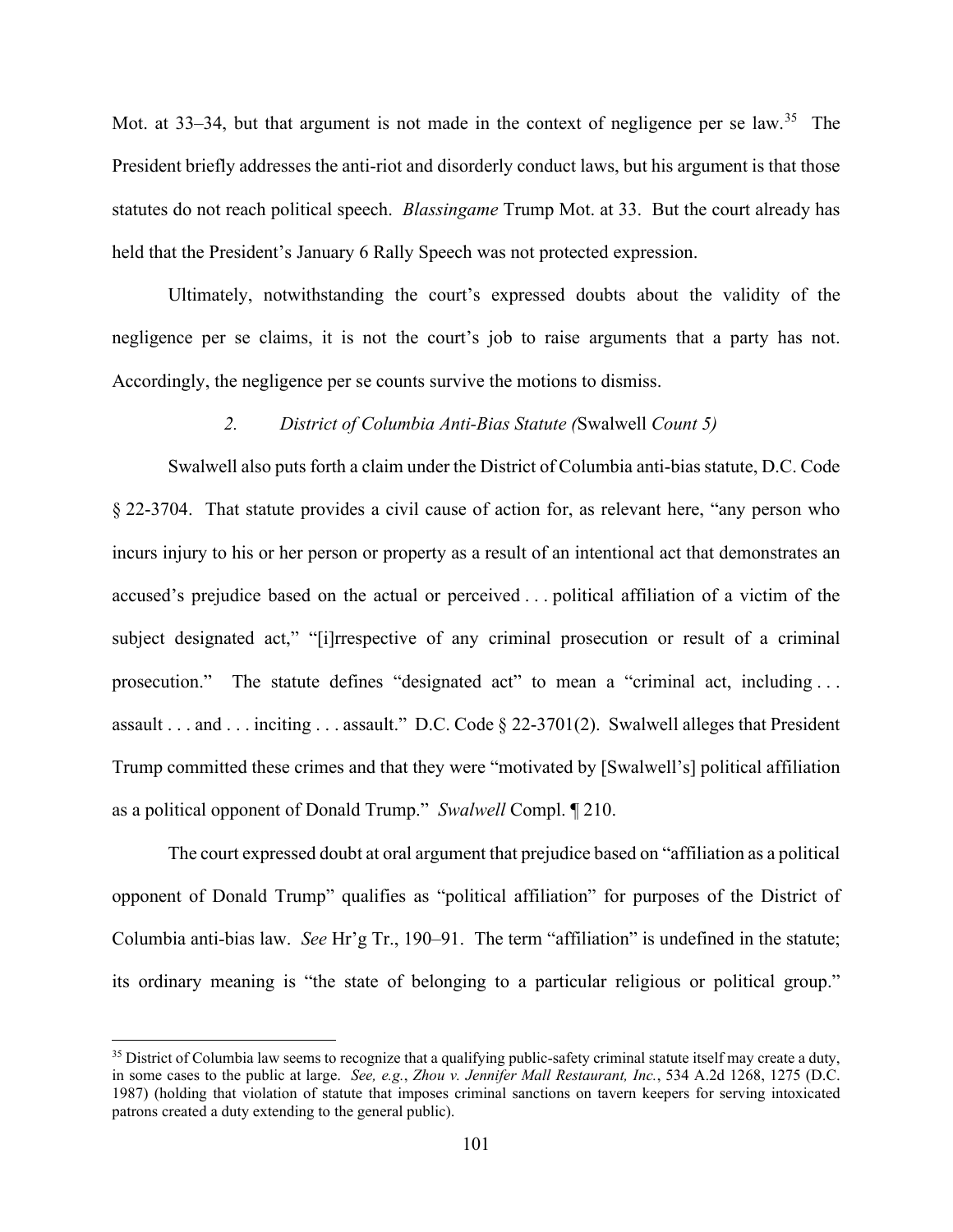*Affiliation*, MERRIAM-WEBSTER'S DICTIONARY, https://www.merriam-webster.com/dictionary /affiliation (last visited Feb. 10, 2022). Opposing the President of the United States would not seem to fit that definition. But President Trump does not make this argument. *See Swalwell* Trump Mot. at 35–36. So, the court declines to dismiss on that ground.

President Trump advances two other arguments. First, he contends that Swalwell's antibias claim fails "for all the reasons discussed elsewhere, especially since, incredibly, he alleges the use of political language he finds offensive gives rise not only to a cause of action but an actual crime." *Id.* To the extent the court already has rejected arguments made "elsewhere," it rejects them here, again. As for President Trump's contention that offensive political language cannot give rise to an anti-bias cause of action, that mischaracterizes what the statute says and what Swalwell pleads. The statute does not make political speech a crime or actionable. Rather, it provides a cause of action for the victim of a crime that is motivated by bias. Here, Swalwell alleges that he was the victim of a criminal assault or incitement of an assault that was motivated by his "political affiliation." *Swalwell* Compl. ¶¶ 209–214.36 The claim therefore cannot be dismissed on the ground that the statute makes offensive political speech unlawful.

Second, President Trump argues that the statute only allows for recovery for injury to an individual's "person or property," D.C. Code § 22-3704, and that Swalwell only seeks recovery "for psychological or emotional harm," which is "fatal to his bias claim." *Id.* at 35–36. But that argument goes nowhere because the anti-bias law expressly permits recovery of "[a]ctual or nominal damages for economic or non-economic loss, including damages for emotional distress."

<sup>&</sup>lt;sup>36</sup> In his reply brief, President Trump recharacterizes Swalwell's anti-bias claim as alleging that because the President committed "all of the other torts" alleged in the Complaint and "because he committed these torts with prejudice, President Trump is liable under § 22-3704." Reply in Supp. of Defs. Trump & Trump Jr.'s Mot. to Dismiss, ECF No. 44 [hereinafter *Swalwell* Trump Reply], at 29. But that is not what Swalwell has alleged, nor what the statute permits as a ground for recovery. The "designated act" must be "a criminal act," not a mere tort, D.C. Code § 22-3701(2), and Swalwell accuses the President of predicate criminal, not tortious, acts, *Swalwell* Compl. ¶¶ 213–214.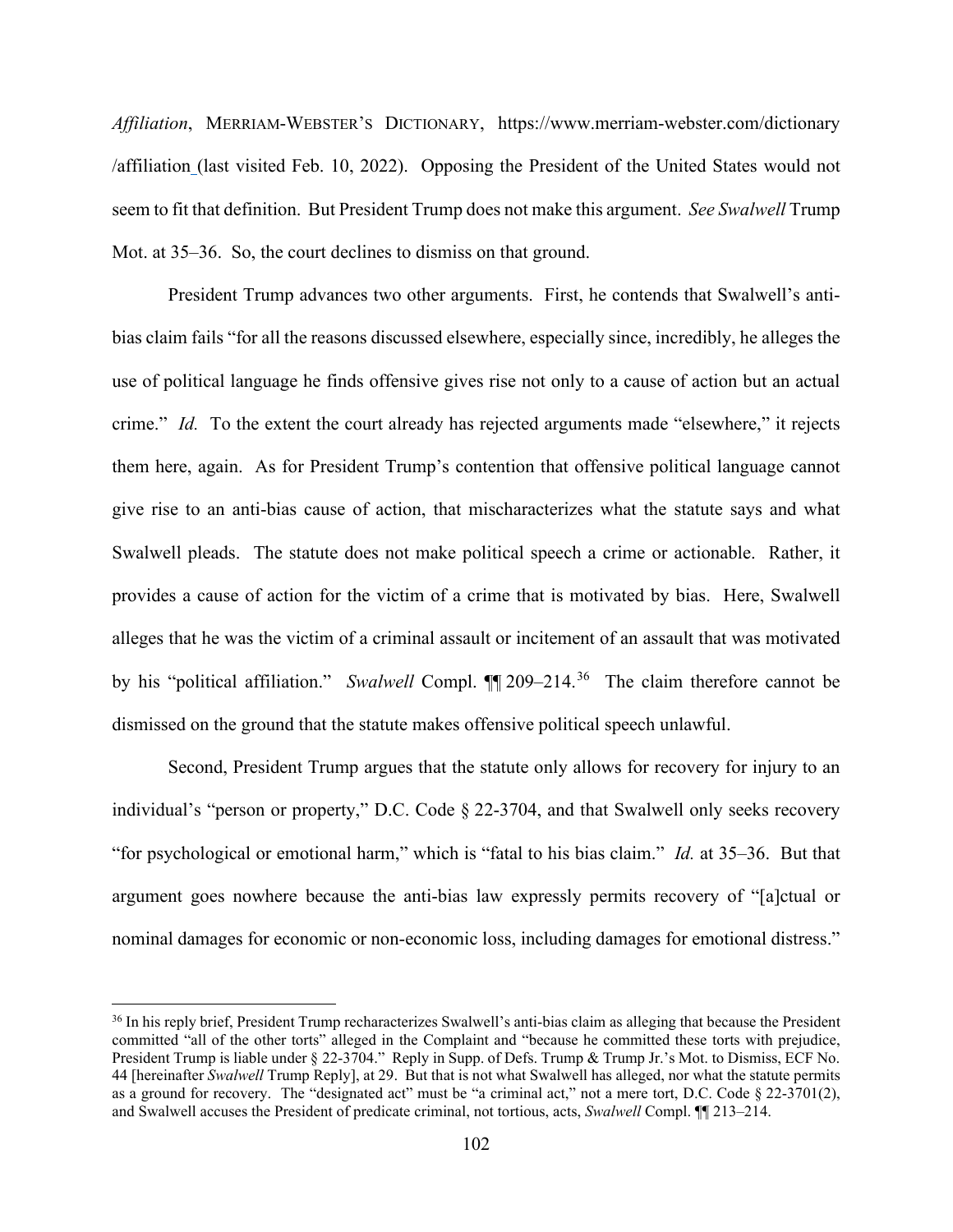D.C. Code § 22-3704(a)(2).<sup>37</sup> Swalwell therefore can proceed with his claim under the District of Columbia anti-bias law.

# *3. Intentional and Negligent Infliction of Emotional Distress (*Swalwell *Counts 6 and 7)*

Swalwell asserts a claim of intentional infliction of emotional distress (IIED) and an additional claim of negligence infliction of emotional distress (NIED). To state a claim for IIED, a plaintiff must allege "(1) extreme and outrageous conduct on the part of the defendant which (2) intentionally or recklessly (3) causes the plaintiff [to suffer] severe emotional distress." *Ortberg v. Goldman Sachs Grp.*, 64 A.3d 158, 163 (D.C. 2013). To state a claim for NIED, a plaintiff must plead that (1) the defendant acted negligently, (2) the plaintiff suffered either a physical impact or was within the 'zone of danger' of the defendant's actions, and (3) the plaintiff suffered emotional distress that was "serious and verifiable." *Wright v. United States*, 963 F. Supp. 7, 18 (D.D.C. 1997) (quoting *Jones v. Howard Univ., Inc.*, 589 A.2d 419, 424 (D.C. 1991)).38 President Trump argues that Swalwell's pleading falls short on the first and third elements on both

claims. *Swalwell* Trump Mot. at 36–37. The court agrees as to the third element of both claims.

"Severe emotional distress" for purposes of a IIED claim is a high bar. It "requires a showing beyond mere 'mental anguish and stress' and must be 'of so acute a nature that harmful physical consequences are likely to result.'" *Competitive Enterprise v. Mann*, 150 A.3d 1213, 1261 (D.C. 2016). "Serious and verifiable" distress for an NIED claim is a lower bar, but it must manifest in some concrete way, such as "by an external condition or by symptoms clearly

<sup>&</sup>lt;sup>37</sup> In the penultimate line of his reply brief, President Trump asserts: "Even still, calling someone a radical left Democrat does not amount to prejudice." *Swalwell* Trump Reply at 29. This seems to be an argument challenging the sufficiency of Swalwell's pleading of the element of prejudice. Because it is raised for the first time in the reply brief in a single, unadorned sentence, the court declines to consider it.

<sup>&</sup>lt;sup>38</sup> The District of Columbia Court of Appeals has moved away from the physical "zone of danger" requirement for some NIED claims, but that exception is limited to cases in which the defendant had a relationship with the plaintiff, or had undertaken obligations to the plaintiff, of a nature that necessarily implicates the plaintiff's well-being. *See Sibley v. St. Albans Sch.*, 134 A.3d 789, 798 (D.C. 2016). That line of cases obviously is not implicated here.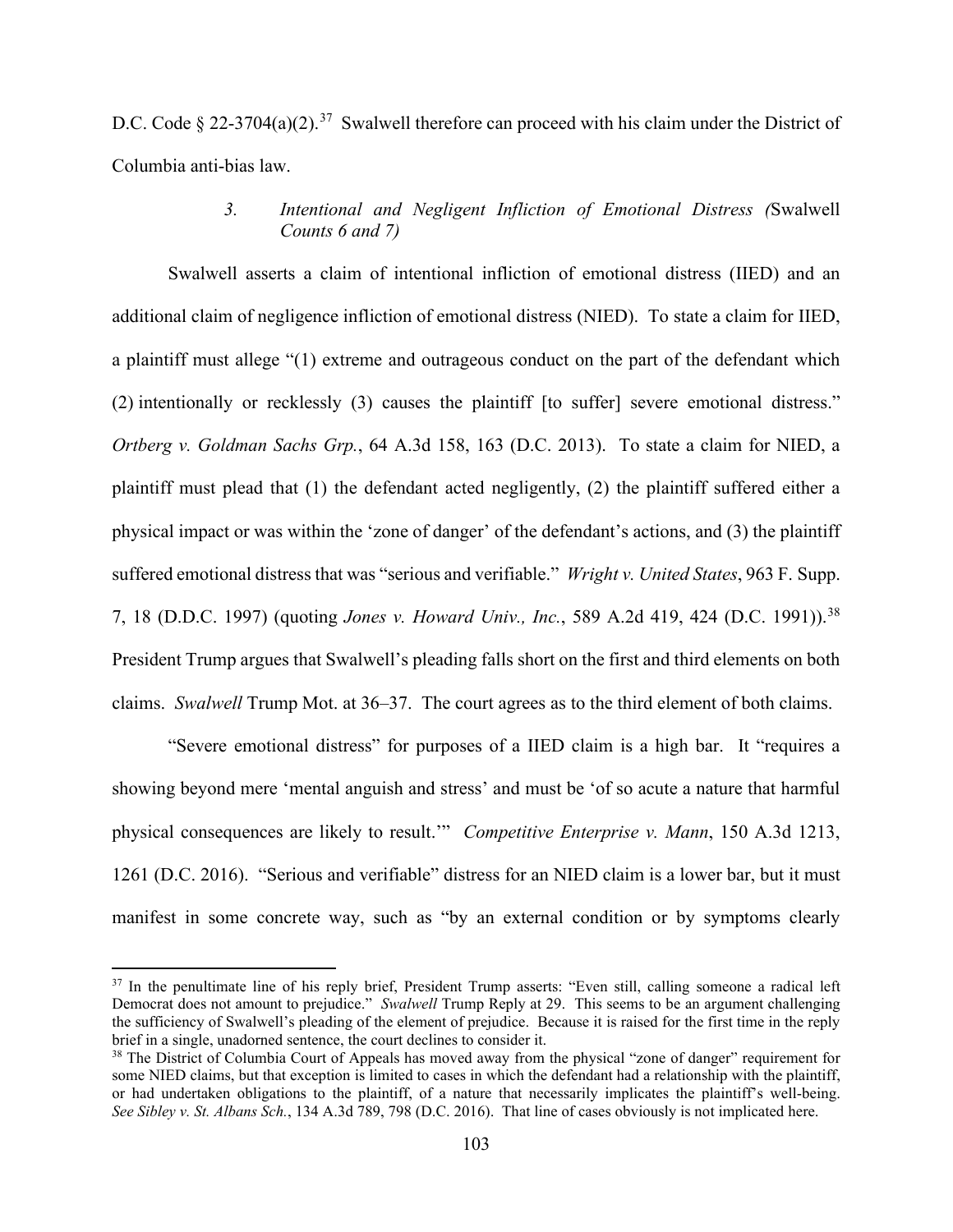indicative of a resultant pathological, physiological, or mental state." *Jones v. Howard Univ., Inc.*, 589 A.2d 419, 424 (D.C. 1991) (emphasis omitted). Swalwell's pleading meets neither of these standards. His pleading is largely conclusory. *Swalwell* Compl. ¶ 223 (alleging that "Defendants' actions caused severe emotional distress"); *id.* ¶ 226 (alleging that "plaintiff suffered severe emotional distress"). Swalwell does, however, describe his thoughts and emotions when he was in the House chamber, heard rioters pounding on the door and smashing glass to enter, and saw Capitol police draw their weapons and barricade the entrances. *Id.* ¶ 224. He states that, during these events, he texted his wife, "I love you very much. And our babies." *Id.* ¶ 225. The court does not minimize the trauma and shock Swalwell felt on January 6th, but his pleading simply does not meet the high bar for either an IIED or NIED claim. Those counts will be dismissed.

Before moving to the next claim, the court notes that the *Blassingame* Plaintiffs also brought an IIED claim (Count 3). They have voluntarily dismissed that claim. *Blassingame* Pls.' Opp'n at 32 n.12. That count will be dismissed without prejudice.

# *4. Aiding and Abetting Common Law Assault* (Swalwell *Count 8 and*  Blassingame *Count 2)*

Next, the court takes up Plaintiffs' common law assault claims based on an aiding-andabetting theory of liability. *Swalwell* Compl. ¶¶ 237–252; *Blassingame* Compl. ¶¶ 163–168. President Trump's motion in *Swalwell* does not separately address the aiding-and-abetting-assault claim, but he extensively addresses it in his *Blassingame* motion. *See generally Swalwell* Trump Mot.; *Blassingame* Trump Mot. at 33–40. The court will exercise its discretion and consider those arguments in both cases.39

<sup>39</sup> President Trump contends for the first time in his *Swalwell* reply brief that aiding and abetting a tort is not a recognized cause of action under District of Columbia law. *Swalwell* Trump Reply at 25–26. That argument comes too late, and the court declines to consider it.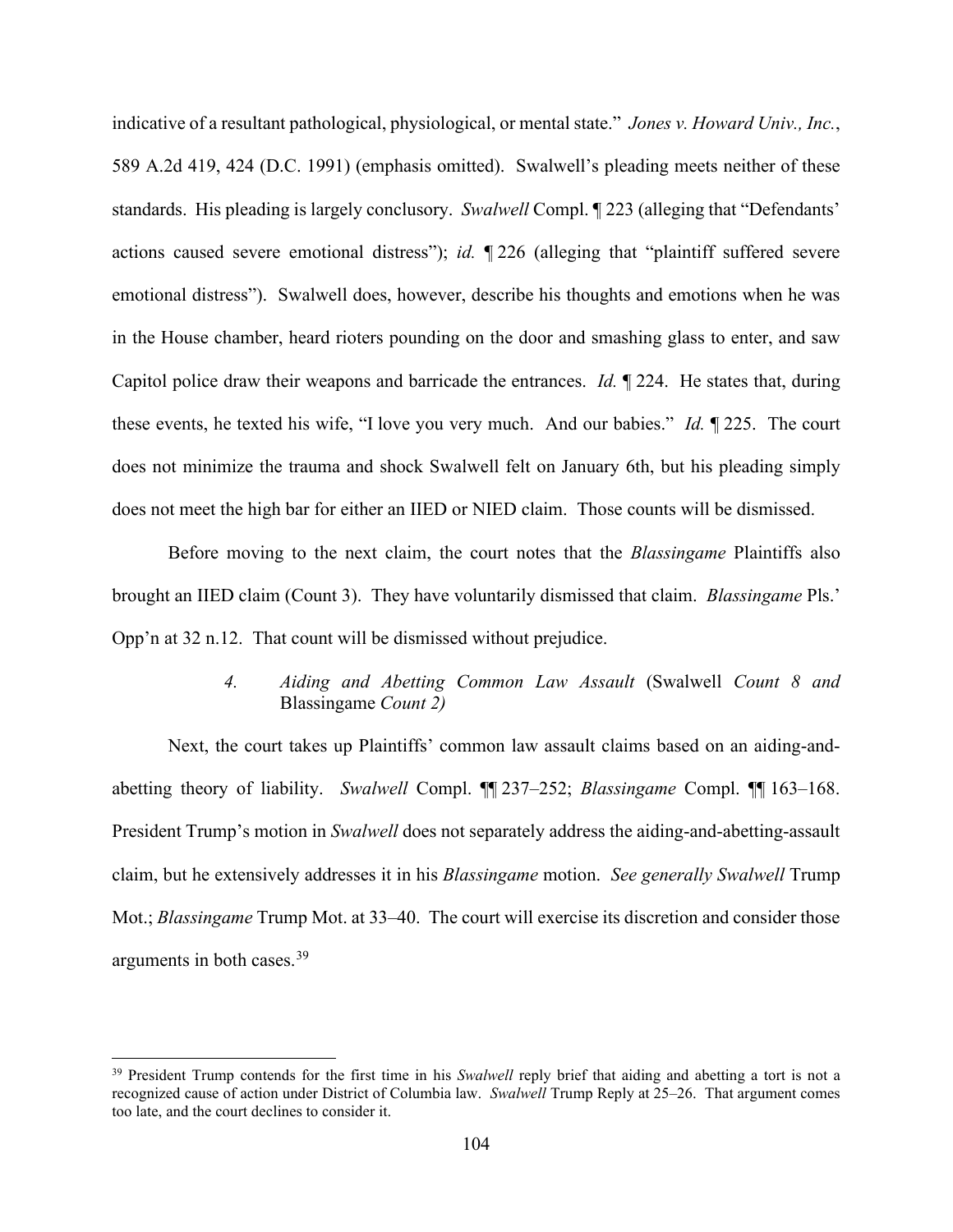*Halberstam v. Welch* remains the high-water mark of the D.C. Circuit's explanation of aiding-and-abetting liability. The court there articulated two particular principles pertinent to this case. It observed that "the fact of encouragement was enough to create joint liability" under an aiding-and-abetting theory, but "[m]ere presence . . . would not be sufficient." 705 F.2d at 481. It also said that "[s]uggestive words may also be enough to create joint liability when they plant the seeds of action and are spoken by a person in an apparent position of authority." *Id.* at 481–82. A "position of authority" gives a "suggestion extra weight." *Id.* at 482.

Applying those principles here, Plaintiffs have plausibly pleaded a common law claim of assault based on an aiding-and-abetting theory of liability. A focus just on the January 6 Rally Speech—without discounting Plaintiffs' other allegations—gets Plaintiffs there at this stage. President Trump's January 6 Speech is alleged to have included "suggestive words" that "plant[ed] the seeds of action" and were "spoken by a person in an apparent position of authority." He was not "merely present." Additionally, Plaintiffs have plausibly established that had the President not urged rally-goers to march to the Capitol, an assault on the Capitol building would not have occurred, at least not on the scale that it did. That is enough to make out a theory of aiding-andabetting liability at the pleadings stage.

President Trump urges the court to scrutinize Plaintiffs' aiding-and-abetting theory under the five factors set forth in the Restatement (Second) of Torts § 876(b), as cited in *Halberstam*. *Blassingame* Trump Mot. at 36–37. The five Restatement factors are (1) the nature of the act encouraged, (2) the amount and kind of assistance given, (3) the defendant's absence or presence at the time of the tort, (4) his relation to the tortious actor, and (5) the defendant's state of mind. The *Halberstam* court also considered as an additional, sixth factor the duration of the assistance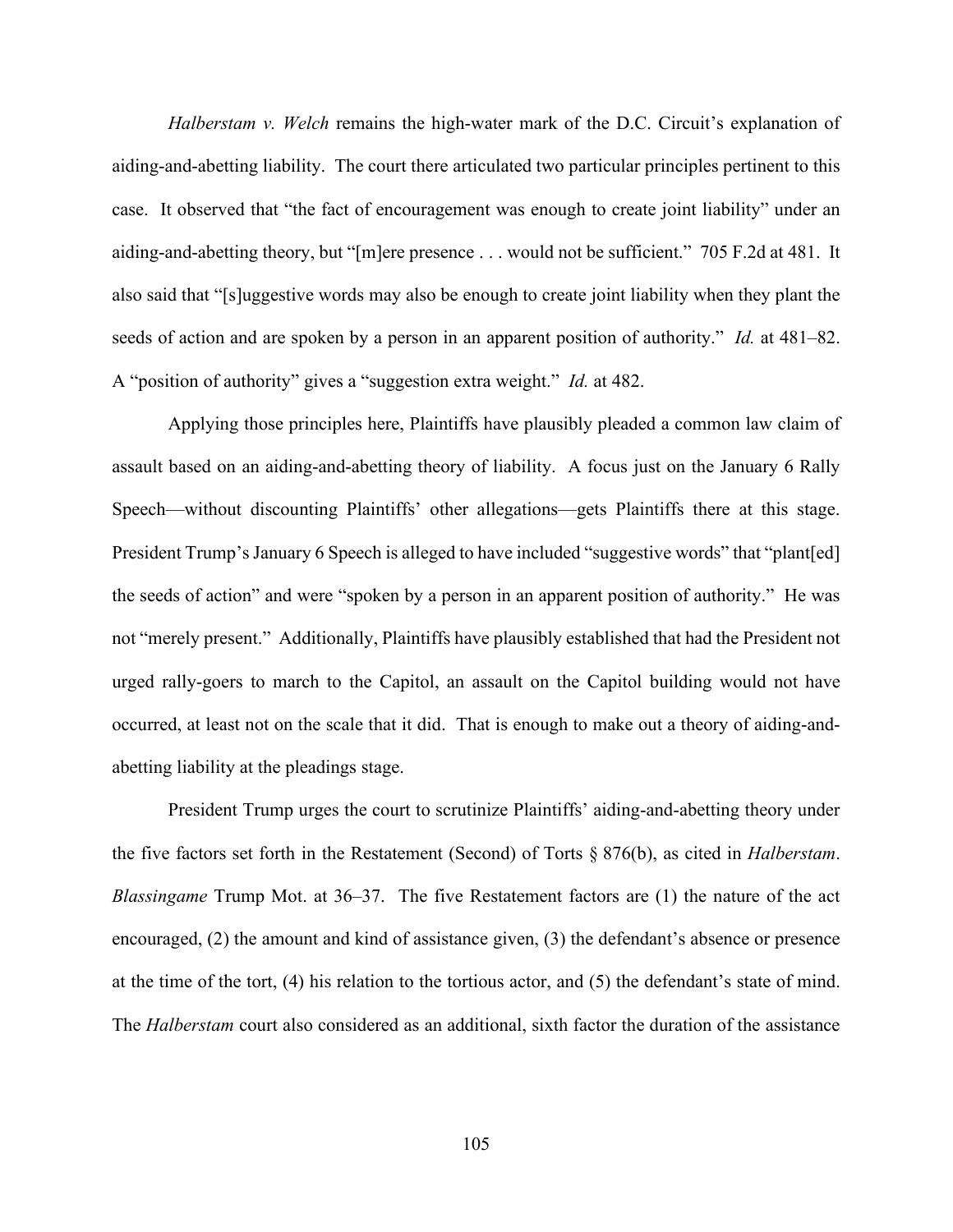provided. *Halberstam*, 705 F.2d at 484.Evaluating Plaintiffs' theory under these six factors only supports the plausibility of President Trump's liability as an aider and abettor.

*Nature of the act encouraged*. The nature of the act here—violent and lawless conduct at the Capitol incited by President Trump's Rally Speech—supports a finding that President Trump "substantial[ly]" contributed to the underlying tort. *Halberstam*, 705 F.2d at 484. President Trump contends that this factor favors him because he admonished the crowd to "be peaceful, well before any violence was conducted by anyone listening to the speech," thus attenuating the "temporal connection" between his words and the tortious act. *Blassingame* Trump Mot. at 36. But that contention ignores the President's later words encouraging the crowd, "We fight. We fight like hell and if you don't fight like hell, you're not going to have a country anymore," occurring only moments before he sent rally-goers on a march to the Capitol ("So let's walk down Pennsylvania Avenue").

*Amount and kind of assistance given*. The court in *Halberstam* observed that this was a "significant factor," using as an illustration a case in which the aider and abettor through his words had "sparked" the action. 705 F.2d at 484. That is precisely what is alleged to have happened here. President Trump resists this view, arguing he "was not even present at the time of the conduct, nor did he provide any equipment, information, or any other kind of assistance." *Blassingame* Trump Mot. at 37–38. This, however, ignores Plaintiffs' theory, which the court has found plausible, that the President's words at the rally sparked what followed.

*Presence at the time of the tort.* For the reasons already discussed, the fact President Trump was not at the Capitol itself does not allow him to avoid potential aiding-and-abetting liability. *See Halberstam*, 705 F.2d at 484 (noting that presence is not a requirement); *id.* at 488 (finding liability even though the defendant was not present at the time of the assisted act).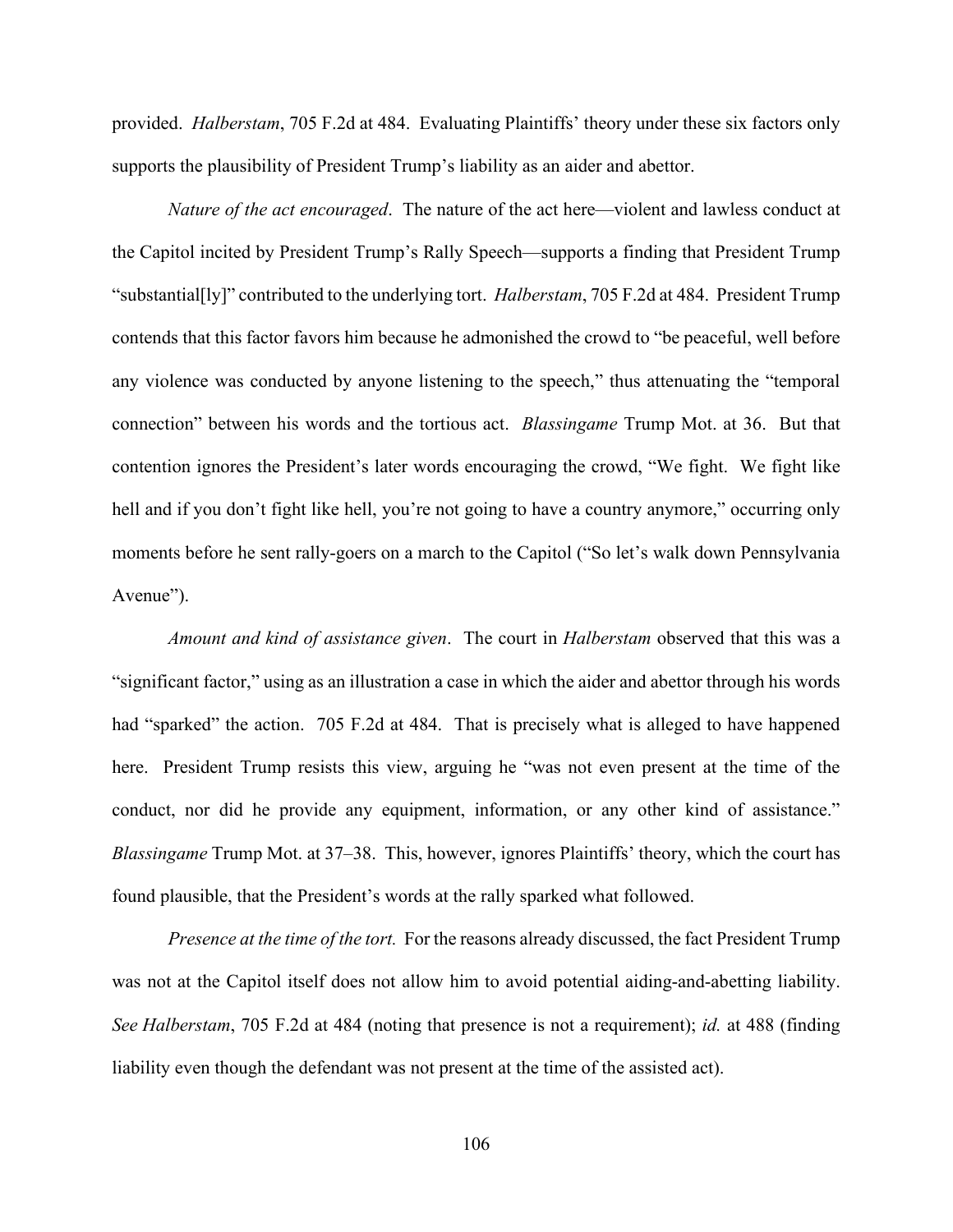*Relation to the tortfeasor*. *Halberstam* says that an aider and abettor's "position of authority len[ds] greater force to his power of suggestion." *Id.* at 484.The application of that factor here requires little discussion. The President nevertheless pushes back, asserting that because the tortfeasors were not known to the President, this factor cuts in his favor. *Blassingame*  Trump Mot. at 37. Leaving aside that Plaintiffs have pleaded that the President did *know* about organized militia groups, *Halberstam* makes clear that the aider and abettor need not have a personal relationship with the tortfeasor to be in a position of authority. *Halberstam*, 705 F.2d at 484 (citing *Cobb v. Indian Springs, Inc.*, 522 S.W.2d 383 (Ark. 1975) (finding aiding-and-abetting liability where a security guard urged a young driver with a new car to give the car a high-speed test run that injured a bystander)).

*State of mind.* As to this factor, the court has found that Plaintiffs have plausibly alleged that the President was of one mind with organized groups and others to participate in violent and unlawful acts to impede the Certification. Thus, this factor is supported by more than, as the President contends, his alleged pleasure in watching news coverage of the events as they unfolded at the Capitol building. *Blassingame* Trump Mot. at 37.

*Duration of the assistance provided.* The *Halberstam* court considered an additional, sixth factor, the duration of the assistance provided. This factor also weighs against President Trump. True, the Rally Speech itself was relatively short in duration, but the invitation for the Rally came two weeks earlier. The duration is longer still if the court considers his tweets prior to that invitation. Importantly, even President Trump admits that his "sporadic tweets and speeches" present a "stronger argument" for "conspiracy" liability. *Id.* at 37–38. That duration also supports aiding-and-abetting liability.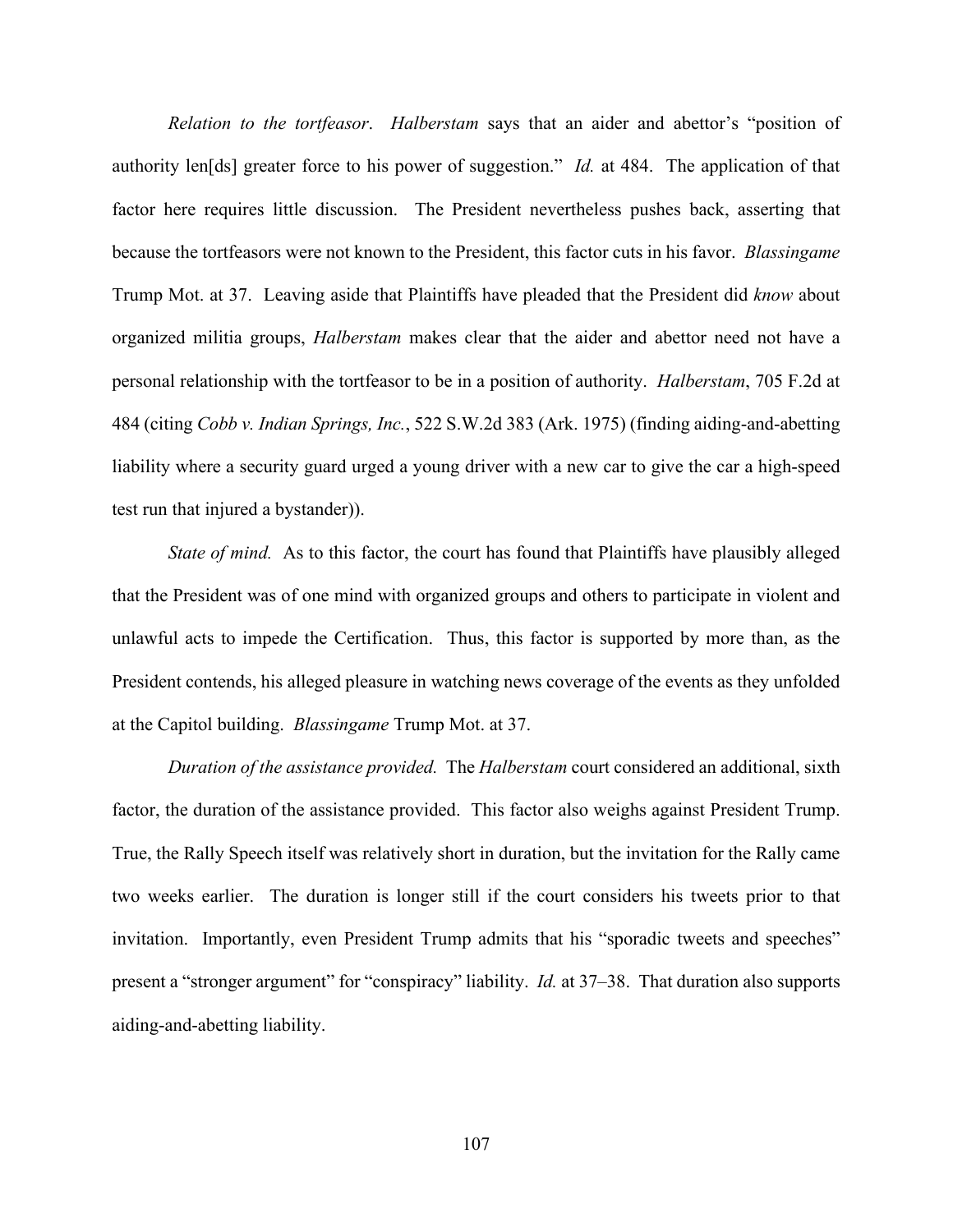Accordingly, the court holds that Swalwell and the *Blassingame* Plaintiffs have stated a claim for common law assault based on an aiding-and-abetting theory of liability.

### *5. Negligence (*Swalwell *Count 9)*

The last of Swalwell's claims is negligence. Swalwell alleges that "[i]n directing a crowd of thousands to march on the Capitol—particularly considering their violence-laden commands the Defendants owed a duty of care to the Plaintiff and to everyone in the Capitol to exercise reasonable care in directing the mob's actions." *Swalwell* Compl. ¶ 255. He further contends that President Trump breached that duty by, among other things, urging rally-goers to "fight like hell." *Id.*  $\sqrt{257}$ . Thus, under Swalwell's negligence claim, the President's lack of care with his words caused others to riot, resulting in his injuries. Importantly, such a theory is analytically distinct from the theory that underlies Swalwell's § 1985(1) and aiding-and-abetting theories, which rest on the President's *intentional* use of words to encourage violence or lawlessness. *See Harris v. U.S. Dep't of Veterans Affs.*, 776 F.3d 907, 916 (D.C. Cir. 2015) (observing that "intent and negligence are regarded as mutually exclusive grounds for liability" (alterations omitted) (quoting *District of Columbia v. Chinn*, 839 A.2d 701, 706 (D.C. 2003))).

When, as here, a plaintiff seeks to hold a defendant liable for negligence for injuries resulting from intervening criminal acts, "heightened foreseeability factors directly into the duty analysis because a defendant is only liable for the intervening criminal acts of another if the criminal act is so foreseeable that a duty arises to guard against it." *Bd. of Trustees of Univ. of D.C. v. DiSalvo*, 974 A.2d 868, 871 (D.C. 2009) (internal quotation marks omitted). The crux of heightened foreseeability is a showing of the defendant's "increased awareness of the danger of a *particular criminal act*." *Id.* at 872 (emphasis added). "It is not sufficient to establish a general possibility that the crime would occur, because . . . the mere possibility of crime is easily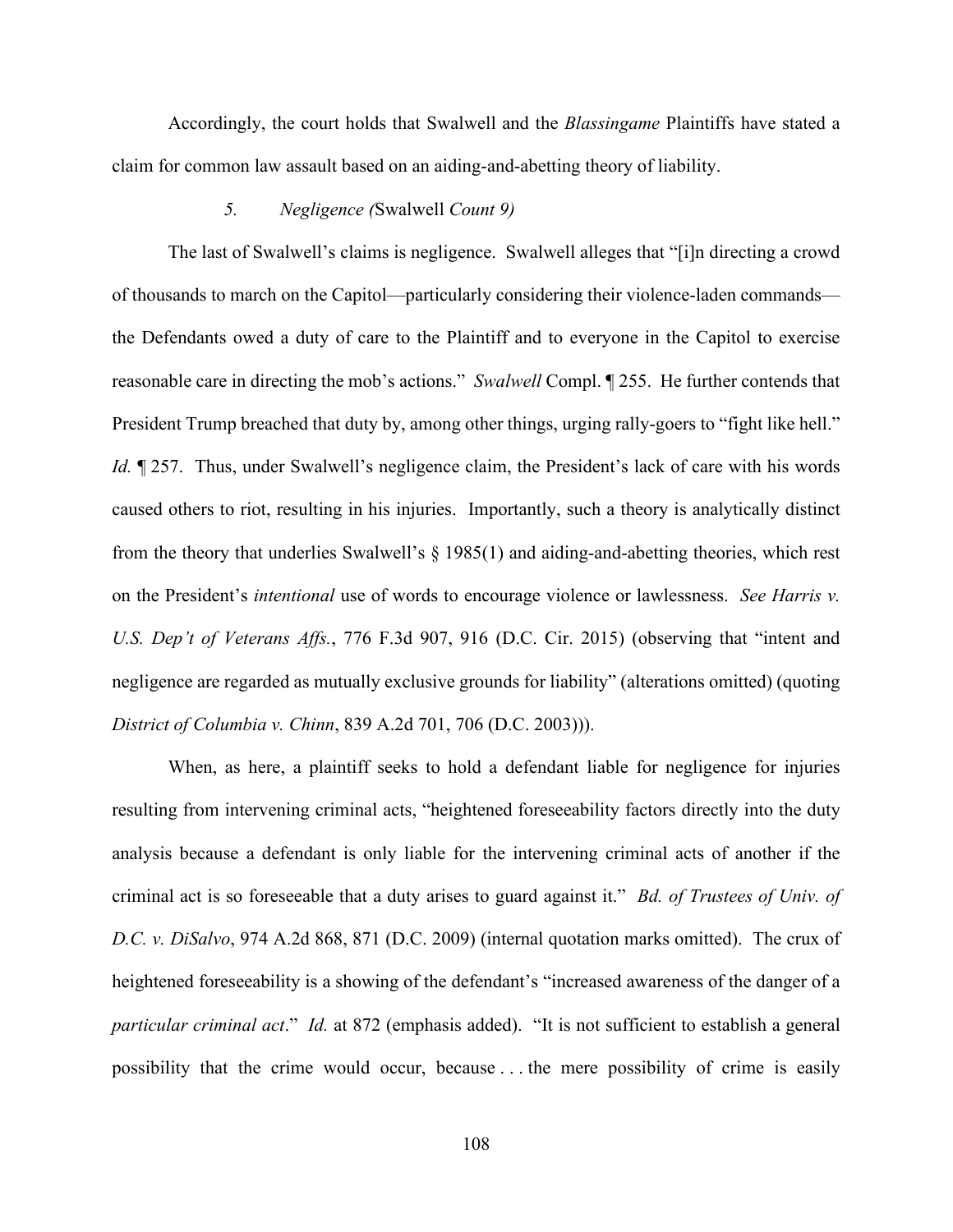envisioned and heightened foreseeability requires more precision." *Id.* at 872–73.Such precision involves, "if not awareness of the precise risk, close similarity in nature or temporal and spatial proximity to the crime at issue." *Id.* at 874. Thus, for example, in *DiSalvo*, the D.C. Court of Appeals said that, to establish a duty, the plaintiff "had to establish that [the university] had an increased awareness of the risk of a violent, armed assault in the parking garage." *Id.* at 872. Similarly, in *Sigmund v. Starwood Urban Retail VI, LLC*, to establish a duty, the D.C. Circuit demanded proof of similar crimes in a case in which the plaintiff was injured by a pipe bomb in his building's garage. 617 F.3d 512, 516 (D.C. Cir. 2010).

 Accordingly, to establish that President Trump had a duty to Swalwell to take care of the words he used in the Rally Speech, Swalwell must plead facts establishing that the President had an increased awareness of a risk of a violent assault at the Capitol. Not surprisingly, he does not meet this demanding standard. He therefore cannot advance a theory of negligence liability based on the theory that the President's lack of care in selecting his words caused his injuries. His only viable theory is to show that President Trump acted intentionally, which he has sufficiently pleaded.

## *6. The* Blassingame *Plaintiffs' Additional "Claims"*

The *Blassingame* Plaintiffs advance three counts not asserted by Swalwell: (1) directing assault and battery (Count 1); (2) punitive damages (Count 6); and (3) civil conspiracy (Count 8). As to the first of these unique "claims," the court does not understand the difference, in this case, between "directing" an assault and aiding and abetting one. They seem one and the same. Nevertheless, the court will not dismiss Count 1; Plaintiffs may be able to clarify and refine this claim through discovery. Count 6—punitive damages—is not a freestanding claim, but a type of damages, so it is dismissed, without prejudice to seeking such damages, if liability is established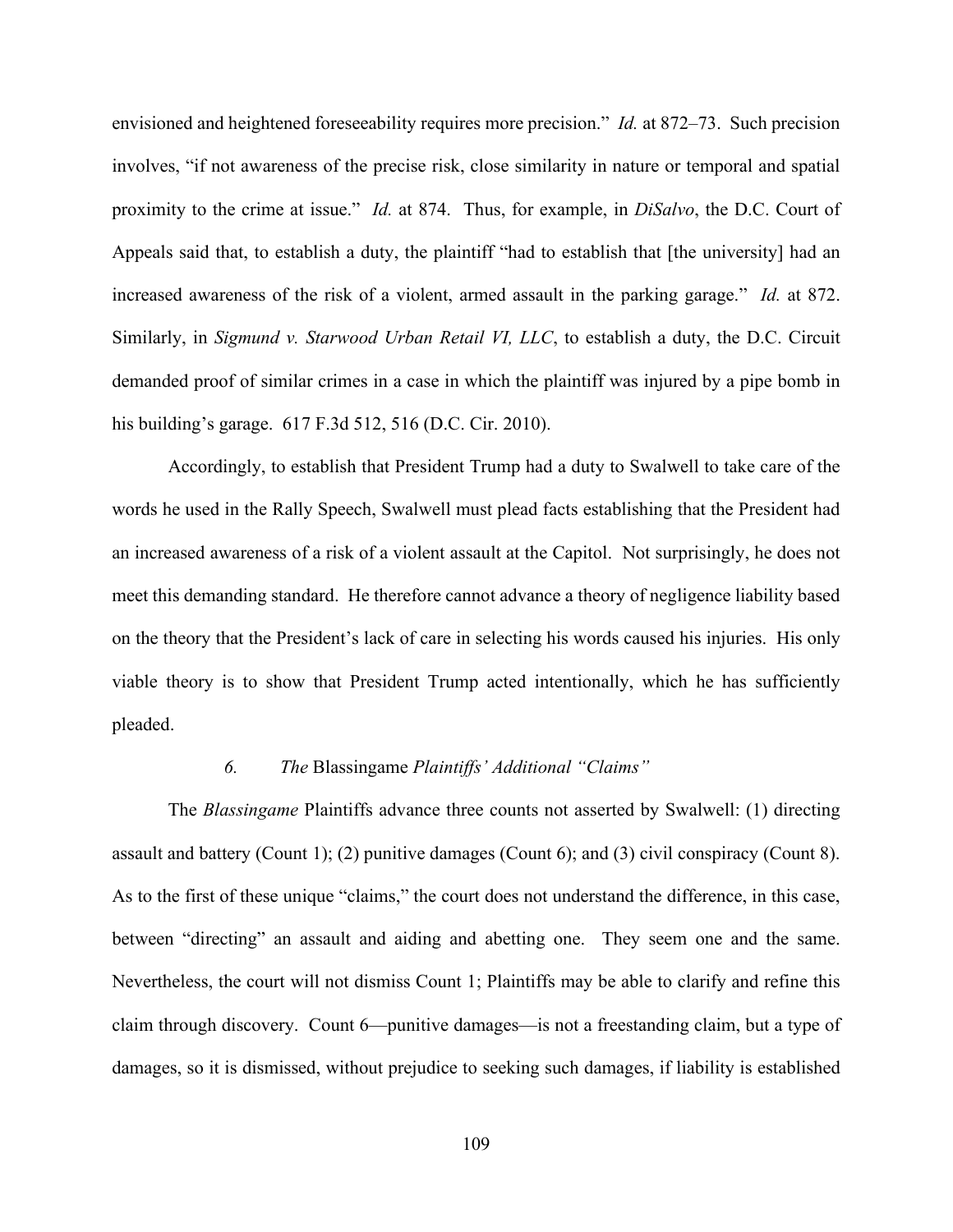and if appropriate. And, Count 8—civil conspiracy—is "not independently actionable" under District of Columbia law; rather, it is a "means for establishing vicarious liability." *See Halberstam*, 705 F.2d at 479. Count 8 is therefore dismissed, without prejudice to seeking to use civil conspiracy as a theory of vicarious liability.

## **G. Brooks's Motion for Westfall Act Certification**

At long last, the court arrives at the final matter before it: Brooks's request for certification under the Westfall Act. Under that Act, if the Attorney General certifies that a federal employee "was acting within the scope of his office or employment at the time of the incident out of which [a] claim arose," the employee shall be dismissed from the action and the United States substituted as the defendant. 28 U.S.C. § 2679(d)(1). Such certification and substitution do not, however, extend to an action brought against an employee for a "violation of a statute of the United States under which such action against an individual is otherwise authorized." *Id.* § 2679(b)(2)(B). In this matter, the Attorney General refused to certify that Brooks was acting within the scope of his office, i.e., in his legislative capacity, when he gave his speech at the January 6 Rally. U.S. Resp. to Brooks at 1. The congressman nevertheless asks the court to make the requisite certification as to Swalwell's tort claims. 28 U.S.C.  $\S 2679(d)(3)$  (authorizing courts to certify a defendantemployee's acts as within the scope of office or employment).

The court need not grapple with this issue. A dispute over certification under the Westfall Act does not appear to be a question regarding the court's subject matter jurisdiction, so the court is not required to consider it before the merits. The court instead invites Brooks to file a motion to dismiss for failure to state a claim. The court is prepared to grant such motion for the same reasons it dismisses all claims against Giuliani and Trump Jr.: Brooks's remarks on January 6th were political speech protected by the First Amendment for which he cannot be subject to liability.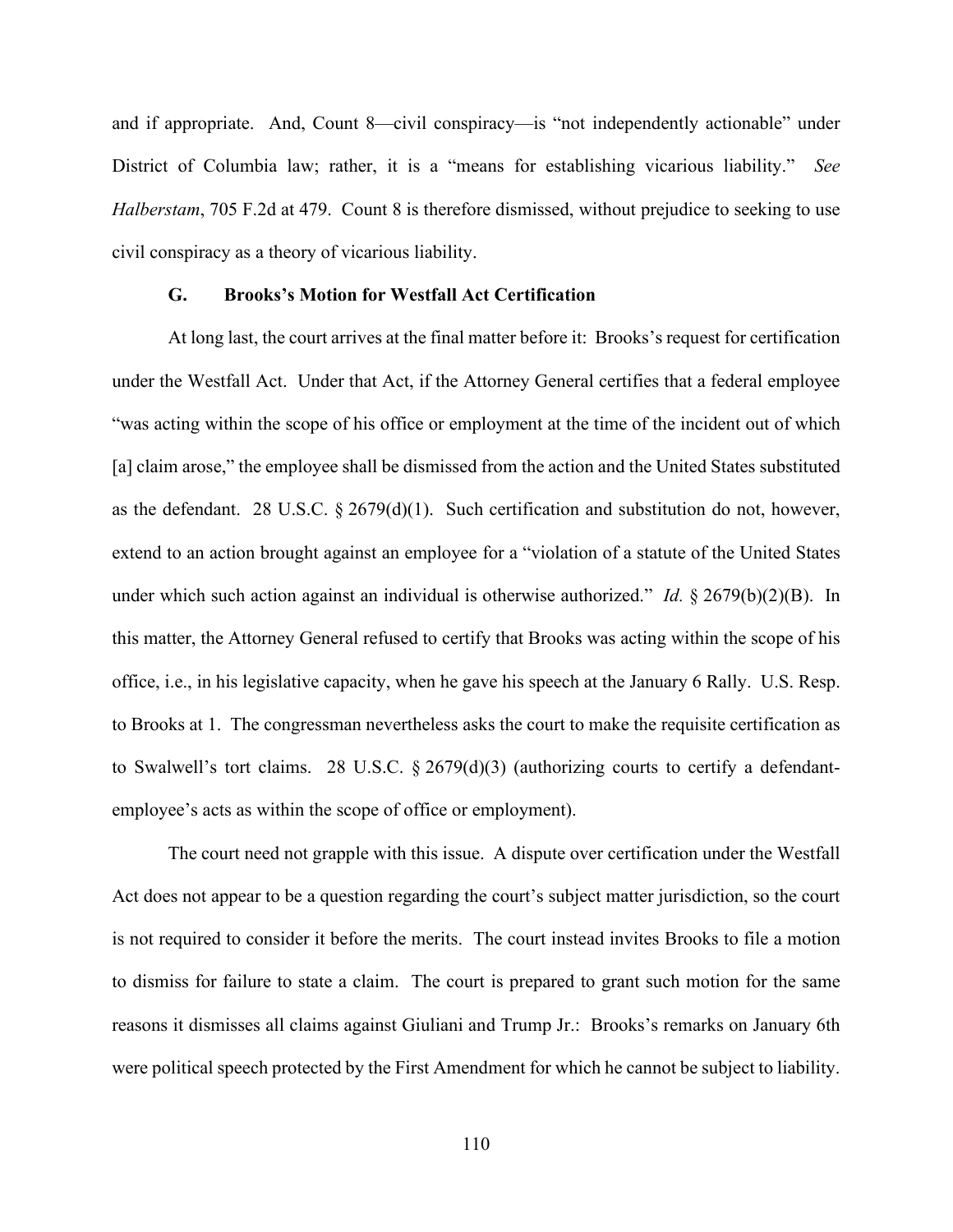## **IV. CONCLUSION AND ORDER**

For the foregoing reasons, the court holds as follows with respect to each of the three actions:

*Thompson v. Trump.* Giuliani's motion to dismiss is granted and the motions to dismiss of President Trump, the Oath Keepers, and Tarrio are denied.

*Swalwell v. Trump.* The motions to dismiss of Trump Jr. and Giuliani are granted as to all claims. The motion to dismiss as to President Trump is denied as to:

(1) the § 1985(1) claim (Count 1)

(2) the negligence per se claims (Counts 3 and 4)

(3) violation of the District of Columbia's anti-bias law (Count 5), and

(4) aiding and abetting assault (Count 8)

and granted as to:

(5) the § 1986 claim (Count 2)

(6) intentional infliction of emotional distress (Count 6)

(7) negligent infliction of emotional (Count 7) distress, and

(8) negligence (Count 9).

The court defers ruling on Brooks's Westfall Act certification petition and instead invites

him to file a motion to dismiss, which the court will grant.

*Blassingame v. Trump*. President Trump's motion to dismiss is denied as to:

(1) the § 1985(1) claim (Count 7)

(2) directing/aiding and abetting assault (Counts 1 and 2)

(3) violations of public safety statutes (i.e, negligence per se) (Counts 4 and 5)

and granted as to: